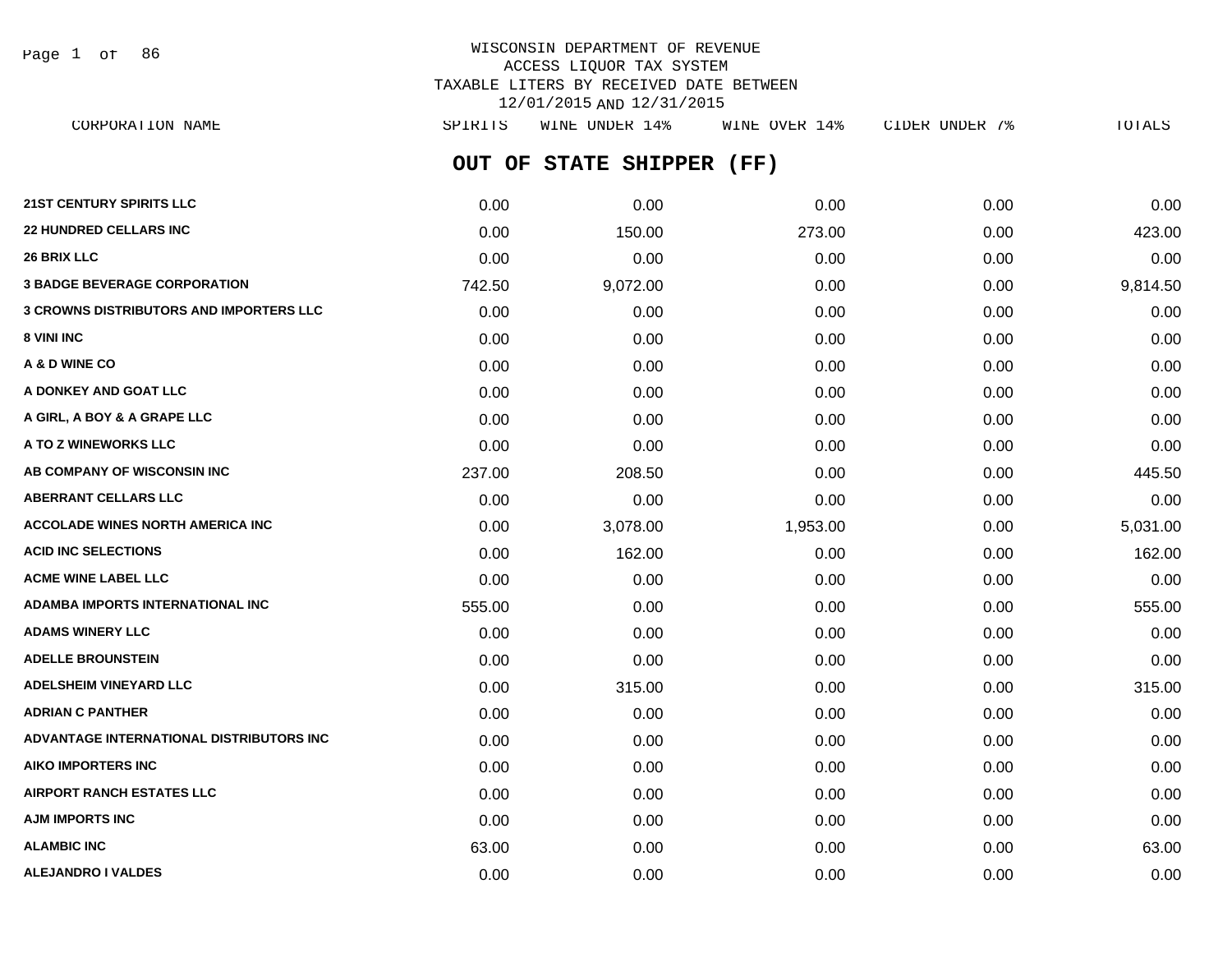Page 2 of 86

| CORPORATION NAME                    | SPIRITS | WINE UNDER 14% | WINE OVER 14% | CIDER UNDER 7% | TOTALS   |
|-------------------------------------|---------|----------------|---------------|----------------|----------|
| <b>ALERCE LIMITED</b>               | 0.00    | 0.00           | 0.00          | 0.00           | 0.00     |
| ALEXANDRIA NICOLE CELLARS LLC       | 0.00    | 0.00           | 0.00          | 0.00           | 0.00     |
| <b>ALLIED IMPORTERS USA LTD</b>     | 0.00    | 261.00         | 0.00          | 0.00           | 261.00   |
| <b>ALLIED WINE CORP</b>             | 0.00    | 0.00           | 0.00          | 0.00           | 0.00     |
| <b>ALLORO VINEYARD INC</b>          | 0.00    | 0.00           | 0.00          | 0.00           | 0.00     |
| ALLTECH'S BEVERAGE DIVISION LLC     | 45.00   | 0.00           | 0.00          | 0.00           | 45.00    |
| <b>ALOY &amp; SONS INC</b>          | 0.00    | 0.00           | 0.00          | 0.00           | 0.00     |
| <b>ALPHA &amp; OMEGA WINERY LLC</b> | 0.00    | 0.00           | 0.00          | 0.00           | 0.00     |
| ALPHA MARKETING NETWORK INC         | 0.00    | 0.00           | 0.00          | 0.00           | 0.00     |
| <b>ALTAMAR BRANDS LLC</b>           | 0.00    | 0.00           | 0.00          | 0.00           | 0.00     |
| <b>ALTAMURA WINERY INC</b>          | 0.00    | 0.00           | 0.00          | 0.00           | 0.00     |
| <b>ALTITUDE SPIRITS INC</b>         | 0.00    | 0.00           | 0.00          | 0.00           | 0.00     |
| <b>AMAVI CELLARS LLC</b>            | 0.00    | 126.00         | 0.00          | 0.00           | 126.00   |
| <b>AMERICAN BEVERAGE CORP</b>       | 0.00    | 6,956.00       | 0.00          | 0.00           | 6,956.00 |
| <b>AMERICAN ESTATES WINES INC</b>   | 0.00    | 207.00         | 0.00          | 0.00           | 207.00   |
| AMERICAN NORTHWEST DISTRIBUTORS INC | 0.00    | 706.50         | 0.00          | 0.00           | 706.50   |
| AMERICAN VINTAGE BEVERAGE INC.      | 0.00    | 0.00           | 0.00          | 0.00           | 0.00     |
| <b>AMERICAN WINE TRADE INC</b>      | 0.00    | 1,734.00       | 0.00          | 0.00           | 1,734.00 |
| <b>AMICUS CELLARS LLC</b>           | 0.00    | 0.00           | 198.00        | 0.00           | 198.00   |
| <b>AMIR PEAY</b>                    | 64.00   | 0.00           | 0.00          | 0.00           | 64.00    |
| <b>AMUSE BOUCHE LLC</b>             | 0.00    | 0.00           | 0.00          | 0.00           | 0.00     |
| ANCHOR DISTILLING COMPANY LLC       | 136.68  | 0.00           | 0.00          | 0.00           | 136.68   |
| <b>ANCIEN WINES INC</b>             | 0.00    | 0.00           | 126.00        | 0.00           | 126.00   |
| <b>ANDERS-LANE ARTISAN WINES LP</b> | 0.00    | 0.00           | 0.00          | 0.00           | 0.00     |
| <b>ANDERSON DISTRIBUTING CO INC</b> | 0.00    | 0.00           | 0.00          | 0.00           | 0.00     |
| ANDERSONS CONN VALLEY WINERY INC    | 0.00    | 0.00           | 0.00          | 0.00           | 0.00     |
| <b>ANDREW T BECKSTOFFER</b>         | 0.00    | 0.00           | 0.00          | 0.00           | 0.00     |
| <b>ANGELINI WINE LTD</b>            | 0.00    | 0.00           | 0.00          | 0.00           | 0.00     |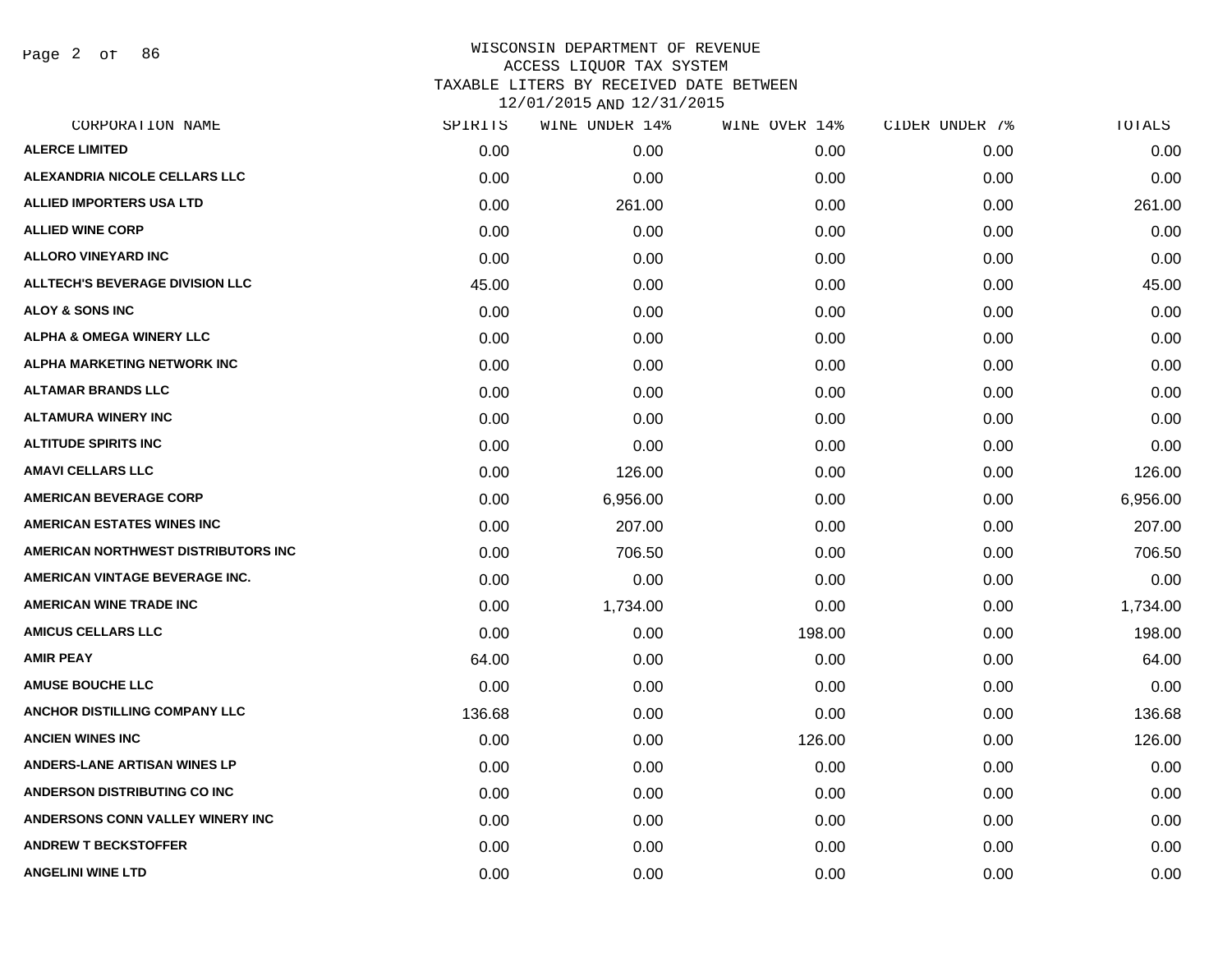Page 3 of 86

| CORPORATION NAME                                | SPIRITS | WINE UNDER 14% | WINE OVER 14% | CIDER UNDER 7% | TOTALS    |
|-------------------------------------------------|---------|----------------|---------------|----------------|-----------|
| <b>ANHEUSER-BUSCH COMPANIES LLC</b>             | 0.00    | 0.00           | 0.00          | 16,460.77      | 16,460.77 |
| <b>ANNE HUBATCH</b>                             | 0.00    | 189.00         | 0.00          | 0.00           | 189.00    |
| <b>ANTHONY BOZZANO</b>                          | 0.00    | 0.00           | 0.00          | 0.00           | 0.00      |
| <b>ANTHONY M TRUCHARD</b>                       | 0.00    | 0.00           | 0.00          | 0.00           | 0.00      |
| <b>ANTHONY ROAD WINE CO INC</b>                 | 0.00    | 9.00           | 0.00          | 0.00           | 9.00      |
| <b>APOSTROPHE BRANDS LLC</b>                    | 504.00  | 0.00           | 0.00          | 0.00           | 504.00    |
| <b>AQUA PUMPKIN INC</b>                         | 0.00    | 0.00           | 0.00          | 0.00           | 0.00      |
| <b>ARBOR VINEYARDS INC</b>                      | 0.00    | 0.00           | 0.00          | 0.00           | 0.00      |
| <b>ARCHANA A DAVE</b>                           | 0.00    | 0.00           | 0.00          | 0.00           | 0.00      |
| ARCHANGEL INVESTMENTS LLC                       | 0.00    | 0.00           | 0.00          | 0.00           | 0.00      |
| AREL GROUP WINE & SPIRITS INC                   | 0.00    | 0.00           | 0.00          | 0.00           | 0.00      |
| <b>ARETE WINES LLC</b>                          | 0.00    | 0.00           | 0.00          | 0.00           | 0.00      |
| <b>ARIETTA INC</b>                              | 0.00    | 0.00           | 0.00          | 0.00           | 0.00      |
| <b>ARMIDA WINERY INC</b>                        | 0.00    | 0.00           | 0.00          | 0.00           | 0.00      |
| <b>ARNOT-ROBERTS LLC</b>                        | 0.00    | 0.00           | 0.00          | 0.00           | 0.00      |
| <b>ARTISANAL IMPORTS INC</b>                    | 0.00    | 0.00           | 0.00          | 12.00          | 12.00     |
| <b>ASCENT WINES INC</b>                         | 0.00    | 0.00           | 0.00          | 0.00           | 0.00      |
| <b>ASSOCIATED BREWING COMPANY</b>               | 126.00  | 0.00           | 0.00          | 0.00           | 126.00    |
| <b>ASV WINES INC</b>                            | 0.00    | 3,465.00       | 0.00          | 0.00           | 3,465.00  |
| <b>ATHENEE IMPORTERS &amp; DISTRIBUTORS LTD</b> | 0.00    | 0.00           | 0.00          | 0.00           | 0.00      |
| <b>AUGUST WINE GROUP LLC</b>                    | 0.00    | 756.00         | 0.00          | 0.00           | 756.00    |
| <b>AUSTRAL WINES LLC</b>                        | 0.00    | 0.00           | 0.00          | 0.00           | 0.00      |
| <b>AV BRANDS INC</b>                            | 63.00   | 1,228.20       | 1,503.00      | 0.00           | 2,794.20  |
| AVV WINERY CO LLC                               | 0.00    | 0.00           | 607.50        | 0.00           | 607.50    |
| AW DIRECT INC                                   | 0.00    | 704.00         | 0.00          | 0.00           | 704.00    |
| <b>AXIOS INC</b>                                | 0.00    | 0.00           | 0.00          | 0.00           | 0.00      |
| <b>B &amp; I OVERSEAS TRADING INC</b>           | 0.00    | 405.00         | 0.00          | 0.00           | 405.00    |
| <b>B R COHN WINERY INC</b>                      | 0.00    | 0.00           | 0.00          | 0.00           | 0.00      |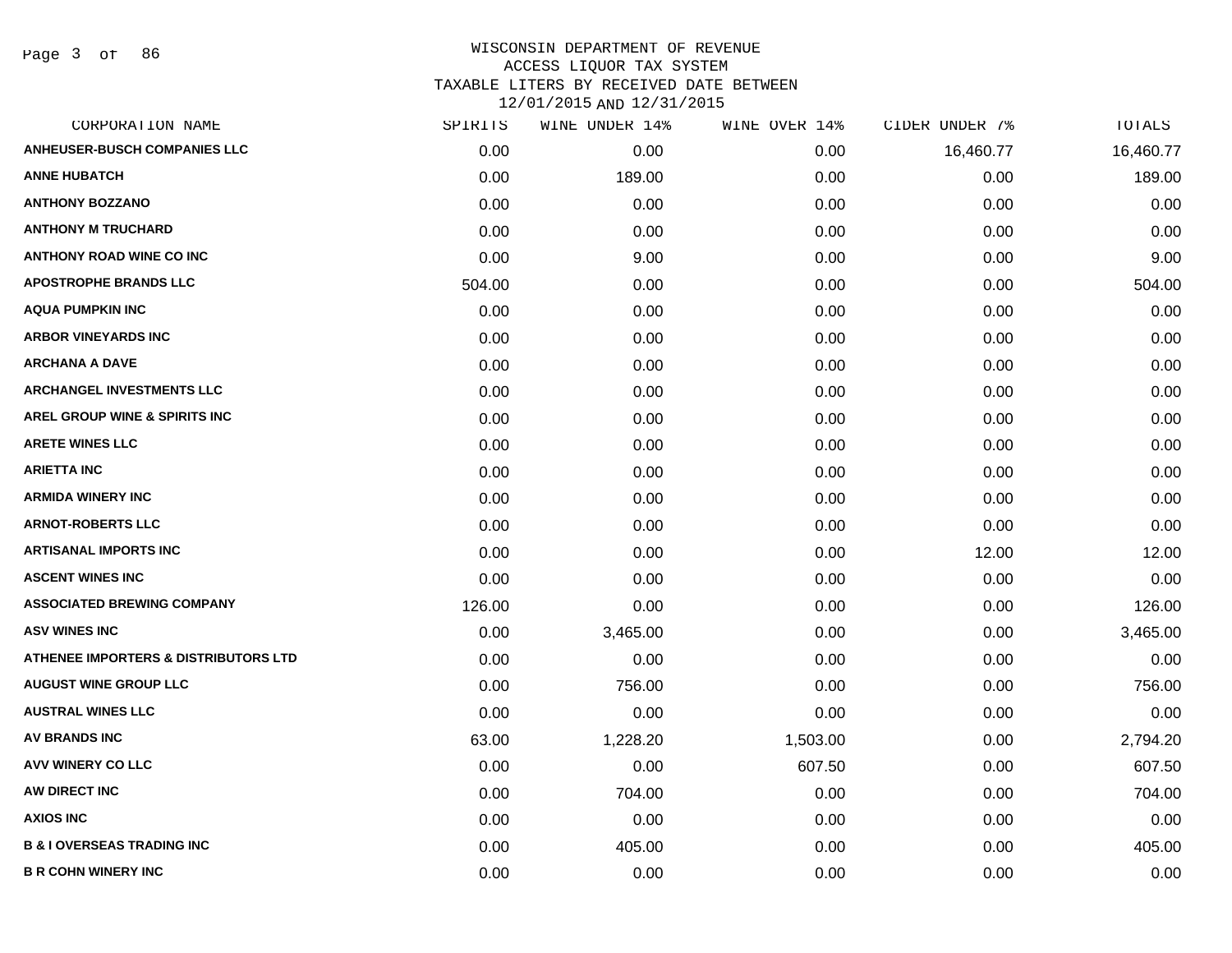Page 4 of 86

| CORPORATION NAME                           | SPIRITS    | WINE UNDER 14% | WINE OVER 14% | CIDER UNDER 7% | TOTALS     |
|--------------------------------------------|------------|----------------|---------------|----------------|------------|
| <b>B UNITED INTERNATIONAL INC</b>          | 0.00       | 9.02           | 198.35        | 0.00           | 207.37     |
| <b>B. NEKTAR LLC</b>                       | 0.00       | 1,172.80       | 0.00          | 0.00           | 1,172.80   |
| <b>BACARDI USA INC</b>                     | 165,884.10 | 4,522.01       | 685.50        | 0.00           | 171,091.61 |
| <b>BACCHUS TECHNOLOGIES LLC</b>            | 0.00       | 630.00         | 126.00        | 0.00           | 756.00     |
| <b>BACIO DIVINO CELLARS LLC</b>            | 0.00       | 0.00           | 211.50        | 0.00           | 211.50     |
| <b>BADGER MOUNTAIN INC</b>                 | 0.00       | 2,447.99       | 0.00          | 0.00           | 2,447.99   |
| <b>BALCONES DISTILLING LLC</b>             | 0.00       | 0.00           | 0.00          | 0.00           | 0.00       |
| <b>BALIUS CELLARS LLC</b>                  | 0.00       | 0.00           | 0.00          | 0.00           | 0.00       |
| <b>BALLAST POINT SPIRITS LLC</b>           | 0.00       | 0.00           | 0.00          | 0.00           | 0.00       |
| <b>BANFI PRODUCTS CORPORATION</b>          | 4.50       | 7,739.40       | 22.50         | 0.00           | 7,766.40   |
| <b>BANSHEE WINES LLC</b>                   | 0.00       | 1,833.00       | 1,539.00      | 0.00           | 3,372.00   |
| <b>BANVILLE &amp; JONES WINE MERCHANTS</b> | 0.00       | 1,310.00       | 13.50         | 0.00           | 1,323.50   |
| <b>BANZAI BEVERAGE CORPORATION</b>         | 0.00       | 0.00           | 0.00          | 0.00           | 0.00       |
| <b>BARGETTOS SANTA CRUZ WINERY INC</b>     | 0.00       | 378.00         | 0.00          | 0.00           | 378.00     |
| <b>BARLOW VINEYARDS LLC</b>                | 0.00       | 504.00         | 0.00          | 0.00           | 504.00     |
| <b>BARNARD GRIFFIN INC</b>                 | 0.00       | 549.00         | 0.00          | 0.00           | 549.00     |
| <b>BARNETT VINEYARDS LP</b>                | 0.00       | 0.00           | 0.00          | 0.00           | 0.00       |
| <b>BATCH 206 DISTILLERY LLC</b>            | 0.00       | 0.00           | 0.00          | 0.00           | 0.00       |
| <b>BAUM WINE IMPORTS INC</b>               | 18.00      | 9,156.75       | 677.25        | 0.00           | 9,852.00   |
| <b>BAVARIAN LION WINERY LLC</b>            | 0.00       | 0.00           | 0.00          | 0.00           | 0.00       |
| <b>BAYWOOD CELLARS INC</b>                 | 0.00       | 0.00           | 0.00          | 0.00           | 0.00       |
| <b>BCTLD LLC</b>                           | 0.00       | 0.00           | 0.00          | 0.00           | 0.00       |
| <b>BEATBOX BEVERAGES LLC</b>               | 0.00       | 0.00           | 0.00          | 0.00           | 0.00       |
| <b>BEATBOX BEVERAGES LLC</b>               | 0.00       | 0.00           | 0.00          | 0.00           | 0.00       |
| <b>BEAUX FRERES LLC</b>                    | 0.00       | 0.00           | 0.00          | 0.00           | 0.00       |
| <b>BEDFORD BRANDS LTD</b>                  | 0.00       | 564.00         | 0.00          | 0.00           | 564.00     |
| <b>BENDISTILLERY INC</b>                   | 0.00       | 0.00           | 0.00          | 0.00           | 0.00       |
| <b>BENESSERE VINEYARDS LTD</b>             | 0.00       | 0.00           | 0.00          | 0.00           | 0.00       |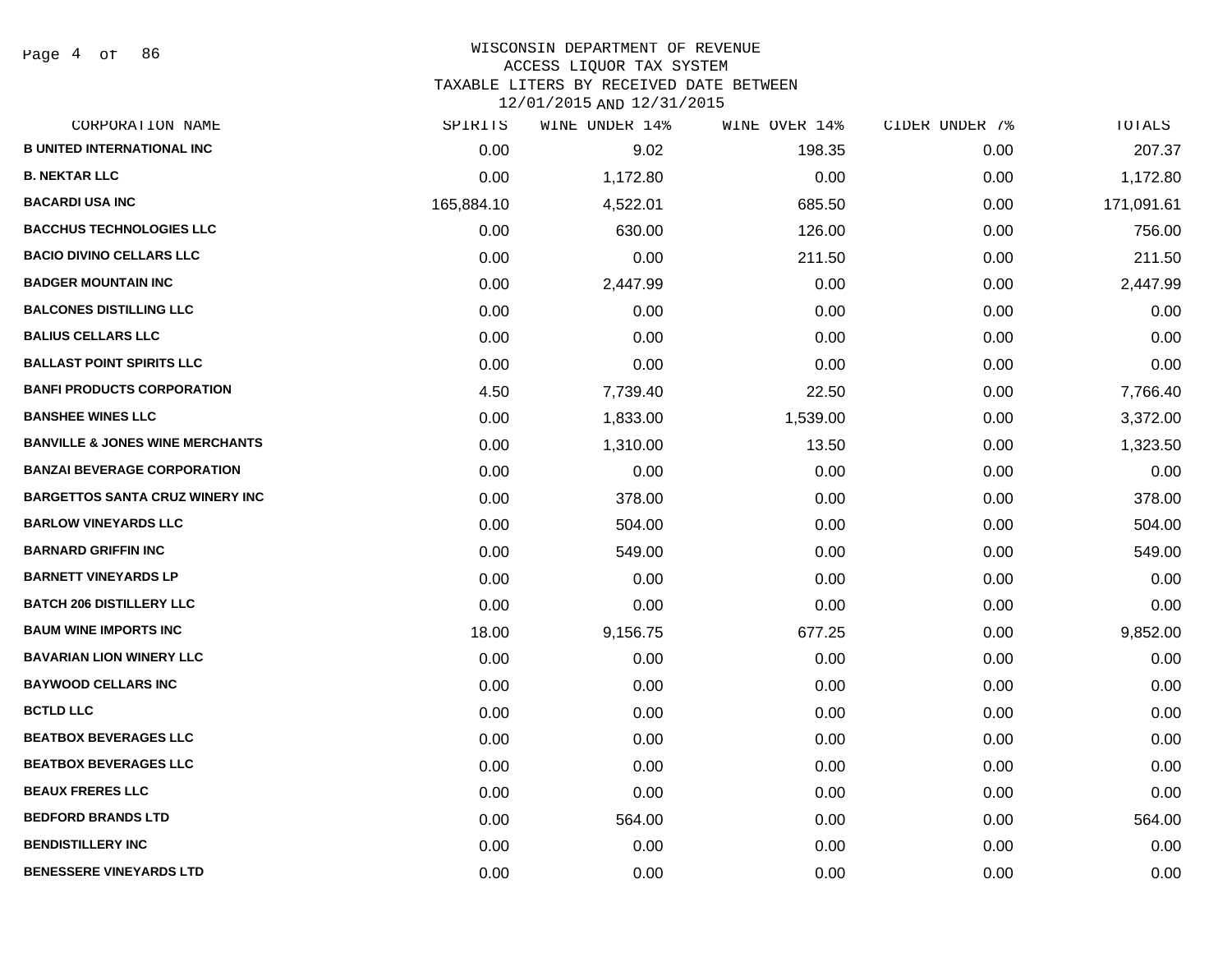| CORPORATION NAME                                       | SPIRITS | WINE UNDER 14% | WINE OVER 14% | CIDER UNDER 7% | <b>TOTALS</b> |
|--------------------------------------------------------|---------|----------------|---------------|----------------|---------------|
| BENNETT LANE WINERY LLC                                | 0.00    | 0.00           | 0.00          | 0.00           | 0.00          |
| <b>BENOVIA WINERY LLC</b>                              | 0.00    | 0.00           | 0.00          | 0.00           | 0.00          |
| <b>BENTON-LANE LLC</b>                                 | 0.00    | 126.00         | 0.00          | 0.00           | 126.00        |
| <b>BERGSTROM WINES LLC</b>                             | 0.00    | 157.50         | 0.00          | 0.00           | 157.50        |
| <b>BERNARDUS LLC</b>                                   | 0.00    | 0.00           | 0.00          | 0.00           | 0.00          |
| <b>BETHEL HEIGHTS VINEYARD INC</b>                     | 0.00    | 0.00           | 0.00          | 0.00           | 0.00          |
| <b>BETTER BRANDS BEV CO LLC</b>                        | 0.00    | 0.00           | 0.00          | 0.00           | 0.00          |
| BETTER BRANDS INTERNATIONAL                            | 0.00    | 252.00         | 126.00        | 0.00           | 378.00        |
| <b>BETZ CELLARS LLC</b>                                | 0.00    | 0.00           | 0.00          | 0.00           | 0.00          |
| <b>BEVERAGE BROTHERS INC</b>                           | 0.00    | 0.00           | 0.00          | 0.00           | 0.00          |
| <b>BF ACQUISITION LTD</b>                              | 0.00    | 0.00           | 0.00          | 0.00           | 0.00          |
| <b>BGA INTERNATIONAL USA INC</b>                       | 0.00    | 0.00           | 0.00          | 0.00           | 0.00          |
| <b>BIAGIO CRU &amp; ESTATE WINES LLC</b>               | 0.00    | 1,260.00       | 0.00          | 0.00           | 1,260.00      |
| BIEN NACIDO VINEYARDS OF RANCHO TEPUSQUET<br><b>LP</b> | 0.00    | 0.00           | 0.00          | 0.00           | 0.00          |
| <b>BILTMORE ESTATE WINE COMPANY</b>                    | 0.00    | 0.00           | 0.00          | 0.00           | 0.00          |
| <b>BLACK ROCK SPIRITS LLC</b>                          | 0.00    | 0.00           | 0.00          | 0.00           | 0.00          |
| <b>BLACKBIRD VINEYARDS LLC</b>                         | 0.00    | 45.00          | 78.00         | 0.00           | 123.00        |
| <b>BLACKBURN ENTERPRISES LLC</b>                       | 0.00    | 216.00         | 342.00        | 0.00           | 558.00        |
| <b>BLAKE FARMS HARD APPLE CIDER LLC</b>                | 0.00    | 0.00           | 0.00          | 0.00           | 0.00          |
| <b>BLAUM BROS DISTILLING CO LLC</b>                    | 0.00    | 0.00           | 0.00          | 0.00           | 0.00          |
| BLUE RIDGE DISTILLING CO INC                           | 0.00    | 0.00           | 0.00          | 0.00           | 0.00          |
| <b>BLUE SKY VINTNERS LLC</b>                           | 0.00    | 0.00           | 0.00          | 0.00           | 0.00          |
| <b>BNA WINE GROUP LLC</b>                              | 0.00    | 630.00         | 0.00          | 0.00           | 630.00        |
| <b>BNP DISTRIBUTING CO INC</b>                         | 0.00    | 0.00           | 0.00          | 0.00           | 0.00          |
| <b>BOB C BEVERAGES LLC</b>                             | 0.00    | 0.00           | 0.00          | 0.00           | 0.00          |
| <b>BOEGER WINERY INC</b>                               | 0.00    | 0.00           | 252.00        | 0.00           | 252.00        |
| <b>BOGLE VINEYARDS INC</b>                             | 0.00    | 8,712.00       | 126.00        | 0.00           | 8,838.00      |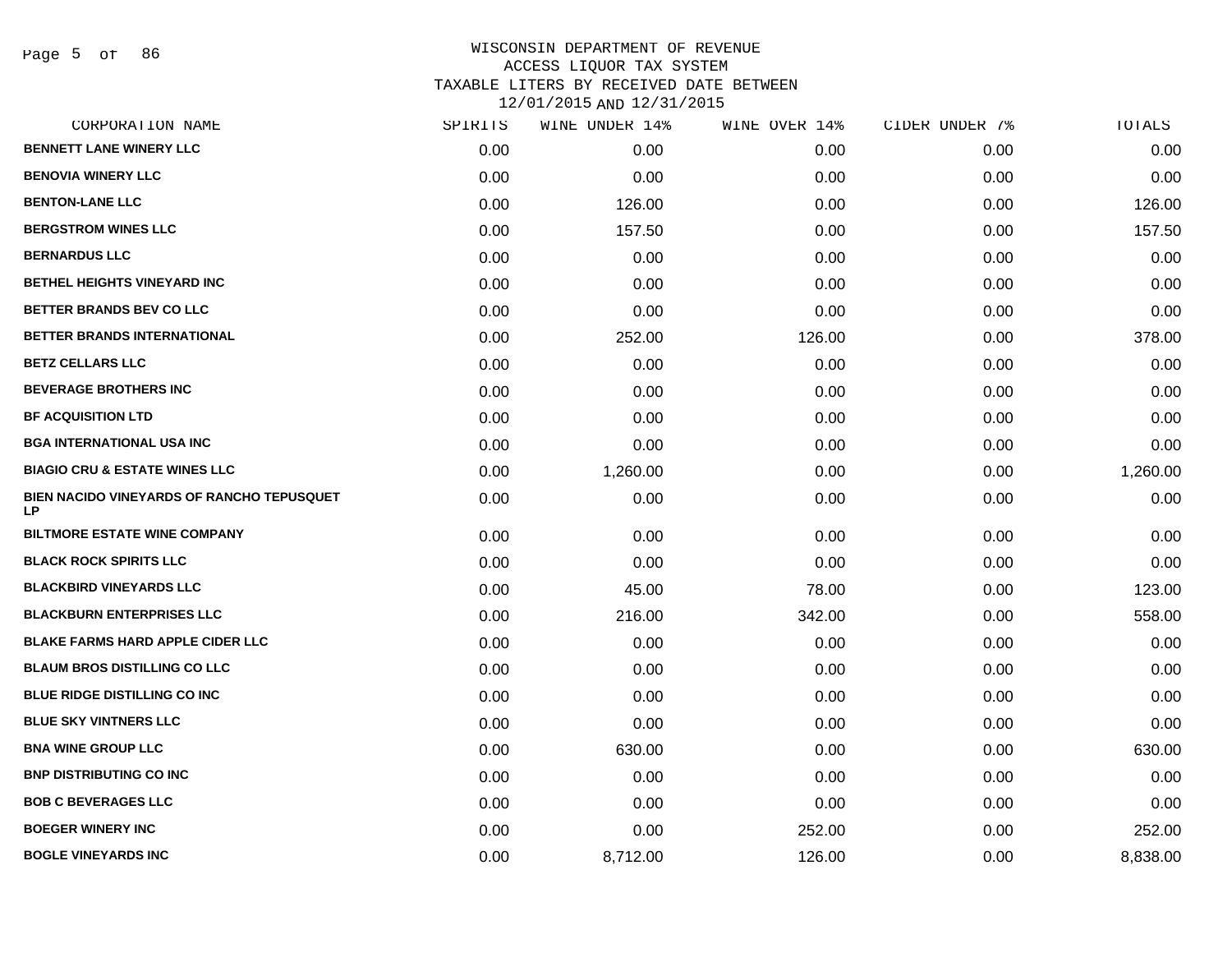Page 6 of 86

| CORPORATION NAME                               | SPIRITS    | WINE UNDER 14% | WINE OVER 14% | CIDER UNDER 7% | TOTALS     |
|------------------------------------------------|------------|----------------|---------------|----------------|------------|
| <b>BONANNO VINTNERS LLC</b>                    | 0.00       | 0.00           | 0.00          | 0.00           | 0.00       |
| <b>BONNY DOON WINERY INC</b>                   | 0.00       | 0.00           | 0.00          | 0.00           | 0.00       |
| <b>BOSTON BEER CORPORATION</b>                 | 0.00       | 0.00           | 0.00          | 153,269.96     | 153,269.96 |
| <b>BOUCHAINE VINEYARDS INC</b>                 | 0.00       | 0.00           | 0.00          | 0.00           | 0.00       |
| <b>BOUNDARY BREAKS LLC</b>                     | 0.00       | 0.00           | 0.00          | 0.00           | 0.00       |
| <b>BOUTINOT USA INC</b>                        | 0.00       | 0.00           | 0.00          | 0.00           | 0.00       |
| <b>BRASSFIELD ESTATE WINERY LLC</b>            | 0.00       | 45.00          | 378.00        | 0.00           | 423.00     |
| <b>BRAZOS WINE IMPORTS LLC</b>                 | 0.00       | 369.00         | 252.00        | 0.00           | 621.00     |
| <b>BREWER-CLIFTON LLC</b>                      | 0.00       | 0.00           | 0.00          | 0.00           | 0.00       |
| <b>BRIAN PEARSON</b>                           | 0.00       | 0.00           | 0.00          | 0.00           | 0.00       |
| <b>BRIDGEVIEW VINEYARDS INC</b>                | 0.00       | 27.00          | 0.00          | 0.00           | 27.00      |
| <b>BRIGGS HILL INVESTMENTS</b>                 | 0.00       | 0.00           | 0.00          | 0.00           | 0.00       |
| <b>BROADBENT SELECTIONS INC</b>                | 0.00       | 513.00         | 0.00          | 0.00           | 513.00     |
| <b>BRONCO WINE COMPANY</b>                     | 0.00       | 68,115.53      | 342.00        | 0.00           | 68,457.53  |
| <b>BROTHERS INTERNATIONAL FOOD CORPORATION</b> | 0.00       | 2,016.00       | 0.00          | 0.00           | 2,016.00   |
| <b>BROVO SPIRITS LLC</b>                       | 0.00       | 0.00           | 0.00          | 0.00           | 0.00       |
| <b>BROWN-FORMAN CORPORATION</b>                | 511,778.95 | 46,624.44      | 1,885.50      | 0.00           | 560,288.89 |
| <b>BRUTOCAO CELLARS LP</b>                     | 0.00       | 657.00         | 0.00          | 0.00           | 657.00     |
| <b>BUEHLER VINEYARDS INC</b>                   | 0.00       | 315.00         | 342.00        | 0.00           | 657.00     |
| <b>BULGARIAN MASTER VINTNERS LLC</b>           | 0.00       | 126.00         | 0.00          | 0.00           | 126.00     |
| <b>BULLY HILL VINEYARDS INC</b>                | 0.00       | 0.00           | 0.00          | 0.00           | 0.00       |
| <b>BUONA VITA LLC</b>                          | 0.00       | 0.00           | 0.00          | 0.00           | 0.00       |
| <b>BUONCRISTIANI WINE CO LLC</b>               | 0.00       | 0.00           | 0.00          | 0.00           | 0.00       |
| <b>BURGESS CELLARS INC</b>                     | 0.00       | 0.00           | 0.00          | 0.00           | 0.00       |
| <b>BUZZBALLZ LLC</b>                           | 2,304.00   | 0.00           | 0.00          | 0.00           | 2,304.00   |
| <b>BYRON T DOOLEY</b>                          | 0.00       | 0.00           | 0.00          | 0.00           | 0.00       |
| <b>C &amp; C WINE SERVICES INC</b>             | 0.00       | 153.00         | 351.00        | 0.00           | 504.00     |
| <b>C MONDAVI &amp; SONS</b>                    | 0.00       | 10,143.00      | 382.50        | 0.00           | 10,525.50  |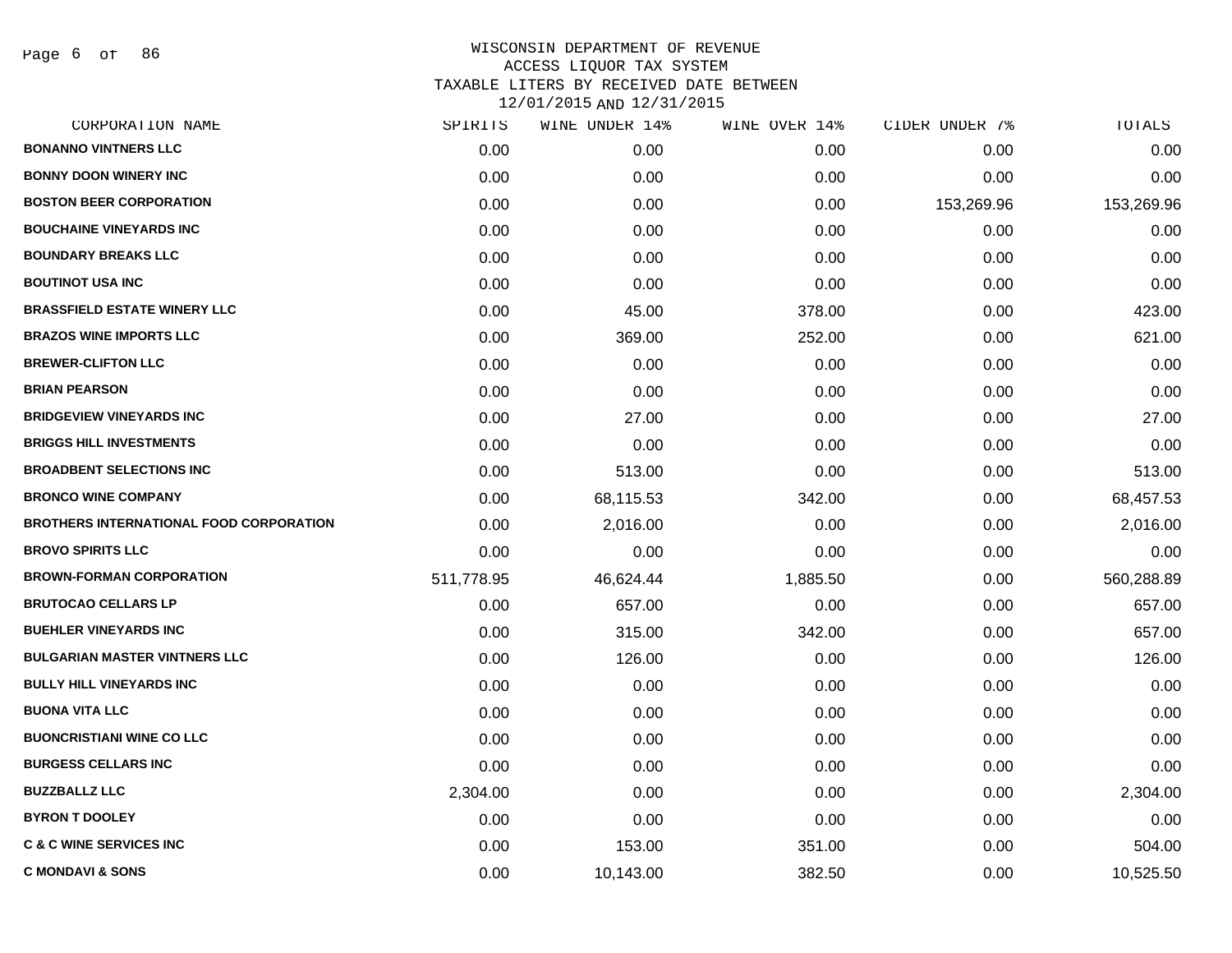Page 7 of 86

# WISCONSIN DEPARTMENT OF REVENUE ACCESS LIQUOR TAX SYSTEM TAXABLE LITERS BY RECEIVED DATE BETWEEN

| CORPORATION NAME                       | SPIRITS    | WINE UNDER 14% | WINE OVER 14% | CIDER UNDER 7% | TOTALS     |
|----------------------------------------|------------|----------------|---------------|----------------|------------|
| <b>CA'MOMI WINERY LLC</b>              | 0.00       | 0.00           | 0.00          | 0.00           | 0.00       |
| <b>CABERNET CORP</b>                   | 0.00       | 1,737.00       | 22.50         | 0.00           | 1,759.50   |
| <b>CAIN CELLARS INC</b>                | 0.00       | 0.00           | 0.00          | 0.00           | 0.00       |
| <b>CAL VIN ENTERPRISES CORPORATION</b> | 0.00       | 0.00           | 0.00          | 0.00           | 0.00       |
| <b>CALCAREOUS VINEYARD LLC</b>         | 0.00       | 0.00           | 0.00          | 0.00           | 0.00       |
| <b>CALERA WINE COMPANY LP</b>          | 0.00       | 0.00           | 315.00        | 0.00           | 315.00     |
| <b>CALIFORNIA CIDER COMPANY</b>        | 0.00       | 0.00           | 0.00          | 0.00           | 0.00       |
| <b>CALIFORNIA NATURAL PRODUCTS INC</b> | 0.00       | 0.00           | 0.00          | 0.00           | 0.00       |
| <b>CALIFORNIA VINEYARDS INC</b>        | 0.00       | 0.00           | 0.00          | 0.00           | 0.00       |
| <b>CALISTOGA PARTNERS LP</b>           | 0.00       | 0.00           | 63.00         | 0.00           | 63.00      |
| <b>CALLUNA VINEYARDS LLC</b>           | 0.00       | 0.00           | 0.00          | 0.00           | 0.00       |
| <b>CAMARDA CORP</b>                    | 0.00       | 0.00           | 0.00          | 0.00           | 0.00       |
| <b>CAMPARI AMERICA LLC</b>             | 110,002.50 | 0.00           | 0.00          | 0.00           | 110,002.50 |
| <b>CANNON RIVER WINERY LLC</b>         | 0.00       | 0.00           | 0.00          | 0.00           | 0.00       |
| <b>CANNON WINES LIMITED</b>            | 0.00       | 0.00           | 0.00          | 0.00           | 0.00       |
| <b>CAPE CLASSICS INC</b>               | 0.00       | 2,115.00       | 468.00        | 0.00           | 2,583.00   |
| <b>CARAVEL GROUP LLC</b>               | 0.00       | 0.00           | 0.00          | 0.00           | 0.00       |
| <b>CARDWELL HILL CELLARS LLC</b>       | 0.00       | 0.00           | 0.00          | 0.00           | 0.00       |
| <b>CARIBBEAN DISTILLERS LLC</b>        | 0.00       | 0.00           | 0.00          | 0.00           | 0.00       |
| <b>CARIBBEAN SPIRITS INC</b>           | 0.00       | 0.00           | 0.00          | 0.00           | 0.00       |
| <b>CARL JEPPSON COMPANY</b>            | 0.00       | 0.00           | 0.00          | 0.00           | 0.00       |
| <b>CARL THOMA</b>                      | 0.00       | 0.00           | 0.00          | 0.00           | 0.00       |
| <b>CARLSON VINEYARDS INC</b>           | 0.00       | 0.00           | 0.00          | 0.00           | 0.00       |
| <b>CAROLE MINOGUE</b>                  | 0.00       | 0.00           | 0.00          | 0.00           | 0.00       |
| <b>CAROLINA DISTRIBUTION LLC</b>       | 0.00       | 0.00           | 0.00          | 0.00           | 0.00       |
| <b>CARRIAGE HOUSE IMPORTS, LTD.</b>    | 0.00       | 0.00           | 0.00          | 0.00           | 0.00       |
| <b>CASTLE BRANDS USA CORP</b>          | 1,949.50   | 0.00           | 0.00          | 0.00           | 1,949.50   |
| <b>CASTORO CELLARS</b>                 | 0.00       | 90.00          | 36.00         | 0.00           | 126.00     |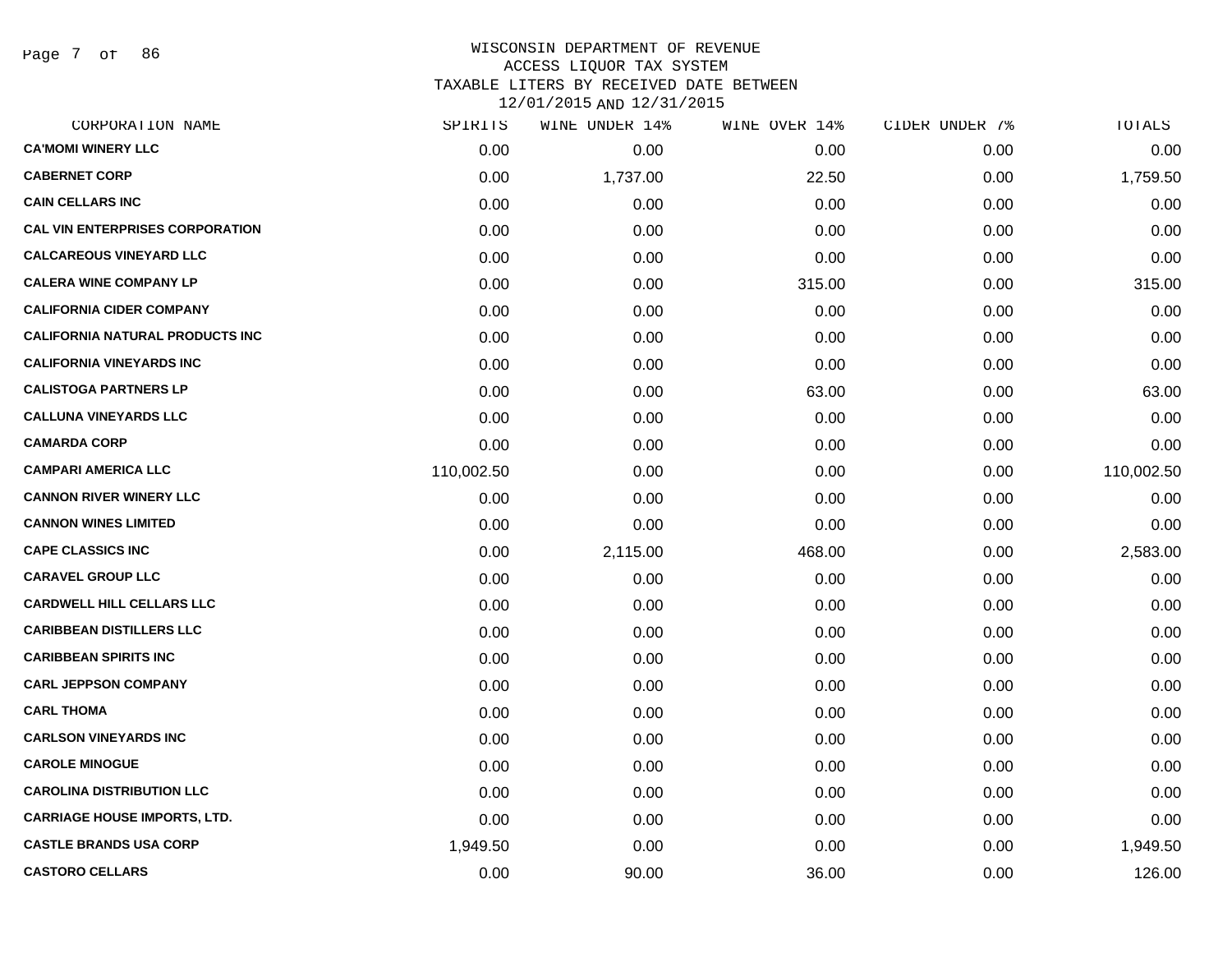| CORPORATION NAME                            | SPIRITS   | WINE UNDER 14% | WINE OVER 14% | CIDER UNDER 7% | TOTALS    |
|---------------------------------------------|-----------|----------------|---------------|----------------|-----------|
| <b>CEDAR KNOLL VINEYARDS INC</b>            | 0.00      | 0.00           | 0.00          | 0.00           | 0.00      |
| <b>CELEBRATION DISTILLATION CORPORATION</b> | 0.00      | 0.00           | 0.00          | 0.00           | 0.00      |
| <b>CELLAR DOOR SELECTIONS LLC</b>           | 0.00      | 0.00           | 0.00          | 0.00           | 0.00      |
| <b>CELLARS INTERNATIONAL INC</b>            | 0.00      | 945.71         | 0.00          | 0.00           | 945.71    |
| <b>CELLO VIA INC</b>                        | 0.00      | 0.00           | 0.00          | 0.00           | 0.00      |
| <b>CENTER VALLEY ORCHARDS LLC</b>           | 0.00      | 0.00           | 0.00          | 0.00           | 0.00      |
| <b>CHAPPELLET WINERY INC</b>                | 0.00      | 0.00           | 846.00        | 0.00           | 846.00    |
| <b>CHAPTER 24 VINEYARDS LLC</b>             | 0.00      | 0.00           | 0.00          | 0.00           | 0.00      |
| <b>CHARBAUT AMERICA INC</b>                 | 0.00      | 0.00           | 0.00          | 0.00           | 0.00      |
| <b>CHARLES &amp; MARTHA BARRA</b>           | 0.00      | 0.00           | 0.00          | 0.00           | 0.00      |
| <b>CHARLES JACQUIN ET CIE INC</b>           | 28,499.83 | 0.00           | 751.23        | 0.00           | 29,251.06 |
| <b>CHARLES NEAL SELECTIONS INC</b>          | 0.00      | 0.00           | 0.00          | 0.00           | 0.00      |
| <b>CHARLES REININGER LLC</b>                | 0.00      | 0.00           | 0.00          | 0.00           | 0.00      |
| <b>CHATEAU BARNABY LLC</b>                  | 0.00      | 0.00           | 0.00          | 0.00           | 0.00      |
| <b>CHATEAU DIANA LLC</b>                    | 0.00      | 504.00         | 1,606.50      | 0.00           | 2,110.50  |
| <b>CHATHAM IMPORTS INC</b>                  | 796.50    | 0.00           | 0.00          | 0.00           | 796.50    |
| <b>CHEHALEM INC</b>                         | 0.00      | 0.00           | 0.00          | 0.00           | 0.00      |
| <b>CHICAGO DISTILLING COMPANY LLC</b>       | 0.00      | 0.00           | 0.00          | 0.00           | 0.00      |
| <b>CHOYA UMESHU USA INC</b>                 | 0.00      | 54.00          | 135.00        | 0.00           | 189.00    |
| <b>CHRISTIAN P SCHAEFER</b>                 | 0.00      | 0.00           | 0.00          | 0.00           | 0.00      |
| <b>CHRISTOPHER FIGGINS</b>                  | 0.00      | 0.00           | 0.00          | 0.00           | 0.00      |
| <b>CHRISTOPHER J FLOOD</b>                  | 0.00      | 0.00           | 0.00          | 0.00           | 0.00      |
| <b>CHRISTOPHER M JAMES</b>                  | 0.00      | 9.00           | 0.00          | 0.00           | 9.00      |
| <b>CHRISTOPHER MICHAEL WINES LLC</b>        | 0.00      | 269.97         | 0.00          | 0.00           | 269.97    |
| <b>CLAAR CELLARS LLC</b>                    | 0.00      | 0.00           | 0.00          | 0.00           | 0.00      |
| <b>CLARA STREET COMPANY</b>                 | 0.00      | 0.00           | 0.00          | 0.00           | 0.00      |
| <b>CLASSIC WINE IMPORTS INC</b>             | 0.00      | 0.00           | 0.00          | 0.00           | 0.00      |
| <b>CLASSICAL WINES FROM SPAIN LTD</b>       | 0.00      | 279.00         | 18.00         | 0.00           | 297.00    |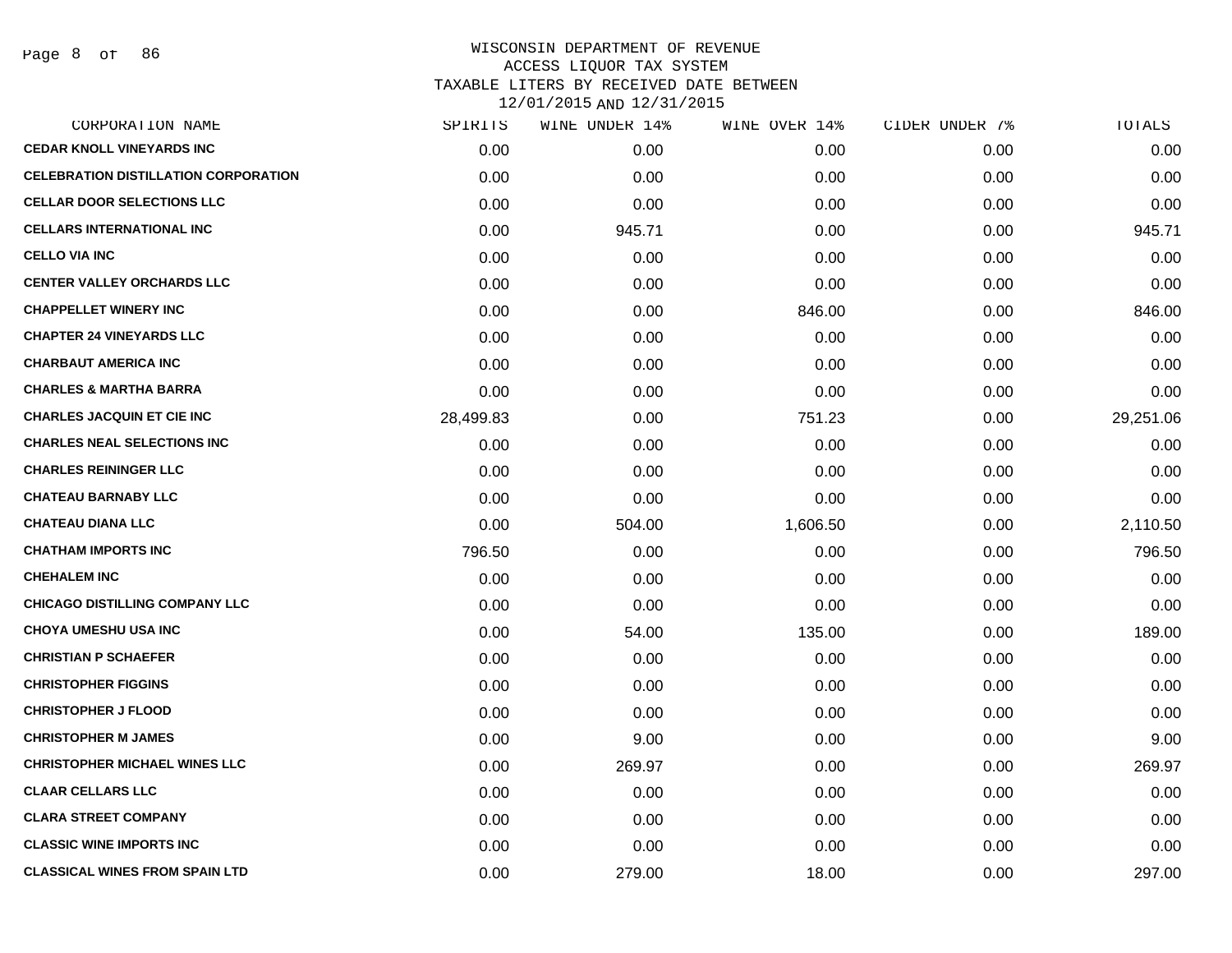# WISCONSIN DEPARTMENT OF REVENUE ACCESS LIQUOR TAX SYSTEM TAXABLE LITERS BY RECEIVED DATE BETWEEN

| CORPORATION NAME                             | SPIRITS   | WINE UNDER 14% | WINE OVER 14% | CIDER UNDER 7% | TOTALS     |
|----------------------------------------------|-----------|----------------|---------------|----------------|------------|
| <b>CLENDENENLINDQUIST VINTNERS</b>           | 0.00      | 0.00           | 0.00          | 0.00           | 0.00       |
| <b>CLINE CELLARS INC</b>                     | 0.00      | 2,772.00       | 2,268.00      | 0.00           | 5,040.00   |
| <b>CLINE SISTERS IMPORTS LLC</b>             | 0.00      | 0.00           | 0.00          | 0.00           | 0.00       |
| <b>CLINT PROPERTIES INC</b>                  | 0.00      | 0.00           | 0.00          | 0.00           | 0.00       |
| <b>CLOS DU VAL WINE CO LTD</b>               | 0.00      | 468.00         | 0.00          | 0.00           | 468.00     |
| <b>COCKTAIL CRAFTERS LLC</b>                 | 0.00      | 0.00           | 0.00          | 0.00           | 0.00       |
| <b>CODY T WRIGHT</b>                         | 0.00      | 0.00           | 0.00          | 0.00           | 0.00       |
| <b>COHO WINES LLC</b>                        | 0.00      | 0.00           | 0.00          | 0.00           | 0.00       |
| <b>COLORADO CIDER COMPANY LLC</b>            | 0.00      | 0.00           | 0.00          | 1,149.00       | 1,149.00   |
| <b>CONSTELLATION BRANDS INC</b>              | 82,324.50 | 375,461.75     | 15,724.31     | 0.00           | 473,510.56 |
| <b>CONWAY VINEYARDS INC</b>                  | 0.00      | 0.00           | 0.00          | 0.00           | 0.00       |
| <b>COPA CACHACA CORPORATION</b>              | 0.00      | 0.00           | 0.00          | 0.00           | 0.00       |
| <b>COPAIN WINE CELLARS LLC</b>               | 0.00      | 0.00           | 0.00          | 0.00           | 0.00       |
| <b>COPPER &amp; KINGS AMERICAN BRANDY CO</b> | 0.00      | 0.00           | 0.00          | 0.00           | 0.00       |
| <b>COPPER CANE LLC</b>                       | 0.00      | 0.00           | 0.00          | 0.00           | 0.00       |
| <b>CORA IMPORTS LTD</b>                      | 0.00      | 0.00           | 90.00         | 0.00           | 90.00      |
| <b>CORDELINA WINE COMPANY LLC</b>            | 0.00      | 0.00           | 0.00          | 0.00           | 0.00       |
| <b>CORK ALLIANCE INC</b>                     | 0.00      | 126.00         | 0.00          | 0.00           | 126.00     |
| <b>CORNER CREEK DISTILLERY CO</b>            | 0.00      | 0.00           | 0.00          | 0.00           | 0.00       |
| <b>CORNERSTONE CELLARS INC</b>               | 0.00      | 0.00           | 0.00          | 0.00           | 0.00       |
| <b>COUP DE FOUDRE LLC</b>                    | 0.00      | 0.00           | 0.00          | 0.00           | 0.00       |
| <b>COURAGEOUS INC</b>                        | 0.00      | 252.00         | 0.00          | 0.00           | 252.00     |
| <b>CRACOVIA BRANDS INC</b>                   | 129.00    | 0.00           | 90.00         | 0.00           | 219.00     |
| <b>CRAFTED ARTISAN MEADERY LLC</b>           | 0.00      | 0.00           | 0.00          | 0.00           | 0.00       |
| <b>CRAIG JAFFURS</b>                         | 0.00      | 0.00           | 0.00          | 0.00           | 0.00       |
| <b>CREATIVE WINE CONCEPTS INC</b>            | 0.00      | 0.00           | 651.95        | 0.00           | 651.95     |
| <b>CREW WINE COMPANY LLC</b>                 | 0.00      | 1,305.00       | 63.00         | 0.00           | 1,368.00   |
| <b>CRIBARI VINEYARDS INC</b>                 | 0.00      | 0.00           | 0.00          | 0.00           | 0.00       |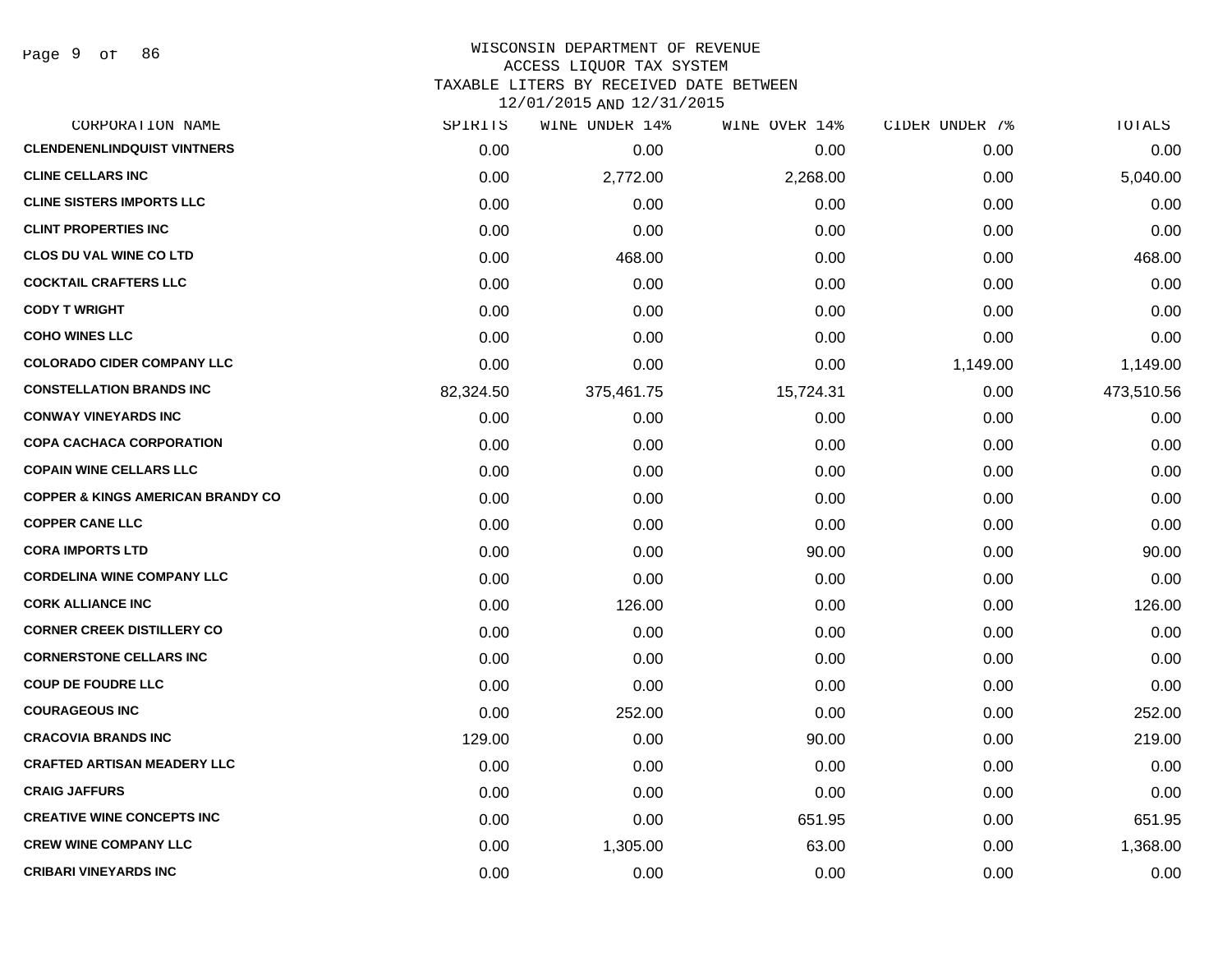Page 10 of 86

## WISCONSIN DEPARTMENT OF REVENUE ACCESS LIQUOR TAX SYSTEM TAXABLE LITERS BY RECEIVED DATE BETWEEN

| CORPORATION NAME                        | SPIRITS | WINE UNDER 14% | WINE OVER 14% | CIDER UNDER 7% | TOTALS    |
|-----------------------------------------|---------|----------------|---------------|----------------|-----------|
| <b>CRIMSON WINE GROUP LTD</b>           | 0.00    | 11.25          | 0.00          | 0.00           | 11.25     |
| <b>CRISPIN CIDER COMPANY</b>            | 0.00    | 0.00           | 0.00          | 0.00           | 0.00      |
| <b>CRISTOM VINEYARDS INC</b>            | 0.00    | 459.00         | 0.00          | 0.00           | 459.00    |
| <b>CROWLEY WINES LLC</b>                | 0.00    | 0.00           | 0.00          | 0.00           | 0.00      |
| <b>CROWN POINT WINERY LLC</b>           | 0.00    | 0.00           | 45.00         | 0.00           | 45.00     |
| <b>CROWN VALLEY WINERY INC</b>          | 0.00    | 0.00           | 0.00          | 0.00           | 0.00      |
| <b>CULT OF 8</b>                        | 0.00    | 2,205.00       | 0.00          | 0.00           | 2,205.00  |
| <b>CULTIVATE WINES LLC</b>              | 0.00    | 126.00         | 0.00          | 0.00           | 126.00    |
| <b>CURIOUS VINE LLC</b>                 | 0.00    | 0.00           | 0.00          | 0.00           | 0.00      |
| <b>CUSHMAN WINERY CORPORATION</b>       | 0.00    | 0.00           | 0.00          | 0.00           | 0.00      |
| <b>CUTLER'S ARTISAN SPIRITS INC</b>     | 0.00    | 0.00           | 0.00          | 0.00           | 0.00      |
| <b>CUVAISON INC</b>                     | 0.00    | 292.50         | 364.50        | 0.00           | 657.00    |
| <b>D &amp; D VINEYARDS INC</b>          | 0.00    | 0.00           | 0.00          | 0.00           | 0.00      |
| <b>D &amp; J F CELLARS INC</b>          | 0.00    | 0.00           | 0.00          | 0.00           | 0.00      |
| <b>D.G.L. DISTRIBUTORS, INC</b>         | 27.00   | 172.49         | 0.00          | 0.00           | 199.49    |
| <b>DAEDALUS CELLARS CO</b>              | 0.00    | 0.00           | 0.00          | 0.00           | 0.00      |
| <b>DAN CAREY</b>                        | 0.00    | 0.00           | 0.00          | 0.00           | 0.00      |
| <b>DANCING COYOTE WINES</b>             | 0.00    | 0.00           | 0.00          | 0.00           | 0.00      |
| <b>DANIEL SCHOENFELD</b>                | 0.00    | 0.00           | 0.00          | 0.00           | 0.00      |
| <b>DAOU VINEYARDS LLC</b>               | 0.00    | 0.00           | 0.00          | 0.00           | 0.00      |
| <b>DAQUINO ITALIAN IMPORTING CO INC</b> | 0.00    | 0.00           | 0.00          | 0.00           | 0.00      |
| <b>DARIOUSH KHALEDI WINERY LLC</b>      | 0.00    | 0.00           | 234.00        | 0.00           | 234.00    |
| <b>DAVID ARTHUR VINEYARDS LLC</b>       | 0.00    | 0.00           | 0.00          | 0.00           | 0.00      |
| <b>DAVID B POTTER</b>                   | 0.00    | 0.00           | 0.00          | 0.00           | 0.00      |
| <b>DAVID N RAYNE</b>                    | 339.75  | 9,549.17       | 406.50        | 0.00           | 10,295.42 |
| <b>DAVID PERKINS</b>                    | 0.00    | 0.00           | 0.00          | 0.00           | 0.00      |
| <b>DAVID R BARNES</b>                   | 0.00    | 45.00          | 42.75         | 0.00           | 87.75     |
| <b>DAVIDS PINOT VINEYARDS INC</b>       | 0.00    | 0.00           | 0.00          | 0.00           | 0.00      |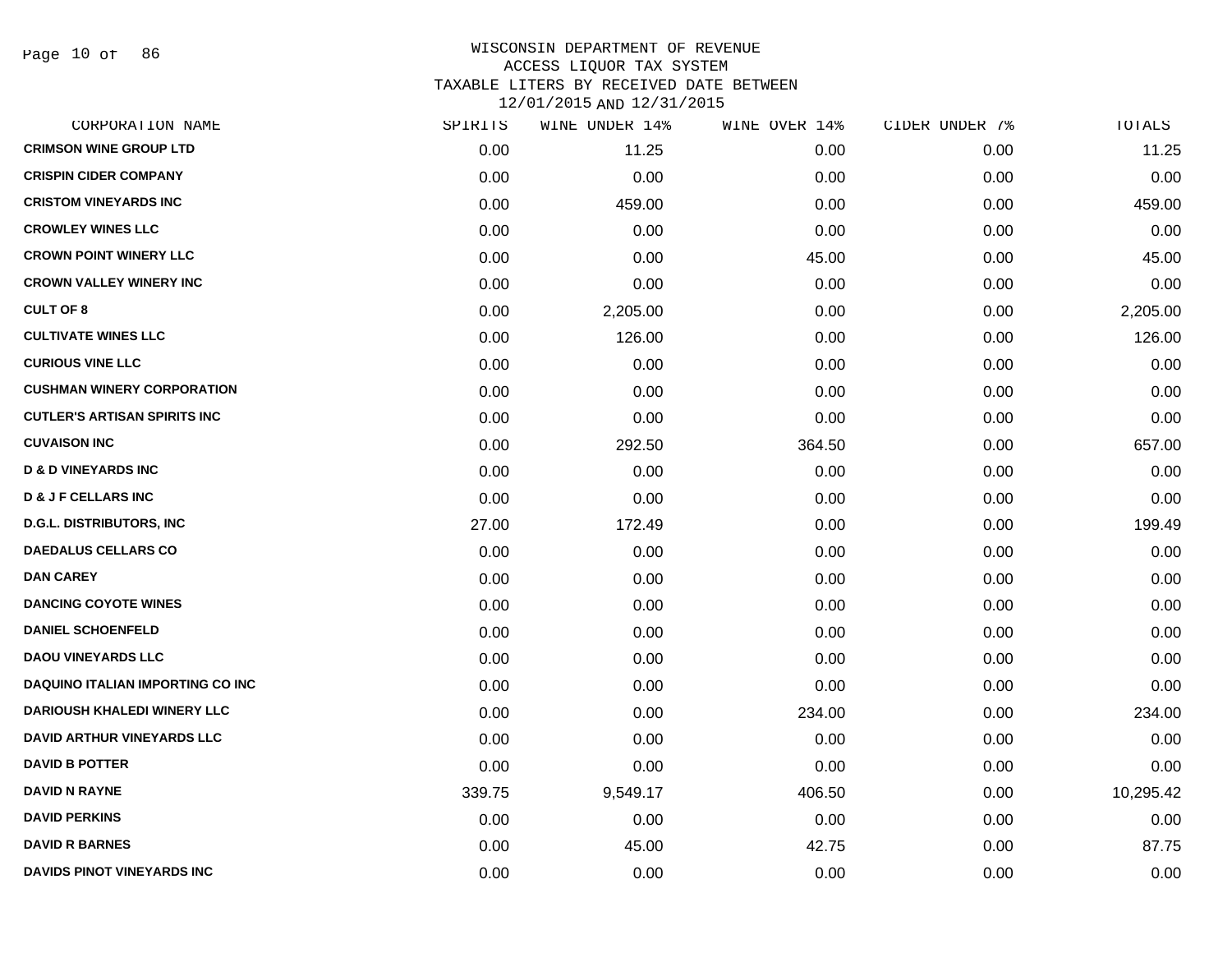Page 11 of 86

## WISCONSIN DEPARTMENT OF REVENUE ACCESS LIQUOR TAX SYSTEM TAXABLE LITERS BY RECEIVED DATE BETWEEN

| CORPORATION NAME                                                         | SPIRITS    | WINE UNDER 14% | WINE OVER 14% | CIDER UNDER 7% | TOTALS     |
|--------------------------------------------------------------------------|------------|----------------|---------------|----------------|------------|
| <b>DAVIN A SHERWOOD</b>                                                  | 0.00       | 0.00           | 0.00          | 0.00           | 0.00       |
| DE BORTOLI WINES U.S.A., INC.                                            | 0.00       | 0.00           | 0.00          | 0.00           | 0.00       |
| DE MAISON SELECTIONS INC                                                 | 3.00       | 495.00         | 157.50        | 63.00          | 718.50     |
| <b>DELEGAT USA INC</b>                                                   | 0.00       | 6,174.00       | 0.00          | 0.00           | 6,174.00   |
| <b>DELICATO VINEYARDS INC</b>                                            | 0.00       | 109,524.00     | 14,274.00     | 0.00           | 123,798.00 |
| <b>DELILLE CELLARS LLC</b>                                               | 0.00       | 0.00           | 0.00          | 0.00           | 0.00       |
| <b>DEMERARA DISTILLERS (USA) INC</b>                                     | 0.00       | 0.00           | 0.00          | 0.00           | 0.00       |
| <b>DEPARTMENT 28 INC</b>                                                 | 0.00       | 0.00           | 0.00          | 0.00           | 0.00       |
| <b>DEROSE WINERY INC</b>                                                 | 0.00       | 0.00           | 0.00          | 0.00           | 0.00       |
| <b>DERRICK C MANCINI</b>                                                 | 0.00       | 0.00           | 0.00          | 0.00           | 0.00       |
| <b>DIAGEO AMERICAS INC</b>                                               | 702,710.90 | 0.00           | 0.00          | 0.00           | 702,710.90 |
| <b>DIAGEO CHATEAU &amp; ESTATE WINES COMPANY</b>                         | 0.00       | 28,386.00      | 3,271.50      | 0.00           | 31,657.50  |
| <b>DIAMOND IMPORTERS INC</b>                                             | 0.00       | 0.00           | 0.00          | 0.00           | 0.00       |
| <b>DISARONNO INTERNATIONAL LLC</b>                                       | 2,721.00   | 0.00           | 0.00          | 0.00           | 2,721.00   |
| DISTILLERY NO. 209 LTD NAPA CALIFORNIA                                   | 0.00       | 0.00           | 0.00          | 0.00           | 0.00       |
| <b>DIVOT ENTERPRISES LLC</b>                                             | 0.00       | 0.00           | 0.00          | 0.00           | 0.00       |
| <b>DOMAINE DE LA TERRE ROUGE LTD</b>                                     | 0.00       | 0.00           | 0.00          | 0.00           | 0.00       |
| <b>DOMAINE DE MARIA SOTER LLC</b>                                        | 0.00       | 0.00           | 0.00          | 0.00           | 0.00       |
| <b>DOMAINE SELECT WINE &amp; SPIRITS LLC</b>                             | 0.00       | 0.00           | 0.00          | 0.00           | 0.00       |
| <b>DOMAINE SELECT WINE ESTATES LLC</b>                                   | 39.00      | 176.99         | 0.00          | 0.00           | 215.99     |
| <b>DOMAINE SERENE VINEYARDS &amp; WINERY INC</b>                         | 0.00       | 0.00           | 0.00          | 0.00           | 0.00       |
| <b>DOMAINE ST GEORGE</b>                                                 | 0.00       | 0.00           | 0.00          | 0.00           | 0.00       |
| <b>DOMENICO PETRALIA</b>                                                 | 0.00       | 0.00           | 0.00          | 0.00           | 0.00       |
| <b>DON SEBASTIANI &amp; SONS INTERNATIONAL WINE</b><br><b>NEGOCIANTS</b> | 0.00       | 10,596.00      | 126.00        | 0.00           | 10,722.00  |
| <b>DOUBLE DIAMOND DISTILLERY LLC</b>                                     | 972.00     | 0.00           | 0.00          | 0.00           | 972.00     |
| <b>DOUBLE DOWN SPIRITS LLC</b>                                           | 0.00       | 0.00           | 0.00          | 0.00           | 0.00       |
| <b>DOYNA LTD</b>                                                         | 0.00       | 0.00           | 0.00          | 0.00           | 0.00       |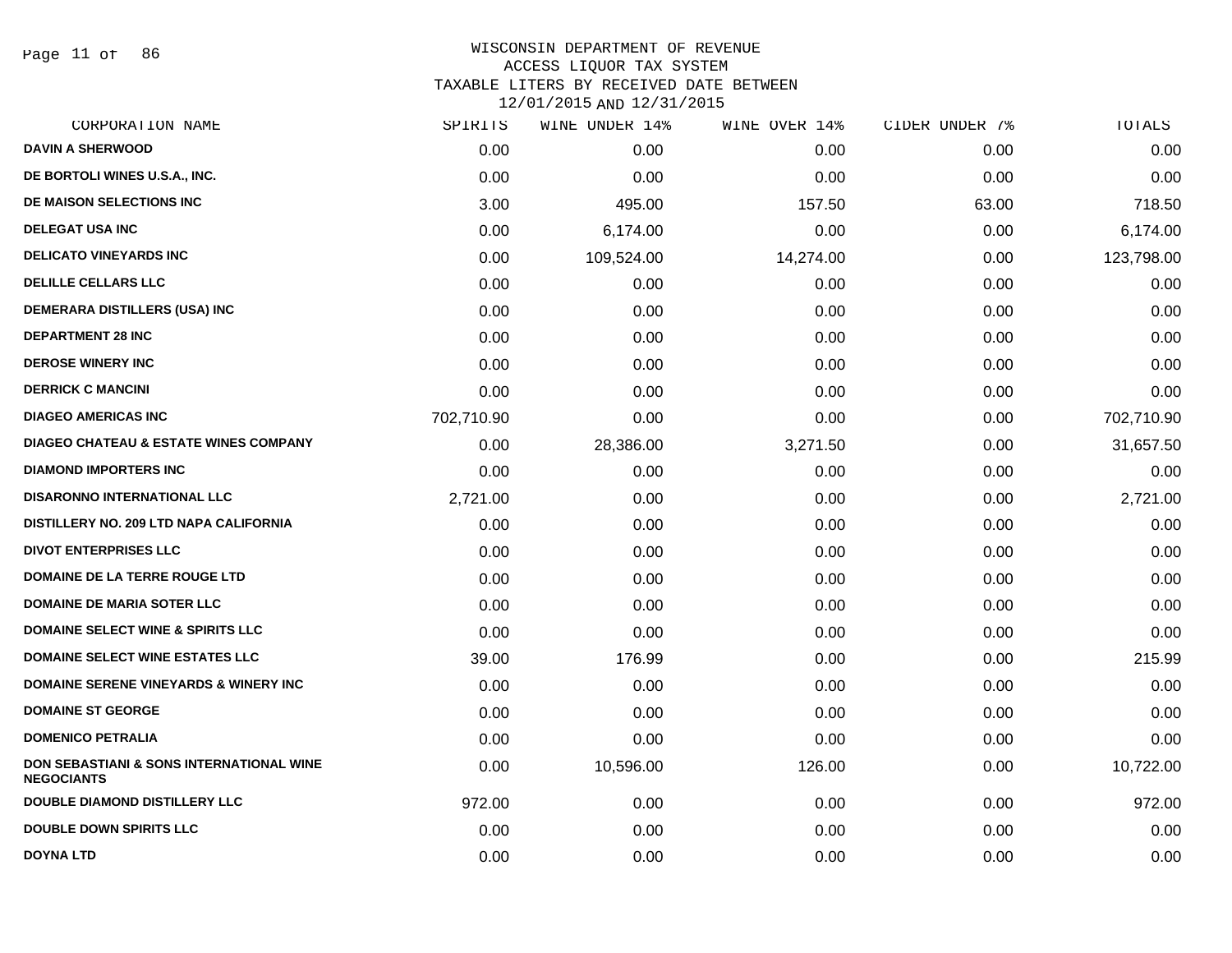Page 12 of 86

#### WISCONSIN DEPARTMENT OF REVENUE ACCESS LIQUOR TAX SYSTEM

TAXABLE LITERS BY RECEIVED DATE BETWEEN

| CORPORATION NAME                        | SPIRITS    | WINE UNDER 14% | WINE OVER 14% | CIDER UNDER 7% | TOTALS       |
|-----------------------------------------|------------|----------------|---------------|----------------|--------------|
| <b>DREYER WINE LLC</b>                  | 0.00       | 216.00         | 0.00          | 0.00           | 216.00       |
| <b>DREYFUS ASHBY INC</b>                | 0.00       | 2,790.00       | 535.50        | 0.00           | 3,325.50     |
| <b>DRINKS AMERICAS INC</b>              | 0.00       | 0.00           | 0.00          | 0.00           | 0.00         |
| DRY CREEK VINEYARD INC                  | 0.00       | 882.00         | 128.10        | 0.00           | 1,010.10     |
| DRY FLY DISTILLING INC                  | 0.00       | 0.00           | 0.00          | 0.00           | 0.00         |
| <b>DUCKHORN WINE COMPANY</b>            | 0.00       | 2,646.00       | 2,817.75      | 0.00           | 5,463.75     |
| DUGGANS DISTILLERS PRODUCTS CORPORATION | 486.00     | 54.00          | 0.00          | 0.00           | 540.00       |
| <b>DUMOL INC</b>                        | 0.00       | 0.00           | 0.00          | 0.00           | 0.00         |
| <b>DUNHAM CELLARS LLC</b>               | 0.00       | 0.00           | 0.00          | 0.00           | 0.00         |
| <b>DUNN VINEYARDS LLC</b>               | 0.00       | 0.00           | 0.00          | 0.00           | 0.00         |
| DUTTON GOLDFIELD WINERY LLC             | 0.00       | 0.00           | 0.00          | 0.00           | 0.00         |
| <b>DV SPIRITS LLC</b>                   | 0.00       | 0.00           | 0.00          | 0.00           | 0.00         |
| <b>E &amp; J GALLO WINERY</b>           | 125,870.70 | 1,002,695.70   | 39,762.00     | 0.00           | 1,168,328.40 |
| <b>EAGLE EYE IMPORTS LLC</b>            | 0.00       | 387.00         | 0.00          | 0.00           | 387.00       |
| <b>EAGLES LANDING WINERY LLC</b>        | 0.00       | 231.75         | 0.00          | 0.00           | 231.75       |
| <b>EASTERN LIQUORS USA INC</b>          | 0.00       | 0.00           | 0.00          | 0.00           | 0.00         |
| <b>EAUX DE VIE INC</b>                  | 0.00       | 0.00           | 0.00          | 0.00           | 0.00         |
| <b>EBERLE WINERY LP</b>                 | 0.00       | 0.00           | 63.00         | 0.00           | 63.00        |
| <b>ECLIPSE ASSETS LLC</b>               | 0.00       | 0.00           | 0.00          | 0.00           | 0.00         |
| <b>ECOSUR GROUP LLC</b>                 | 0.00       | 0.00           | 0.00          | 0.00           | 0.00         |
| <b>EGELHOFF WINES INC</b>               | 0.00       | 0.00           | 0.00          | 0.00           | 0.00         |
| EHREN JORDAN WINE CELLARS LLC           | 0.00       | 0.00           | 0.00          | 0.00           | 0.00         |
| <b>EIGHT BOTTLES LLC</b>                | 0.00       | 50.96          | 88.88         | 0.00           | 139.84       |
| ELK COVE VINEYARDS INC                  | 0.00       | 504.00         | 0.00          | 0.00           | 504.00       |
| <b>ELV HOLDINGS INC</b>                 | 0.00       | 0.00           | 0.00          | 0.00           | 0.00         |
| <b>ELV-OREGON LLC</b>                   | 0.00       | 0.00           | 0.00          | 0.00           | 0.00         |
| <b>ELYSE WINERY LLC</b>                 | 0.00       | 0.00           | 0.00          | 0.00           | 0.00         |
| <b>EMCO CHEMICAL DISTRIBUTORS, INC.</b> | 0.00       | 0.00           | 0.00          | 0.00           | 0.00         |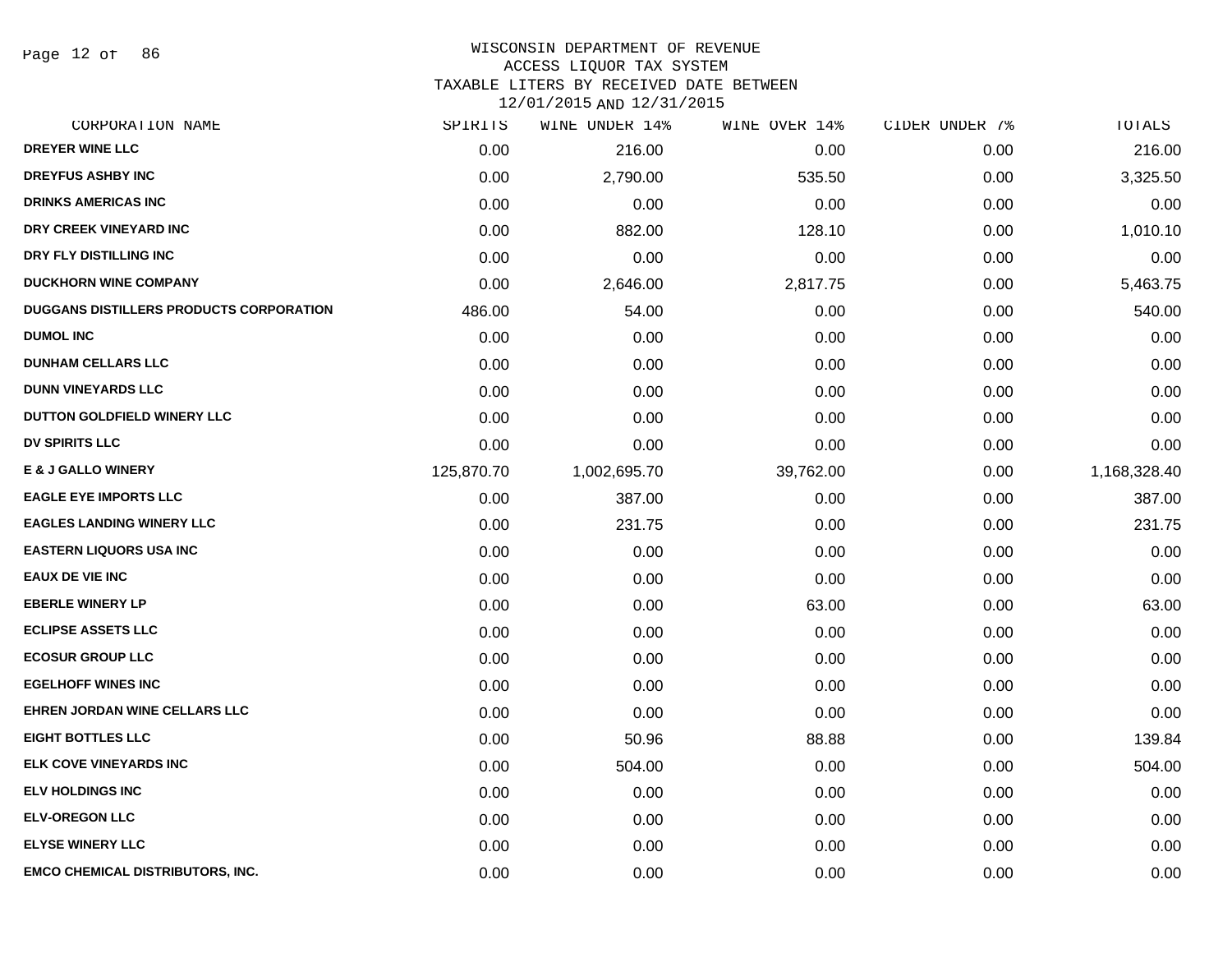#### WISCONSIN DEPARTMENT OF REVENUE ACCESS LIQUOR TAX SYSTEM TAXABLE LITERS BY RECEIVED DATE BETWEEN

| CORPORATION NAME                                 | SPIRITS | WINE UNDER 14% | WINE OVER 14% | CIDER UNDER 7% | TOTALS    |
|--------------------------------------------------|---------|----------------|---------------|----------------|-----------|
| <b>EMILIO GUGLIELMO WINERY INC</b>               | 0.00    | 0.00           | 0.00          | 0.00           | 0.00      |
| <b>EMPSON USA INC</b>                            | 0.00    | 10,071.00      | 0.00          | 0.00           | 10,071.00 |
| <b>ENOS VINEYARDS INC</b>                        | 0.00    | 0.00           | 0.00          | 0.00           | 0.00      |
| <b>ENOTEC IMPORTS INC</b>                        | 0.00    | 881.56         | 44.97         | 0.00           | 926.53    |
| <b>ENOVATION BRANDS INC</b>                      | 0.00    | 686.25         | 0.00          | 0.00           | 686.25    |
| <b>EPIC VENTURES INC</b>                         | 0.00    | 201.00         | 0.00          | 0.00           | 201.00    |
| <b>EPICUREAN WINES LLC</b>                       | 0.00    | 882.00         | 616.50        | 0.00           | 1,498.50  |
| <b>ERIC FLANAGAN</b>                             | 0.00    | 0.00           | 0.00          | 0.00           | 0.00      |
| ERIC TRUMP WINE MANUFACTURING LLC                | 0.00    | 0.00           | 0.00          | 0.00           | 0.00      |
| <b>ERNST A STORM</b>                             | 0.00    | 63.00          | 0.00          | 0.00           | 63.00     |
| <b>ESSER WINES LLC</b>                           | 0.00    | 0.00           | 0.00          | 0.00           | 0.00      |
| <b>EUGENE WINE CELLARS LLC</b>                   | 0.00    | 0.00           | 0.00          | 0.00           | 0.00      |
| <b>EUROBREW INC</b>                              | 0.00    | 0.00           | 0.00          | 0.00           | 0.00      |
| <b>EUROPEAN IMPORTS &amp; EXPORTS LLC</b>        | 0.00    | 0.00           | 0.00          | 0.00           | 0.00      |
| <b>EUROPEAN WINE IMPORTS INC</b>                 | 0.00    | 0.00           | 0.00          | 0.00           | 0.00      |
| <b>EVAKI INC</b>                                 | 0.00    | 0.00           | 0.00          | 0.00           | 0.00      |
| EVESHAM WOOD VINEYARD AND WINERY LLC             | 0.00    | 0.00           | 0.00          | 0.00           | 0.00      |
| <b>EXCELSIOR WINE COMPANY LLC</b>                | 0.00    | 2,767.40       | 0.00          | 0.00           | 2,767.40  |
| <b>F KORBEL &amp; BROS INC</b>                   | 0.00    | 0.00           | 0.00          | 0.00           | 0.00      |
| <b>F&amp;F FINE WINES INTERNATIONAL INC</b>      | 0.00    | 0.00           | 0.00          | 0.00           | 0.00      |
| F.X. MAGNER SELECTIONS, INC.                     | 0.00    | 0.00           | 0.00          | 0.00           | 0.00      |
| <b>FANTIS IMPORTS INC</b>                        | 0.00    | 147.00         | 0.00          | 0.00           | 147.00    |
| <b>FASEL SHENSTONE LLC</b>                       | 0.00    | 0.00           | 0.00          | 0.00           | 0.00      |
| <b>FAT GAUCHO WINES LLC</b>                      | 0.00    | 0.00           | 0.00          | 0.00           | 0.00      |
| <b>FERRARI CARANO VINEYARDS &amp; WINERY LLC</b> | 0.00    | 0.00           | 1,449.00      | 0.00           | 1,449.00  |
| <b>FETZER VINEYARDS</b>                          | 0.00    | 26,214.12      | 2,713.50      | 0.00           | 28,927.62 |
| <b>FIDDLEHEAD CELLARS LP</b>                     | 0.00    | 2.25           | 12.75         | 0.00           | 15.00     |
| FIELD STONE WINERY & VINEYARD INC                | 0.00    | 0.00           | 0.00          | 0.00           | 0.00      |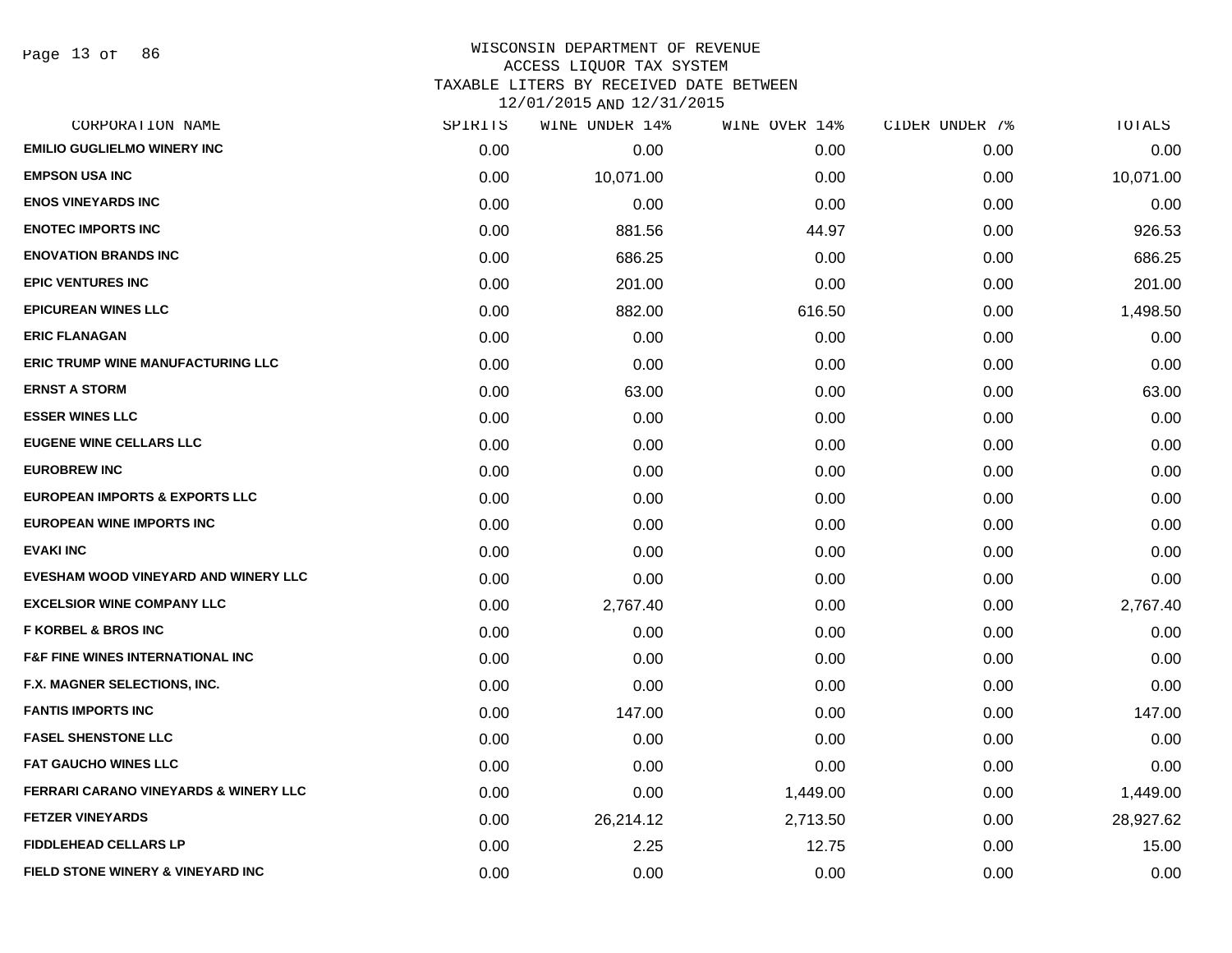Page 14 of 86

# WISCONSIN DEPARTMENT OF REVENUE ACCESS LIQUOR TAX SYSTEM

TAXABLE LITERS BY RECEIVED DATE BETWEEN

| CORPORATION NAME                           | SPIRITS   | WINE UNDER 14% | WINE OVER 14% | CIDER UNDER 7% | TOTALS      |
|--------------------------------------------|-----------|----------------|---------------|----------------|-------------|
| <b>FIFTH GENERATION INC</b>                | 36,694.20 | 0.00           | 0.00          | 0.00           | 36,694.20   |
| <b>FIJI WATER COMPANY HOLDINGS LLC</b>     | 0.00      | 0.00           | 265.50        | 0.00           | 265.50      |
| <b>FIRE HOUSE LLC</b>                      | 0.00      | 0.00           | 0.00          | 0.00           | 0.00        |
| <b>FIRESTEED CORPORATION</b>               | 0.00      | 882.00         | 0.00          | 0.00           | 882.00      |
| <b>FISHER VINEYARDS</b>                    | 0.00      | 0.00           | 63.00         | 0.00           | 63.00       |
| <b>FJN FINE WINES LLC</b>                  | 0.00      | 495.00         | 0.00          | 0.00           | 495.00      |
| <b>FLAVOR SEEKERS LLC</b>                  | 0.00      | 0.00           | 0.00          | 0.00           | 0.00        |
| <b>FLORA SPRINGS WINE COMPANY</b>          | 0.00      | 0.00           | 0.00          | 0.00           | 0.00        |
| <b>FN CELLARS LLC</b>                      | 0.00      | 18.00          | 531.00        | 0.00           | 549.00      |
| FOLEY FAMILY WINES INC                     | 0.00      | 12,735.00      | 832.50        | 0.00           | 13,567.50   |
| <b>FOLIO WINE COMPANY LLC</b>              | 0.00      | 2,451.00       | 283.50        | 0.00           | 2,734.50    |
| <b>FORT ROSS VINEYARD &amp; WINERY LLC</b> | 0.00      | 0.00           | 0.00          | 0.00           | 0.00        |
| <b>FOUR BEARS WINERY LLC</b>               | 0.00      | 0.00           | 0.00          | 0.00           | 0.00        |
| <b>FOUR ROSES DISTILLERY LLC</b>           | 252.00    | 0.00           | 0.00          | 0.00           | 252.00      |
| <b>FOWLES WINE USA INC</b>                 | 0.00      | 175.50         | 0.00          | 0.00           | 175.50      |
| <b>FOXEN VINEYARD INC</b>                  | 0.00      | 0.00           | 0.00          | 0.00           | 0.00        |
| <b>FRANCIS COPPOLA WINERY LLC</b>          | 0.00      | 14,228.29      | 729.00        | 0.00           | 14,957.29   |
| <b>FRANK FAMILY VINEYARDS LLC</b>          | 0.00      | 0.00           | 504.00        | 0.00           | 504.00      |
| <b>FRANK LIN DISTILLERS PRODUCTS LTD</b>   | 105.00    | 0.00           | 0.00          | 0.00           | 105.00      |
| <b>FRED C SCHERRER</b>                     | 0.00      | 0.00           | 135.00        | 0.00           | 135.00      |
| <b>FREDERICK WILDMAN &amp; SONS LTD</b>    | 0.00      | 0.00           | 0.00          | 0.00           | 0.00        |
| <b>FREELANCE WINES LLC</b>                 | 0.00      | 0.00           | 0.00          | 0.00           | 0.00        |
| <b>FREIXENET USA INC</b>                   | 0.00      | 675.00         | 0.00          | 0.00           | 675.00      |
| <b>FREY VINEYARDS LTD</b>                  | 0.00      | 1,827.00       | 0.00          | 0.00           | 1,827.00    |
| <b>FRIEND WINE MARKETING</b>               | 0.00      | $-1,386.00$    | 0.00          | 0.00           | $-1,386.00$ |
| FRIENDS BEVERAGE GROUP LLC                 | 0.00      | 0.00           | 0.00          | 0.00           | 0.00        |
| <b>FRITZ CELLARS INC</b>                   | 0.00      | 0.00           | 0.00          | 0.00           | 0.00        |
| <b>FROGS LEAP WINERY</b>                   | 0.00      | 18.00          | 0.00          | 0.00           | 18.00       |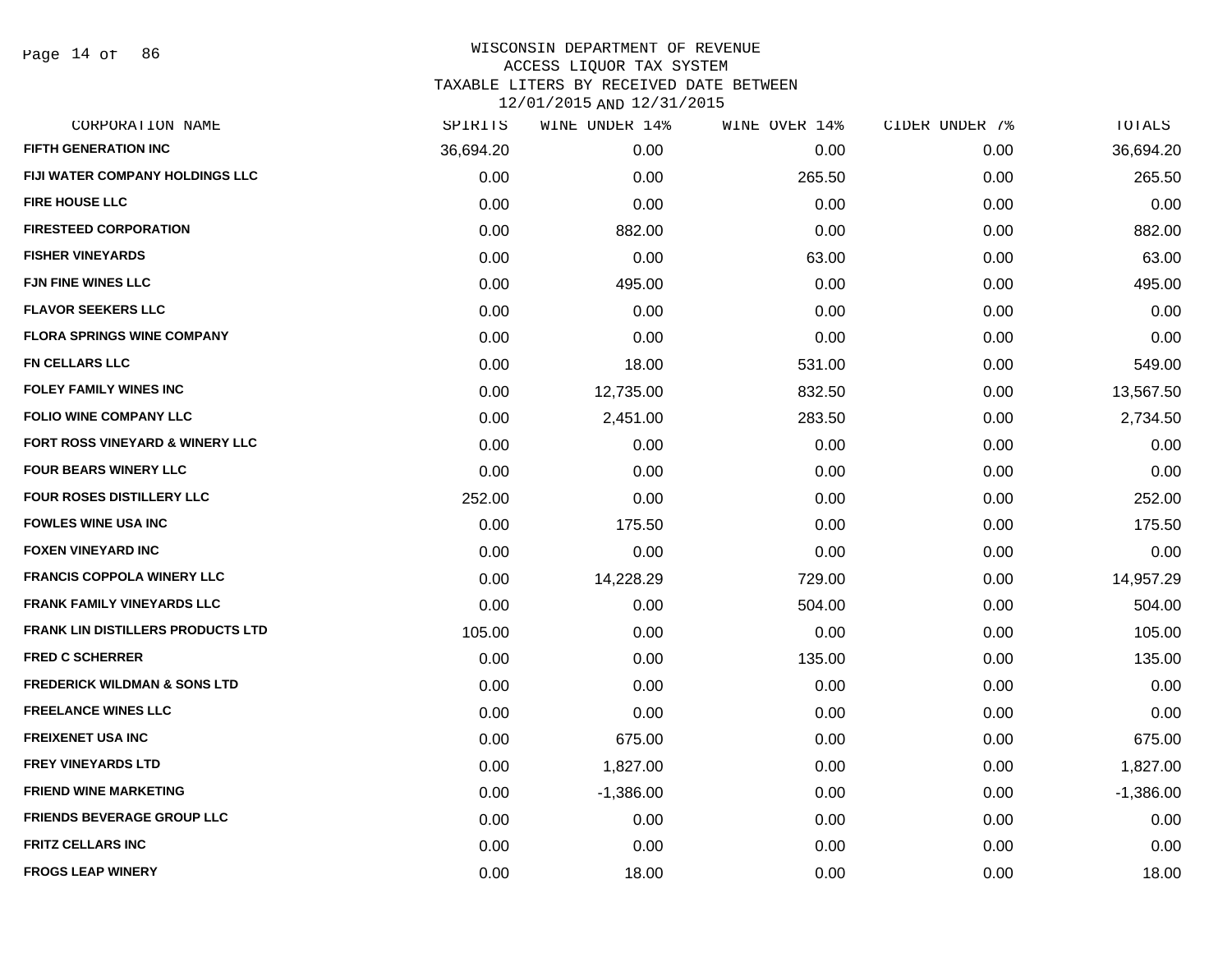| CORPORATION NAME                                    | SPIRITS | WINE UNDER 14% | WINE OVER 14% | CIDER UNDER 7% | TOTALS   |
|-----------------------------------------------------|---------|----------------|---------------|----------------|----------|
| <b>FRONTIER CORPORATION</b>                         | 0.00    | 417.00         | 54.00         | 0.00           | 471.00   |
| <b>FRUIT OF THE VINES INC</b>                       | 0.00    | 126.01         | 126.01        | 0.00           | 252.02   |
| <b>FULL THROTTLE SLOON SHINE LLC</b>                | 364.50  | 0.00           | 0.00          | 0.00           | 364.50   |
| <b>G K SKAGGS INC</b>                               | 0.00    | 4,410.00       | 0.00          | 0.00           | 4,410.00 |
| G.S.W.C. INC.                                       | 0.00    | 189.00         | 0.00          | 126.00         | 315.00   |
| <b>GAMBA VINEYARDS AND WINERY LLC</b>               | 0.00    | 0.00           | 0.00          | 0.00           | 0.00     |
| <b>GAMBLE FAMILY VINEYARDS LLC</b>                  | 0.00    | 0.00           | 0.00          | 0.00           | 0.00     |
| <b>GENERATIONS OF SONOMA LLC</b>                    | 0.00    | 0.00           | 0.00          | 0.00           | 0.00     |
| <b>GENESEO PARTNERS LP</b>                          | 0.00    | 0.00           | 0.00          | 0.00           | 0.00     |
| <b>GEORGE BOZIC JR</b>                              | 0.00    | 0.00           | 0.00          | 0.00           | 0.00     |
| <b>GERBER, GERBER &amp; GERBER DISCLAIMER TRUST</b> | 0.00    | 261.00         | 0.00          | 0.00           | 261.00   |
| <b>GF WINES LLC</b>                                 | 0.00    | 0.00           | 252.00        | 0.00           | 252.00   |
| <b>GIBSON WINE COMPANY</b>                          | 0.00    | 0.00           | 0.00          | 0.00           | 0.00     |
| <b>GILBERT CELLARS LLC</b>                          | 0.00    | 0.00           | 0.00          | 0.00           | 0.00     |
| <b>GLOBAL SPIRITS USA LLC</b>                       | 0.00    | 0.00           | 0.00          | 0.00           | 0.00     |
| <b>GLOBAL VINEYARD IMPORTERS INC</b>                | 0.00    | 336.00         | 0.00          | 0.00           | 336.00   |
| <b>GLUNZ FAMILY WINERY &amp; CELLARS INC</b>        | 0.00    | 1,032.00       | 0.00          | 0.00           | 1,032.00 |
| <b>GMS WINERY LLC</b>                               | 0.00    | 0.00           | 0.00          | 0.00           | 0.00     |
| <b>GNEKOW FAMILY WINERY LLC</b>                     | 0.00    | 0.00           | 0.00          | 0.00           | 0.00     |
| <b>GOAMERICAGO BEVERAGES LLC</b>                    | 0.00    | 0.00           | 0.00          | 0.00           | 0.00     |
| <b>GOLDSCHMIDT VINEYARDS LLC</b>                    | 0.00    | 0.00           | 0.00          | 0.00           | 0.00     |
| <b>GOOSE RIDGE LLC</b>                              | 0.00    | 0.00           | 0.00          | 0.00           | 0.00     |
| <b>GORDON BROTHERS CELLARS INC</b>                  | 0.00    | 0.00           | 0.00          | 0.00           | 0.00     |
| <b>GOTHIC WINE LLC</b>                              | 0.00    | 0.00           | 0.00          | 0.00           | 0.00     |
| <b>GRAHAM BARNES DISTILLING INC</b>                 | 0.00    | 0.00           | 0.00          | 0.00           | 0.00     |
| <b>GRAPE VISIONS LLC</b>                            | 0.00    | 0.00           | 13.50         | 0.00           | 13.50    |
| <b>GRAPES OF SPAIN INC</b>                          | 0.00    | 0.00           | 0.00          | 0.00           | 0.00     |
| <b>GREAT DOMAINS &amp; ESTATES LLC</b>              | 0.00    | 0.00           | 0.00          | 0.00           | 0.00     |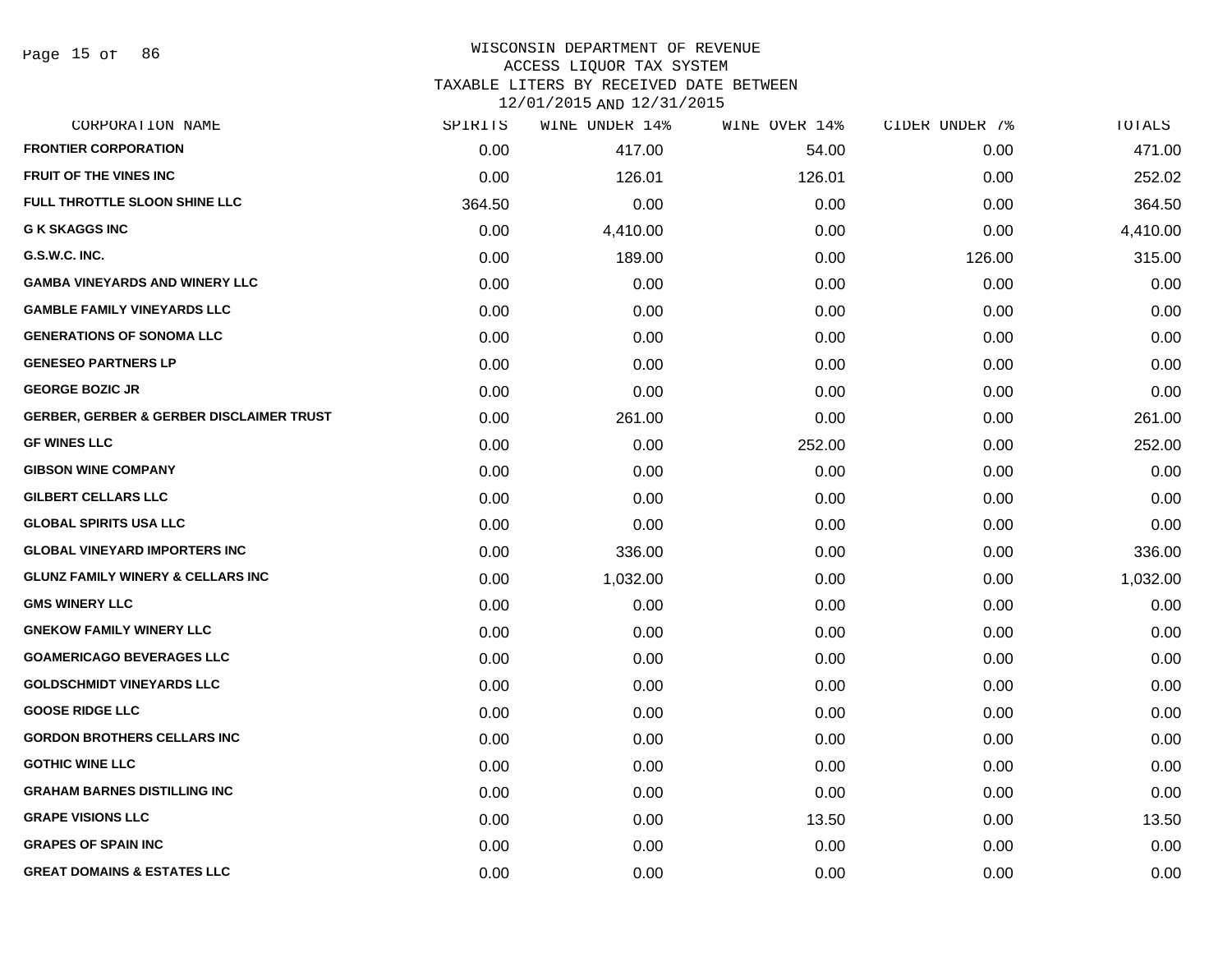Page 16 of 86

| CORPORATION NAME                           | SPIRITS    | WINE UNDER 14% | WINE OVER 14% | CIDER UNDER 7% | TOTALS     |
|--------------------------------------------|------------|----------------|---------------|----------------|------------|
| <b>GREG &amp; PAM HARRINGTON WINES LLC</b> | 0.00       | 0.00           | 0.00          | 0.00           | 0.00       |
| <b>GREG SANDERS</b>                        | 0.00       | 0.00           | 0.00          | 0.00           | 0.00       |
| <b>GREGORY F BUONOCORE</b>                 | 0.00       | 0.00           | 0.00          | 0.00           | 0.00       |
| <b>GREGORY GRAZIANO</b>                    | 0.00       | 0.00           | 0.00          | 0.00           | 0.00       |
| <b>GRGICH HILLS CELLAR</b>                 | 0.00       | 225.00         | 279.00        | 0.00           | 504.00     |
| <b>GROTH VINEYARDS &amp; WINERY LLC</b>    | 0.00       | 18.00          | 0.00          | 0.00           | 18.00      |
| <b>GUARACHI WINE PARTNERS INC</b>          | 0.00       | 4,887.00       | 2,772.00      | 0.00           | 7,659.00   |
| <b>H ERIK ZETTERSTROM</b>                  | 0.00       | 0.00           | 0.00          | 0.00           | 0.00       |
| <b>H2 VINO LLC</b>                         | 0.00       | 0.00           | 0.00          | 0.00           | 0.00       |
| <b>HAAS BROTHERS INC</b>                   | 0.00       | 0.00           | 0.00          | 0.00           | 0.00       |
| <b>HAHN FAMILY WINES</b>                   | 0.00       | 0.00           | 3,798.00      | 0.00           | 3,798.00   |
| <b>HALBY MARKETING INC</b>                 | 0.00       | 879.75         | 0.00          | 0.00           | 879.75     |
| <b>HALL WINES LLC</b>                      | 0.00       | 0.00           | 72.00         | 0.00           | 72.00      |
| <b>HAMEL FAMILY WINES LLC</b>              | 0.00       | 0.00           | 0.00          | 0.00           | 0.00       |
| <b>HAND PICKED SELECTIONS INC.</b>         | 0.00       | 0.00           | 0.00          | 0.00           | 0.00       |
| <b>HARDY USA LTD</b>                       | 1,813.50   | 0.00           | 0.00          | 0.00           | 1,813.50   |
| HARLAN ESTATE WINERY INC                   | 0.00       | 0.00           | 0.00          | 0.00           | 0.00       |
| <b>HARRIS &amp; HARRIS</b>                 | 0.00       | 0.00           | 0.00          | 0.00           | 0.00       |
| HARTWELL VINEYARDS LLC                     | 0.00       | 0.00           | 0.00          | 0.00           | 0.00       |
| HDD LLC                                    | 0.00       | 63.00          | 189.00        | 0.00           | 252.00     |
| <b>HEAVEN HILL DISTILLERIES INC</b>        | 210,148.50 | 684.00         | 846.00        | 0.00           | 211,678.50 |
| <b>HEINEKEN USA INCORPORATED</b>           | 0.00       | 0.00           | 0.00          | 23,225.52      | 23,225.52  |
| <b>HEITZ WINE CELLARS</b>                  | 0.00       | 0.00           | 0.00          | 0.00           | 0.00       |
| <b>HEMISPHERE WINE COMPANY INC</b>         | 0.00       | 0.00           | 0.00          | 0.00           | 0.00       |
| <b>HENDRY PREMIUM IMPORTS INC</b>          | 0.00       | 495.00         | 0.00          | 0.00           | 495.00     |
| <b>HENRIOT INC</b>                         | 0.00       | 3,132.00       | 0.00          | 0.00           | 3,132.00   |
| <b>HENRY STEELE IMPORTS LLC</b>            | 0.00       | 0.00           | 0.00          | 0.00           | 0.00       |
| <b>HERITAGE LINK BRANDS LLC</b>            | 0.00       | 0.00           | 0.00          | 0.00           | 0.00       |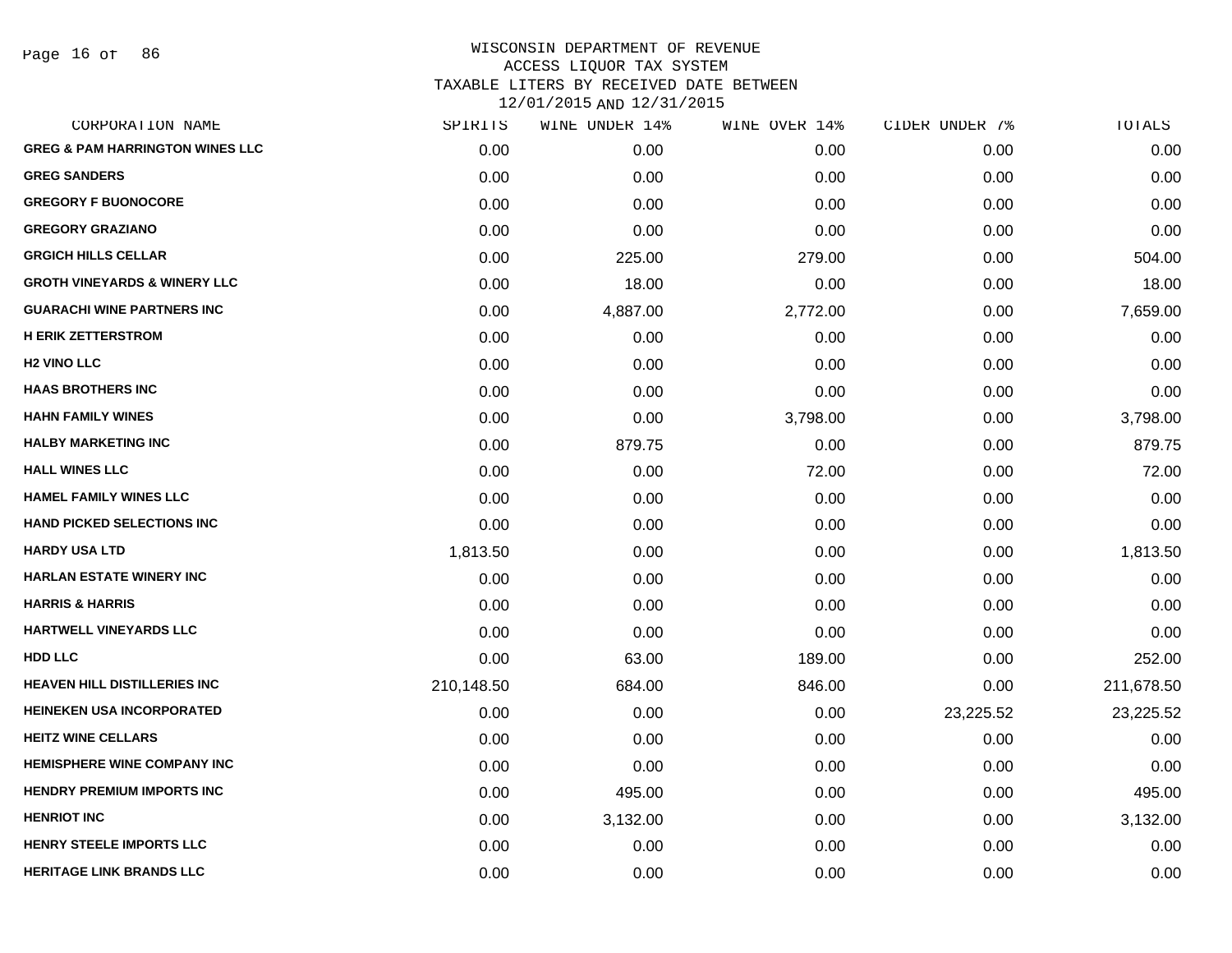Page 17 of 86

# WISCONSIN DEPARTMENT OF REVENUE ACCESS LIQUOR TAX SYSTEM TAXABLE LITERS BY RECEIVED DATE BETWEEN

| CORPORATION NAME                           | SPIRITS  | WINE UNDER 14% | WINE OVER 14% | CIDER UNDER 7% | TOTALS   |
|--------------------------------------------|----------|----------------|---------------|----------------|----------|
| <b>HERITAGE WINE CELLARS LTD</b>           | 0.00     | 315.00         | 0.00          | 0.00           | 315.00   |
| <b>HERMAN STORY WINES INC</b>              | 0.00     | 0.00           | 0.00          | 0.00           | 0.00     |
| <b>HERON WINES INC</b>                     | 0.00     | 0.00           | 0.00          | 0.00           | 0.00     |
| <b>HEYDAY CORPORATION</b>                  | 0.00     | 360.00         | 0.00          | 0.00           | 360.00   |
| <b>HIDALGO IMPORTS LLC</b>                 | 0.00     | 0.00           | 0.00          | 0.00           | 0.00     |
| <b>HILL ESTATES INC</b>                    | 0.00     | 0.00           | 0.00          | 0.00           | 0.00     |
| <b>HIRSCH WINERY LLC</b>                   | 0.00     | 0.00           | 0.00          | 0.00           | 0.00     |
| HONIG VINEYARD AND WINERY LLC              | 0.00     | 810.00         | 274.50        | 0.00           | 1,084.50 |
| <b>HOOD RIVER DISTILLERS INC</b>           | 0.00     | 0.00           | 0.00          | 0.00           | 0.00     |
| <b>HOOD RIVER DISTILLERS INC</b>           | 3,834.00 | 0.00           | 0.00          | 0.00           | 3,834.00 |
| <b>HOPE WINE LLC</b>                       | 0.00     | 1,170.00       | 0.00          | 0.00           | 1,170.00 |
| <b>HOTCOOP LLC</b>                         | 0.00     | 0.00           | 0.00          | 0.00           | 0.00     |
| <b>HUBER ORCHARDS INC</b>                  | 0.00     | 0.00           | 0.00          | 0.00           | 0.00     |
| <b>HUNEEUS VINTNERS LLC</b>                | 0.00     | 40.50          | 1,800.00      | 0.00           | 1,840.50 |
| <b>HUSCH VINEYARDS INC</b>                 | 0.00     | 0.00           | 0.00          | 0.00           | 0.00     |
| <b>HYATT FARM PARTNERSHIP</b>              | 0.00     | 0.00           | 0.00          | 0.00           | 0.00     |
| <b>IDEAL WINE &amp; SPIRITS CO INC</b>     | 0.00     | 0.00           | 0.00          | 0.00           | 0.00     |
| <b>ILLYRIAN IMPORT INC</b>                 | 0.00     | 0.00           | 0.00          | 0.00           | 0.00     |
| <b>IMPERIAL BRANDS INC</b>                 | 3,009.00 | 0.00           | 0.00          | 0.00           | 3,009.00 |
| <b>IMPEX BEVERAGES INC</b>                 | 202.50   | 0.00           | 0.00          | 0.00           | 202.50   |
| IN AGAVE WE TRUST LLC                      | 0.00     | 0.00           | 0.00          | 0.00           | 0.00     |
| <b>INDIGENOUS SELECTIONS LLC</b>           | 0.00     | 0.00           | 0.00          | 0.00           | 0.00     |
| <b>INDIGO WINE GROUP LLC</b>               | 0.00     | 1,579.50       | 0.00          | 0.00           | 1,579.50 |
| <b>INDIO SPIRITS INC</b>                   | 0.00     | 0.00           | 0.00          | 0.00           | 0.00     |
| <b>INTERNATIONAL BEVERAGE COMPANY INC</b>  | 0.00     | 0.00           | 0.00          | 0.00           | 0.00     |
| <b>INTERNATIONAL SPIRITS AND WINES LLC</b> | 67.50    | 0.00           | 0.00          | 0.00           | 67.50    |
| <b>INTERNATIONAL SPIRITS LLC</b>           | 0.00     | 0.00           | 0.00          | 0.00           | 0.00     |
| <b>INTERNATIONAL VINES INC</b>             | 0.00     | 126.00         | 0.00          | 0.00           | 126.00   |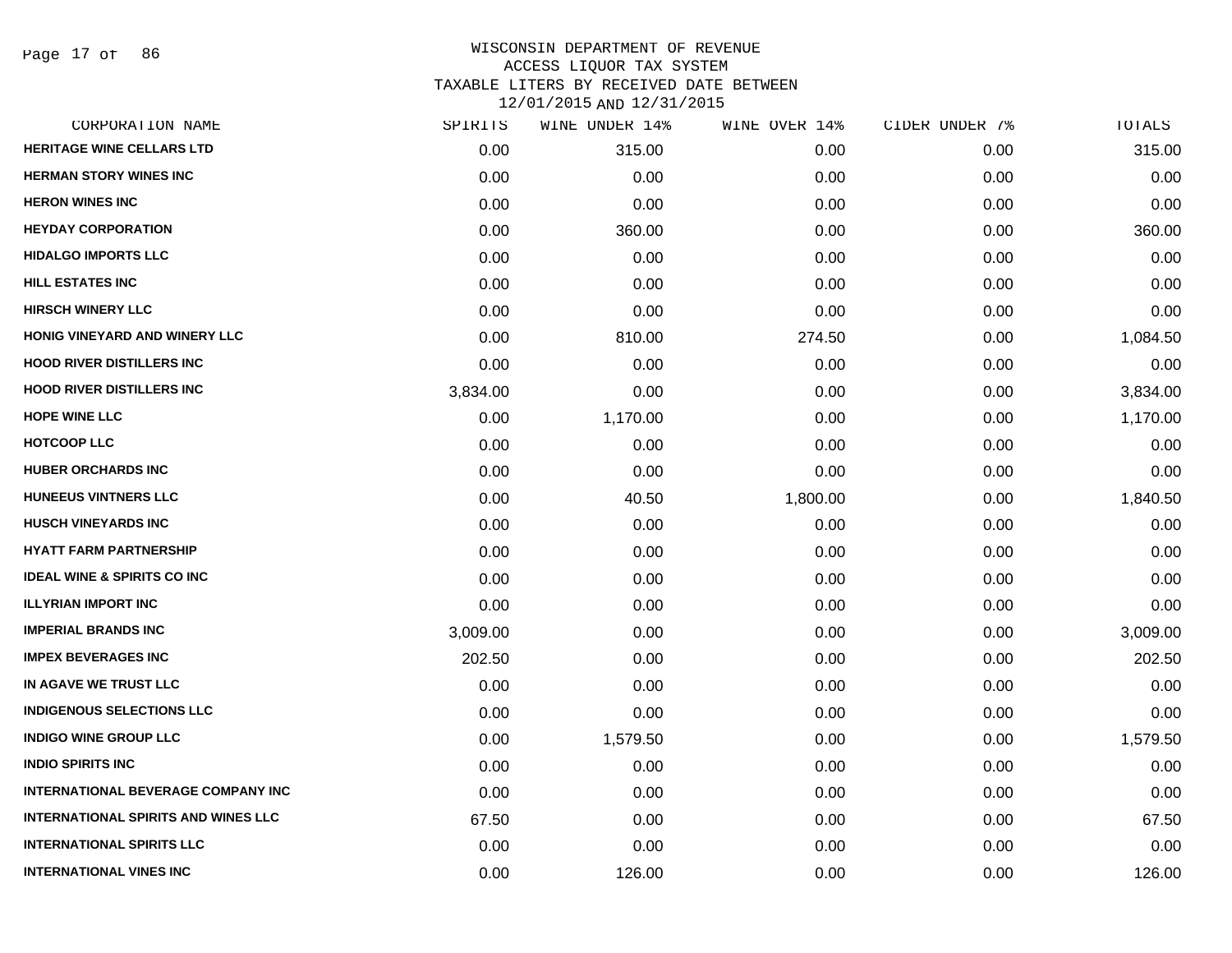Page 18 of 86

| CORPORATION NAME                      | SPIRITS | WINE UNDER 14% | WINE OVER 14% | CIDER UNDER 7% | TOTALS    |
|---------------------------------------|---------|----------------|---------------|----------------|-----------|
| <b>INTERSECT BEVERAGE LLC</b>         | 0.00    | 0.00           | 0.00          | 0.00           | 0.00      |
| <b>INTERTRADE USA COMPANY</b>         | 91.50   | 9.00           | 9.00          | 0.00           | 109.50    |
| <b>INVESTOR'S OF AMERICA LP</b>       | 0.00    | 3.00           | 6.00          | 0.00           | 9.00      |
| <b>ION BEVERAGES LLC</b>              | 0.00    | 0.00           | 0.00          | 0.00           | 0.00      |
| <b>IRON HORSE VINEYARDS LP</b>        | 0.00    | 90.00          | 0.00          | 0.00           | 90.00     |
| <b>J &amp; J IMPORTERS LLC</b>        | 0.00    | 0.00           | 0.00          | 0.00           | 0.00      |
| <b>J K WILLIAMS DISTILLING LLC</b>    | 0.00    | 0.00           | 0.00          | 0.00           | 0.00      |
| <b>J LOHR WINERY CORP</b>             | 0.00    | 9,891.00       | 117.00        | 0.00           | 10,008.00 |
| <b>J PEDRONCELLI WINERY</b>           | 0.00    | 45.00          | 63.00         | 0.00           | 108.00    |
| <b>J-NH WINE GROUP LLC</b>            | 0.00    | 0.00           | 0.00          | 0.00           | 0.00      |
| <b>J3 WINE PARTNERS LLC</b>           | 0.00    | 0.00           | 0.00          | 0.00           | 0.00      |
| <b>JACK POUST &amp; COMPANY INC</b>   | 0.00    | 504.00         | 58.50         | 0.00           | 562.50    |
| <b>JACKSON FAMILY ENTERPRISES INC</b> | 0.00    | 20,052.00      | 3,663.00      | 0.00           | 23,715.00 |
| <b>JACUZZI FAMILY VINEYARDS LLC</b>   | 0.00    | 63.00          | 0.00          | 0.00           | 63.00     |
| <b>JAM CELLARS INC</b>                | 0.00    | 0.00           | 3,276.00      | 0.00           | 3,276.00  |
| <b>JAMES CLARK</b>                    | 0.00    | 0.00           | 0.00          | 0.00           | 0.00      |
| <b>JAMES E COSMA</b>                  | 0.00    | 0.00           | 252.00        | 0.00           | 252.00    |
| <b>JAMES J MOORE</b>                  | 0.00    | 0.00           | 0.00          | 0.00           | 0.00      |
| <b>JAMES L LAMBERT</b>                | 0.00    | 0.00           | 0.00          | 0.00           | 0.00      |
| <b>JAMES MORONEY INC</b>              | 0.00    | 504.00         | 0.00          | 0.00           | 504.00    |
| <b>JAMES RICKER</b>                   | 0.00    | 11,730.00      | 45.00         | 0.00           | 11,775.00 |
| JAPAN PRESTIGE SAKE INTERNATIONAL INC | 0.00    | 0.00           | 0.00          | 0.00           | 0.00      |
| <b>JARED BURNS</b>                    | 0.00    | 0.00           | 0.00          | 0.00           | 0.00      |
| <b>JARVIS</b>                         | 0.00    | 0.00           | 0.00          | 0.00           | 0.00      |
| JASON J AND MOLLY N DREW              | 0.00    | 0.00           | 0.00          | 0.00           | 0.00      |
| <b>JAX VINEYARDS LLC</b>              | 0.00    | 0.00           | 0.00          | 0.00           | 0.00      |
| <b>JAY J HEMINWAY</b>                 | 0.00    | 0.00           | 0.00          | 0.00           | 0.00      |
| <b>JAY MIDWEST INC</b>                | 0.00    | 0.00           | 0.00          | 0.00           | 0.00      |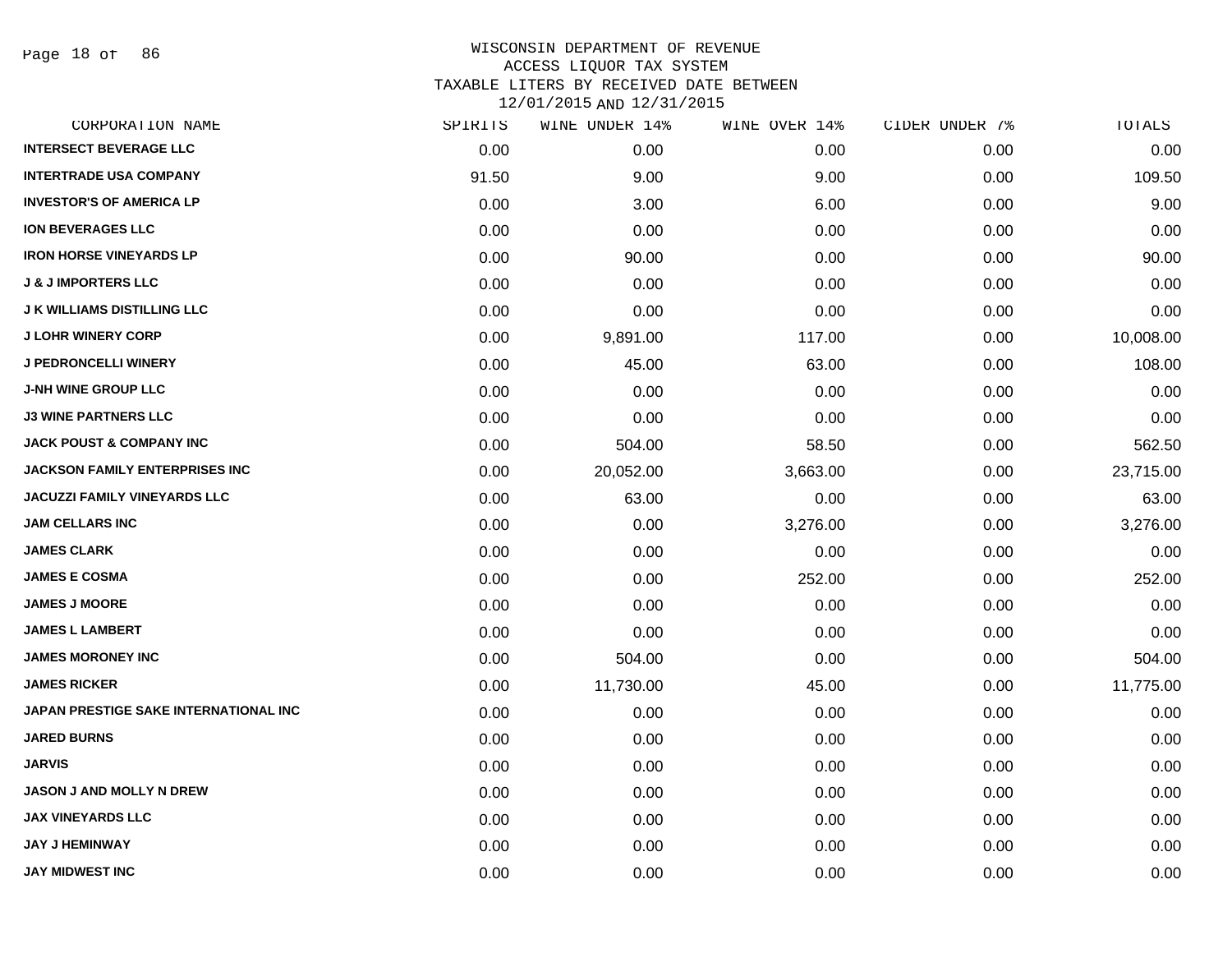Page 19 of 86

### WISCONSIN DEPARTMENT OF REVENUE ACCESS LIQUOR TAX SYSTEM TAXABLE LITERS BY RECEIVED DATE BETWEEN

| CORPORATION NAME                   | SPIRITS    | WINE UNDER 14% | WINE OVER 14% | CIDER UNDER 7% | TOTALS     |
|------------------------------------|------------|----------------|---------------|----------------|------------|
| <b>JB GEORGE LLC</b>               | 0.00       | 252.00         | 0.00          | 0.00           | 252.00     |
| <b>JC CELLARS INC</b>              | 0.00       | 0.00           | 0.00          | 0.00           | 0.00       |
| JEAN CLAUDE BOISSET WINES USA INC  | 0.00       | 2,610.00       | 639.00        | 0.00           | 3,249.00   |
| <b>JEFF QUINT</b>                  | 0.00       | 0.00           | 0.00          | 0.00           | 0.00       |
| <b>JEREMY O SHAPLEY</b>            | 0.00       | 144.00         | 0.00          | 0.00           | 144.00     |
| <b>JESSIES GROVE WINERY INC</b>    | 0.00       | 0.00           | 0.00          | 0.00           | 0.00       |
| <b>JFC INTERNATIONAL INC</b>       | 0.00       | 314.19         | 1,767.04      | 0.00           | 2,081.23   |
| <b>JIM BEAM BRANDS CO</b>          | 539,250.90 | 801.00         | 1,206.00      | 0.00           | 541,257.90 |
| <b>JNJ INTERNATIONAL INC</b>       | 0.00       | 0.00           | 0.00          | 0.00           | 0.00       |
| <b>JOHAN VINEYARDS LLC</b>         | 0.00       | 0.00           | 0.00          | 0.00           | 0.00       |
| JOHN ANTHONY VINEYARDS LLC         | 0.00       | 0.00           | 0.00          | 0.00           | 0.00       |
| <b>JOHN K GLEASON</b>              | 0.00       | 0.00           | 0.00          | 0.00           | 0.00       |
| <b>JON A GERSTENSCHLAGER</b>       | 0.00       | 1,764.00       | 0.00          | 0.00           | 1,764.00   |
| JONATHAN S GRANT                   | 0.00       | 0.00           | 0.00          | 0.00           | 0.00       |
| <b>JOSEPH KENT WINES LLC</b>       | 0.00       | 0.00           | 0.00          | 0.00           | 0.00       |
| <b>JOSEPH PHELPS VINEYARDS LLC</b> | 0.00       | 103.50         | 126.00        | 0.00           | 229.50     |
| <b>JOSEPH VICTORI WINES, INC.</b>  | 0.00       | 1,008.00       | 0.00          | 0.00           | 1,008.00   |
| <b>JOSU GALDOS</b>                 | 0.00       | 90.00          | 0.00          | 0.00           | 90.00      |
| <b>JOTO SAKE LLC</b>               | 0.00       | 0.00           | 40.32         | 0.00           | 40.32      |
| <b>JOURNEYMAN DISTILLERY LLC</b>   | 0.00       | 0.00           | 0.00          | 0.00           | 0.00       |
| <b>JPPZ INC</b>                    | 0.00       | 0.00           | 0.00          | 0.00           | 0.00       |
| JUDD FAMILY VINEYARDS LP           | 0.00       | 0.00           | 0.00          | 0.00           | 0.00       |
| <b>JVW CORPORATION</b>             | 0.00       | 0.00           | 0.00          | 0.00           | 0.00       |
| <b>JZ WINE COMPANY</b>             | 0.00       | 441.00         | 0.00          | 0.00           | 441.00     |
| <b>K VINTNERS LLC</b>              | 0.00       | 0.00           | 0.00          | 0.00           | 0.00       |
| <b>KALIN CELLARS INC</b>           | 0.00       | 0.00           | 0.00          | 0.00           | 0.00       |
| <b>KB WINES LLC</b>                | 0.00       | 0.00           | 0.00          | 0.00           | 0.00       |
| <b>KELLER ESTATE LTD</b>           | 0.00       | 0.00           | 0.00          | 0.00           | 0.00       |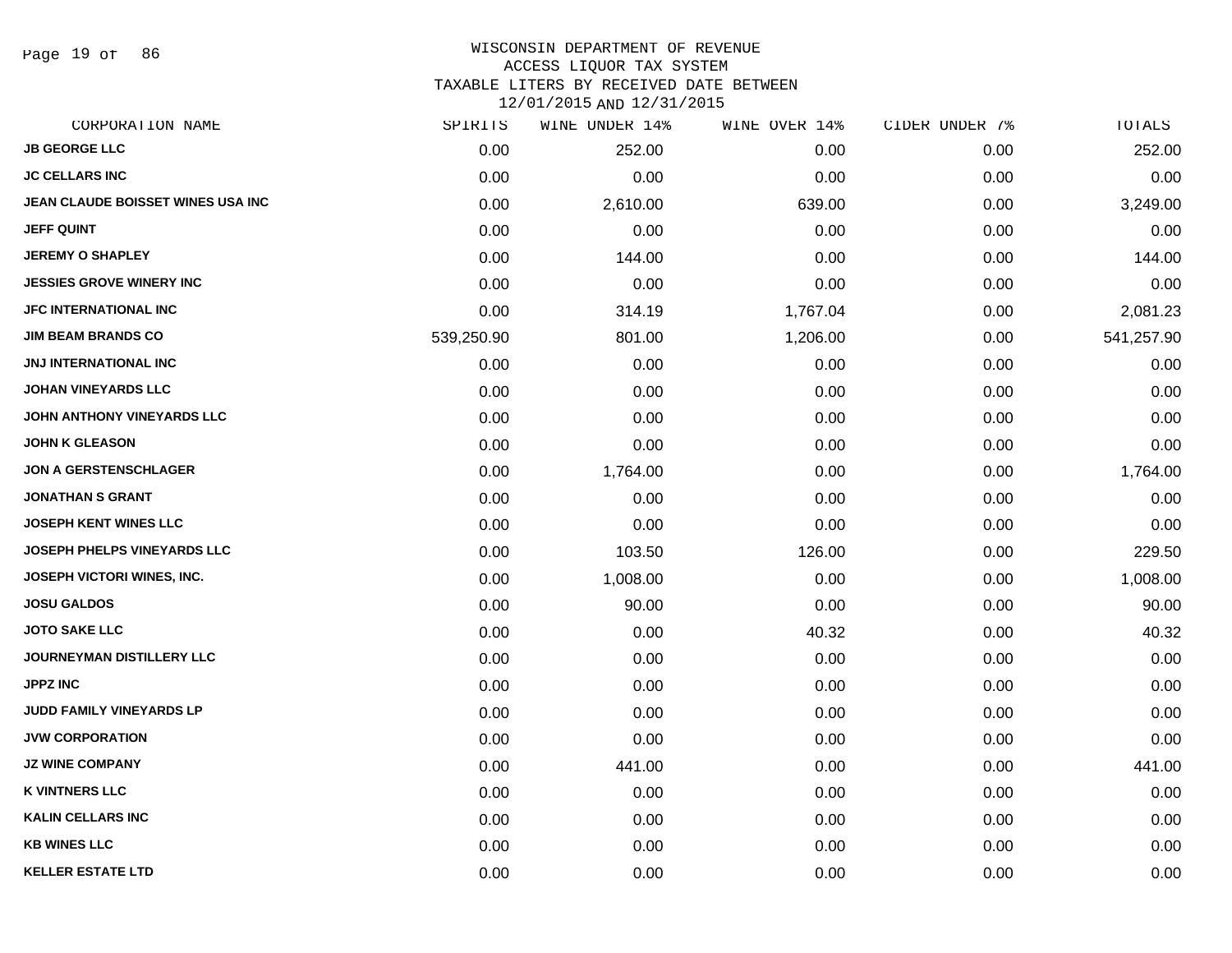Page 20 of 86

# WISCONSIN DEPARTMENT OF REVENUE ACCESS LIQUOR TAX SYSTEM TAXABLE LITERS BY RECEIVED DATE BETWEEN

| CORPORATION NAME                           | SPIRITS | WINE UNDER 14% | WINE OVER 14% | CIDER UNDER 7% | TOTALS    |
|--------------------------------------------|---------|----------------|---------------|----------------|-----------|
| <b>KEN WRIGHT CELLARS CO</b>               | 0.00    | 225.00         | 0.00          | 0.00           | 225.00    |
| <b>KENNETH S LIKITPRAKONG</b>              | 0.00    | 4,716.00       | 0.00          | 0.00           | 4,716.00  |
| <b>KENT HUMPHREY</b>                       | 0.00    | 0.00           | 0.00          | 0.00           | 0.00      |
| <b>KENT RASMUSSEN WINERY</b>               | 0.00    | 693.00         | 0.00          | 0.00           | 693.00    |
| <b>KENTUCKY BOURBON DISTILLERS LTD</b>     | 476.30  | 0.00           | 0.00          | 0.00           | 476.30    |
| <b>KERMIT LYNCH WINE MERCHANTS</b>         | 0.00    | 63.00          | 13.50         | 0.00           | 76.50     |
| <b>KERN IMPORTERS &amp; MARKETING INC</b>  | 0.00    | 0.00           | 0.00          | 0.00           | 0.00      |
| KINDRED SPIRITS NORTH AMERICA INC.         | 0.00    | 0.00           | 0.00          | 0.00           | 0.00      |
| <b>KING ESTATE WINERY LP</b>               | 0.00    | 225.00         | 0.00          | 0.00           | 225.00    |
| <b>KIONA VINEYARDS LLC</b>                 | 0.00    | 0.00           | 0.00          | 0.00           | 0.00      |
| <b>KISTLER VINEYARDS, LLC</b>              | 0.00    | 0.00           | 0.00          | 0.00           | 0.00      |
| <b>KITFOX VINEYARDS LLC</b>                | 0.00    | 63.00          | 315.00        | 0.00           | 378.00    |
| <b>KLEIN FOODS INC</b>                     | 0.00    | 7,452.00       | 2,079.00      | 0.00           | 9,531.00  |
| <b>KLIN SPIRITS LLC</b>                    | 522.00  | 0.00           | 0.00          | 0.00           | 522.00    |
| <b>KLINKER BRICK WINERY INC</b>            | 0.00    | 0.00           | 666.00        | 0.00           | 666.00    |
| <b>KOBRAND CORPORATION</b>                 | 498.00  | 7,992.00       | 8,127.00      | 0.00           | 16,617.00 |
| KOJIMA & INTERNATIONAL ASSOCIATES INC      | 0.00    | 0.00           | 0.00          | 0.00           | 0.00      |
| <b>KONGSGAARD WINE LLC</b>                 | 0.00    | 0.00           | 0.00          | 0.00           | 0.00      |
| <b>KONSTANTIN D FRANK &amp; SONS</b>       | 0.00    | 252.00         | 0.00          | 0.00           | 252.00    |
| <b>KOPRI INC</b>                           | 0.00    | 0.00           | 0.00          | 0.00           | 0.00      |
| <b>KOVAL INC</b>                           | 348.75  | 0.00           | 0.00          | 0.00           | 348.75    |
| <b>KRISTINE ASHE</b>                       | 0.00    | 0.00           | 0.00          | 0.00           | 0.00      |
| <b>KRUPP BROTHERS LLC</b>                  | 0.00    | 0.00           | 139.00        | 0.00           | 139.00    |
| <b>KYSELA PERE ET FILS LTD</b>             | 2.25    | 1,696.14       | 36.00         | 0.00           | 1,734.39  |
| <b>L &amp; L IMPORTS LLC</b>               | 0.00    | 0.00           | 0.00          | 0.00           | 0.00      |
| <b>L C WINE</b>                            | 0.00    | 0.00           | 0.00          | 0.00           | 0.00      |
| L FOPPIANO WINE CO INC                     | 0.00    | 0.00           | 0.00          | 0.00           | 0.00      |
| <b>L&amp;C WINE COUNTRY OPERATIONS LLC</b> | 0.00    | 0.00           | 459.00        | 0.00           | 459.00    |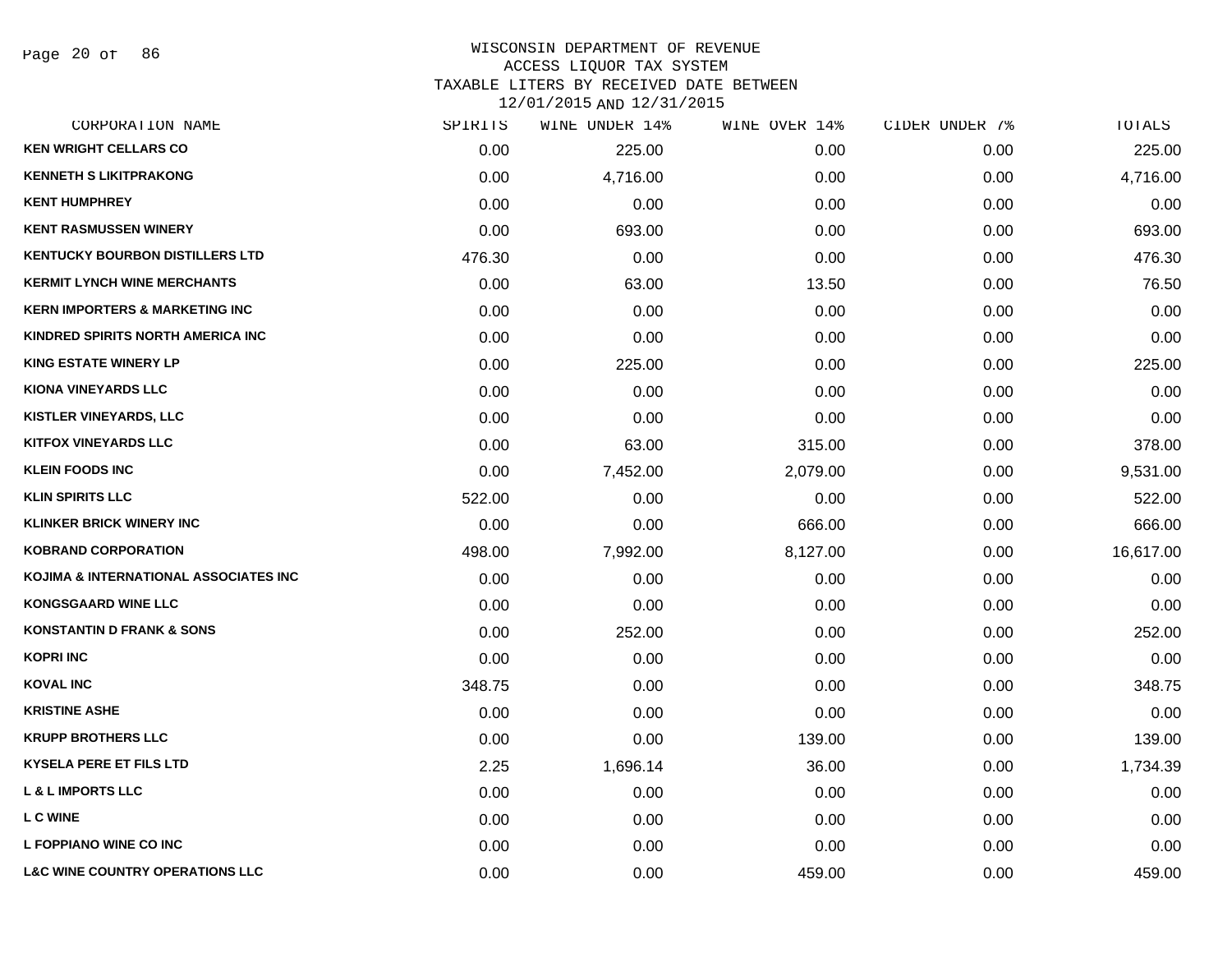Page 21 of 86

| CORPORATION NAME                          | SPIRITS   | WINE UNDER 14% | WINE OVER 14% | CIDER UNDER 7% | TOTALS    |
|-------------------------------------------|-----------|----------------|---------------|----------------|-----------|
| <b>LADERA WINERY LLC</b>                  | 0.00      | 0.00           | 0.00          | 0.00           | 0.00      |
| <b>LAETITIA VINEYARD &amp; WINERY INC</b> | 0.00      | 0.00           | 0.00          | 0.00           | 0.00      |
| <b>LAIRD &amp; COMPANY</b>                | 385.20    | 0.00           | 0.00          | 0.00           | 385.20    |
| <b>LANCE C RANDOLPH</b>                   | 0.00      | 0.00           | 0.00          | 0.00           | 0.00      |
| <b>LANGDON SHIVERICK INC</b>              | 0.00      | 0.00           | 0.00          | 0.00           | 0.00      |
| <b>LANGE WINERY LLC</b>                   | 0.00      | 0.00           | 0.00          | 0.00           | 0.00      |
| <b>LAPHAM SALES &amp; MARKETING INC</b>   | 0.00      | 0.00           | 0.00          | 0.00           | 0.00      |
| <b>LAURENT-PERRIER US INC</b>             | 0.00      | 234.00         | 0.00          | 0.00           | 234.00    |
| <b>LAVA SPRINGS INC</b>                   | 0.00      | 0.00           | 126.00        | 0.00           | 126.00    |
| <b>LCF WINE COMPANY LLC</b>               | 0.00      | 0.00           | 0.00          | 0.00           | 0.00      |
| LE CEP II INC                             | 0.00      | 0.00           | 0.00          | 0.00           | 0.00      |
| LE GRAND COURTAGE LLC                     | 0.00      | 0.00           | 0.00          | 0.00           | 0.00      |
| <b>LEAH M SULLBERG</b>                    | 0.00      | 126.00         | 0.00          | 0.00           | 126.00    |
| LEFT COAST CELLARS LLC                    | 0.00      | 0.00           | 0.00          | 0.00           | 0.00      |
| <b>LEMELSON WINERY LLC</b>                | 0.00      | 0.00           | 0.00          | 0.00           | 0.00      |
| <b>LEONARD KREUSCH INC</b>                | 0.00      | 2,063.13       | 0.00          | 0.00           | 2,063.13  |
| <b>LEONARDINI FAMILY WINERY LLC</b>       | 0.00      | 0.00           | 0.00          | 0.00           | 0.00      |
| <b>LEONETTI CELLAR LLC</b>                | 0.00      | 0.00           | 0.00          | 0.00           | 0.00      |
| <b>LEVECKE CORPORATION</b>                | 22,171.50 | 0.00           | 0.00          | 0.00           | 22,171.50 |
| <b>LEVIATHAN WINE COMPANY LLC</b>         | 0.00      | 0.00           | 0.00          | 0.00           | 0.00      |
| <b>LICKUID AWESOME LLC</b>                | 0.00      | 0.00           | 0.00          | 0.00           | 0.00      |
| <b>LIOCO WINE COMPANY LLC</b>             | 0.00      | 0.00           | 0.00          | 0.00           | 0.00      |
| <b>LION NATHAN USA INC</b>                | 0.00      | 148.50         | 0.00          | 0.00           | 148.50    |
| <b>LIQUID BRANDS LLC</b>                  | 0.00      | 315.00         | 0.00          | 0.00           | 315.00    |
| <b>LISA LISA INCORPORATED</b>             | 0.00      | 0.00           | 0.00          | 0.00           | 0.00      |
| <b>LOCAL WINE AND SPIRITS LLC</b>         | 0.00      | 0.00           | 0.00          | 0.00           | 0.00      |
| <b>LOEST &amp; MCNAMEE INC</b>            | 0.00      | 1,008.00       | 0.00          | 0.00           | 1,008.00  |
| <b>LOMPIAN WINES LLC</b>                  | 0.00      | 2,337.75       | 99.75         | 0.00           | 2,437.50  |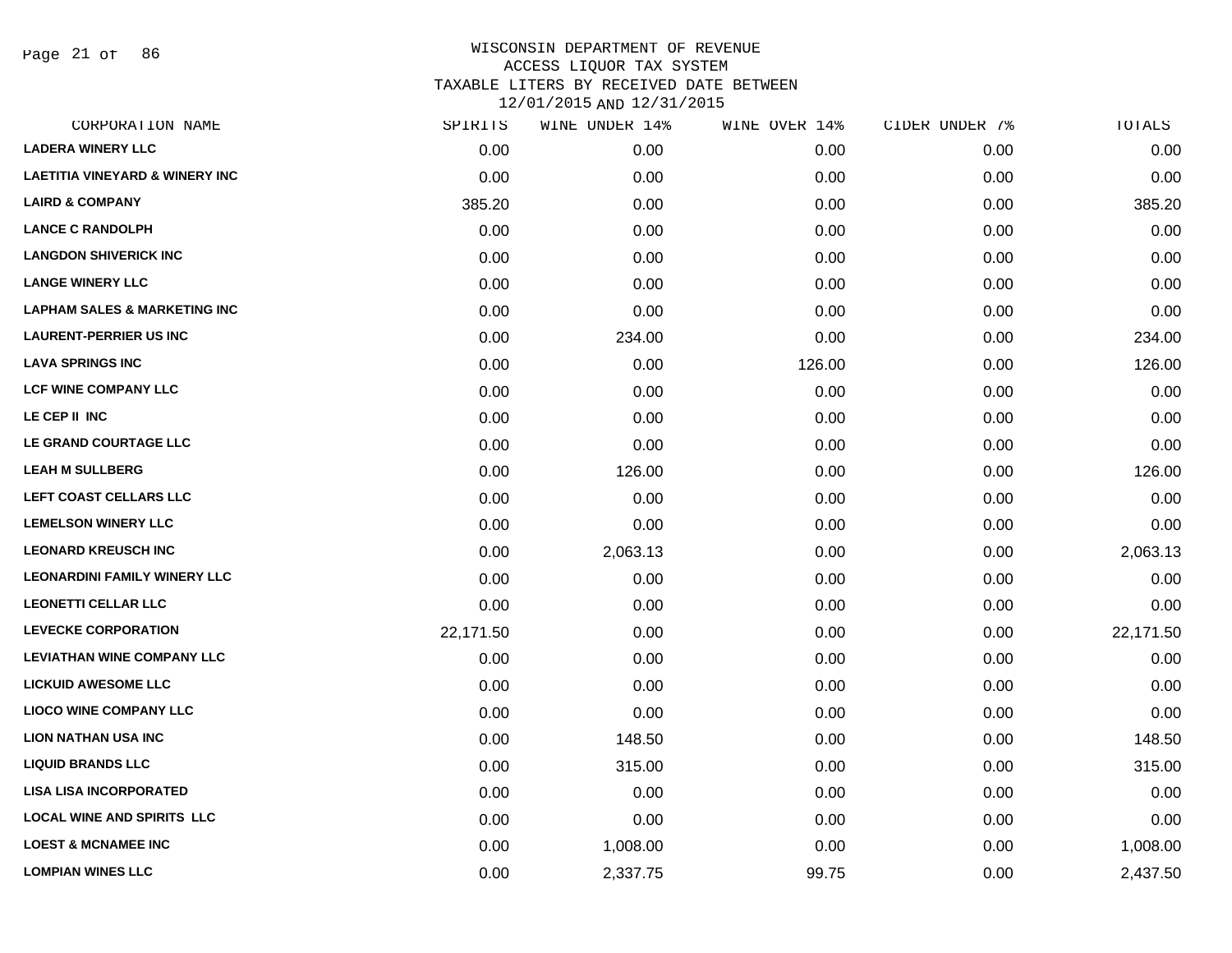Page 22 of 86

# WISCONSIN DEPARTMENT OF REVENUE ACCESS LIQUOR TAX SYSTEM TAXABLE LITERS BY RECEIVED DATE BETWEEN

| CORPORATION NAME                              | SPIRITS   | WINE UNDER 14% | WINE OVER 14% | CIDER UNDER 7% | TOTALS    |
|-----------------------------------------------|-----------|----------------|---------------|----------------|-----------|
| <b>LONG MEADOW RANCH WINERY INC</b>           | 0.00      | 135.00         | 0.00          | 0.00           | 135.00    |
| <b>LONG SHADOWS VINTNERS LLC</b>              | 0.00      | 0.00           | 0.00          | 0.00           | 0.00      |
| <b>LONGDROP CIDER COMPANY INC</b>             | 0.00      | 0.00           | 0.00          | 0.00           | 0.00      |
| <b>LOOSEN BROS USA LTD</b>                    | 0.00      | 11,844.00      | 0.00          | 0.00           | 11,844.00 |
| <b>LORING WINE COMPANY LLC</b>                | 0.00      | 0.00           | 101.25        | 0.00           | 101.25    |
| <b>LOUIDAR LLC</b>                            | 0.00      | 0.00           | 0.00          | 0.00           | 0.00      |
| <b>LOUIS GLUNZ BEER INC</b>                   | 0.00      | 0.00           | 0.00          | 0.00           | 0.00      |
| <b>LOUIS GLUNZ WINE INC</b>                   | 0.00      | 0.00           | 0.00          | 0.00           | 0.00      |
| <b>LOUIS LATOUR INC</b>                       | 0.00      | 189.00         | 0.00          | 0.00           | 189.00    |
| LOUISVILLE DISTILLING COMPANY LLC             | 0.00      | 0.00           | 0.00          | 0.00           | 0.00      |
| <b>LOWDEN SCHOOLHOUSE CORPORATION</b>         | 0.00      | 0.00           | 0.00          | 0.00           | 0.00      |
| <b>LUNA VINEYARDS INC</b>                     | 0.00      | 0.00           | 0.00          | 0.00           | 0.00      |
| <b>LUNEAU USA INC</b>                         | 0.00      | 738.00         | 0.00          | 0.00           | 738.00    |
| <b>LUXCO INC</b>                              | 73,068.60 | 126.00         | 1,305.00      | 0.00           | 74,499.60 |
| M.A.C. WINES, LLC                             | 0.00      | 0.00           | 756.00        | 0.00           | 756.00    |
| <b>MACH FLYNT INC</b>                         | 0.00      | 0.00           | 0.00          | 0.00           | 0.00      |
| <b>MAD CAR WINE CO LLC</b>                    | 0.00      | 0.00           | 0.00          | 0.00           | 0.00      |
| <b>MADISON VINEYARD HOLDINGS LLC</b>          | 0.00      | 0.00           | 0.00          | 0.00           | 0.00      |
| <b>MADRIGAL FAMILY WINERY LLC</b>             | 0.00      | 0.00           | 0.00          | 0.00           | 0.00      |
| <b>MAGAVE TEQUILA INC</b>                     | 0.00      | 0.00           | 0.00          | 0.00           | 0.00      |
| <b>MAGICAL SPIRITS INC</b>                    | 0.00      | 0.00           | 0.00          | 0.00           | 0.00      |
| <b>MAISONS MARQUES &amp; DOMAINES USA INC</b> | 0.00      | 2,487.00       | 135.00        | 0.00           | 2,622.00  |
| <b>MANUEL PULIDO</b>                          | 0.00      | 0.00           | 0.00          | 0.00           | 0.00      |
| <b>MARIETTA CELLARS INC</b>                   | 0.00      | 1,008.00       | 0.00          | 0.00           | 1,008.00  |
| <b>MARIPOSA WINE COMPANY LLC</b>              | 0.00      | 0.00           | 0.00          | 0.00           | 0.00      |
| <b>MARK ADAMS &amp; CIERA ADAMS</b>           | 0.00      | 0.00           | 0.00          | 0.00           | 0.00      |
| <b>MARK ANDERSON</b>                          | 0.00      | 0.00           | 0.00          | 0.00           | 0.00      |
| <b>MARK ANTHONY BRANDS INC</b>                | 0.00      | 0.00           | 0.00          | 0.00           | 0.00      |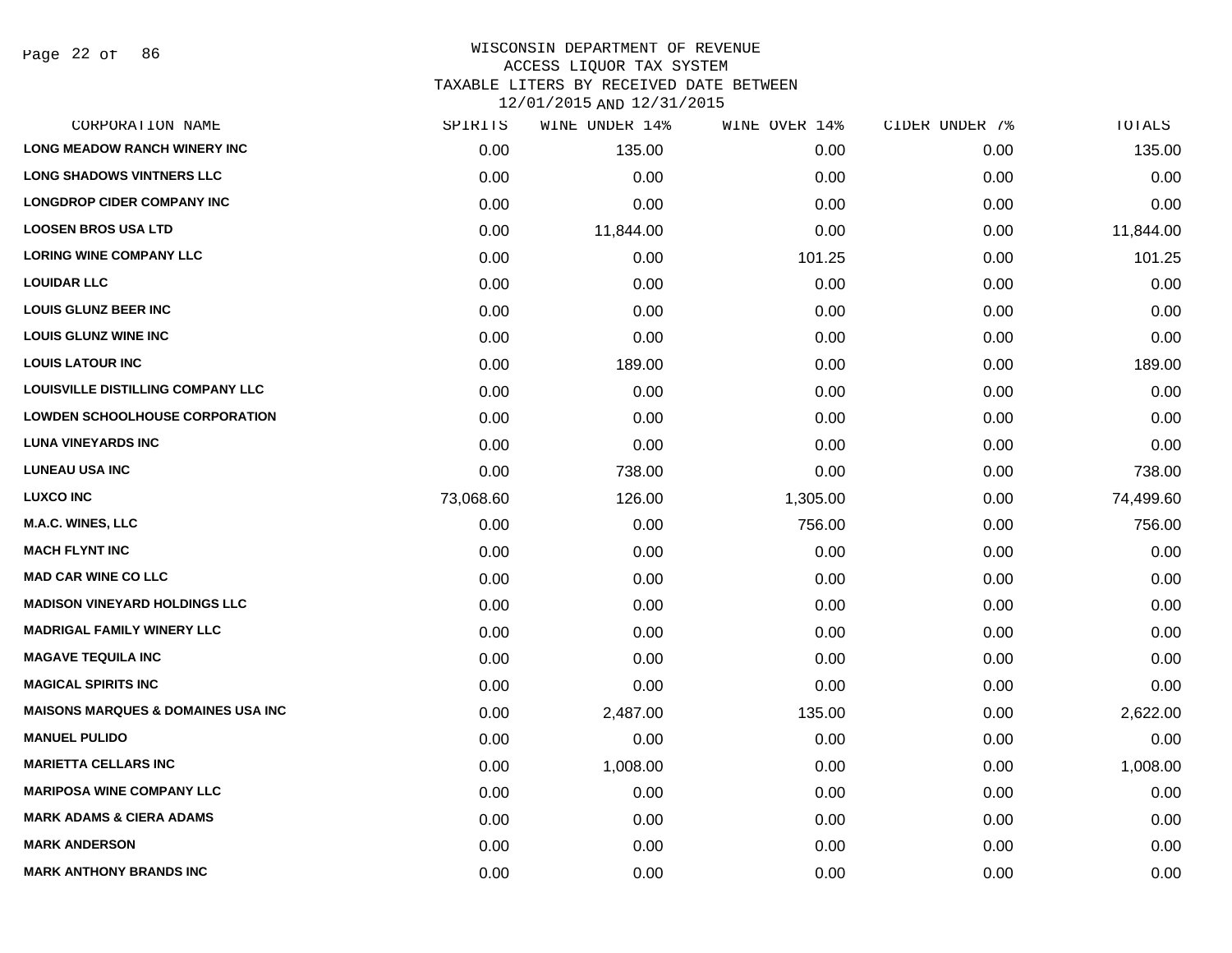Page 23 of 86

# WISCONSIN DEPARTMENT OF REVENUE ACCESS LIQUOR TAX SYSTEM TAXABLE LITERS BY RECEIVED DATE BETWEEN

| CORPORATION NAME                     | SPIRITS   | WINE UNDER 14% | WINE OVER 14% | CIDER UNDER 7% | TOTALS    |
|--------------------------------------|-----------|----------------|---------------|----------------|-----------|
| <b>MARKETING GLOBAL BRANDS CORP</b>  | 0.00      | 0.00           | 0.00          | 0.00           | 0.00      |
| <b>MARTIN RAY WINERY INC</b>         | 0.00      | 3,253.50       | 447.00        | 0.00           | 3,700.50  |
| <b>MARTINELLI WINERY INC</b>         | 0.00      | 0.00           | 0.00          | 0.00           | 0.00      |
| <b>MASON &amp; MASON</b>             | 0.00      | 1,575.00       | 0.00          | 0.00           | 1,575.00  |
| <b>MASSANOIS LLC</b>                 | 0.00      | 1,532.18       | 283.50        | 0.00           | 1,815.68  |
| <b>MATHY WINERY LLC</b>              | 0.00      | 0.00           | 0.00          | 0.00           | 0.00      |
| <b>MATRICK HOLDINGS CORPORATION</b>  | 0.00      | 0.00           | 0.00          | 0.00           | 0.00      |
| <b>MAURICE KANBAR</b>                | 0.00      | 0.00           | 0.00          | 0.00           | 0.00      |
| <b>MAURITSON FAMILY WINERY</b>       | 0.00      | 0.00           | 0.00          | 0.00           | 0.00      |
| <b>MC CORMICK DISTILLING CO INC</b>  | 12,217.50 | 0.00           | 0.00          | 0.00           | 12,217.50 |
| <b>MCKENZIE'S BEVERAGES INC</b>      | 0.00      | 0.00           | 0.00          | 6,164.48       | 6,164.48  |
| <b>MCMANIS FAMILY VINEYARDS INC</b>  | 0.00      | 5,229.00       | 63.00         | 0.00           | 5,292.00  |
| <b>MCNAB RIDGE WINERY LLC</b>        | 0.00      | 0.00           | 783.00        | 0.00           | 783.00    |
| <b>MEDCO ATLANTIC INC</b>            | 0.00      | 0.00           | 0.00          | 0.00           | 0.00      |
| <b>MEGAWINE INC</b>                  | 0.00      | 0.00           | 0.00          | 0.00           | 0.00      |
| <b>MEIERS WINE CELLARS INC</b>       | 0.00      | 495.00         | 9.00          | 0.00           | 504.00    |
| <b>MENDOCINO WINE GROUP LLC</b>      | 0.00      | 2,016.00       | 486.00        | 0.00           | 2,502.00  |
| <b>MERCER WINE ESTATES LLC</b>       | 0.00      | 0.00           | 0.00          | 0.00           | 0.00      |
| <b>MERCHANT DU VIN CORPORATION</b>   | 0.00      | 0.00           | 0.00          | 1,032.47       | 1,032.47  |
| <b>MEREDITH VINEYARD ESTATE INC</b>  | 0.00      | 0.00           | 288.00        | 0.00           | 288.00    |
| <b>MERRYVALE VINEYARDS LLC</b>       | 0.00      | 657.00         | 112.50        | 0.00           | 769.50    |
| <b>METEOR VINEYARD LLC</b>           | 0.00      | 0.00           | 18.00         | 0.00           | 18.00     |
| <b>METROWINE DISTRIBUTION CO INC</b> | 0.00      | 0.00           | 0.00          | 0.00           | 0.00      |
| <b>MEV CORPORATION</b>               | 0.00      | 252.00         | 0.00          | 0.00           | 252.00    |
| <b>MEXCOR INC</b>                    | 3,368.25  | 0.00           | 0.00          | 0.00           | 3,368.25  |
| <b>MEYER CELLARS LLC</b>             | 0.00      | 0.00           | 0.00          | 0.00           | 0.00      |
| <b>MHW LTD</b>                       | 19,093.80 | 5,197.50       | 2,376.00      | 1,717.06       | 28,384.36 |
| <b>MICHAEL C HOWARD</b>              | 0.00      | 0.00           | 0.00          | 0.00           | 0.00      |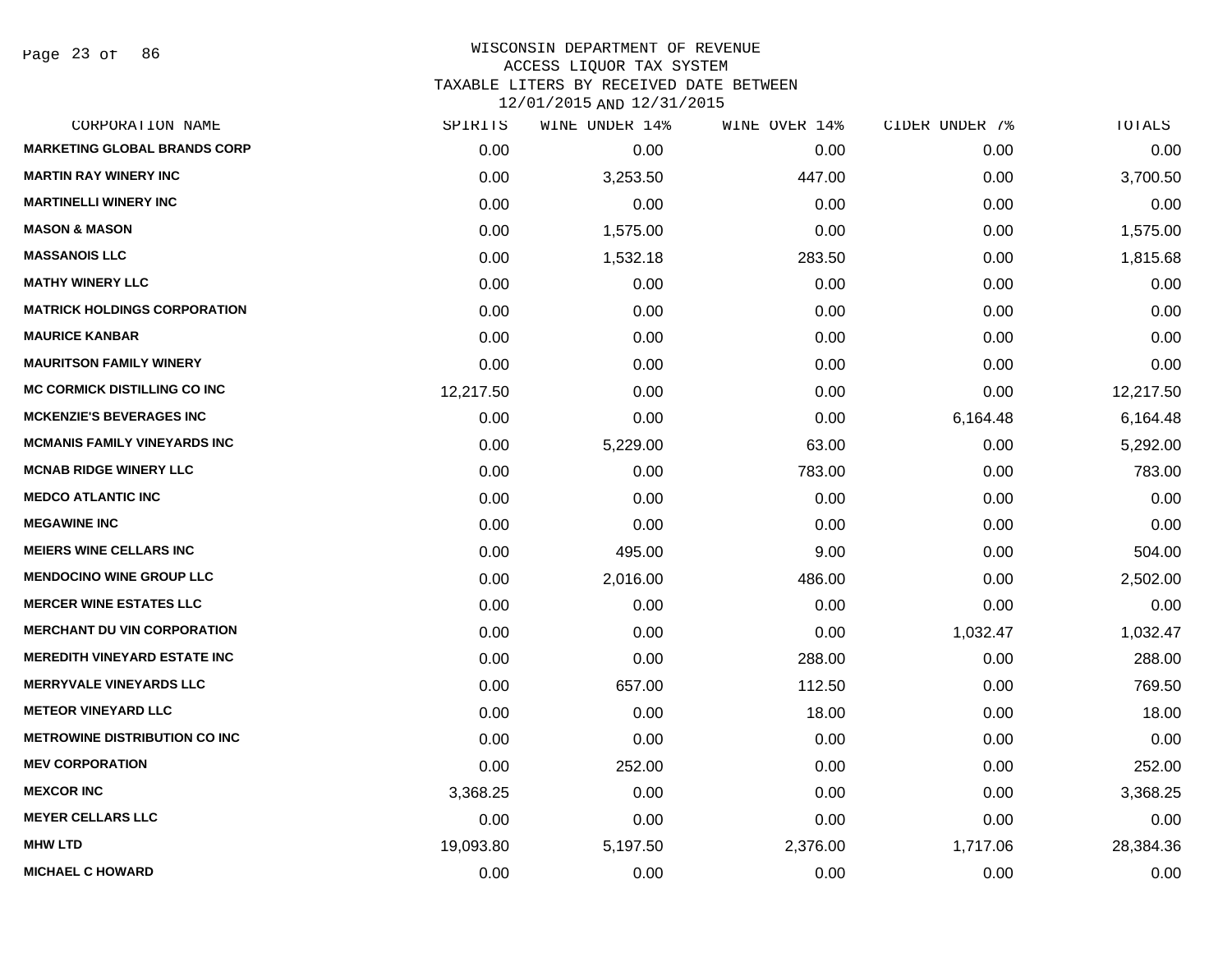Page 24 of 86

| CORPORATION NAME                            | SPIRITS   | WINE UNDER 14% | WINE OVER 14% | CIDER UNDER 7% | TOTALS      |
|---------------------------------------------|-----------|----------------|---------------|----------------|-------------|
| <b>MICHAEL HOUGH</b>                        | 0.00      | 702.00         | 0.00          | 0.00           | 702.00      |
| <b>MICHAEL L &amp; YVONNE LANDT LLC</b>     | 0.00      | 0.00           | 0.00          | 0.00           | 0.00        |
| <b>MICHAEL SKURNIK WINES INC</b>            | 0.00      | $-6,876.00$    | 0.00          | 0.00           | $-6,876.00$ |
| <b>MICHEAL DASHE</b>                        | 0.00      | 27.00          | 144.00        | 0.00           | 171.00      |
| <b>MID-OAK DISTILLERY INC</b>               | 0.00      | 0.00           | 0.00          | 0.00           | 0.00        |
| <b>MIDDLETON FAMILY WINES LLC</b>           | 0.00      | 2,834.25       | 243.00        | 0.00           | 3,077.25    |
| <b>MILE HIGH SPIRITS LLC</b>                | 1,840.32  | 0.00           | 0.00          | 0.00           | 1,840.32    |
| <b>MILL CREEK VINEYARDS</b>                 | 0.00      | 63.00          | 63.00         | 0.00           | 126.00      |
| <b>MILLER SQUARED INC</b>                   | 0.00      | 468.00         | 0.00          | 0.00           | 468.00      |
| <b>MILLERCOORS LLC</b>                      | 0.00      | 0.00           | 0.00          | 0.00           | 0.00        |
| <b>MILORAD &amp; SUSAN J KARAKASEVIC</b>    | 0.00      | 0.00           | 0.00          | 0.00           | 0.00        |
| <b>MILTONS DISTRIBUTING CO INC</b>          | 0.00      | 800.99         | 638.99        | 0.00           | 1,439.98    |
| <b>MINER FAMILY WINERY LLC</b>              | 0.00      | 0.00           | 324.00        | 0.00           | 324.00      |
| <b>MINU IMPORT INC</b>                      | 0.00      | 617.25         | 0.00          | 126.00         | 743.25      |
| <b>MIONETTO USA INC</b>                     | 0.00      | 701.70         | 0.00          | 0.00           | 701.70      |
| <b>MIRA WINERY LLC</b>                      | 0.00      | 0.00           | 0.00          | 0.00           | 0.00        |
| <b>MIRASOL WINE LLC</b>                     | 0.00      | 0.00           | 0.00          | 0.00           | 0.00        |
| <b>MISA IMPORTS INC</b>                     | 34,974.00 | 5,040.00       | 261.00        | 0.00           | 40,275.00   |
| <b>MISSISSIPPI RIVER DISTILLING COMPANY</b> | 0.00      | 0.00           | 0.00          | 0.00           | 0.00        |
| <b>MISTARR WINE IMPORTERS</b>               | 0.00      | 0.00           | 0.00          | 0.00           | 0.00        |
| <b>MIURA VINEYARDS LLC</b>                  | 0.00      | 0.00           | 0.00          | 0.00           | 0.00        |
| <b>MMX IMPORTS LLC</b>                      | 0.00      | 0.00           | 0.00          | 0.00           | 0.00        |
| <b>MODERN DEVELOPMENT COMPANY</b>           | 0.00      | 585.00         | 0.00          | 0.00           | 585.00      |
| <b>MODERN SPIRITS LLC</b>                   | 13.50     | 0.00           | 85.50         | 0.00           | 99.00       |
| <b>MODUS OPERANDI CELLARS LLC</b>           | 0.00      | 0.00           | 0.00          | 0.00           | 0.00        |
| MOET HENNESSY USA, INC.                     | 7,403.85  | 8,034.00       | 1,431.00      | 0.00           | 16,868.85   |
| <b>MOLLYDOOKER INTERNATIONAL LLC</b>        | 0.00      | 0.00           | 378.00        | 0.00           | 378.00      |
| <b>MONICA NOGUES</b>                        | 0.00      | 490.50         | 0.00          | 0.00           | 490.50      |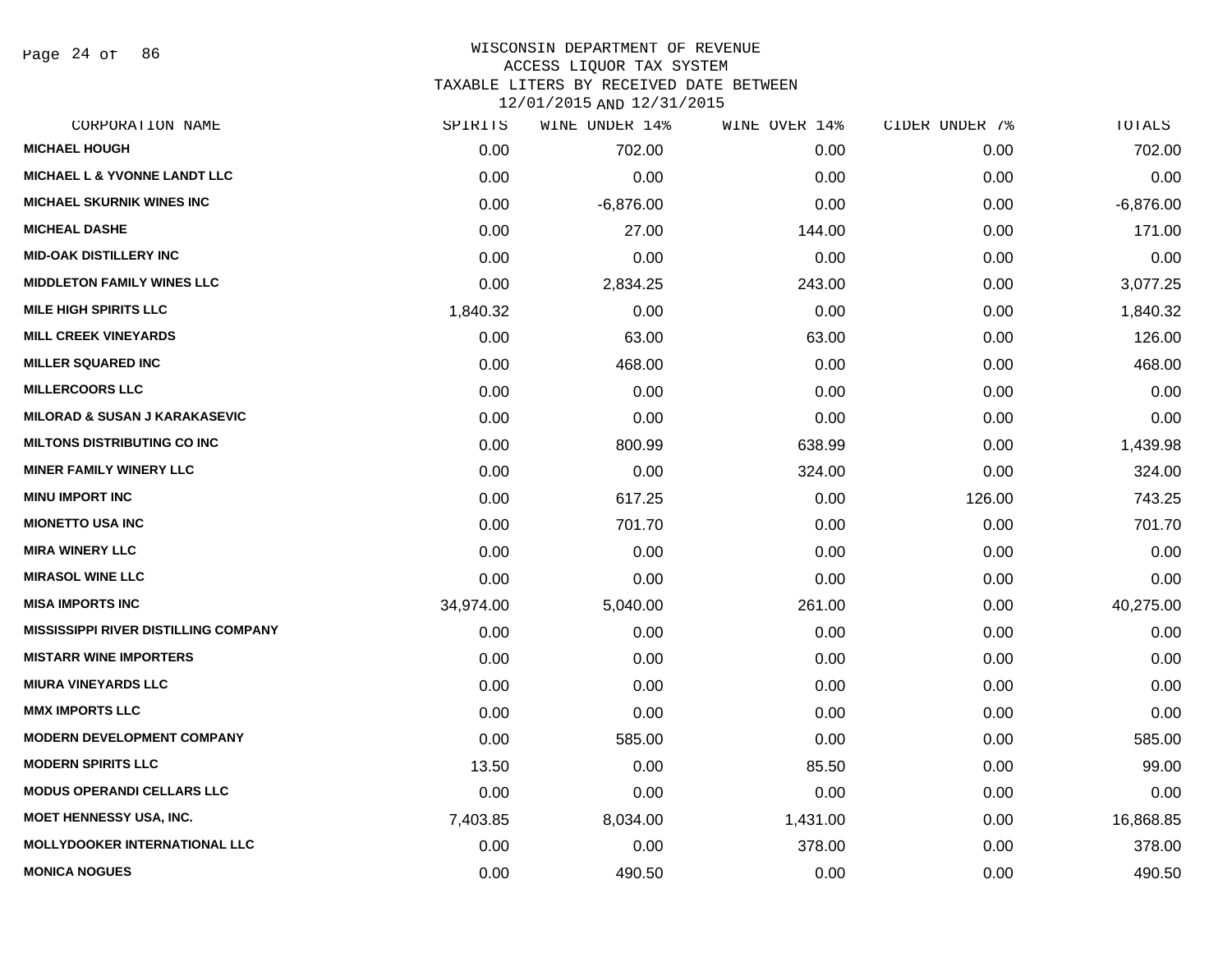Page 25 of 86

| CORPORATION NAME                                                            | SPIRITS  | WINE UNDER 14% | WINE OVER 14% | CIDER UNDER 7% | TOTALS    |
|-----------------------------------------------------------------------------|----------|----------------|---------------|----------------|-----------|
| <b>MONTAGNA LLC</b>                                                         | 0.00     | 0.00           | 0.00          | 0.00           | 0.00      |
| <b>MONTANERO MEZCAL LLC</b>                                                 | 0.00     | 0.00           | 0.00          | 0.00           | 0.00      |
| <b>MONTEREY WINE COMPANY LLC</b>                                            | 0.00     | 882.00         | 0.00          | 0.00           | 882.00    |
| <b>MONTICELLO CELLARS INC</b>                                               | 0.00     | 0.00           | 0.00          | 0.00           | 0.00      |
| <b>MONTINORE VINEYARDS LIMITED</b>                                          | 0.00     | 288.00         | 0.00          | 0.00           | 288.00    |
| <b>MORGAN WINERY INC</b>                                                    | 0.00     | 126.00         | 126.00        | 0.00           | 252.00    |
| <b>MOUNT VEEDER FARMS LLC</b>                                               | 0.00     | 0.00           | 0.00          | 0.00           | 0.00      |
| <b>MOUNTAIN VIEW VINTNERS LLC</b>                                           | 0.00     | 0.00           | 0.00          | 0.00           | 0.00      |
| <b>MS WALKER INC</b>                                                        | 8,617.50 | 0.00           | 0.00          | 0.00           | 8,617.50  |
| <b>MUSTACHE MENTORS LLC</b>                                                 | 0.00     | 126.00         | 0.00          | 0.00           | 126.00    |
| <b>MUTUAL WHOLESALE LIQUOR INC</b>                                          | 0.00     | 36.00          | 0.00          | 0.00           | 36.00     |
| <b>NAKED WINES LLC</b>                                                      | 0.00     | 0.00           | 0.00          | 0.00           | 0.00      |
| <b>NAPA VALLEY SPECIALTY WINES INC</b>                                      | 0.00     | 1,332.00       | 189.00        | 0.00           | 1,521.00  |
| NATIONAL CONSUMER CREDIT GUARANTEE<br><b>ASSOCIATION OF CONNECTICUT INC</b> | 0.00     | 0.00           | 0.00          | 0.00           | 0.00      |
| <b>NATURAL MERCHANTS INC</b>                                                | 0.00     | 198.00         | 0.00          | 0.00           | 198.00    |
| <b>NATUREL WEST CORP</b>                                                    | 0.00     | 0.00           | 0.00          | 0.00           | 0.00      |
| <b>NAVARRO VINEYARDS, LLC</b>                                               | 0.00     | 0.00           | 0.00          | 0.00           | 0.00      |
| <b>NBI ACQUISITION LLC</b>                                                  | 0.00     | 0.00           | 0.00          | 0.00           | 0.00      |
| <b>NDC SYSTEMS LP</b>                                                       | 2,353.50 | 51,001.50      | 2,745.00      | 0.00           | 56,100.00 |
| <b>NEGOCIANTS USA INC</b>                                                   | 0.00     | 423.00         | 12.50         | 0.00           | 435.50    |
| <b>NESTOR IMPORTS INC</b>                                                   | 54.00    | 81.00          | 90.00         | 0.00           | 225.00    |
| <b>NEW HOLLAND BREWING CO LLC</b>                                           | 742.50   | 0.00           | 0.00          | 0.00           | 742.50    |
| <b>NEW MEXICO WINERIES INC</b>                                              | 0.00     | 522.00         | 0.00          | 0.00           | 522.00    |
| <b>NEW PARROTT &amp; CO</b>                                                 | 0.00     | 11,880.00      | 666.00        | 0.00           | 12,546.00 |
| <b>NEW VAVIN INC</b>                                                        | 0.00     | 0.00           | 0.00          | 0.00           | 0.00      |
| <b>NEW YORK MUTUAL TRADING CO INC</b>                                       | 0.00     | 0.00           | 0.00          | 0.00           | 0.00      |
| <b>NEXUS BRANDS LLC</b>                                                     | 0.00     | 0.00           | 0.00          | 0.00           | 0.00      |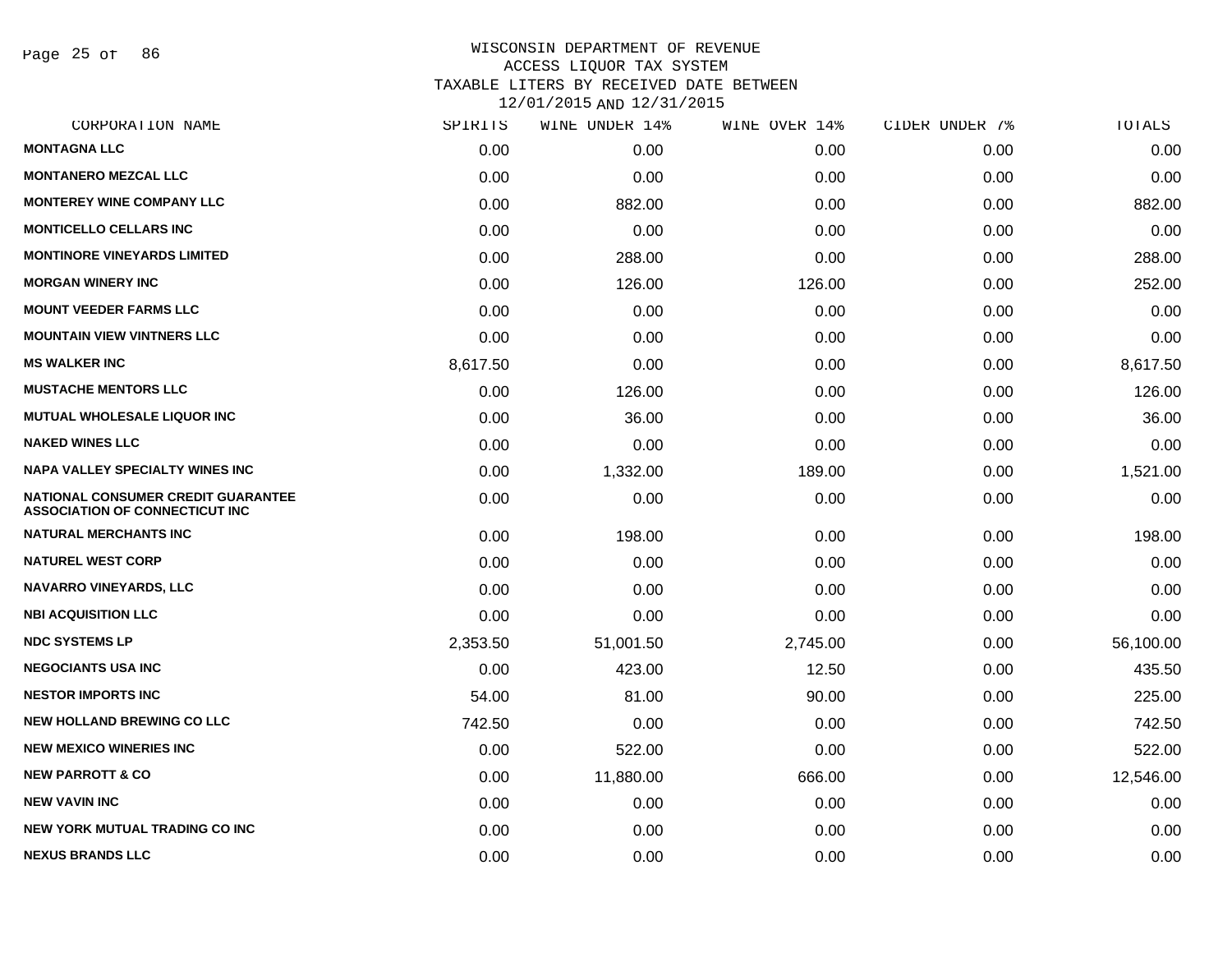Page 26 of 86

| CORPORATION NAME                        | SPIRITS | WINE UNDER 14% | WINE OVER 14% | CIDER UNDER 7% | TOTALS   |
|-----------------------------------------|---------|----------------|---------------|----------------|----------|
| <b>NICHE IMPORT CO</b>                  | 529.50  | 660.00         | 0.00          | 0.00           | 1,189.50 |
| NIEBAUM-COPPOLA ESTATE WINERY LP        | 0.00    | 0.00           | 40.50         | 0.00           | 40.50    |
| <b>NOLET SPIRITS USA INC</b>            | 0.00    | 0.00           | 0.00          | 0.00           | 0.00     |
| <b>NORTH SHORE DISTILLERY LLC</b>       | 0.00    | 0.00           | 0.00          | 0.00           | 0.00     |
| <b>NOVA WINES, INC.</b>                 | 0.00    | 0.00           | 0.00          | 0.00           | 0.00     |
| <b>NUCCIO &amp; WISE</b>                | 0.00    | 0.00           | 0.00          | 0.00           | 0.00     |
| <b>NV AWG LTD</b>                       | 0.00    | 0.00           | 0.00          | 0.00           | 0.00     |
| O'NEILL BEVERAGES CO LLC                | 0.00    | 6,678.00       | 1,386.00      | 0.00           | 8,064.00 |
| O'SHAUGHNESSY DEL OSO LLC               | 0.00    | 0.00           | 0.00          | 0.00           | 0.00     |
| OAK RIDGE WINERY LLC                    | 0.00    | 0.00           | 0.00          | 0.00           | 0.00     |
| <b>OLD BRIDGE CELLARS</b>               | 0.00    | 3,835.37       | 1,368.00      | 0.00           | 5,203.37 |
| <b>OLDE WORLD IMPORTS INC</b>           | 0.00    | 81.00          | 28.50         | 0.00           | 109.50   |
| OLE SMOKY DISTILLERY LLC                | 544.50  | 0.00           | 0.00          | 0.00           | 544.50   |
| <b>OLIVER WINE COMPANY INC</b>          | 0.00    | 0.00           | 0.00          | 0.00           | 0.00     |
| ONE TRUE VINE LLC                       | 0.00    | 126.00         | 198.00        | 0.00           | 324.00   |
| <b>OPICI IMPORT COMPANY</b>             | 121.50  | 1,275.00       | 189.00        | 0.00           | 1,585.50 |
| <b>OPOLO WINES LP</b>                   | 0.00    | 0.00           | 0.00          | 0.00           | 0.00     |
| <b>OPUS ONE WINERY LLC</b>              | 0.00    | 0.00           | 0.00          | 0.00           | 0.00     |
| ORCA PROPERTIES LLC                     | 0.00    | 0.00           | 0.00          | 0.00           | 0.00     |
| <b>OREGON BREWING COMPANY INC</b>       | 26.15   | 0.00           | 0.00          | 0.00           | 26.15    |
| <b>ORGANIC VINTNERS INC</b>             | 0.00    | 0.00           | 0.00          | 0.00           | 0.00     |
| <b>ORIGINAL SIN CORPORATION</b>         | 0.00    | 0.00           | 0.00          | 447.50         | 447.50   |
| <b>ORIN SWIFT CELLARS LLC</b>           | 0.00    | 0.00           | 504.00        | 0.00           | 504.00   |
| <b>OUTPOST WINES LLC</b>                | 0.00    | 0.00           | 0.00          | 0.00           | 0.00     |
| <b>OWEN ROE LLC</b>                     | 0.00    | 126.00         | 315.00        | 0.00           | 441.00   |
| P R GRISLEY CO INC                      | 0.00    | 0.00           | 0.00          | 0.00           | 0.00     |
| <b>PACIFIC EDGE MARKETING GROUP INC</b> | 667.43  | 0.00           | 0.00          | 0.00           | 667.43   |
| <b>PACIFIC INTERNATIONAL LIQUOR INC</b> | 54.00   | 46.20          | 247.68        | 0.00           | 347.88   |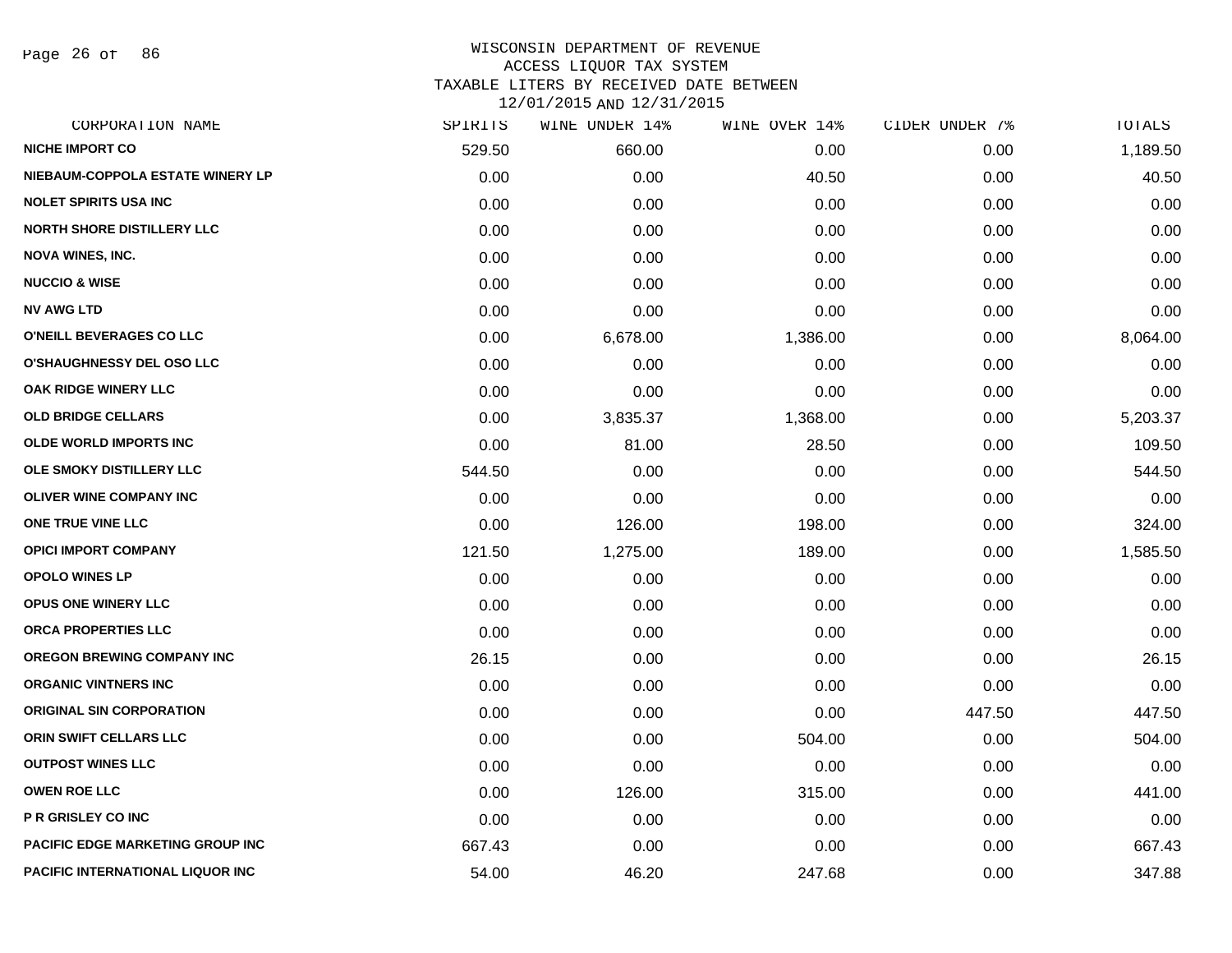Page 27 of 86

| CORPORATION NAME                     | SPIRITS   | WINE UNDER 14% | WINE OVER 14% | CIDER UNDER 7% | TOTALS    |
|--------------------------------------|-----------|----------------|---------------|----------------|-----------|
| <b>PACIFIC PRIME WINES LLC</b>       | 0.00      | 0.00           | 0.00          | 0.00           | 0.00      |
| <b>PAHLMEYER LLC</b>                 | 0.00      | 0.00           | 0.00          | 0.00           | 0.00      |
| PALI WINE COMPANY LP                 | 0.00      | 504.00         | 612.00        | 0.00           | 1,116.00  |
| PALM BAY INTERNATIONAL INC           | 63.00     | 65,024.26      | 556.50        | 0.00           | 65,643.76 |
| <b>PAMELA FRYE</b>                   | 0.00      | 0.00           | 0.00          | 0.00           | 0.00      |
| <b>PAMPA BEVERAGES LLC</b>           | 0.00      | 675.00         | 0.00          | 0.00           | 675.00    |
| <b>PANTHER CREEK CELLARS LLC</b>     | 0.00      | 0.00           | 0.00          | 0.00           | 0.00      |
| <b>PARAGON VINEYARD CO INC</b>       | 0.00      | 690.00         | 504.00        | 0.00           | 1,194.00  |
| PARK STREET IMPORTS, LLC             | 695.25    | 1,167.00       | 0.00          | 0.00           | 1,862.25  |
| <b>PARK WINE COMPANY INC</b>         | 0.00      | 0.00           | 0.00          | 0.00           | 0.00      |
| <b>PARKER STATION INC</b>            | 0.00      | 0.00           | 1,156.50      | 0.00           | 1,156.50  |
| <b>PASTERNAK WINE IMPORTS LLC</b>    | 0.00      | 1,282.50       | 126.00        | 0.00           | 1,408.50  |
| <b>PAT WINES LLC</b>                 | 0.00      | 0.00           | 0.00          | 0.00           | 0.00      |
| <b>PATERNO IMPORTS LTD</b>           | 315.00    | 17,606.25      | 2,406.60      | 0.00           | 20,327.85 |
| <b>PATRICIO C MATA</b>               | 0.00      | 0.00           | 0.00          | 0.00           | 0.00      |
| <b>PATRICK A RONEY</b>               | 0.00      | 5,985.00       | 1,377.00      | 0.00           | 7,362.00  |
| <b>PATRON SPIRITS COMPANY</b>        | 16,663.93 | 0.00           | 0.00          | 0.00           | 16,663.93 |
| PATZ & HALL WINE COMPANY INC         | 0.00      | 0.00           | 126.00        | 0.00           | 126.00    |
| PAUL HOBBS IMPORTS INC               | 0.00      | 0.00           | 0.00          | 0.00           | 0.00      |
| <b>PAUL HOBBS WINERY LP</b>          | 0.00      | 0.00           | 650.25        | 0.00           | 650.25    |
| <b>PAUL W QUACKENBUSH</b>            | 0.00      | 0.00           | 0.00          | 0.00           | 0.00      |
| <b>PAVI WINES LLC</b>                | 0.00      | 0.00           | 0.00          | 0.00           | 0.00      |
| <b>PAWEL LATO</b>                    | 0.00      | 0.00           | 0.00          | 0.00           | 0.00      |
| <b>PAX MAHLE WINES LLC</b>           | 0.00      | 0.00           | 0.00          | 0.00           | 0.00      |
| PEACH SYSTEMS INC                    | 0.00      | 0.00           | 0.00          | 0.00           | 0.00      |
| PEACHY CANYON WINERY                 | 0.00      | 0.00           | 0.00          | 0.00           | 0.00      |
| PEJU FAMILY OPERATING PARTNERSHIP LP | 0.00      | 0.00           | 0.00          | 0.00           | 0.00      |
| <b>PELU PARTNERS LLC</b>             | 0.00      | 0.00           | 0.00          | 0.00           | 0.00      |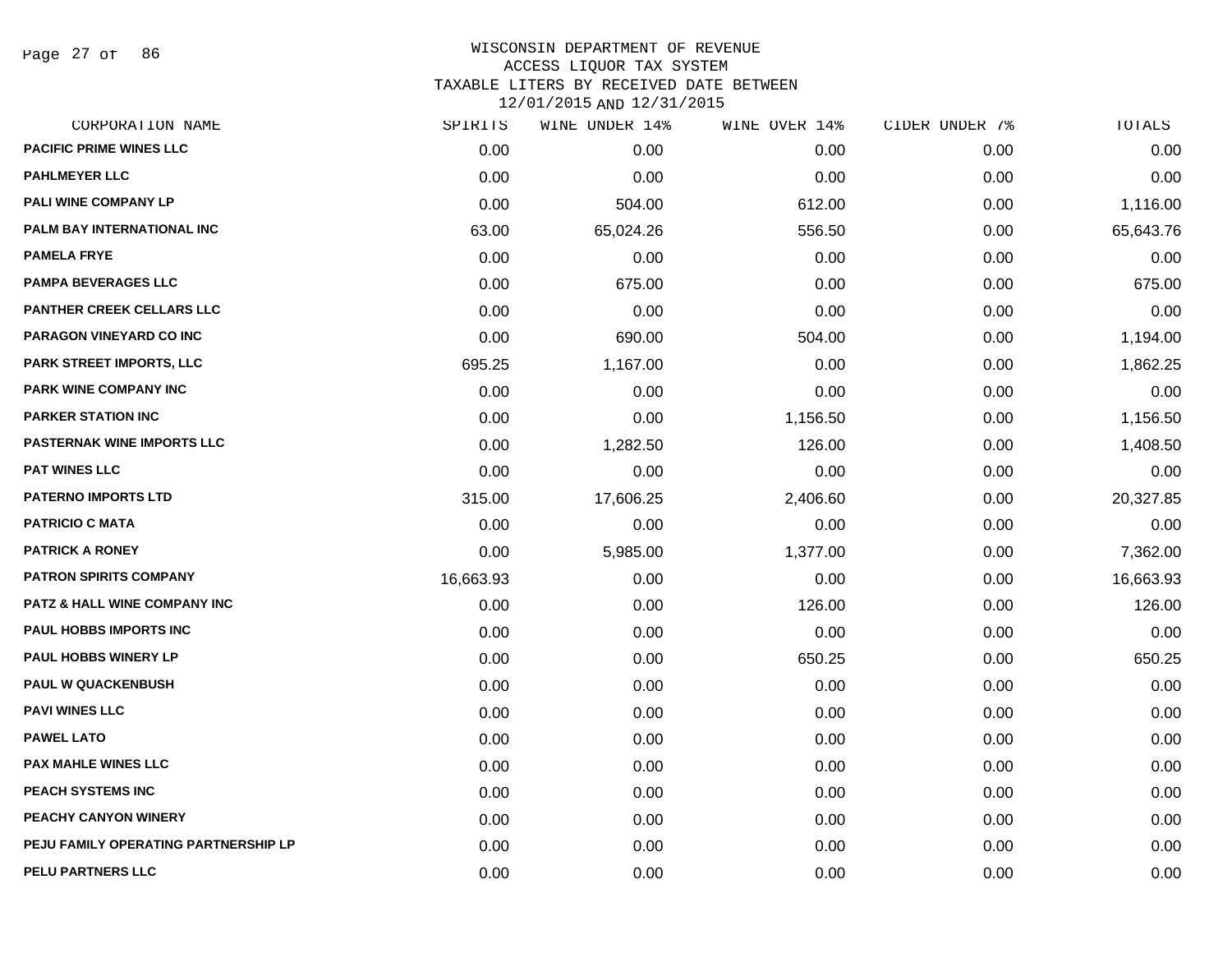Page 28 of 86

### WISCONSIN DEPARTMENT OF REVENUE ACCESS LIQUOR TAX SYSTEM

TAXABLE LITERS BY RECEIVED DATE BETWEEN

| CORPORATION NAME                            | SPIRITS   | WINE UNDER 14% | WINE OVER 14% | CIDER UNDER 7% | <b>TOTALS</b> |
|---------------------------------------------|-----------|----------------|---------------|----------------|---------------|
| <b>PENNER-ASH LLC</b>                       | 0.00      | 8.32           | 0.00          | 0.00           | 8.32          |
| PEPPER BRIDGE WINERY LLC                    | 0.00      | 0.00           | 45.00         | 0.00           | 45.00         |
| PERFECTA CAMERA CORP                        | 0.00      | 682.47         | 18.00         | 0.00           | 700.47        |
| PERNOD RICARD USA LLC                       | 54,212.25 | 4,663.36       | 1,026.00      | 0.00           | 59,901.61     |
| PETER ANDREW LLC                            | 0.00      | 0.00           | 0.00          | 0.00           | 0.00          |
| PETER M MESROBIAN                           | 0.00      | 0.00           | 0.00          | 0.00           | 0.00          |
| <b>PETER ROSBACK</b>                        | 0.00      | 0.00           | 0.00          | 0.00           | 0.00          |
| PETERSON WINERY LLC                         | 0.00      | 153.00         | 0.00          | 0.00           | 153.00        |
| PETIT HAMEAU LLC                            | 0.00      | 0.00           | 0.00          | 0.00           | 0.00          |
| <b>PHENIX BRANDS LLC</b>                    | 0.00      | 0.00           | 0.00          | 0.00           | 0.00          |
| PHILIP LAROCCA                              | 0.00      | 99.54          | 33.18         | 0.00           | 132.72        |
| PHILIP TOGNI VINEYARD LP                    | 0.00      | 0.00           | 0.00          | 0.00           | 0.00          |
| PHILLIP STEINSCHREIBER                      | 0.00      | 0.00           | 0.00          | 0.00           | 0.00          |
| <b>PHILLIPS FARMS LLC</b>                   | 0.00      | 36.00          | 1,602.00      | 0.00           | 1,638.00      |
| PHUSION PROJECTS LLC                        | 0.00      | 0.00           | 0.00          | 0.00           | 0.00          |
| PIEDMONT DISTILLERS INC                     | 2,295.00  | 0.00           | 0.00          | 0.00           | 2,295.00      |
| PINE RIDGE WINERY LLC                       | 0.00      | 411.00         | 3,162.00      | 0.00           | 3,573.00      |
| <b>PL BRANDS INC</b>                        | 0.00      | 0.00           | 0.00          | 0.00           | 0.00          |
| PLUME RIDGE IRREVOCABLE TRUST               | 0.00      | 0.00           | 0.00          | 0.00           | 0.00          |
| POPCORN SUTTON DISTILLING LLC               | 0.00      | 0.00           | 0.00          | 0.00           | 0.00          |
| <b>POST WINERY INC</b>                      | 0.00      | 0.00           | 0.00          | 0.00           | 0.00          |
| <b>PRAGER WINERY &amp; PORT WORKS, INC.</b> | 0.00      | 0.00           | 0.00          | 0.00           | 0.00          |
| PRECEPT BRANDS LLC                          | 0.00      | 7,182.00       | 891.00        | 0.00           | 8,073.00      |
| <b>PREMIERE DISTILLERY LLC</b>              | 0.00      | 0.00           | 0.00          | 0.00           | 0.00          |
| PREMIUM PORT WINES INC                      | 0.00      | 40.50          | 207.00        | 0.00           | 247.50        |
| PRESTIGE IMPORTS LLC                        | 0.00      | 0.00           | 0.00          | 0.00           | 0.00          |
| <b>PRESTIGE WINE IMPORTS CORP</b>           | 0.00      | 733.50         | 54.00         | 0.00           | 787.50        |
| PRICHARDS DISTILLERY INC                    | 0.00      | 0.00           | 0.00          | 0.00           | 0.00          |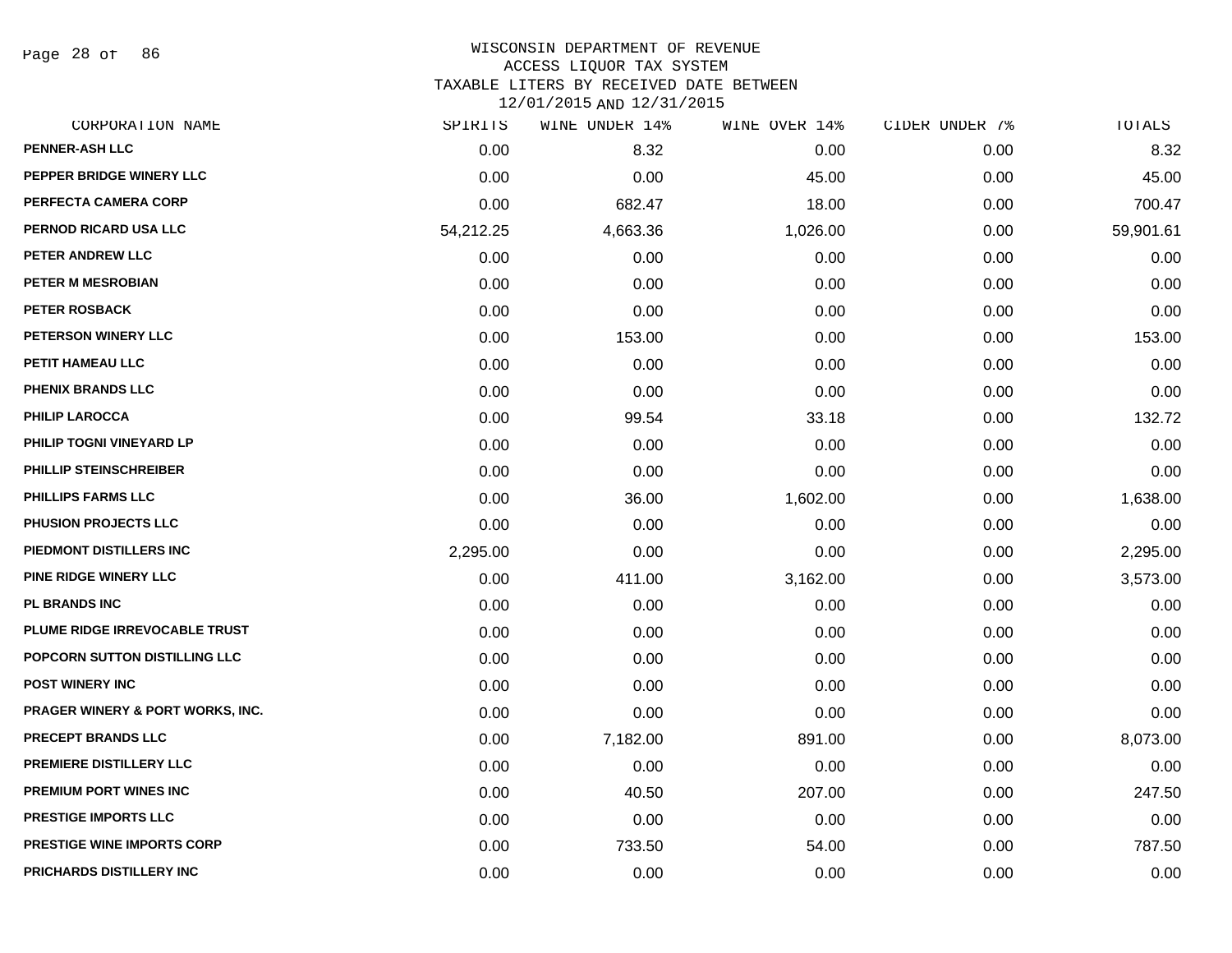Page 29 of 86

| CORPORATION NAME                   | SPIRITS   | WINE UNDER 14% | WINE OVER 14% | CIDER UNDER 7% | TOTALS    |
|------------------------------------|-----------|----------------|---------------|----------------|-----------|
| PRIDE MOUNTAIN VINEYARDS LLC       | 0.00      | 0.00           | 0.00          | 0.00           | 0.00      |
| <b>PRINCE MICHEL LLC</b>           | 0.00      | 0.00           | 0.00          | 0.00           | 0.00      |
| <b>PRO-LIQUITECH LLC</b>           | 0.00      | 0.00           | 0.00          | 0.00           | 0.00      |
| PROST BEVERAGE COMPANY LLC         | 0.00      | 0.00           | 0.00          | 0.00           | 0.00      |
| <b>PROXIMO SPIRITS INC</b>         | 94,209.45 | 0.00           | 0.00          | 0.00           | 94,209.45 |
| <b>PRWL PARTNERS LLC</b>           | 0.00      | 0.00           | 0.00          | 0.00           | 0.00      |
| PURPLE WINE COMPANY LLC            | 0.00      | 2,790.00       | 126.00        | 0.00           | 2,916.00  |
| <b>QUADY SOUTH WINERY LLC</b>      | 0.00      | 3,699.00       | 0.00          | 0.00           | 3,699.00  |
| <b>QUANTUM WINES LLC</b>           | 0.00      | 0.00           | 0.00          | 0.00           | 0.00      |
| QUILCEDA CREEK VINTNERS INC        | 0.00      | 0.00           | 0.00          | 0.00           | 0.00      |
| <b>QUINTESSENTIAL LLC</b>          | 0.00      | 12,802.50      | 3,412.50      | 0.00           | 16,215.00 |
| QUO VINO LLC                       | 0.00      | 0.00           | 0.00          | 0.00           | 0.00      |
| <b>R &amp; B CELLARS INC</b>       | 0.00      | 0.00           | 0.00          | 0.00           | 0.00      |
| <b>R &amp; G SCHATZ FARMS INC</b>  | 0.00      | 301.15         | 23.77         | 0.00           | 324.92    |
| <b>R &amp; M BRANDS INC</b>        | 1,245.00  | 450.75         | 18.00         | 0.00           | 1,713.75  |
| <b>R H KEENAN CO</b>               | 0.00      | 0.00           | 0.00          | 0.00           | 0.00      |
| <b>R LAWSON ENTERPRISES LLC</b>    | 0.00      | 0.00           | 0.00          | 0.00           | 0.00      |
| <b>RACINE WINE CO LLC</b>          | 0.00      | 0.00           | 0.00          | 0.00           | 0.00      |
| <b>RAINIER WINE LLC</b>            | 0.00      | 0.00           | 0.00          | 0.00           | 0.00      |
| <b>RAMEY WINE CELLARS INC</b>      | 0.00      | 63.00          | 49.50         | 0.00           | 112.50    |
| <b>RANSOM SPIRITS LLC</b>          | 170.66    | 150.81         | 30.98         | 0.00           | 352.45    |
| <b>RB WINE ASSOCIATES LLC</b>      | 0.00      | 99.00          | 0.00          | 0.00           | 99.00     |
| <b>RBZ VINEYARDS LLC</b>           | 0.00      | 0.00           | 19.50         | 0.00           | 19.50     |
| <b>RED CAR WINE COMPANY LLC</b>    | 0.00      | 0.00           | 0.00          | 0.00           | 0.00      |
| <b>REDEMPTION SPIRITS LLC</b>      | 0.00      | 0.00           | 66.57         | 0.00           | 66.57     |
| <b>REGAL WINE IMPORTS INC</b>      | 0.00      | 18.00          | 0.00          | 0.00           | 18.00     |
| <b>REGUSCI WINERY INC</b>          | 0.00      | 0.00           | 0.00          | 0.00           | 0.00      |
| <b>REMY COINTREAU AMERIQUE USA</b> | 6,207.15  | 0.00           | 0.00          | 0.00           | 6,207.15  |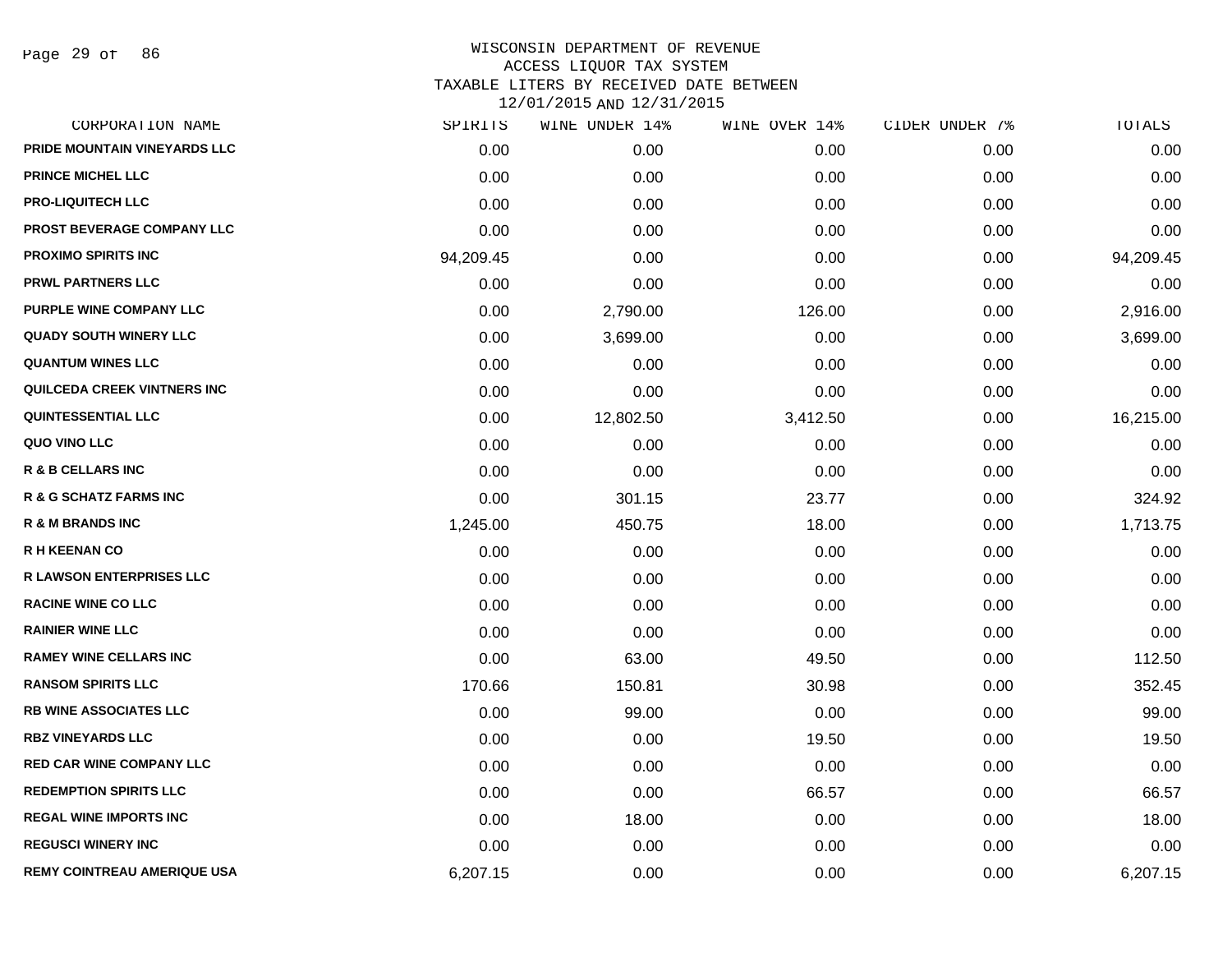Page 30 of 86

| CORPORATION NAME                                 | SPIRITS | WINE UNDER 14% | WINE OVER 14% | CIDER UNDER 7% | TOTALS   |
|--------------------------------------------------|---------|----------------|---------------|----------------|----------|
| <b>REN ACQUISITION INC</b>                       | 0.00    | 0.00           | 0.00          | 0.00           | 0.00     |
| <b>RENO G FARINELLI &amp; JOSEF H SHEBL</b>      | 0.00    | 0.00           | 0.00          | 0.00           | 0.00     |
| <b>RENT A BBQ</b>                                | 0.00    | 0.00           | 0.00          | 702.00         | 702.00   |
| <b>RESERVA WINES LLC</b>                         | 0.00    | 378.00         | 0.00          | 0.00           | 378.00   |
| <b>REULING FAMILY WINES LLC</b>                  | 0.00    | 0.00           | 0.00          | 0.00           | 0.00     |
| <b>REYNOLDS CREATIVE PRODUCTS INC</b>            | 0.00    | 0.00           | 0.00          | 0.00           | 0.00     |
| <b>RGI BRANDS LLC</b>                            | 0.00    | 0.00           | 0.00          | 0.00           | 0.00     |
| <b>RICHARD C POE II</b>                          | 0.00    | 0.00           | 0.00          | 0.00           | 0.00     |
| <b>RICHARD STELTZNER</b>                         | 0.00    | 0.00           | 0.00          | 0.00           | 0.00     |
| <b>RIDGE VINEYARDS INC</b>                       | 0.00    | 0.00           | 468.00        | 0.00           | 468.00   |
| <b>RIONDO USA LLC</b>                            | 0.00    | 2,299.42       | 9.00          | 0.00           | 2,308.42 |
| <b>RIVER VIEW WINERY LLC</b>                     | 0.00    | 0.00           | 0.00          | 0.00           | 0.00     |
| <b>RO SALES &amp; DISTRIBUTION SERVICES INC.</b> | 0.00    | 3,357.00       | 0.00          | 0.00           | 3,357.00 |
| <b>ROADSEND FARM LLC</b>                         | 0.00    | 0.00           | 0.00          | 0.00           | 0.00     |
| <b>ROBERT A CUTTER</b>                           | 0.00    | 945.00         | 0.00          | 0.00           | 945.00   |
| <b>ROBERT CRAIG WINERY LP</b>                    | 0.00    | 0.00           | 0.00          | 0.00           | 0.00     |
| <b>ROBERT J COOPER</b>                           | 758.25  | 0.00           | 0.00          | 0.00           | 758.25   |
| <b>ROBERT J GROSS</b>                            | 0.00    | 171.00         | 0.00          | 0.00           | 171.00   |
| ROBERT KACHER SELECTIONS LLC                     | 0.00    | 513.00         | 0.00          | 0.00           | 513.00   |
| <b>ROBERT L HUDSON</b>                           | 0.00    | 0.00           | 0.00          | 0.00           | 0.00     |
| ROBERT YOUNG ESTATE WINERY LLC                   | 0.00    | 0.00           | 0.00          | 0.00           | 0.00     |
| <b>ROCK SAKE LLC</b>                             | 0.00    | 0.00           | 0.00          | 0.00           | 0.00     |
| ROCK WALL WINE COMPANY INC                       | 0.00    | 18.00          | 0.00          | 0.00           | 18.00    |
| <b>ROCLAND WINE IMPORTS</b>                      | 0.00    | 0.00           | 0.00          | 0.00           | 0.00     |
| <b>ROMBAUER VINEYARDS INC</b>                    | 0.00    | 0.00           | 1,917.00      | 0.00           | 1,917.00 |
| <b>RONALD J WICKER</b>                           | 0.00    | 0.00           | 120.00        | 0.00           | 120.00   |
| <b>ROOTS RUN DEEP LLC</b>                        | 0.00    | 0.00           | 72.00         | 0.00           | 72.00    |
| <b>ROSE IMPORTING &amp; DISTRIBUTING LLC</b>     | 0.00    | 693.00         | 0.00          | 0.00           | 693.00   |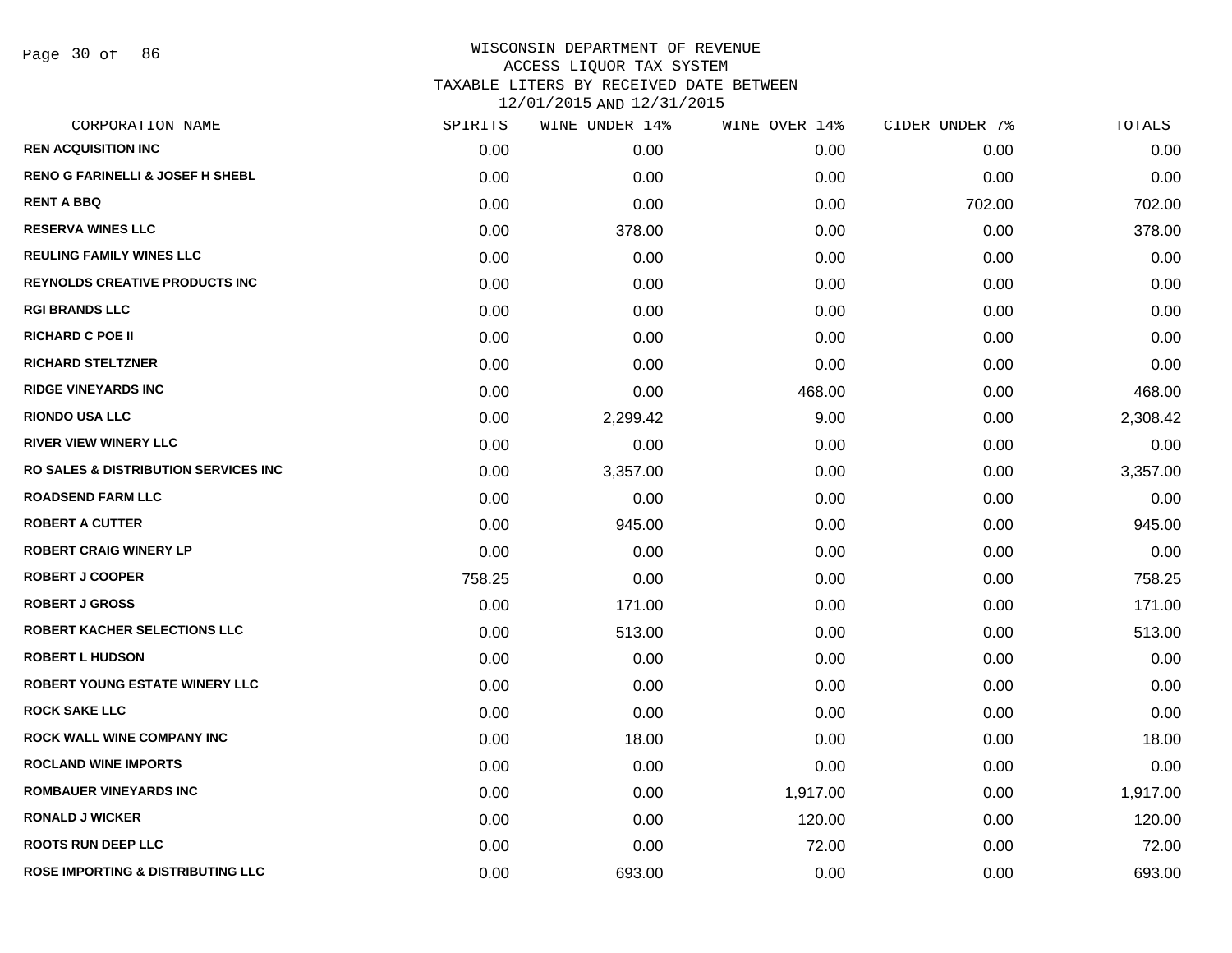Page 31 of 86

| CORPORATION NAME                            | SPIRITS | WINE UNDER 14% | WINE OVER 14% | CIDER UNDER 7% | TOTALS    |
|---------------------------------------------|---------|----------------|---------------|----------------|-----------|
| ROSENTHAL WINE MERCHANT NY LTD              | 0.00    | 0.00           | 0.00          | 0.00           | 0.00      |
| <b>ROTTA WINERY LLC</b>                     | 0.00    | 0.00           | 0.00          | 0.00           | 0.00      |
| <b>ROUND HILL CELLARS</b>                   | 0.00    | 1,656.00       | 0.00          | 0.00           | 1,656.00  |
| <b>ROUND POND ESTATE LLC</b>                | 0.00    | 0.00           | 0.00          | 0.00           | 0.00      |
| <b>ROW ELEVEN WINE CO LLC</b>               | 0.00    | 0.00           | 0.00          | 0.00           | 0.00      |
| <b>ROYAL WINE CORPORATION</b>               | 13.50   | 4,786.00       | 0.00          | 0.00           | 4,799.50  |
| <b>RUBISSOW FAMILY WINES LLC</b>            | 0.00    | 0.00           | 0.00          | 0.00           | 0.00      |
| <b>RUDIUS WINES, LLC</b>                    | 0.00    | 0.00           | 0.00          | 0.00           | 0.00      |
| <b>RUED WINERY INC</b>                      | 0.00    | 0.00           | 0.00          | 0.00           | 0.00      |
| RUSSIAN STANDARD VODKA (USA) INC            | 251.63  | 213.98         | 0.00          | 0.00           | 465.61    |
| <b>SLJGROUPINC</b>                          | 0.00    | 37,116.72      | 15,964.90     | 0.00           | 53,081.62 |
| <b>SABEMOS BEVERAGES LLC</b>                | 0.00    | 0.00           | 0.00          | 0.00           | 0.00      |
| <b>SAINTSBURY LLC</b>                       | 0.00    | 0.00           | 0.00          | 0.00           | 0.00      |
| <b>SAKEONE CORPORATION</b>                  | 0.00    | 0.00           | 0.00          | 0.00           | 0.00      |
| <b>SALT OF THE EARTH LP</b>                 | 0.00    | 0.00           | 0.00          | 0.00           | 0.00      |
| <b>SAN ANTONIO WINERY INC</b>               | 0.00    | 1,260.00       | 0.00          | 0.00           | 1,260.00  |
| <b>SAN FRANCISCO WINE EXCHANGE INC</b>      | 0.00    | 252.00         | 405.00        | 0.00           | 657.00    |
| SAN GABRIEL VALLEY WAREHOUSE & STORAGE INC  | 0.00    | 0.00           | 0.00          | 0.00           | 0.00      |
| <b>SAN JOAQUIN WINE COMPANY INC</b>         | 0.00    | 252.00         | 0.00          | 0.00           | 252.00    |
| <b>SAN LUIS SPIRITS INC</b>                 | 0.00    | 0.00           | 0.00          | 0.00           | 0.00      |
| <b>SAN MARTINO IMPORTS INC</b>              | 0.00    | 450.00         | 0.00          | 0.00           | 450.00    |
| <b>SANGLIER CELLARS LLC</b>                 | 0.00    | 0.00           | 0.00          | 0.00           | 0.00      |
| <b>SANGLIER SELECTIONS LLC</b>              | 0.00    | 504.00         | 0.00          | 0.00           | 504.00    |
| <b>SANS LIEGE INC</b>                       | 0.00    | 0.00           | 63.00         | 0.00           | 63.00     |
| <b>SANS WINE &amp; SPIRITS CO</b>           | 0.00    | 0.00           | 0.00          | 0.00           | 0.00      |
| <b>SANTA MARGHERITA USA INC</b>             | 0.00    | 603.00         | 0.00          | 0.00           | 603.00    |
| <b>SARACINA VINEYARDS LLC</b>               | 0.00    | 0.00           | 0.00          | 0.00           | 0.00      |
| <b>SARMENTO'S IMPORTS &amp; EXPORTS INC</b> | 0.00    | 0.00           | 0.00          | 0.00           | 0.00      |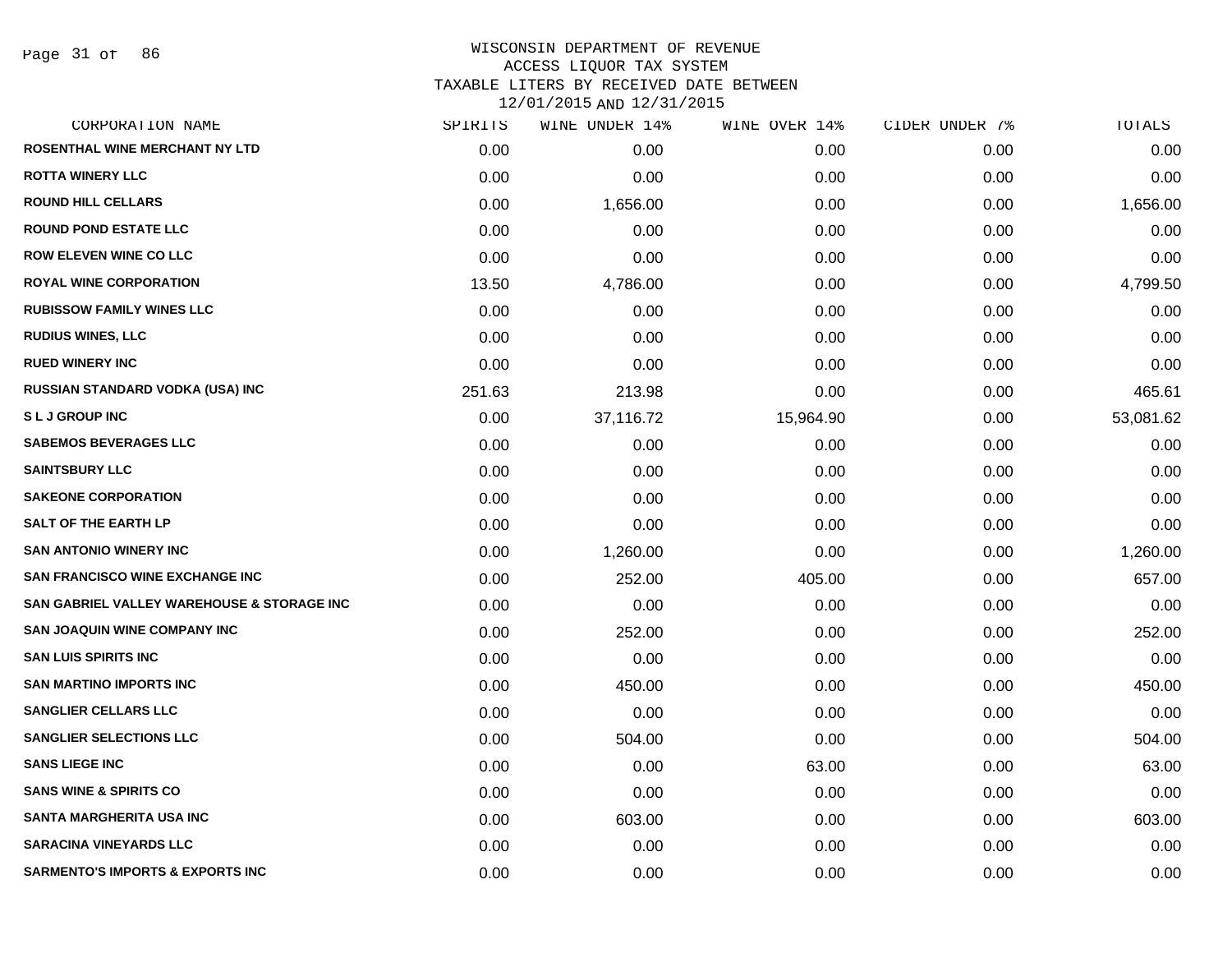Page 32 of 86

|            | WINE UNDER 14% | WINE OVER 14% |          | TOTALS         |
|------------|----------------|---------------|----------|----------------|
| 0.00       | 0.00           | 0.00          | 0.00     | 0.00           |
| 0.00       | 27.00          | 0.00          | 0.00     | 27.00          |
| 277,811.40 | 0.00           | 0.00          | 0.00     | 277,811.40     |
| 597,255.00 | 0.00           | 0.00          | 0.00     | 597,255.00     |
| 0.00       | 0.00           | 0.00          | 0.00     | 0.00           |
| 0.00       | 0.00           | 0.00          | 0.00     | 0.00           |
| 0.00       | 0.00           | 0.00          | 0.00     | 0.00           |
| 0.00       | 63.00          | 0.00          | 0.00     | 63.00          |
| 0.00       | 0.00           | 0.00          | 0.00     | 0.00           |
| 0.00       | 0.00           | 0.00          | 0.00     | 0.00           |
| 0.00       | 0.00           | 0.00          | 0.00     | 0.00           |
| 0.00       | 3,685.50       | 0.00          | 0.00     | 3,685.50       |
| 0.00       | 0.00           | 0.00          | 0.00     | 0.00           |
| 0.00       | 0.00           | 0.00          | 8,101.51 | 8,101.51       |
| 0.00       | 0.00           | 0.00          | 0.00     | 0.00           |
| 0.00       | 0.00           | 0.00          | 0.00     | 0.00           |
| 0.00       | 504.00         | 0.00          | 0.00     | 504.00         |
| 0.00       | 0.00           | 0.00          | 0.00     | 0.00           |
| 687.00     | 0.00           | 0.00          | 0.00     | 687.00         |
| 0.00       | 0.00           | 0.00          | 0.00     | 0.00           |
| 0.00       | 0.00           | 0.00          | 0.00     | 0.00           |
| 0.00       | 0.00           | 0.00          | 0.00     | 0.00           |
| 0.00       | 3,231.00       | 378.00        | 0.00     | 3,609.00       |
| 951.00     | 3,279.00       | 90.00         | 0.00     | 4,320.00       |
| 0.00       | 0.00           | 0.00          | 0.00     | 0.00           |
| 0.00       | 0.00           | 126.00        | 0.00     | 126.00         |
| 551.25     | 822.96         | 4,967.28      | 0.00     | 6,341.49       |
| 0.00       | 13.50          | 0.00          | 0.00     | 13.50          |
|            | SPIRITS        |               |          | CIDER UNDER 7% |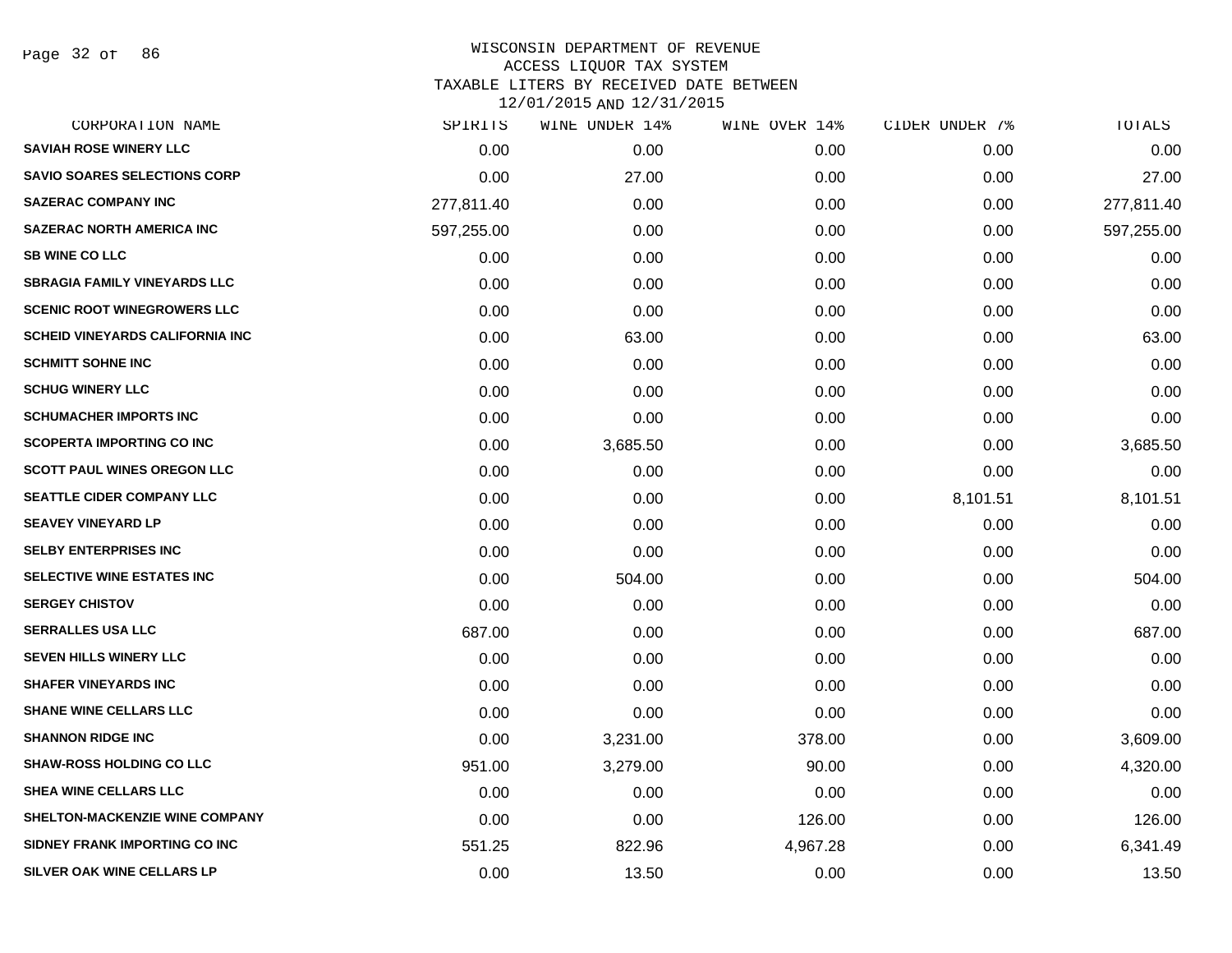Page 33 of 86

| SPIRITS | WINE UNDER 14% |        |               | TOTALS         |
|---------|----------------|--------|---------------|----------------|
| 0.00    | 63.00          | 0.00   | 0.00          | 63.00          |
| 0.00    | 0.00           | 0.00   | 0.00          | 0.00           |
| 0.00    | 0.00           | 0.00   | 0.00          | 0.00           |
| 0.00    | 0.00           | 0.00   | 0.00          | 0.00           |
| 0.00    | 0.00           | 0.00   | 0.00          | 0.00           |
| 0.00    | 0.00           | 0.00   | 0.00          | 0.00           |
| 0.00    | 0.00           | 0.00   | 0.00          | 0.00           |
| 0.00    | 0.00           | 150.00 | 0.00          | 150.00         |
| 0.00    | 630.00         | 0.00   | 0.00          | 630.00         |
| 0.00    | 0.00           | 0.00   | 0.00          | 0.00           |
| 0.00    | 0.00           | 0.00   | 0.00          | 0.00           |
| 0.00    | 0.00           | 0.00   | 0.00          | 0.00           |
| 0.00    | 0.00           | 0.00   | 766.52        | 766.52         |
| 0.00    | 378.00         | 0.00   | 0.00          | 378.00         |
| 0.00    | 5,220.00       | 0.00   | 0.00          | 5,220.00       |
| 0.00    | 0.00           | 0.00   | 0.00          | 0.00           |
| 0.00    | 0.00           | 0.00   | 0.00          | 0.00           |
| 0.00    | 1,566.00       | 0.00   | 0.00          | 1,566.00       |
| 0.00    | 1,390.50       | 742.50 | 0.00          | 2,133.00       |
| 0.00    | 27.00          | 63.00  | 0.00          | 90.00          |
| 0.00    | 2,565.00       | 0.00   | 0.00          | 2,565.00       |
| 0.00    | 0.00           | 0.00   | 0.00          | 0.00           |
| 0.00    | 0.00           | 0.00   | 0.00          | 0.00           |
| 0.00    | 0.00           | 0.00   | 0.00          | 0.00           |
| 360.00  | 0.00           | 0.00   | 0.00          | 360.00         |
| 0.00    | 0.00           | 0.00   | 0.00          | 0.00           |
| 0.00    | 0.00           | 0.00   | 0.00          | 0.00           |
| 0.00    | 0.00           | 0.00   | 0.00          | 0.00           |
|         |                |        | WINE OVER 14% | CIDER UNDER 7% |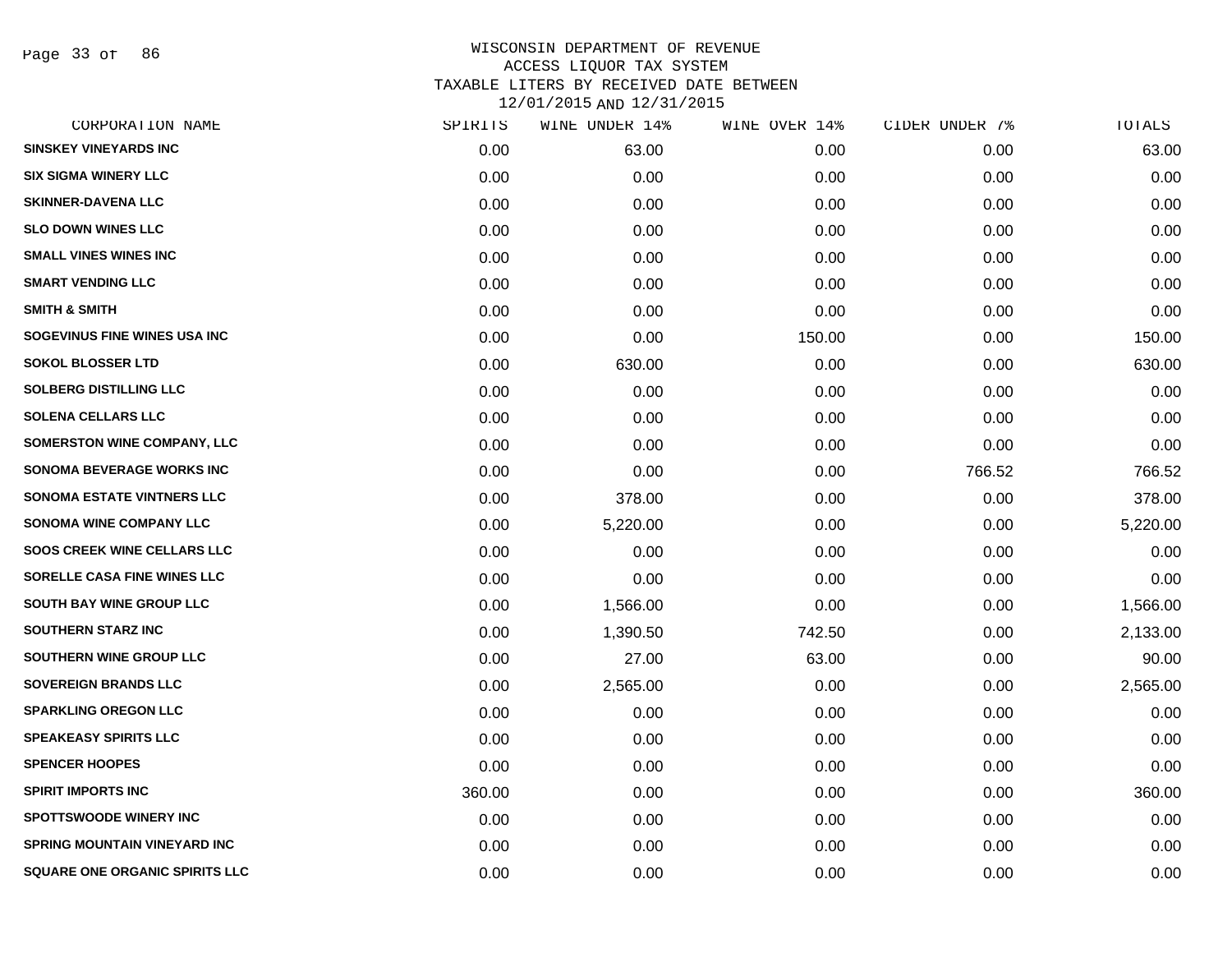| CORPORATION NAME                     | SPIRITS  | WINE UNDER 14% | WINE OVER 14% | CIDER UNDER 7% | TOTALS      |
|--------------------------------------|----------|----------------|---------------|----------------|-------------|
| SQUARE ONE ORGANIC SPIRITS LLC       | 58.50    | 0.00           | 0.00          | 0.00           | 58.50       |
| <b>ST GEORGE SPIRITS INC</b>         | 456.30   | 0.00           | 0.00          | 0.00           | 456.30      |
| <b>ST HELENA ESTATE LLC</b>          | 0.00     | 0.00           | 0.00          | 0.00           | 0.00        |
| <b>ST INNOCENT LTD</b>               | 0.00     | 0.00           | 0.00          | 0.00           | 0.00        |
| ST JULIAN WINE COMPANY INC           | 0.00     | $-7,214.00$    | 0.00          | 0.00           | $-7,214.00$ |
| ST KILLIAN IMPORTING CO INC          | 0.00     | 0.00           | 0.00          | 0.00           | 0.00        |
| <b>ST SUPERY INC</b>                 | 0.00     | 18.00          | 27.00         | 0.00           | 45.00       |
| <b>STACKED WINES LLC</b>             | 0.00     | 0.00           | 47.55         | 0.00           | 47.55       |
| <b>STACY RYBACKI</b>                 | 0.00     | 0.00           | 0.00          | 0.00           | 0.00        |
| <b>STAGLIN FAMILY VINEYARD LLC</b>   | 0.00     | 0.00           | 0.00          | 0.00           | 0.00        |
| <b>STANLEY STAWSKI DIST CO INC</b>   | 0.00     | 0.00           | 0.00          | 0.00           | 0.00        |
| <b>STAR INDUSTRIES INC</b>           | 0.00     | 0.00           | 0.00          | 0.00           | 0.00        |
| <b>STARRY NIGHT WINERY LLC</b>       | 0.00     | 0.00           | 0.00          | 0.00           | 0.00        |
| <b>STE MICHELLE WINE ESTATES LTD</b> | 207.00   | 88,713.00      | 15,561.00     | 0.00           | 104,481.00  |
| <b>STEELE WINES INC</b>              | 0.00     | 162.00         | 657.00        | 0.00           | 819.00      |
| <b>STELLAR IMPORTING COMPANY LLC</b> | 0.00     | 0.00           | 0.00          | 0.00           | 0.00        |
| <b>STEM CIDERS LLC</b>               | 0.00     | 0.00           | 0.00          | 0.00           | 0.00        |
| <b>STEPHAN VINEYARD INC</b>          | 0.00     | 0.00           | 0.00          | 0.00           | 0.00        |
| STEPHEN DOOLEY WINE CO INC           | 0.00     | 0.00           | 0.00          | 0.00           | 0.00        |
| <b>STEVE MILES SELECTIONS INC</b>    | 0.00     | 0.00           | 0.00          | 0.00           | 0.00        |
| STEVEN EDMUNDS & CORNELIA ST JOHN    | 0.00     | 0.00           | 0.00          | 0.00           | 0.00        |
| <b>STEZ &amp; BOWER</b>              | 0.00     | 0.00           | 0.00          | 0.00           | 0.00        |
| <b>STOLI GROUP (USA) LLC</b>         | 4,521.97 | 0.00           | 0.00          | 0.00           | 4,521.97    |
| <b>STOLLER VINEYARDS INC</b>         | 0.00     | 0.00           | 0.00          | 0.00           | 0.00        |
| STOLLER WHOLESALE WINE & SPIRITS INC | 1,662.00 | 0.00           | 0.00          | 0.00           | 1,662.00    |
| STOLPMAN VINEYARDS LLC               | 0.00     | 0.00           | 0.00          | 0.00           | 0.00        |
| <b>STONEBRAKER-SOLES INC</b>         | 0.00     | 126.00         | 0.00          | 0.00           | 126.00      |
| <b>STONECUSHION INC</b>              | 0.00     | 0.00           | 0.00          | 0.00           | 0.00        |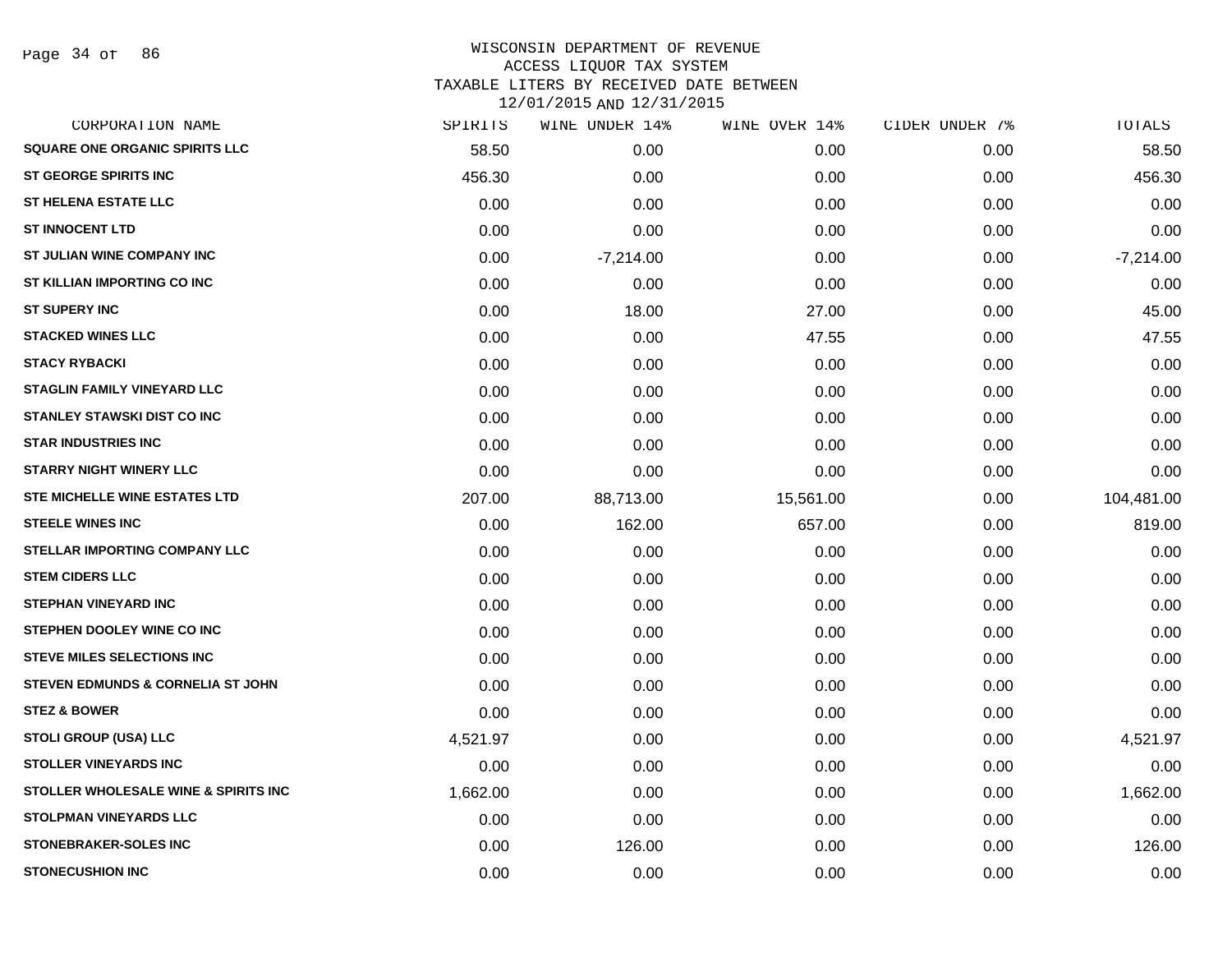# WISCONSIN DEPARTMENT OF REVENUE ACCESS LIQUOR TAX SYSTEM

TAXABLE LITERS BY RECEIVED DATE BETWEEN

| CORPORATION NAME                       | SPIRITS | WINE UNDER 14% | WINE OVER 14% | CIDER UNDER 7% | TOTALS     |
|----------------------------------------|---------|----------------|---------------|----------------|------------|
| <b>SUPREX INTERNATIONAL LTD</b>        | 0.00    | 0.00           | 0.00          | 0.00           | 0.00       |
| <b>SURVILLE ENTERPRISES CORP</b>       | 40.50   | 6,537.00       | 1.50          | 0.00           | 6,579.00   |
| <b>SUTTER HOME WINERY INC</b>          | 0.00    | 257,711.04     | 5,319.00      | 0.00           | 263,030.04 |
| <b>SVENSKA FOOD &amp; BEVERAGE LLC</b> | 0.00    | 504.00         | 0.00          | 0.00           | 504.00     |
| <b>SVP WINERY LLC</b>                  | 0.00    | 504.00         | 0.00          | 0.00           | 504.00     |
| <b>SWANSON VINEYARDS &amp; WINERY</b>  | 0.00    | 0.00           | 0.00          | 0.00           | 0.00       |
| <b>SYLVESTER WINERY INC</b>            | 0.00    | 0.00           | 0.00          | 0.00           | 0.00       |
| <b>T ELENTENY HOLDINGS LLC</b>         | 63.00   | 220.50         | 1.50          | 0.00           | 285.00     |
| <b>TAFT STREET INC</b>                 | 0.00    | 0.00           | 0.00          | 0.00           | 0.00       |
| <b>TAKARA SAKE USA INC</b>             | 9.00    | 0.00           | 2,368.80      | 0.00           | 2,377.80   |
| <b>TALLEY VINEYARDS INC</b>            | 0.00    | 153.00         | 0.00          | 0.00           | 153.00     |
| <b>TAMBER BEY VINEYARDS LLC</b>        | 0.00    | 0.00           | 252.00        | 0.00           | 252.00     |
| <b>TASTEVINO SELECTIONS LLC</b>        | 0.00    | 0.00           | 0.00          | 0.00           | 0.00       |
| <b>TATOOSH DISTILLERY LLC</b>          | 675.00  | 0.00           | 0.00          | 0.00           | 675.00     |
| <b>TC VINEYARDS INC</b>                | 0.00    | 0.00           | 0.00          | 0.00           | 0.00       |
| <b>TEMPERANCE DISTILLING COMPANY</b>   | 0.00    | 0.00           | 0.00          | 0.00           | 0.00       |
| <b>TEQUILA PARTIDA LLC</b>             | 0.00    | 0.00           | 0.00          | 0.00           | 0.00       |
| <b>TERRA VINUM LLC</b>                 | 0.00    | 0.00           | 0.00          | 0.00           | 0.00       |
| <b>TERRAVANT WINE COMPANY LLC</b>      | 0.00    | 126.00         | 90.00         | 0.00           | 216.00     |
| <b>TERRESSENTIA CORPORATION</b>        | 0.00    | 0.00           | 0.00          | 0.00           | 0.00       |
| <b>TERRIZZI VINO INC</b>               | 0.00    | 0.00           | 0.00          | 0.00           | 0.00       |
| <b>TESTA WINES OF THE WORLD LTD</b>    | 0.00    | 0.00           | 0.00          | 0.00           | 0.00       |
| <b>TGE LLC</b>                         | 0.00    | 1,400.26       | 0.00          | 0.00           | 1,400.26   |
| THE AUSTRALIAN WINE CONNECTION INC     | 0.00    | 0.00           | 0.00          | 0.00           | 0.00       |
| THE BIALE ESTATE                       | 0.00    | 0.00           | 0.00          | 0.00           | 0.00       |
| THE BLACK PRINCE DISTILLERY INC        | 0.00    | 0.00           | 0.00          | 0.00           | 0.00       |
| THE BRANDER VINEYARD                   | 0.00    | 0.00           | 0.00          | 0.00           | 0.00       |
| THE BUSINESS CHAIN INC                 | 0.00    | 0.00           | 0.00          | 0.00           | 0.00       |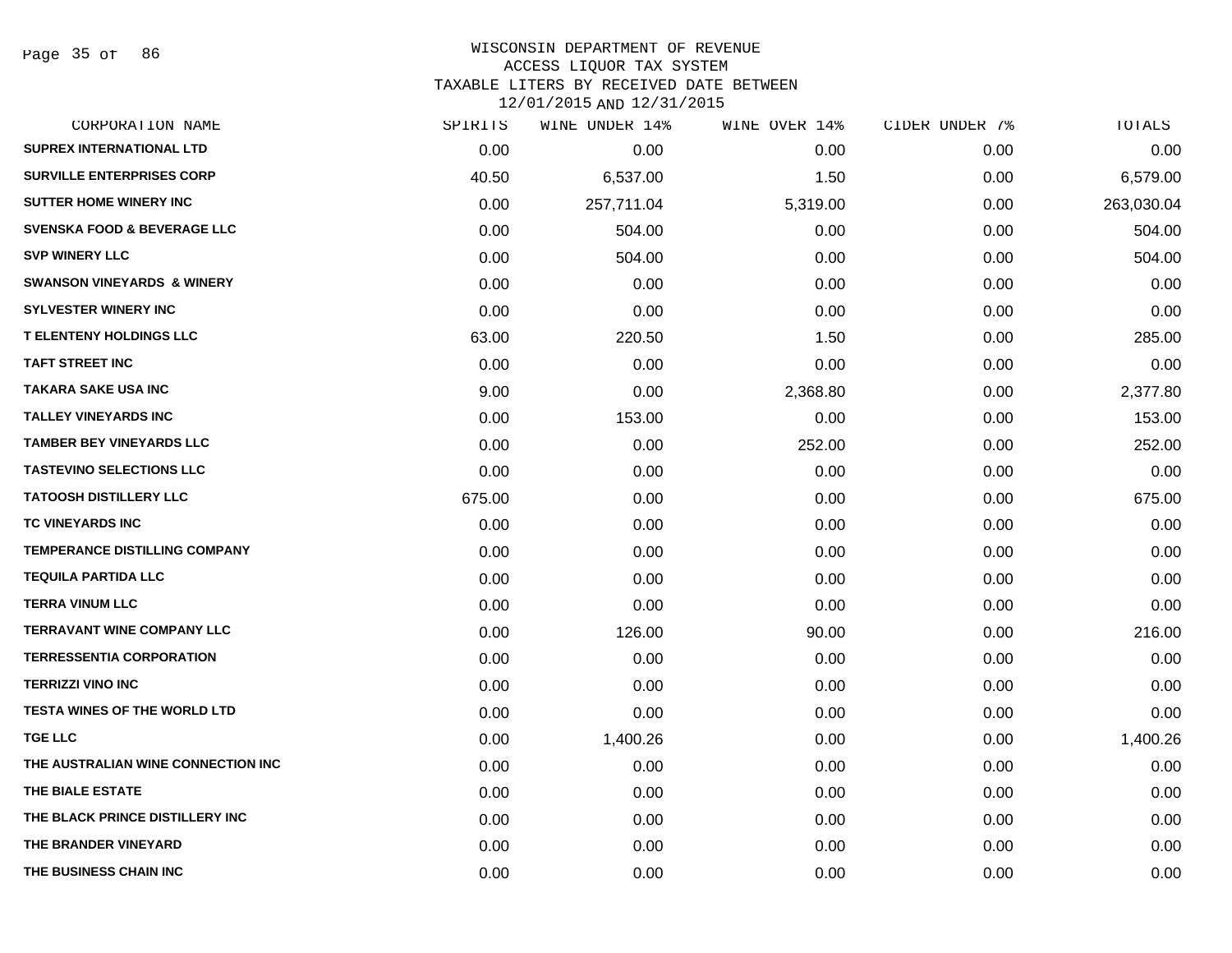Page 36 of 86

| CORPORATION NAME                        | SPIRITS | WINE UNDER 14% | WINE OVER 14% | CIDER UNDER 7% | TOTALS       |
|-----------------------------------------|---------|----------------|---------------|----------------|--------------|
| THE HESS COLLECTION WINERY              | 0.00    | 1,493.11       | 180.73        | 0.00           | 1,673.84     |
| THE HOUSE OF BURGUNDY INC               | 0.00    | 0.00           | 0.00          | 0.00           | 0.00         |
| THE INFINITE MONKEY THEOREM INC         | 0.00    | 0.00           | 0.00          | 0.00           | 0.00         |
| THE MEEKER VINEYARD                     | 0.00    | 0.00           | 660.00        | 0.00           | 660.00       |
| THE MORLET SELECTION INC                | 0.00    | 0.00           | 0.00          | 0.00           | 0.00         |
| THE MORNE WINE COMPANY                  | 0.00    | $-10,296.00$   | 0.00          | 0.00           | $-10,296.00$ |
| THE R.S. LIPMAN COMPANY                 | 0.00    | 0.00           | 0.00          | 0.00           | 0.00         |
| THE SILVERADO VINEYARDS                 | 0.00    | 126.00         | 1,008.00      | 0.00           | 1,134.00     |
| THE SORTING TABLE LLC                   | 0.00    | 310.50         | 54.00         | 0.00           | 364.50       |
| THE WINE GROUP INC                      | 0.00    | 578,109.00     | 18,649.50     | 0.00           | 596,758.50   |
| THE WINE SOURCE INC                     | 0.00    | 297.00         | 0.00          | 0.00           | 297.00       |
| THE WOODMAR GROUP LLC                   | 0.00    | 2,394.00       | 126.00        | 0.00           | 2,520.00     |
| THIENOT USA INC                         | 0.00    | 0.00           | 0.00          | 0.00           | 0.00         |
| <b>THOMAS D MORTIMER</b>                | 0.00    | 0.00           | 0.00          | 0.00           | 0.00         |
| THREE FAT GUYS WINE LLC                 | 0.00    | 0.00           | 0.00          | 0.00           | 0.00         |
| THREE RING PRODUCTIONS LLC              | 0.00    | 0.00           | 0.00          | 0.00           | 0.00         |
| TI BEVERAGE GROUP LTD                   | 0.00    | 0.00           | 0.00          | 0.00           | 0.00         |
| TIERRA DIVINA VINEYARD LLC              | 0.00    | 63.00          | 189.00        | 0.00           | 252.00       |
| <b>TITUS &amp; TITUS</b>                | 0.00    | 0.00           | 0.00          | 0.00           | 0.00         |
| TMR WINE COMPANY LLC                    | 0.00    | 0.00           | 0.00          | 0.00           | 0.00         |
| TOAD HOLLOW VINEYARDS INC               | 0.00    | 640.00         | 126.00        | 0.00           | 766.00       |
| <b>TOBIN JAMES CELLARS</b>              | 0.00    | 0.00           | 0.00          | 0.00           | 0.00         |
| <b>TOBY BEALL</b>                       | 0.00    | 0.00           | 0.00          | 0.00           | 0.00         |
| <b>TOLLIVER RANCH BRANDS LLC</b>        | 0.00    | 0.00           | 0.00          | 0.00           | 0.00         |
| <b>TOM MEADOWCROFT</b>                  | 0.00    | 0.00           | 0.00          | 0.00           | 0.00         |
| <b>TRADEWINDS SPECIALTY IMPORTS LLC</b> | 0.00    | 0.00           | 0.00          | 0.00           | 0.00         |
| <b>TREANA WINERY LLC</b>                | 0.00    | 0.00           | 0.00          | 0.00           | 0.00         |
| TREASURY WINE ESTATES AMERICAS COMPANY  | 0.00    | 81,375.42      | 5,793.75      | 0.00           | 87,169.17    |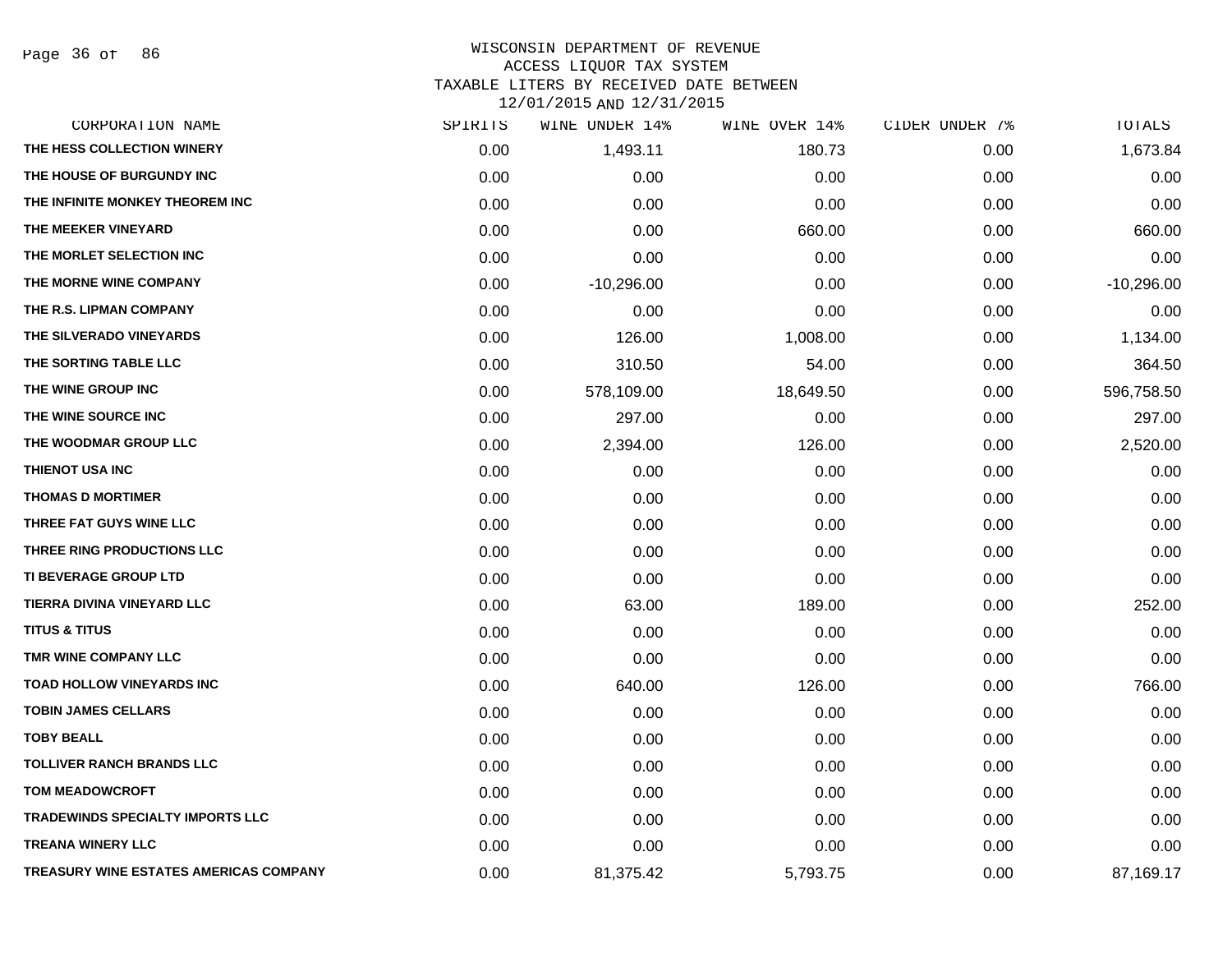Page 37 of 86

| SPIRITS    | WINE UNDER 14% | WINE OVER 14% | CIDER UNDER 7% | TOTALS     |
|------------|----------------|---------------|----------------|------------|
| 0.00       | 0.00           | 0.00          | 0.00           | 0.00       |
| 0.00       | 234.00         | 301.50        | 0.00           | 535.50     |
| 0.00       | 630.00         | 0.00          | 0.00           | 630.00     |
| 0.00       | 3,699.00       | 0.00          | 0.00           | 3,699.00   |
| 0.00       | 4,401.00       | 189.00        | 0.00           | 4,590.00   |
| 0.00       | 7.50           | 4.50          | 0.00           | 12.00      |
| 0.00       | 0.00           | 54.00         | 0.00           | 54.00      |
| 0.00       | 0.00           | 0.00          | 0.00           | 0.00       |
| 0.00       | 0.00           | 0.00          | 0.00           | 0.00       |
| 0.00       | 351.00         | 63.00         | 0.00           | 414.00     |
| 0.00       | 0.00           | 0.00          | 0.00           | 0.00       |
| 0.00       | 0.00           | 0.00          | 0.00           | 0.00       |
| 81.00      | 0.00           | 183.60        | 0.00           | 264.60     |
| 0.00       | 0.00           | 0.00          | 0.00           | 0.00       |
| 0.00       | 0.00           | 0.00          | 0.00           | 0.00       |
| 0.00       | 1,259.86       | 0.00          | 0.00           | 1,259.86   |
| 229,576.50 | 74,465.11      | 5,836.50      | 0.00           | 309,878.11 |
| 0.00       | 0.00           | 0.00          | 0.00           | 0.00       |
| 0.00       | 1,599.00       | 0.00          | 0.00           | 1,599.00   |
| 270.00     | 7,018.50       | 6,146.25      | 0.00           | 13,434.75  |
| 4.50       | 1,579.50       | 164.25        | 0.00           | 1,748.25   |
| 0.00       | 0.00           | 0.00          | 0.00           | 0.00       |
| 0.00       | 1,098.00       | 567.00        | 0.00           | 1,665.00   |
| 0.00       | 522.00         | 0.00          | 0.00           | 522.00     |
| 0.00       | 0.00           | 6,786.00      | 0.00           | 6,786.00   |
| 0.00       | 0.00           | 0.00          | 0.00           | 0.00       |
| 0.00       | 0.00           | 0.00          | 0.00           | 0.00       |
| 1,350.00   | 0.00           | 0.00          | 0.00           | 1,350.00   |
|            |                |               |                |            |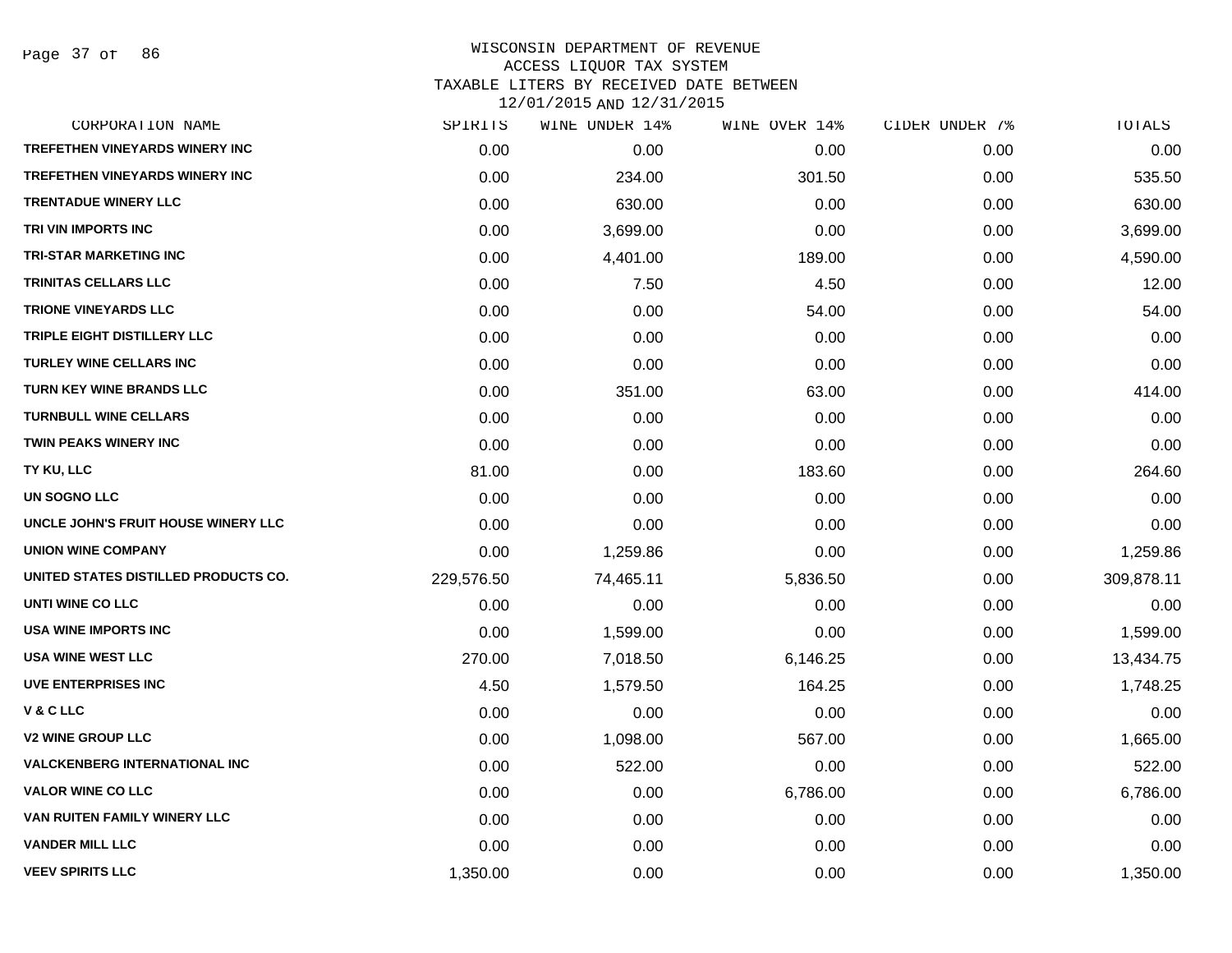| SPIRITS | WINE UNDER 14% | WINE OVER 14% | CIDER UNDER 7% | TOTALS    |
|---------|----------------|---------------|----------------|-----------|
| 0.00    | 0.00           | 0.00          | 0.00           | 0.00      |
| 0.00    | 0.00           | 0.00          | 0.00           | 0.00      |
| 0.00    | 0.00           | 128.38        | 0.00           | 128.38    |
| 0.00    | 0.00           | 0.00          | 0.00           | 0.00      |
| 0.00    | 0.00           | 0.00          | 20,643.00      | 20,643.00 |
| 0.00    | 0.00           | 0.00          | 0.00           | 0.00      |
| 0.00    | 0.00           | 0.00          | 0.00           | 0.00      |
| 0.00    | 387.00         | 0.00          | 0.00           | 387.00    |
| 0.00    | 504.00         | 0.00          | 0.00           | 504.00    |
| 0.00    | 0.00           | 0.00          | 0.00           | 0.00      |
| 0.00    | 255.00         | 117.00        | 0.00           | 372.00    |
| 0.00    | 0.00           | 0.00          | 0.00           | 0.00      |
| 0.00    | 0.00           | 0.00          | 0.00           | 0.00      |
| 0.00    | 0.00           | 261.00        | 0.00           | 261.00    |
| 0.00    | 0.00           | 0.00          | 0.00           | 0.00      |
| 0.00    | 0.00           | 0.00          | 0.00           | 0.00      |
| 0.00    | 0.00           | 0.00          | 0.00           | 0.00      |
| 0.00    | 63.00          | 0.00          | 0.00           | 63.00     |
| 0.00    | 33.29          | 99.86         | 0.00           | 133.15    |
| 0.00    | 0.00           | 0.00          | 0.00           | 0.00      |
| 0.00    | 0.00           | 0.00          | 0.00           | 0.00      |
| 0.00    | 0.00           | 0.00          | 0.00           | 0.00      |
| 0.00    | 597.96         | 90.00         | 0.00           | 687.96    |
| 0.00    | 0.00           | 756.00        | 0.00           | 756.00    |
| 0.00    | 0.00           | 0.00          | 0.00           | 0.00      |
| 0.00    | 0.00           | 0.00          | 0.00           | 0.00      |
| 0.00    | 5,586.00       | 822.00        | 0.00           | 6,408.00  |
| 0.00    | 0.00           | 0.00          | 0.00           | 0.00      |
|         |                |               |                |           |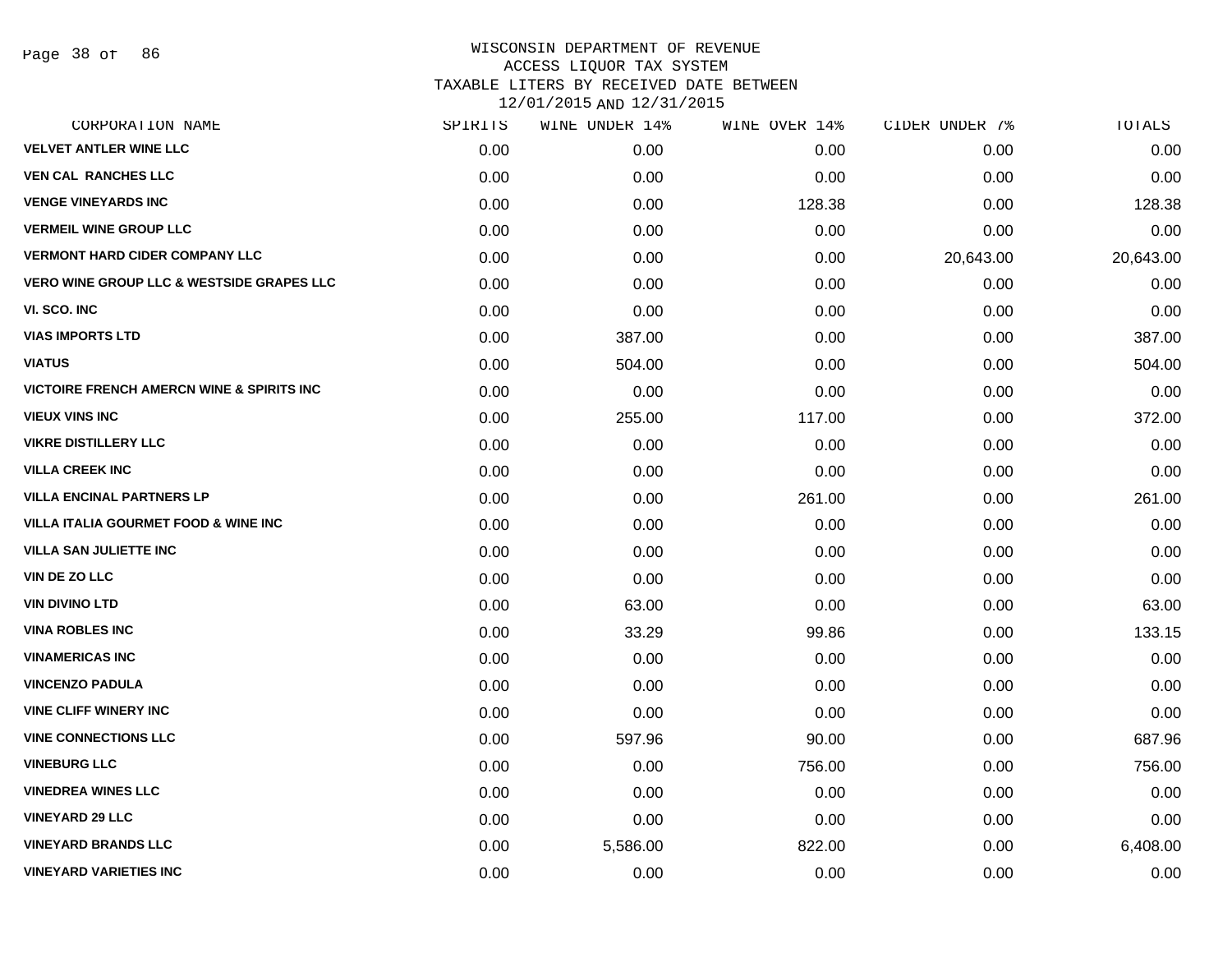Page 39 of 86

| CORPORATION NAME                               | SPIRITS  | WINE UNDER 14% | WINE OVER 14% | CIDER UNDER 7% | TOTALS    |
|------------------------------------------------|----------|----------------|---------------|----------------|-----------|
| <b>VINIFERA IMPORTS LTD</b>                    | 0.00     | 0.00           | 0.00          | 0.00           | 0.00      |
| <b>VINIFERA WINE COMPANY LLC</b>               | 0.00     | 126.00         | 0.00          | 0.00           | 126.00    |
| VINO DEL SOL INC                               | 0.00     | 544.50         | 36.00         | 0.00           | 580.50    |
| <b>VINO.COM LLC</b>                            | 0.00     | 1,944.00       | 612.00        | 0.00           | 2,556.00  |
| <b>VINOVIA WINE GROUP INC</b>                  | 0.00     | 207.00         | 243.00        | 0.00           | 450.00    |
| <b>VINTAGE '59 IMPORTS LLC</b>                 | 0.00     | 0.00           | 0.00          | 0.00           | 0.00      |
| <b>VINTAGE POINT LLC</b>                       | 0.00     | 0.00           | 252.00        | 0.00           | 252.00    |
| <b>VINTURE WINE COMPANY LLC</b>                | 0.00     | 0.00           | 0.00          | 0.00           | 0.00      |
| <b>VINTUS LLC</b>                              | 0.00     | 7,434.00       | 1,636.50      | 0.00           | 9,070.50  |
| <b>VIRTUE HOLDINGS LLC</b>                     | 0.00     | 0.00           | 0.00          | 0.00           | 0.00      |
| <b>VISION WINE &amp; SPIRITS LLC</b>           | 670.77   | 135.14         | 0.00          | 0.00           | 805.91    |
| <b>VITANI SPIRITS LLC</b>                      | 0.00     | 0.00           | 0.00          | 0.00           | 0.00      |
| <b>VOTTO VINES IMPORTING INC</b>               | 0.00     | 540.00         | 0.00          | 0.00           | 540.00    |
| <b>W J DEUTSCH &amp; SONS LTD</b>              | 4,696.50 | 38,304.00      | 2,376.00      | 0.00           | 45,376.50 |
| <b>WAGNER WINE COMPANY LLC</b>                 | 0.00     | 22.50          | 387.00        | 0.00           | 409.50    |
| <b>WALLA WALLA VINTNERS LLC</b>                | 0.00     | 0.00           | 63.00         | 0.00           | 63.00     |
| <b>WALTER HANSEL WINERY &amp; VINEYARD LLC</b> | 0.00     | 0.00           | 0.00          | 0.00           | 0.00      |
| <b>WARWICK VALLEY WINE CO INC</b>              | 0.00     | 0.00           | 0.00          | 0.00           | 0.00      |
| <b>WEIBEL INCORPORATED</b>                     | 0.00     | 0.00           | 0.00          | 0.00           | 0.00      |
| <b>WEIN BAUER INC</b>                          | 0.00     | 4,924.92       | 0.00          | 0.00           | 4,924.92  |
| <b>WEST COAST WINE PARTNERS LLC</b>            | 0.00     | 63.00          | 441.00        | 0.00           | 504.00    |
| <b>WESTERN SPIRITS BEVERAGE LLC</b>            | 1,511.55 | 0.00           | 0.00          | 0.00           | 1,511.55  |
| <b>WEYGANDT-METZLER IMPORTING LTD</b>          | 0.00     | 509.04         | 0.00          | 0.00           | 509.04    |
| <b>WHITE OAK VINEYARDS &amp; WINERY LLC</b>    | 0.00     | 0.00           | 108.00        | 0.00           | 108.00    |
| WHYTE AND MACKAY (AMERICAS) LIMITED LLC        | 0.00     | 0.00           | 0.00          | 0.00           | 0.00      |
| <b>WI INC</b>                                  | 0.00     | 0.00           | 0.00          | 0.00           | 0.00      |
| WILD WOOD VINEYARD & WINERY                    | 0.00     | 0.00           | 0.00          | 0.00           | 0.00      |
| <b>WILLAKENZIE ESTATE INC</b>                  | 0.00     | 0.00           | 0.00          | 0.00           | 0.00      |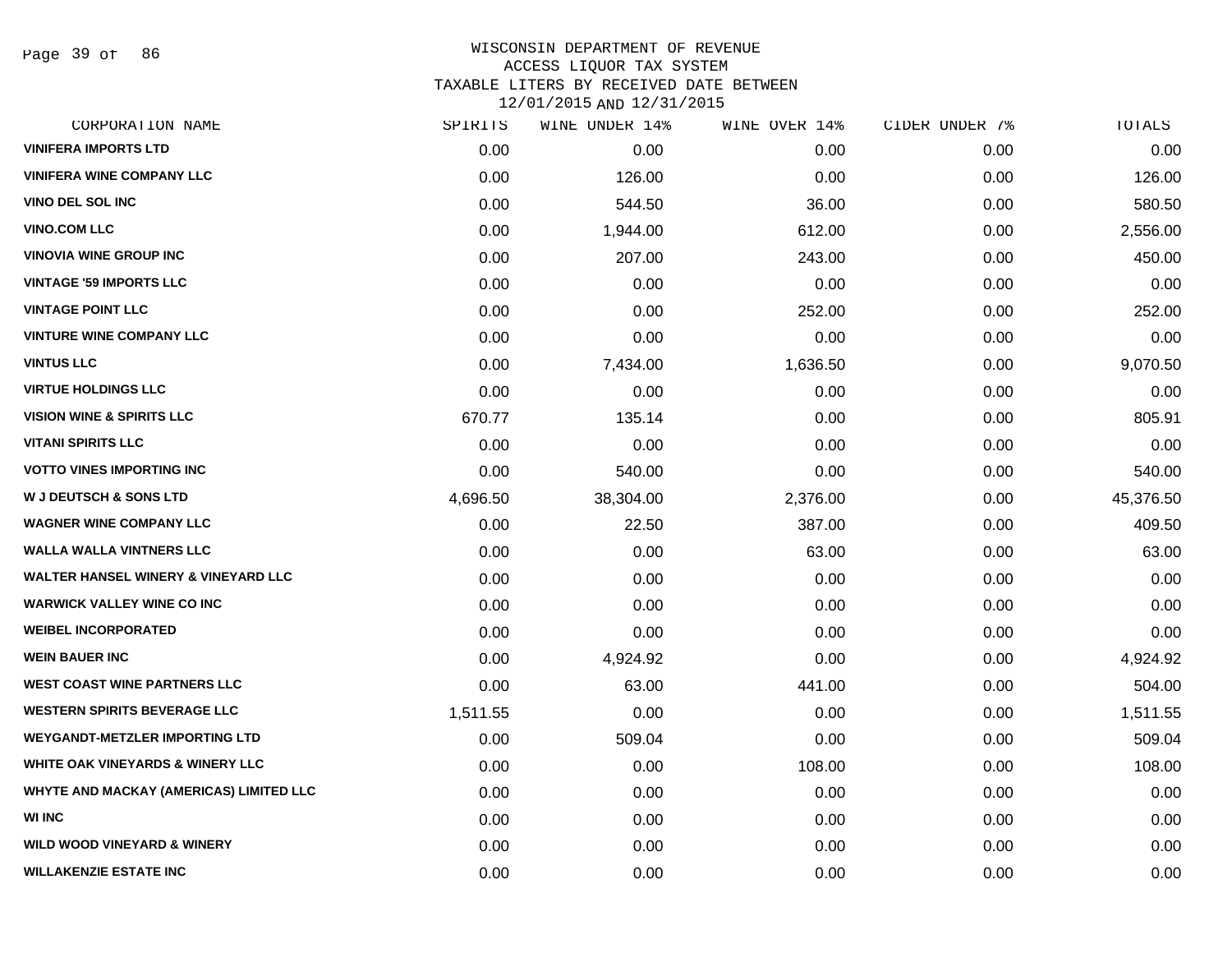Page 40 of 86

# WISCONSIN DEPARTMENT OF REVENUE ACCESS LIQUOR TAX SYSTEM TAXABLE LITERS BY RECEIVED DATE BETWEEN

| CORPORATION NAME                               | SPIRITS   | WINE UNDER 14% | WINE OVER 14% | CIDER UNDER 7% | TOTALS    |
|------------------------------------------------|-----------|----------------|---------------|----------------|-----------|
| <b>WILLAMETTE VALLEY VINEYARDS INC</b>         | 0.00      | 0.00           | 0.00          | 0.00           | 0.00      |
| <b>WILLIAM GRANT &amp; SONS INC</b>            | 42,011.85 | 0.00           | 0.00          | 0.00           | 42,011.85 |
| <b>WILLIAM P KNUTTEL</b>                       | 0.00      | 0.00           | 63.00         | 0.00           | 63.00     |
| <b>WILLIAM PRICE III</b>                       | 0.00      | 0.00           | 0.00          | 0.00           | 0.00      |
| <b>WILLIAM STAVOLA</b>                         | 0.00      | 0.00           | 0.00          | 0.00           | 0.00      |
| <b>WILLIAM WOODRUFF</b>                        | 0.00      | 0.00           | 0.00          | 0.00           | 0.00      |
| <b>WILLIAM-HARRISON IMPORTS INC</b>            | 0.00      | 0.00           | 0.00          | 0.00           | 0.00      |
| <b>WILSON CREEK WINERY &amp; VINEYARDS INC</b> | 0.00      | 0.00           | 0.00          | 0.00           | 0.00      |
| <b>WILSON DANIELS LLC</b>                      | 0.00      | 2,772.00       | 648.00        | 0.00           | 3,420.00  |
| <b>WILSON DANIELS LTD</b>                      | 10,415.70 | 0.00           | 486.00        | 0.00           | 10,901.70 |
| <b>WINDY CITY DISTILLING INC</b>               | 0.00      | 0.00           | 0.00          | 0.00           | 0.00      |
| <b>WINDY HILL SPIRITS INC</b>                  | 1,980.00  | 0.00           | 0.00          | 0.00           | 1,980.00  |
| <b>WINE COUNTRY INTERNATIONAL INC</b>          | 0.00      | 0.00           | 0.00          | 0.00           | 0.00      |
| <b>WINE CREEK LLC</b>                          | 0.00      | 0.00           | 0.00          | 0.00           | 0.00      |
| <b>WINE HOOLIGANS LLC</b>                      | 0.00      | 441.00         | 351.00        | 0.00           | 792.00    |
| <b>WINE WINE SITUATION LLC</b>                 | 0.00      | 0.00           | 0.00          | 0.00           | 0.00      |
| <b>WINEPLAYGROUND.COM INC</b>                  | 0.00      | 33.18          | 0.00          | 0.00           | 33.18     |
| <b>WINERIES &amp; SELECT PRODUCTS LLC</b>      | 0.00      | 18.00          | 1,251.00      | 0.00           | 1,269.00  |
| <b>WINERY AT BLACK STAR FARMS LLC</b>          | 0.00      | 0.00           | 0.00          | 0.00           | 0.00      |
| <b>WINERY EXCHANGE, INC.</b>                   | 0.00      | 756.00         | 0.00          | 0.00           | 756.00    |
| <b>WINES OF FRANCE INC</b>                     | 0.00      | 54.00          | 0.00          | 0.00           | 54.00     |
| <b>WINES UNLIMITED INC</b>                     | 0.00      | 594.00         | 0.00          | 0.00           | 594.00    |
| <b>WINESELLERS LTD</b>                         | 0.00      | 3,524.97       | 18.00         | 0.00           | 3,542.97  |
| <b>WIRTZ BEVERAGE ILLINOIS LLC</b>             | 2,165.50  | 0.00           | 0.00          | 0.00           | 2,165.50  |
| <b>WOODSHED BEVERAGE LLC</b>                   | 0.00      | 0.00           | 0.00          | 0.00           | 0.00      |
| <b>WOODSON WINES LLC</b>                       | 0.00      | 0.00           | 0.00          | 0.00           | 0.00      |
| <b>WORLD TRAVELER IMPORTS LLC</b>              | 0.00      | 648.00         | 0.00          | 0.00           | 648.00    |
| <b>WYOMING WHISKEY INC</b>                     | 0.00      | 0.00           | 0.00          | 0.00           | 0.00      |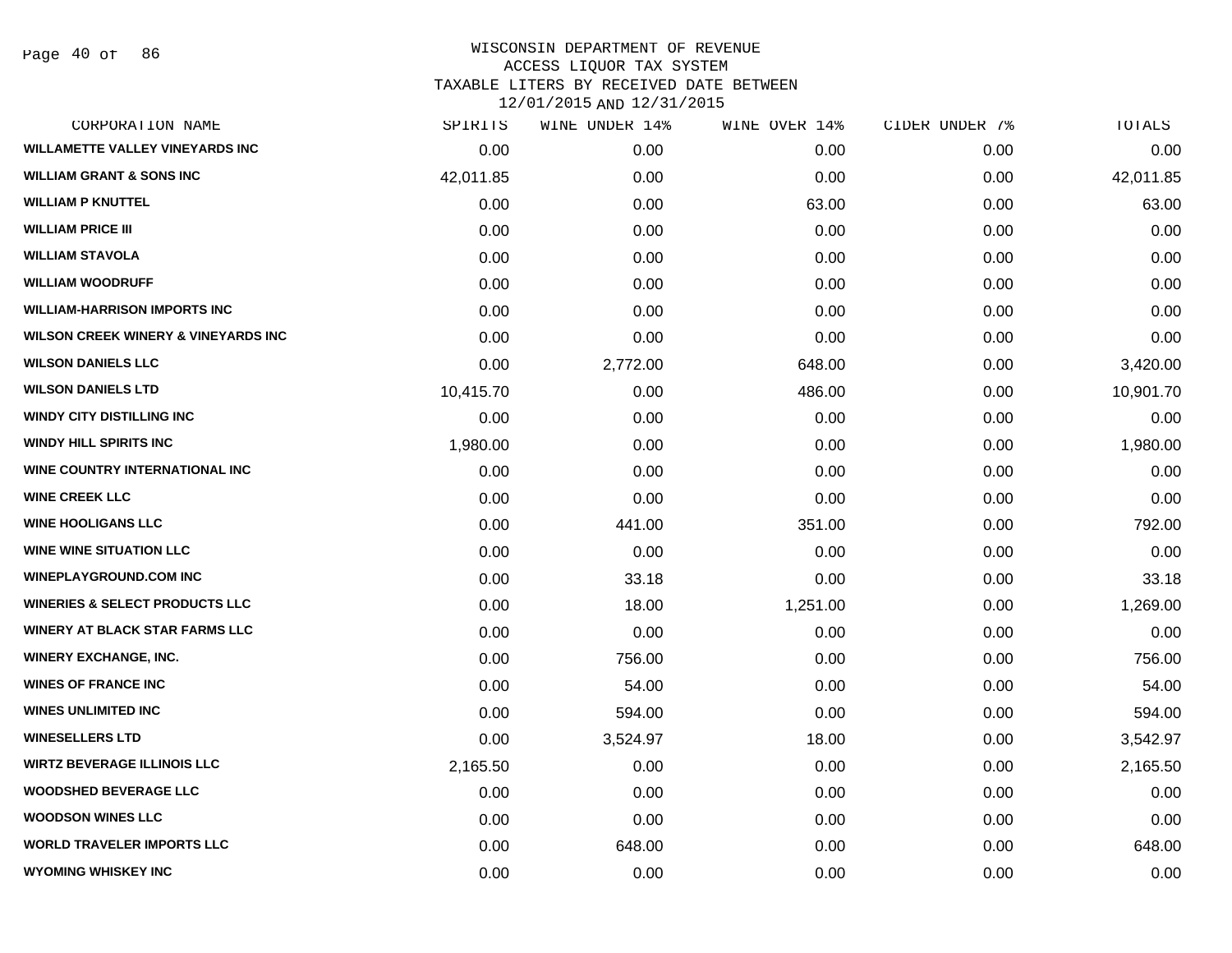Page 41 of 86

| CORPORATION NAME            | SPIRITS      | WINE UNDER 14% | WINE OVER 14% | CIDER UNDER<br>7% | TOTALS       |
|-----------------------------|--------------|----------------|---------------|-------------------|--------------|
| YAEGAKI CORPORATION OF USA  | 0.00         | 0.00           | 0.00          | 0.00              | 0.00         |
| <b>ZD WINES LLC</b>         | 0.00         | 0.00           | 0.00          | 0.00              | 0.00         |
| <b>ZEILER SPIRITS LLC</b>   | 378.00       | 0.00           | 0.00          | 0.00              | 378.00       |
| <b>ZEPALTAS WINES LLC</b>   | 0.00         | 0.00           | 0.00          | 0.00              | 0.00         |
| <b>ZONIN USA INC</b>        | 0.00         | 0.00           | 0.00          | 0.00              | 0.00         |
| TOTAL LITERS FOR 12/31/2015 | 4,082,845.27 | 3,449,282.45   | 285,767.03    | 234,006.79        | 8,051,901.54 |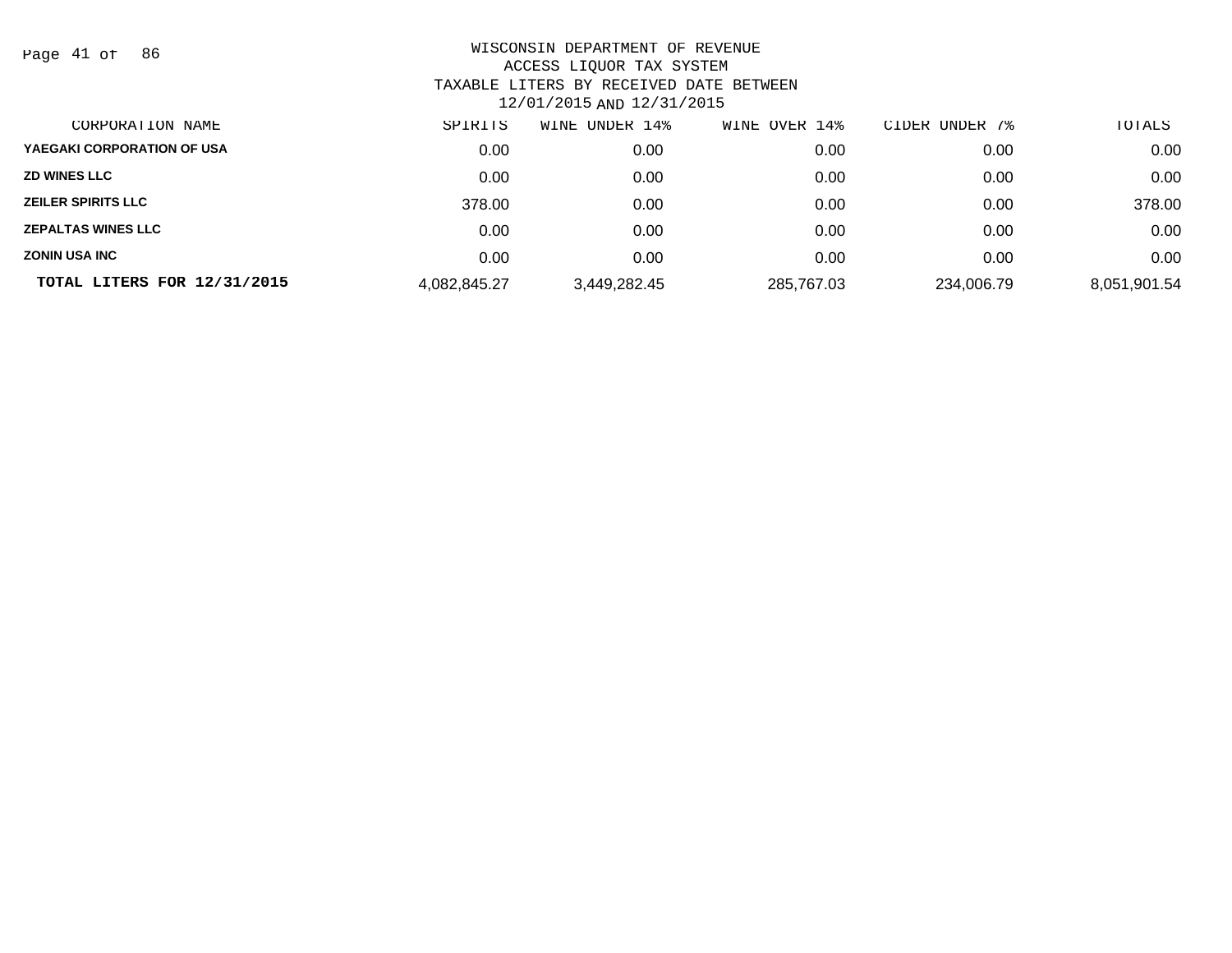Page 42 of 86

# WISCONSIN DEPARTMENT OF REVENUE ACCESS LIQUOR TAX SYSTEM TAXABLE LITERS BY RECEIVED DATE BETWEEN 12/01/2015 AND 12/31/2015

| CORPORATION NAME                                | SPIRITS    | WINE UNDER 14%          | WINE OVER 14% | CIDER UNDER 7% | TOTALS     |
|-------------------------------------------------|------------|-------------------------|---------------|----------------|------------|
|                                                 |            | IN STATE WHOLESALER (W) |               |                |            |
| <b>ALLSTATE LIQUOR &amp; WINE COMPANY, INC.</b> | 0.00       | 0.00                    | 0.00          | 0.00           | 0.00       |
| AMPHORAE, LLC                                   | 0.00       | 0.00                    | 0.00          | 0.00           | 0.00       |
| ARCADIA BEVERAGE COMPANY                        | 0.00       | 0.00                    | 0.00          | 0.00           | 0.00       |
| AVA WINE & SPIRITS LLC                          | 0.00       | 5,248.50                | 0.00          | 0.00           | 5,248.50   |
| <b>BACKDOOR BRANDS LLC</b>                      | 0.00       | 0.00                    | 0.00          | 0.00           | 0.00       |
| <b>BADGER DISTRIBUTING OF MILWAUKEE LLC</b>     | 0.00       | 0.00                    | 0.00          | 0.00           | 0.00       |
| <b>BADGER LIQUOR CO INC</b>                     | 297,518.94 | 30,874.50               | 8,064.00      | 0.00           | 336,457.44 |
| <b>BADGER STATE WINERY COOPERATIVE</b>          | 0.00       | 0.00                    | 0.00          | 0.00           | 0.00       |
| <b>BADGER WINE &amp; SPIRITS LLC</b>            | 0.00       | 0.00                    | 0.00          | 0.00           | 0.00       |
| <b>BEECHWOOD DISTRIBUTORS, INC.</b>             | 0.00       | 0.00                    | 0.00          | 0.00           | 0.00       |
| <b>BEER CAPITOL DISTRIBUTING, INC.</b>          | 0.00       | 0.00                    | 0.00          | 0.00           | 0.00       |
| <b>BILL'S DISTRIBUTING, LTD.</b>                | 0.00       | 0.00                    | 0.00          | 0.00           | 0.00       |
| <b>BRANT T NEHMER</b>                           | 0.00       | 0.00                    | 0.00          | 0.00           | 0.00       |
| <b>BREAKTHRU BEVERAGE GROUP LLC</b>             | 0.00       | 0.00                    | 0.00          | 0.00           | 0.00       |
| <b>BREAKTHRU BEVERAGE GROUP LLC</b>             | 0.00       | 0.00                    | 0.00          | 0.00           | 0.00       |
| <b>BREAKTHRU BEVERAGE WISCONSIN NORTH LLC</b>   | 0.00       | 0.00                    | 0.00          | 0.00           | 0.00       |
| C.J.W., INC.                                    | 0.00       | 0.00                    | 0.00          | 0.00           | 0.00       |
| <b>CAPITOL-HUSTING COMPANY, INC.</b>            | 39,705.00  | 23,197.82               | 2,178.00      | 0.00           | 65,080.82  |
| <b>CARMAN MARKETING &amp; SALES LLC</b>         | 0.00       | 0.00                    | 0.00          | 0.00           | 0.00       |
| <b>CATHRINE BENNETT</b>                         | 0.00       | 0.00                    | 0.00          | 0.00           | 0.00       |
| CENTRAL BEER DISTRIBUTORS, INC.                 | 0.00       | 0.00                    | 0.00          | 0.00           | 0.00       |
| <b>DE PERE LIQUOR CO LLC</b>                    | 0.00       | 0.00                    | 0.00          | 0.00           | 0.00       |
| <b>DEAN DISTRIBUTING, INC.</b>                  | 0.00       | 0.00                    | 0.00          | 0.00           | 0.00       |
| <b>DEAN DISTRIBUTING, INC.</b>                  | 0.00       | 0.00                    | 0.00          | 0.00           | 0.00       |
| <b>DEWITT'S CHURCH GOODS INC</b>                | 0.00       | 0.00                    | 0.00          | 0.00           | 0.00       |

**ELIZABETH G KARANDANIS** 0.00 0.00 0.00 0.00 0.00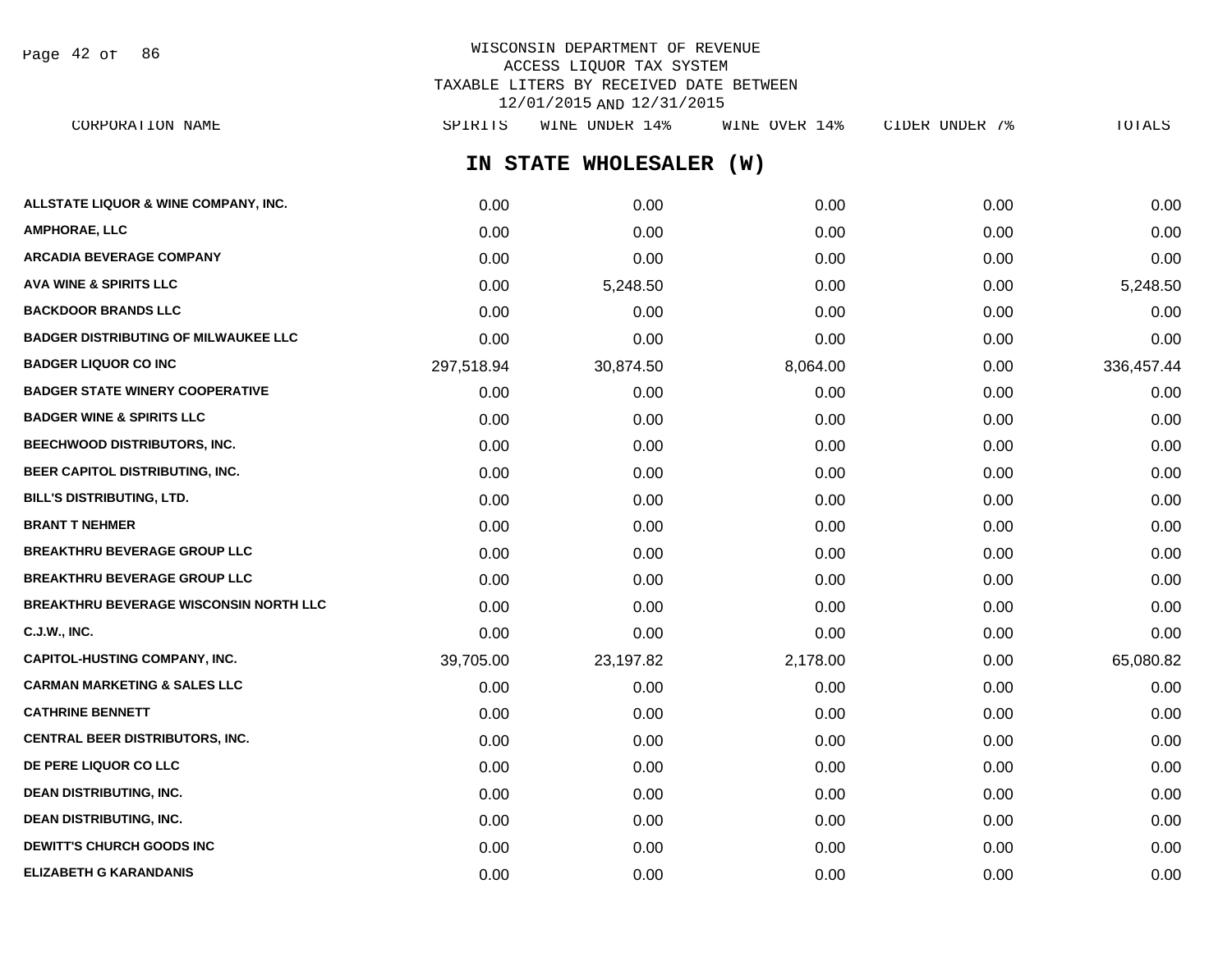| CORPORATION NAME                             | SPIRITS     | WINE UNDER 14% | WINE OVER 14% | CIDER UNDER 7% | TOTALS      |
|----------------------------------------------|-------------|----------------|---------------|----------------|-------------|
| <b>FABIANO BROTHERS - WISCONSIN LLC</b>      | 0.00        | 0.00           | 0.00          | 0.00           | 0.00        |
| <b>FAUSTO FIORAVANTI</b>                     | 0.00        | 0.00           | 0.00          | 0.00           | 0.00        |
| FLANIGAN DISTRIBUTING OF DOOR COUNTY, INC.   | 0.00        | 0.00           | 0.00          | 0.00           | 0.00        |
| <b>FOUR SEASONS BEER DISTRIBUTORS INC.</b>   | 0.00        | 0.00           | 0.00          | 0.00           | 0.00        |
| <b>FRANK BEER DISTRIBUTORS, INC.</b>         | 0.00        | 0.00           | 0.00          | 0.00           | 0.00        |
| <b>FRANK LIQUOR COMPANY, INC.</b>            | 93,773.08   | 19,546.88      | 0.00          | 0.00           | 113,319.96  |
| <b>FRANK LIQUORS OF LA CROSSE, INC.</b>      | 0.00        | 0.00           | 0.00          | 0.00           | 0.00        |
| <b>GB SALES MILWAUKEE, INC.</b>              | 0.00        | 0.00           | 0.00          | 0.00           | 0.00        |
| <b>GENERAL BEER DISTRIBUTORS CO.</b>         | 0.00        | 0.00           | 0.00          | 0.00           | 0.00        |
| <b>GENERAL BEER-NORTHEAST INC</b>            | 0.00        | 0.00           | 0.00          | 0.00           | 0.00        |
| <b>GENERAL BEER-NORTHEAST INC</b>            | 0.00        | 0.00           | 0.00          | 0.00           | 0.00        |
| <b>GENERAL BEER-NORTHWEST, INC.</b>          | 0.00        | 0.00           | 0.00          | 0.00           | 0.00        |
| <b>GENERAL BEER-NORTHWEST, INC.</b>          | 0.00        | 0.00           | 0.00          | 0.00           | 0.00        |
| <b>GENERAL BEVERAGE SALES CO- OSHKOSH</b>    | 0.00        | 33,821.46      | 67.50         | 0.00           | 33,888.96   |
| <b>GENERAL BEVERAGE SALES CO.</b>            | 26,163.00   | 80,137.39      | 3,231.00      | 0.00           | 109,531.39  |
| <b>GENERAL BEVERAGE SALES CO.- MILWAUKEE</b> | 0.00        | 110,713.66     | 1,246.50      | 0.00           | 111,960.16  |
| <b>GLORIA R RAGSDALE</b>                     | 0.00        | 0.00           | 0.00          | 0.00           | 0.00        |
| <b>GVARDIA LLC</b>                           | 900.00      | 0.00           | 0.00          | 0.00           | 900.00      |
| <b>HENDRICKS BEVERAGE, INC.</b>              | 0.00        | 0.00           | 0.00          | 0.00           | 0.00        |
| <b>IMPORT! WINES, INC.</b>                   | 0.00        | 78.00          | 0.00          | 0.00           | 78.00       |
| <b>IRL, INCORPORATED</b>                     | 0.00        | 23,679.00      | 0.00          | 0.00           | 23,679.00   |
| <b>JACQUES VIEAU, INC.</b>                   | 0.00        | 0.00           | 0.00          | 0.00           | 0.00        |
| JANDRAIN RELIGIOUS SUPPLY, INC.              | 0.00        | $-547.50$      | $-186.00$     | 0.00           | $-733.50$   |
| <b>JANSEN INTERNATIONAL LLC</b>              | 504.00      | 1,467.00       | 450.00        | 0.00           | 2,421.00    |
| <b>JAW PROPERTIES LLC</b>                    | $-1,564.20$ | 0.00           | 0.00          | 0.00           | $-1,564.20$ |
| <b>JOHN J COLLETTI</b>                       | 0.00        | $-1,665.00$    | $-810.00$     | 0.00           | $-2,475.00$ |
| JOHNSON BROTHERS OF WISCONSIN INC            | 7,545.00    | 43,001.47      | $-189.00$     | 0.00           | 50,357.47   |
| JOHNSON DISTRIBUTING, INC.                   | 0.00        | 0.00           | 0.00          | 0.00           | 0.00        |
|                                              |             |                |               |                |             |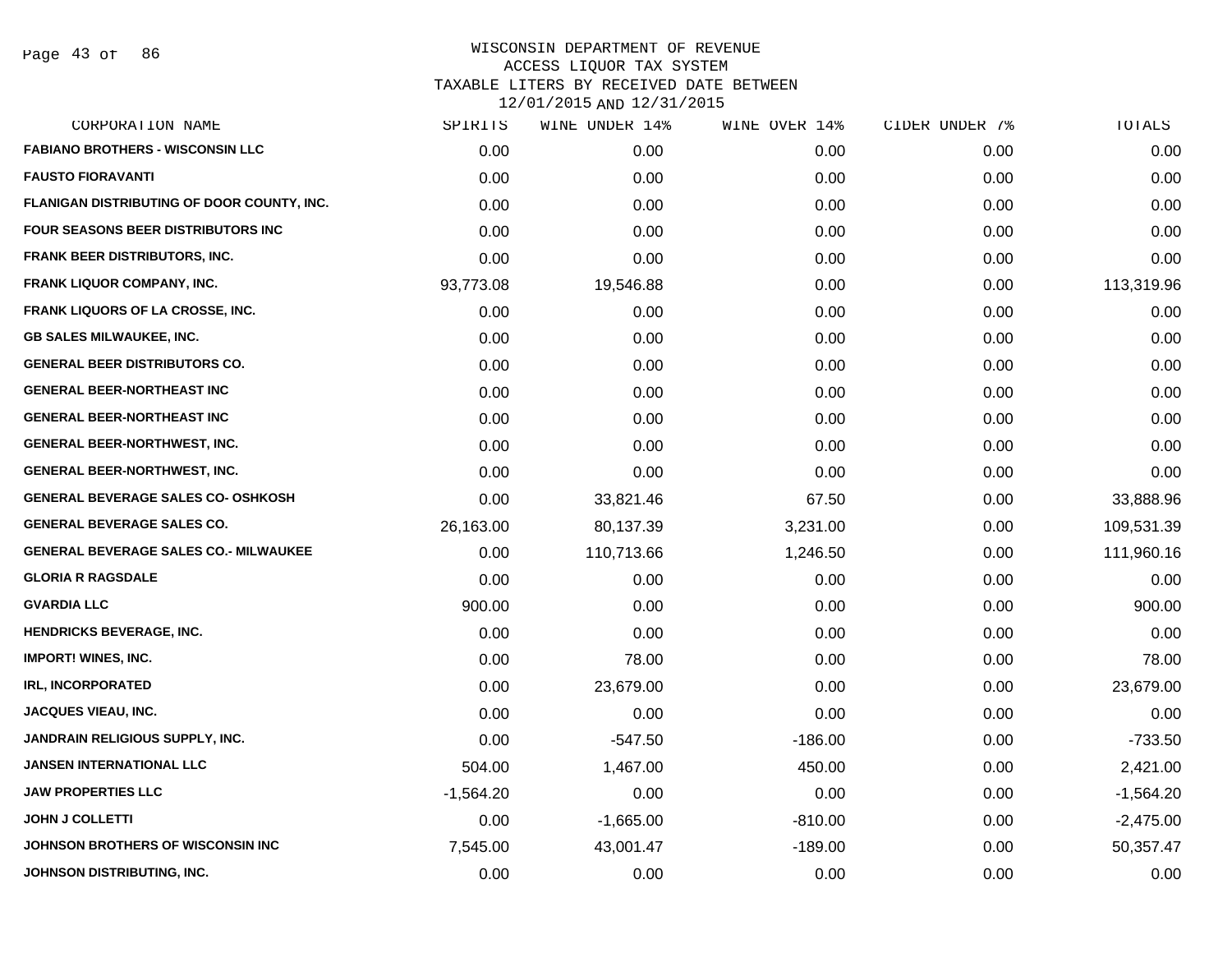Page 44 of 86

| CORPORATION NAME                         | SPIRITS   | WINE UNDER 14% | WINE OVER 14% | CIDER UNDER 7% | TOTALS    |
|------------------------------------------|-----------|----------------|---------------|----------------|-----------|
| <b>JONATHON LODUCA</b>                   | 0.00      | 0.00           | 0.00          | 0.00           | 0.00      |
| <b>JOYVINE LLC</b>                       | 0.00      | 0.00           | 0.00          | 0.00           | 0.00      |
| KAY BEER DISTRIBUTING, INC.              | 0.00      | 0.00           | 0.00          | 0.00           | 0.00      |
| <b>L'EFT BANK WINE COMPANY LIMITED</b>   | 225.00    | 46,381.50      | 1,840.50      | 0.00           | 48,447.00 |
| <b>LA CROSSE BEVERAGE LLC</b>            | 0.00      | 0.00           | 0.00          | 0.00           | 0.00      |
| LA RIOJA RESTAURANT LLC                  | 0.00      | 0.00           | 0.00          | 0.00           | 0.00      |
| <b>LARRY'S DISTRIBUTING CO., INC.</b>    | 0.00      | 0.00           | 0.00          | 0.00           | 0.00      |
| <b>LEAMON MERCANTILE CO. CORP</b>        | 0.00      | 0.00           | 0.00          | 0.00           | 0.00      |
| LEE BEVERAGE OF WISCONSIN LLC            | 0.00      | 0.00           | 0.00          | 0.00           | 0.00      |
| LEE BEVERAGE OF WISCONSIN LLC            | 0.00      | 0.00           | 0.00          | 0.00           | 0.00      |
| <b>LESLIE HUISMAN</b>                    | 0.00      | 0.00           | 0.00          | 0.00           | 0.00      |
| LETRAH INTERNATIONAL CORPORATION         | 0.00      | 0.00           | 0.00          | 0.00           | 0.00      |
| LO DUCA BROS., INC.                      | 0.00      | 20,119.50      | 0.00          | 0.00           | 20,119.50 |
| <b>LORI SCOTT</b>                        | $-964.25$ | 0.00           | 0.00          | 0.00           | $-964.25$ |
| LOS ALTOS AGAVE DISTRIBUTOR INC          | 12,540.00 | 0.00           | 0.00          | 0.00           | 12,540.00 |
| <b>M SHIRAZ LLC</b>                      | 0.00      | 0.00           | 0.00          | 0.00           | 0.00      |
| <b>MARCO BRUZZI</b>                      | 0.00      | 0.00           | 0.00          | 0.00           | 0.00      |
| <b>MICCA HUTCHINS</b>                    | 0.00      | 0.00           | 0.00          | 0.00           | 0.00      |
| <b>MICHAEL G ANSAY</b>                   | 0.00      | 0.00           | 0.00          | 0.00           | 0.00      |
| <b>MIDWEST SALES &amp; SERVICE, INC.</b> | 0.00      | 0.00           | 0.00          | 0.00           | 0.00      |
| MILLER BEER OF THE NORTHWOODS, INC.      | 0.00      | 0.00           | 0.00          | 0.00           | 0.00      |
| <b>NOELKE DISTRIBUTORS, INC.</b>         | 0.00      | 0.00           | 0.00          | 0.00           | 0.00      |
| <b>NORTHWEST BEVERAGES, INC.</b>         | 0.00      | 0.00           | 0.00          | 0.00           | 0.00      |
| <b>NOUVEAU VENTURES LLC</b>              | $-136.78$ | 2,421.00       | 3.00          | 0.00           | 2,287.22  |
| OTT SCHWEITZER DISTRIBUTORSHIP, INC.     | 0.00      | 0.00           | 0.00          | 0.00           | 0.00      |
| <b>PARK RIDGE DISTRIBUTING, INC.</b>     | 0.00      | 0.00           | 0.00          | 0.00           | 0.00      |
| PEHLER DISTRIBUTING, INC.                | 0.00      | 0.00           | 0.00          | 0.00           | 0.00      |
| PHILLIPS DISTRIBUTING CORPORATION        | 10,447.20 | 0.00           | 0.00          | 0.00           | 10,447.20 |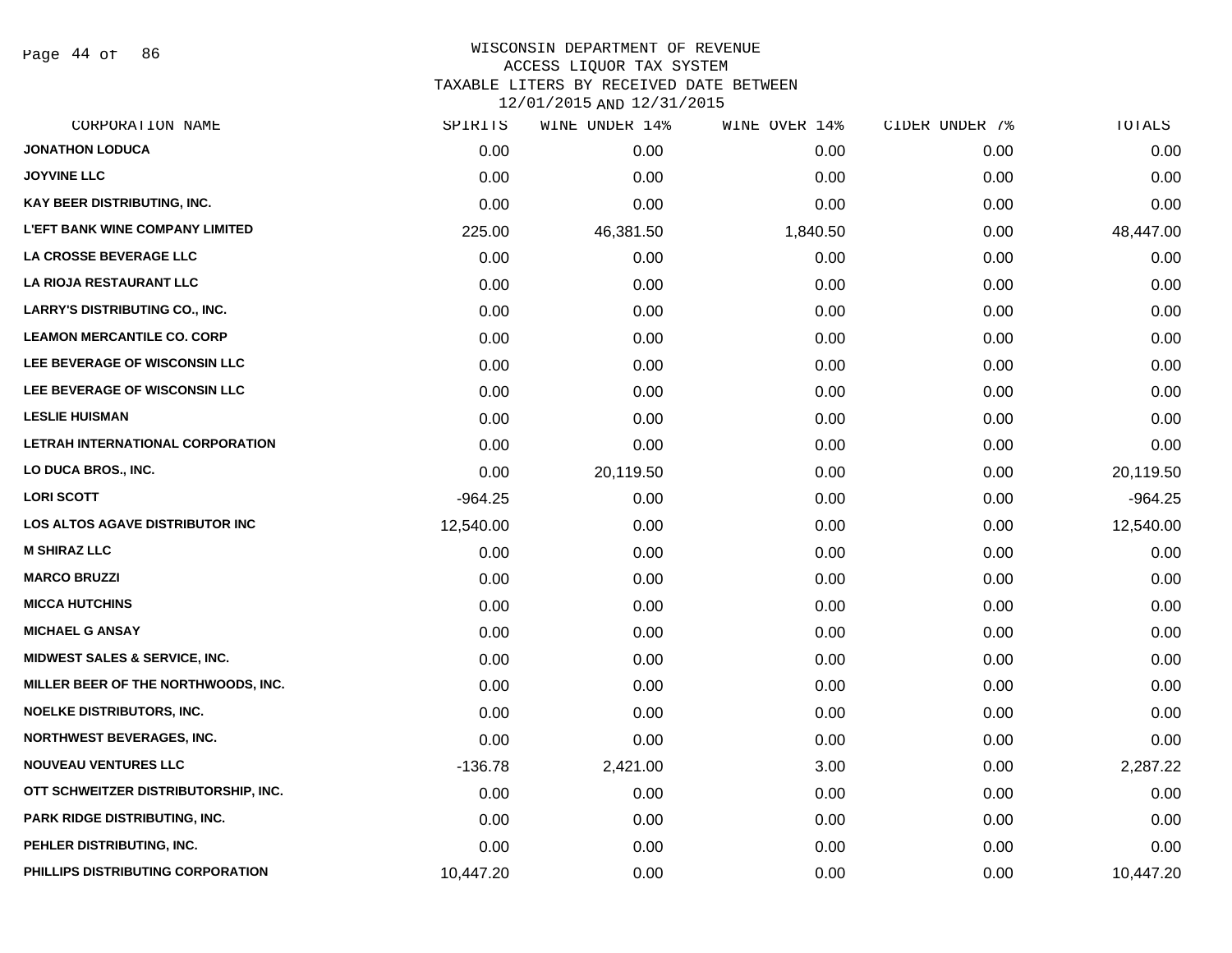Page 45 of 86

| CORPORATION NAME                                              | SPIRITS    | WINE UNDER 14% | WINE OVER 14% | CIDER UNDER 7% | <b>TOTALS</b> |
|---------------------------------------------------------------|------------|----------------|---------------|----------------|---------------|
| PHILLIPS WINE COMPANY                                         | 0.00       | 4,211.86       | 0.00          | 0.00           | 4,211.86      |
| PHILLY'S PREMIUM BEVERAGES LLC                                | 0.00       | 0.00           | 0.00          | 0.00           | 0.00          |
| <b>PURE WINE WISCONSIN INC</b>                                | 0.00       | 0.00           | 0.00          | 0.00           | 0.00          |
| <b>PURPLE FEET WINES, LLC</b>                                 | 0.00       | 0.00           | 0.00          | 0.00           | 0.00          |
| RANGE BEVERAGE, INCORPORATED                                  | 0.00       | 0.00           | 0.00          | 0.00           | 0.00          |
| <b>RATAS WHOLESALE LIQUOR COMPANY</b>                         | 0.00       | 0.00           | 0.00          | 0.00           | 0.00          |
| RIVER CITY DISTRIBUTING CO., INC.                             | 0.00       | 0.00           | 0.00          | 0.00           | 0.00          |
| S. & S. DISTRIBUTING, INC.                                    | 0.00       | 0.00           | 0.00          | 0.00           | 0.00          |
| S. & S. DISTRIBUTING, INC.                                    | 0.00       | 0.00           | 0.00          | 0.00           | 0.00          |
| <b>SALIM M SHAMMO</b>                                         | 0.00       | 0.00           | 0.00          | 0.00           | 0.00          |
| SARATOGA LIQUOR CO., INC.                                     | 0.00       | 26,837.64      | 0.00          | 0.00           | 26,837.64     |
| SCHNEIDER DISTRIBUTING CO., INC.                              | 0.00       | 0.00           | 0.00          | 0.00           | 0.00          |
| <b>SQUARE ROOT LLC</b>                                        | 0.00       | 0.00           | 0.00          | 0.00           | 0.00          |
| <b>STATE WINE &amp; SPIRITS COMPANY LLC</b>                   | 0.00       | 0.00           | 0.00          | 0.00           | 0.00          |
| <b>SUPERIOR BEVERAGES LLC</b>                                 | 0.00       | 0.00           | 0.00          | 0.00           | 0.00          |
| <b>TJ INTERNATIONAL LTD</b>                                   | 0.00       | 0.00           | 0.00          | 0.00           | 0.00          |
| <b>TRI-MART COMPANY LLC</b>                                   | 0.00       | 0.00           | 0.00          | 0.00           | 0.00          |
| TRIANGLE DISTRIBUTING COMPANY, INC.                           | 0.00       | 0.00           | 0.00          | 0.00           | 0.00          |
| <b>VINCITA TRADING LLC</b>                                    | 0.00       | 0.00           | 0.00          | 0.00           | 0.00          |
| <b>VINO VERITAS, LTD.</b>                                     | 0.00       | 1,539.00       | 0.00          | 0.00           | 1,539.00      |
| <b>WDI LLC</b>                                                | 0.00       | 0.00           | 0.00          | 0.00           | 0.00          |
| <b>WDI LLC</b>                                                | 0.00       | 0.00           | 0.00          | 0.00           | 0.00          |
| <b>WIRTZ BEVERAGE WISCONSIN METRO-MILWAUKEE</b><br><b>INC</b> | 105,373.27 | 4,936.50       | 244.50        | 0.00           | 110,554.27    |
| <b>WIRTZ BEVERAGE WISCONSIN NORTH INC</b>                     | 0.00       | 0.00           | 0.00          | 0.00           | 0.00          |
| WIRTZ BEVERAGE WISCONSIN ON-PREMISE INC                       | 0.00       | 0.00           | 0.00          | 0.00           | 0.00          |
| <b>WISCONSIN DISTRIBUTORS EAST LLC</b>                        | 0.00       | 0.00           | 0.00          | 0.00           | 0.00          |
| <b>WISCONSIN DISTRIBUTORS NORTH LLC</b>                       | 0.00       | 0.00           | 0.00          | 0.00           | 0.00          |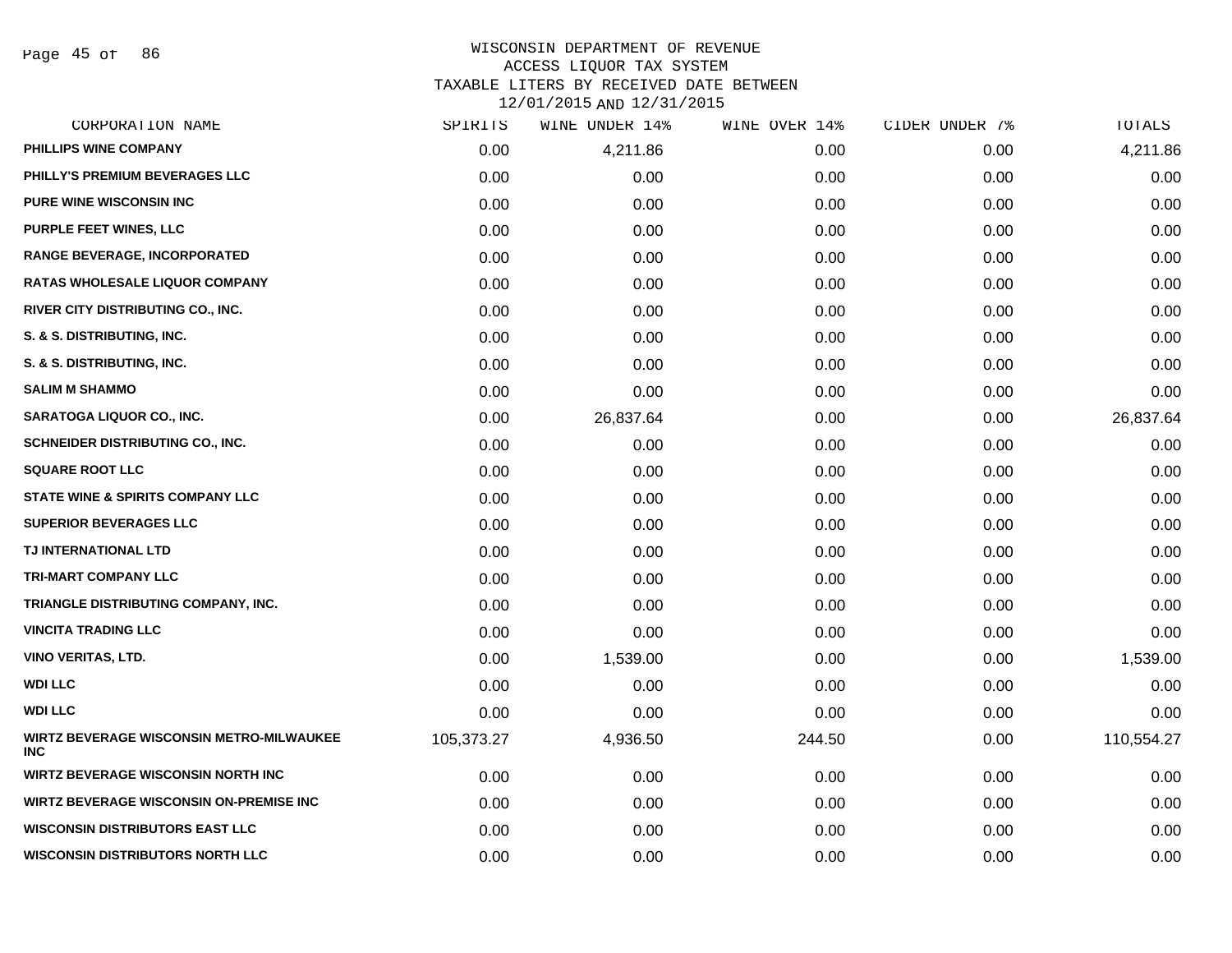| Page |  | 46 of | 86 |
|------|--|-------|----|
|------|--|-------|----|

| CORPORATION NAME                  | SPIRITS    | WINE UNDER 14% | WINE OVER 14% | CIDER UNDER 7% | TOTALS       |
|-----------------------------------|------------|----------------|---------------|----------------|--------------|
| <b>WISCONSIN WINERY CO-OP</b>     | 0.00       | 0.00           | 0.00          | 0.00           | 0.00         |
| <b>WOODFIELD DISTRIBUTION LLC</b> | 0.00       | 0.00           | 0.00          | 0.00           | 0.00         |
| ZASTROW THE BEER MAN, INC.        | 0.00       | 0.00           | 0.00          | 0.00           | 0.00         |
| TOTAL LITERS FOR 12/31/2015       | 592,029.26 | 476,000.18     | 16,140.00     | 0.00           | 1,084,169.44 |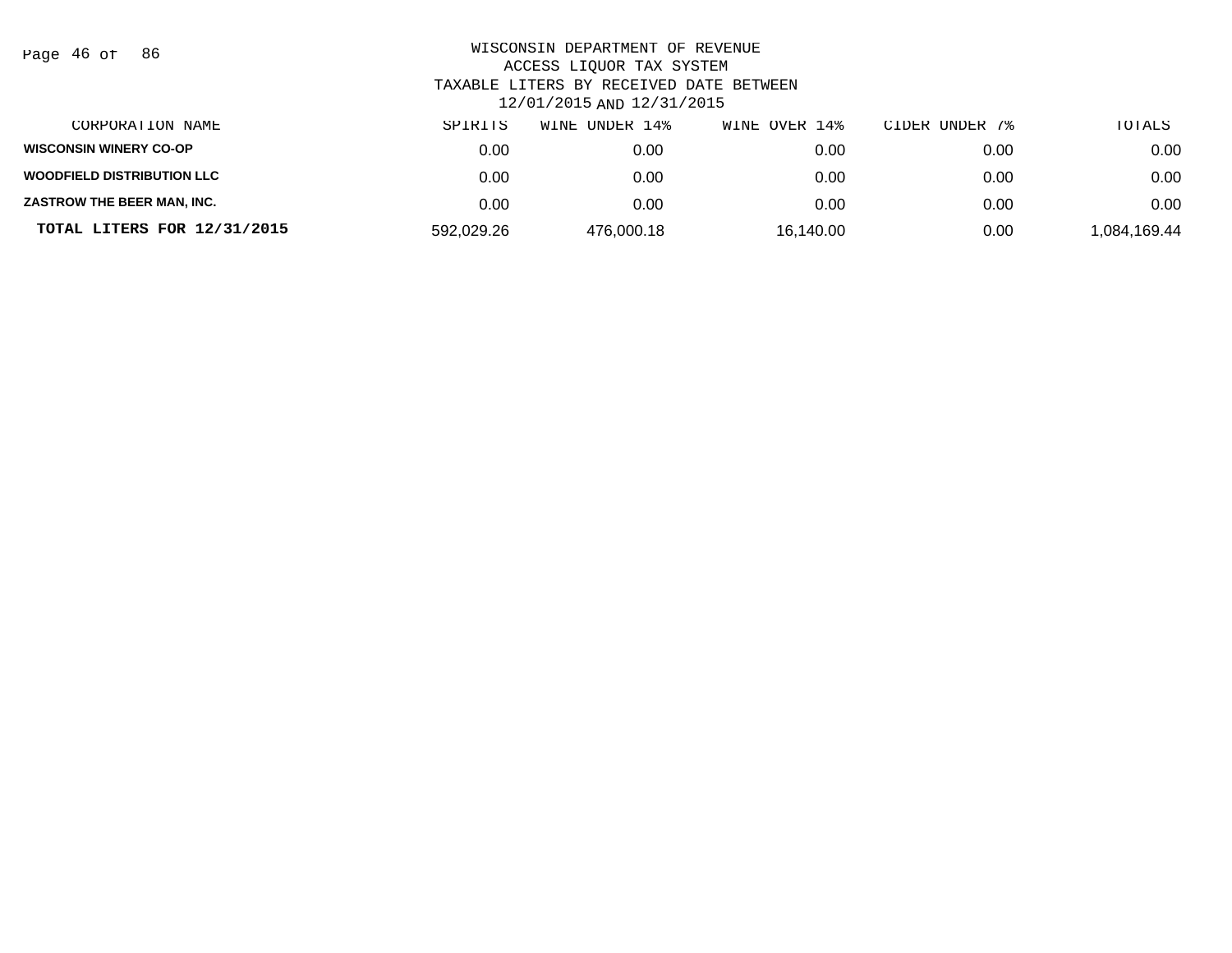Page 47 of 86

# WISCONSIN DEPARTMENT OF REVENUE ACCESS LIQUOR TAX SYSTEM TAXABLE LITERS BY RECEIVED DATE BETWEEN 12/01/2015 AND 12/31/2015

**IN STATE MANUFACTURER (WM) 45TH PARALLEL SPIRITS, LLC** 0.00 0.00 0.00 0.00 0.00 **ACE ETHANOL LLC** 0.00 0.00 0.00 0.00 0.00 **AEPPELTREOW INC** 72.00 0.00 0.00 0.00 72.00 **B & E DISTILLERY INC.** 29.45 0.00 0.00 0.00 29.45 **BRIAN SAMMONS** 308.28 0.00 0.00 0.00 308.28 **C & N CORPORATION** 2,944.50 0.00 0.00 0.00 2,944.50 **CENTRAL STANDARD LLC** 0.00 0.00 0.00 0.00 0.00 **CHIPPEWA RIVER DISTILLERY AND BREWERY LLC** 0.00 0.00 0.00 0.00 0.00 **CLOVER MEADOW LLC** 0.00 0.00 0.00 0.00 0.00 **DEATH'S DOOR DISTILLERY LLC** 1,905.00 0.00 0.00 0.00 1,905.00 **DISTILLERY PARTNERS, LLC** 923.25 0.00 0.00 0.00 923.25 **DRIFTLESS GLEN DISTILLERY LLC** 0.00 0.00 0.00 0.00 0.00 **EMCO CHEMICAL DISTRIBUTORS, INC.** 0.00 0.00 0.00 0.00 0.00 **GLOBAL DISTILLERS SRL LLC** 8,744.92 0.00 0.00 0.00 8,744.92 **GRANT J VAN DRIEST** 0.00 0.00 0.00 0.00 0.00 **GREAT LAKES DISTILLERY LLC** 1,038.75 0.00 0.00 0.00 1,038.75 **HENDRICKS FAMILY DISTILLERY LLC** 419.23 0.00 0.00 0.00 0.00 0.00 419.23 **MATTHEW RICK** 57.31 1,665.01 3.75 0.00 1,726.07 **MILLERCOORS LLC** 0.00 8,642.37 0.00 58,170.01 66,812.38 **NATHAN G GREENAWALT** 568.38 0.00 0.00 0.00 568.38 **NORTHERN WATERS DISTILLERY LLC** 276.07 0.00 0.00 0.00 276.07 **PERLICK FARMS LLC** 212.97 0.00 0.00 0.00 212.97 **PO CHOUA LO** 0.00 0.00 0.00 0.00 0.00 **SENSIENT FLAVORS LLC** 0.00 0.00 0.00 0.00 0.00 **ST CROIX SPIRITS LLC** 0.00 0.00 0.00 0.00 0.00 CORPORATION NAME SPIRITS WINE UNDER 14% WINE OVER 14% CIDER UNDER 7% TOTALS

**THE NORTH WOODS DISTILLERY LLC**  $382.51$  0.00 0.00 0.00 0.00 0.00 0.00 382.51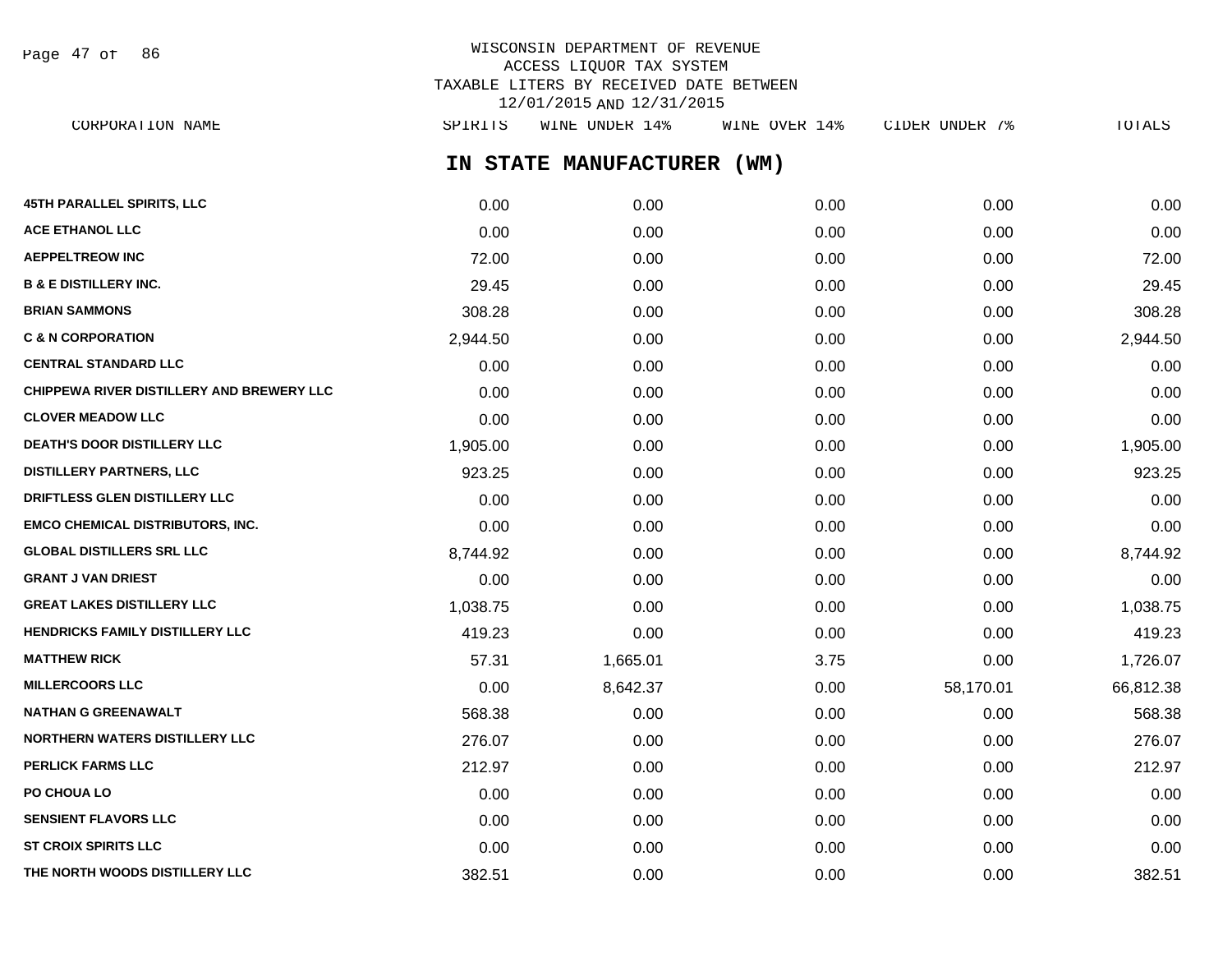| Page | 48 of | 86 |
|------|-------|----|
|------|-------|----|

| CORPORATION NAME                | SPIRITS   | UNDER 14%<br>WINE | WINE OVER 14% | CIDER UNDER 7% | TOTALS    |
|---------------------------------|-----------|-------------------|---------------|----------------|-----------|
| WHITE WINTER WINERY INC         | 0.00      | 0.00              | 0.00          | 0.00           | 0.00      |
| <b>WOLLERSHEIM WINERY, INC.</b> | 522.01    | 0.00              | 0.00          | 0.00           | 522.01    |
| YAHARA BAY DISTILLERS, INC.     | 449.73    | 0.00              | 0.00          | 0.00           | 449.73    |
| TOTAL LITERS FOR 12/31/2015     | 18.854.36 | 10,307.38         | 3.75          | 58,170.01      | 87,335.50 |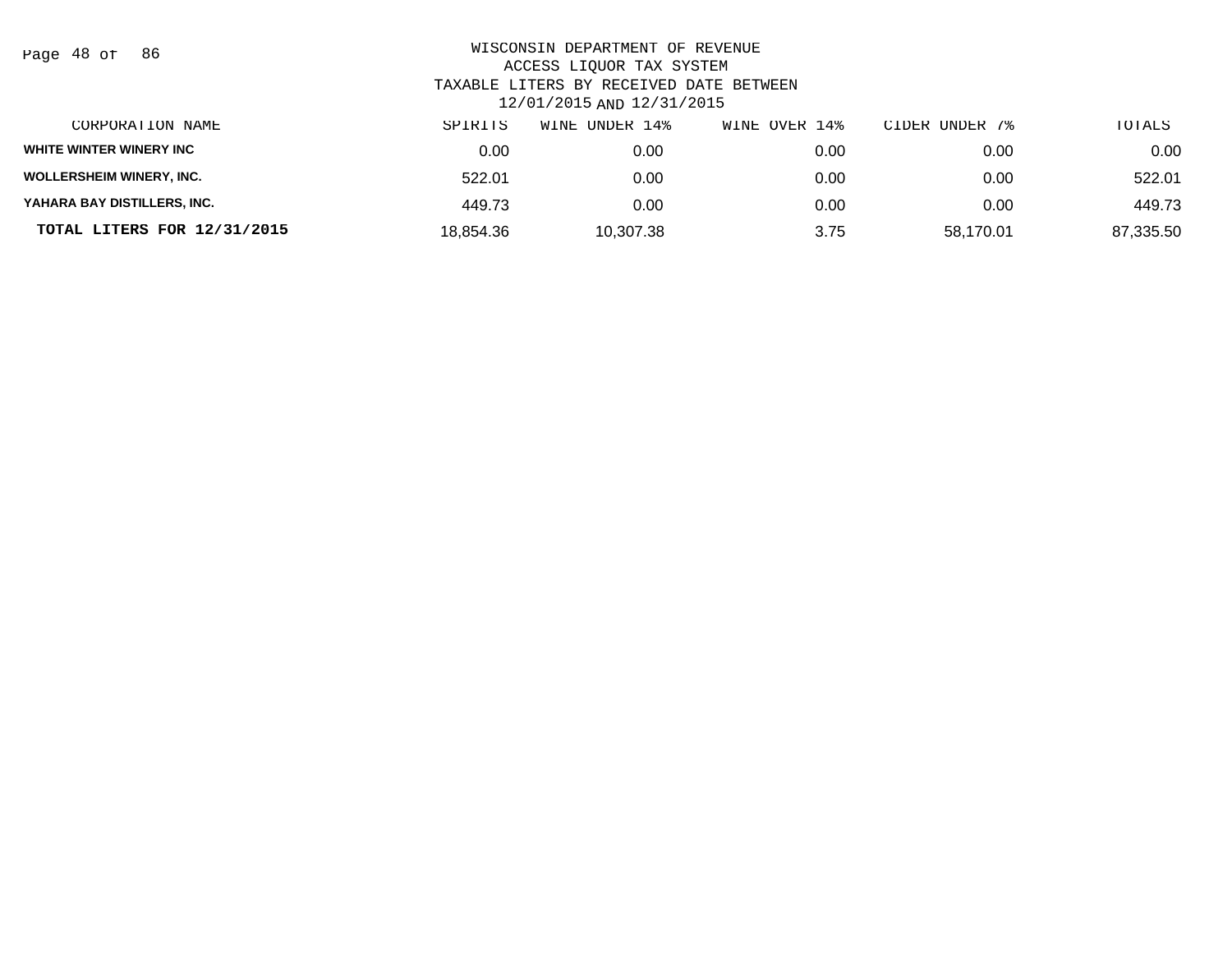Page 49 of 86

# WISCONSIN DEPARTMENT OF REVENUE ACCESS LIQUOR TAX SYSTEM TAXABLE LITERS BY RECEIVED DATE BETWEEN 12/01/2015 AND 12/31/2015

CORPORATION NAME SPIRITS WINE UNDER 14% WINE OVER 14% CIDER UNDER 7% TOTALS

# **IN STATE RECTIFIER (WR)**

| <b>45TH PARALLEL SPIRITS, LLC</b>      | 2,166.76  | 0.00     | 0.00 | 0.00 | 2,166.76  |
|----------------------------------------|-----------|----------|------|------|-----------|
| <b>ARTYS</b>                           | 2,326.32  | 0.00     | 0.00 | 0.00 | 2,326.32  |
| <b>CITY BREWING COMPANY, LLC</b>       | 0.00      | 0.00     | 0.00 | 0.00 | 0.00      |
| <b>DISTILLERY PARTNERS, LLC</b>        | 0.00      | 0.00     | 0.00 | 0.00 | 0.00      |
| <b>GALLOWAY COMPANY</b>                | 0.00      | 0.00     | 0.00 | 0.00 | 0.00      |
| <b>GREAT LAKES DISTILLERY LLC</b>      | 2,245.50  | 0.00     | 0.00 | 0.00 | 2,245.50  |
| <b>HENRY FARMS PRAIRIE SPIRITS LLC</b> | 0.00      | 0.00     | 0.00 | 0.00 | 0.00      |
| <b>MIDWEST CUSTOM BOTTLING LLC</b>     | 32,994.38 | 5,021.90 | 0.00 | 0.00 | 38,016.28 |
| <b>NATHAN G GREENAWALT</b>             | 0.00      | 0.00     | 0.00 | 0.00 | 0.00      |
| PO CHOUA LO                            | 0.00      | 0.00     | 0.00 | 0.00 | 0.00      |
| YAHARA BAY DISTILLERS, INC.            | 0.00      | 0.00     | 0.00 | 0.00 | 0.00      |
| TOTAL LITERS FOR 12/31/2015            | 39,732.96 | 5,021.90 | 0.00 | 0.00 | 44,754.86 |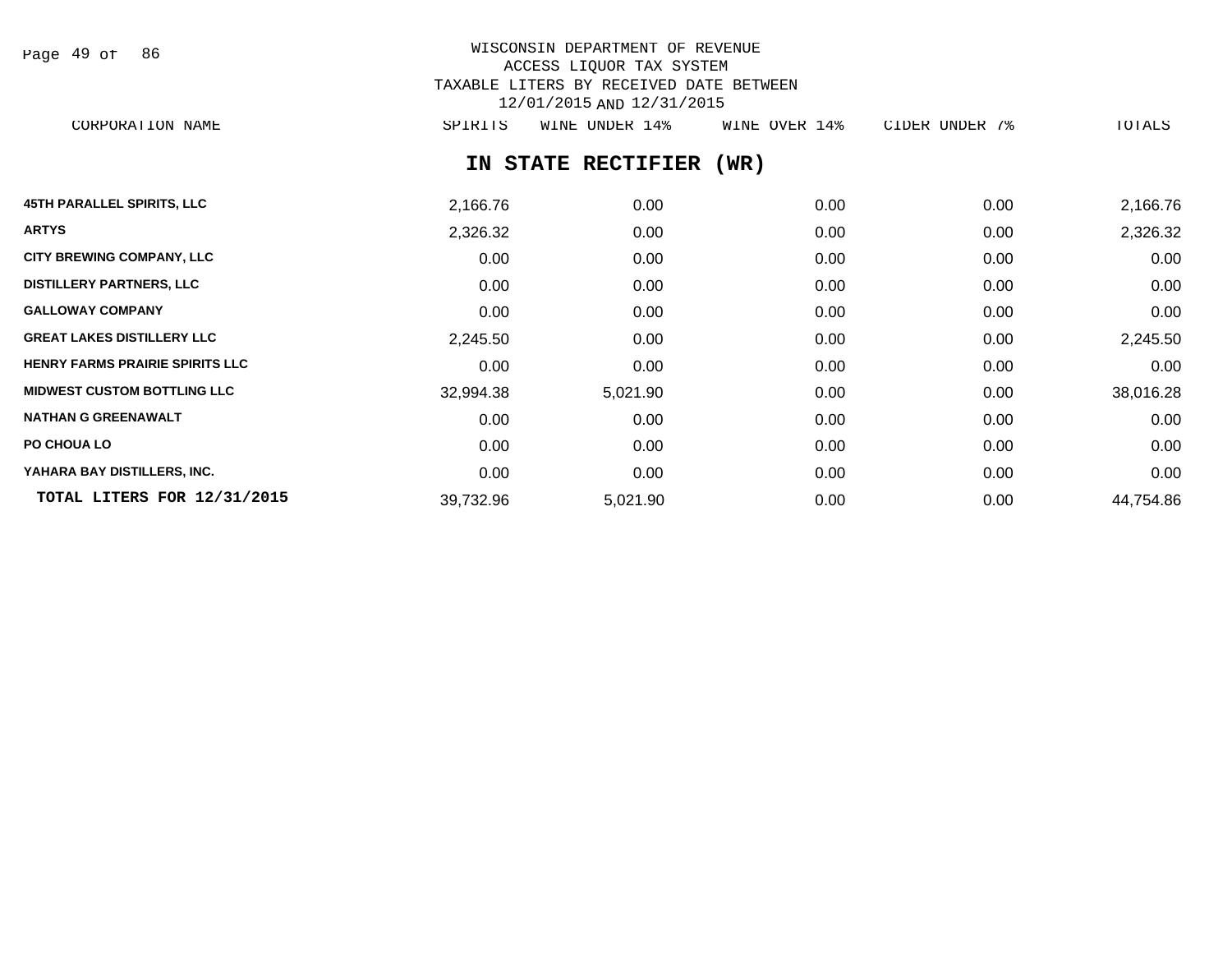Page 50 of 86

# WISCONSIN DEPARTMENT OF REVENUE ACCESS LIQUOR TAX SYSTEM TAXABLE LITERS BY RECEIVED DATE BETWEEN 12/01/2015 AND 12/31/2015

**IN STATE WINERY (WWI) AEPPELTREOW INC** 254.38 **6.31** 254.38 **ALL SISTERS WINERY INC** 0.00 0.00 0.00 0.00 0.00 **AMANDA STEFL** 0.00 0.00 0.00 0.00 0.00 **BARABOO BLUFF WINERY, LLC** 0.00 0.00 0.00 0.00 0.00 **BAUER-KEARNS WINERY LLC** 0.00 0.00 0.00 0.00 0.00 **BAYFIELD WINERY, LTD.** 0.00 1,746.02 0.00 0.00 1,746.02 **BELLEVINEZ LLC** 0.00 794.93 0.00 0.00 794.93 **BLIND HORSE WINERY LLC** 0.00 1,135.62 3,312.23 0.00 4,447.85 **BOTHAM VINEYARDS, INC.** 0.00 0.00 0.00 0.00 0.00 **BRANCHES WINERY LLC** 0.00 0.00 0.00 0.00 0.00 **BRIGADOON FARM & WINERY LLC** 0.00 261.00 0.00 0.00 261.00 **BUZZ & BREW SHOP LLC** 2.00 22.71 0.00 22.71 0.00 0.00 22.71 0.00 113.56 **C & N CORPORATION** 0.00 0.00 0.00 0.00 0.00 **C & N CORPORATION** 0.00 44,807.69 391.49 0.00 45,199.18 **CHATEAU ST CROIX WINERY & VINEYARD LLC** 0.00 222.73 362.63 0.00 585.36 **CIDER HOUSE OF WISCONSIN LLC** 0.00 0.00 0.00 0.00 0.00 **CLAY JAR HOLDINGS LLC** 0.00 194.46 52.39 0.00 246.85 **CLINTON CLINGERMAN** 0.00 495.51 0.00 0.00 495.51 **CLOVER MEADOW LLC** 0.00 0.00 0.00 0.00 0.00 **COLDSPRING OF WISCONSIN LLC** 0.00 0.00 0.00 0.00 0.00 **COLLEEN M BOS** 0.00 383.04 0.00 0.00 383.04 **CRAIG FLETCHER** 0.00 0.00 0.00 0.00 0.00 **DANIEL J KOEPKE** 0.00 0.00 0.00 0.00 0.00 **DANZINGER VINEYARDS LLC** 0.00 0.00 0.00 0.00 0.00 CORPORATION NAME SPIRITS WINE UNDER 14% WINE OVER 14% CIDER UNDER 7% TOTALS

**DIANA HOBSON** 0.00 967.55 0.00 0.00 967.55 **EDWARD J RINK** 0.00 131.24 0.00 0.00 131.24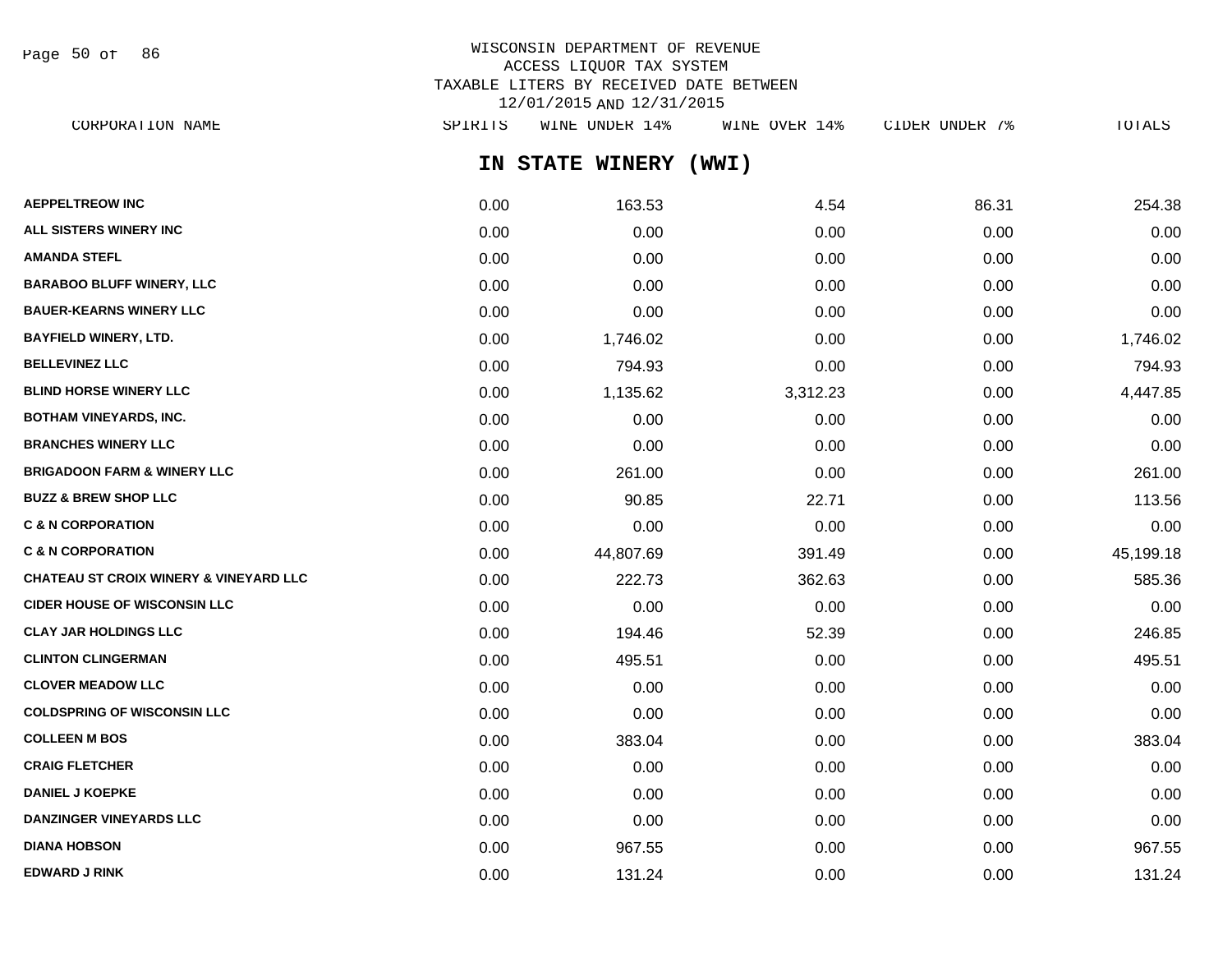Page 51 of 86

#### WISCONSIN DEPARTMENT OF REVENUE ACCESS LIQUOR TAX SYSTEM

TAXABLE LITERS BY RECEIVED DATE BETWEEN

| CORPORATION NAME                        | SPIRITS | WINE UNDER 14% | WINE OVER 14% | CIDER UNDER 7% | TOTALS   |
|-----------------------------------------|---------|----------------|---------------|----------------|----------|
| <b>ELISABETH W KLEIN</b>                | 0.00    | 0.00           | 0.00          | 0.00           | 0.00     |
| <b>FAWN CREEK WINERY LLC</b>            | 0.00    | 4,409.99       | 0.00          | 0.00           | 4,409.99 |
| <b>FERMENTING CELLARS LLC</b>           | 0.00    | 481.81         | 0.00          | 0.00           | 481.81   |
| FISHER KING WINERY, LLC                 | 0.00    | 840.36         | 0.00          | 0.00           | 840.36   |
| <b>FRESAR INC</b>                       | 0.00    | 246.05         | 0.00          | 0.00           | 246.05   |
| FRUIT OF THE WOODS WINE CELLAR, INC.    | 0.00    | 8,784.01       | 0.00          | 0.00           | 8,784.01 |
| <b>HALF KRAKT LLC</b>                   | 0.00    | 0.00           | 0.00          | 0.00           | 0.00     |
| <b>HARALD TOMESCH</b>                   | 0.00    | 0.00           | 0.00          | 0.00           | 0.00     |
| HARBOR RIDGE WINERY INC.                | 0.00    | 0.00           | 0.00          | 0.00           | 0.00     |
| <b>HERDIE BAISDEN</b>                   | 0.00    | 0.00           | 0.00          | 2,047.53       | 2,047.53 |
| <b>HOOKSTONE INC.</b>                   | 0.00    | 301.39         | 8.71          | 0.00           | 310.10   |
| <b>ISLAND ORCHARD CIDER LLC</b>         | 0.00    | 0.00           | 0.00          | 0.00           | 0.00     |
| <b>JACKSON WINE LLC</b>                 | 0.00    | 1,197.02       | 65.98         | 0.00           | 1,263.00 |
| <b>JAMES PLOETZ</b>                     | 0.00    | 240.47         | 0.00          | 0.00           | 240.47   |
| <b>JEFFREY L STOEGER</b>                | 0.00    | 0.00           | 0.00          | 0.00           | 0.00     |
| <b>JORNY'S END LLC</b>                  | 0.00    | 4,428.92       | 0.00          | 0.00           | 4,428.92 |
| <b>JOSEPH CALLOW</b>                    | 0.00    | 3,628.68       | 0.00          | 0.00           | 3,628.68 |
| <b>JOSEPH CALLOW</b>                    | 0.00    | 0.00           | 0.00          | 0.00           | 0.00     |
| <b>JOSEPH STALLER</b>                   | 0.00    | 2,325.75       | 0.00          | 0.00           | 2,325.75 |
| <b>JOSEPH WYNIMKO</b>                   | 0.00    | 367.87         | 0.00          | 0.00           | 367.87   |
| <b>JULIE A ANDRZEJCZAK</b>              | 0.00    | 282.05         | 51.48         | 0.00           | 333.53   |
| <b>KEVIN BEHNKE</b>                     | 0.00    | 628.38         | 0.00          | 0.00           | 628.38   |
| <b>LAKE NOKOMIS CRANBERRIES INC</b>     | 0.00    | 0.00           | 0.00          | 0.00           | 0.00     |
| <b>LANDTA WINES LLC</b>                 | 0.00    | 931.21         | 0.00          | 0.00           | 931.21   |
| <b>LARSON &amp; LARSON</b>              | 0.00    | 890.78         | 0.00          | 0.00           | 890.78   |
| <b>LAUTENBACH'S ORCHARD COUNTRY INC</b> | 0.00    | 4,022.97       | 0.00          | 0.00           | 4,022.97 |
| <b>LEDGE STONE VINEYARDS LLC</b>        | 0.00    | 44.29          | 7.57          | 0.00           | 51.86    |
| <b>LOST ISLAND WINE LLC</b>             | 0.00    | 297.02         | 64.50         | 0.00           | 361.52   |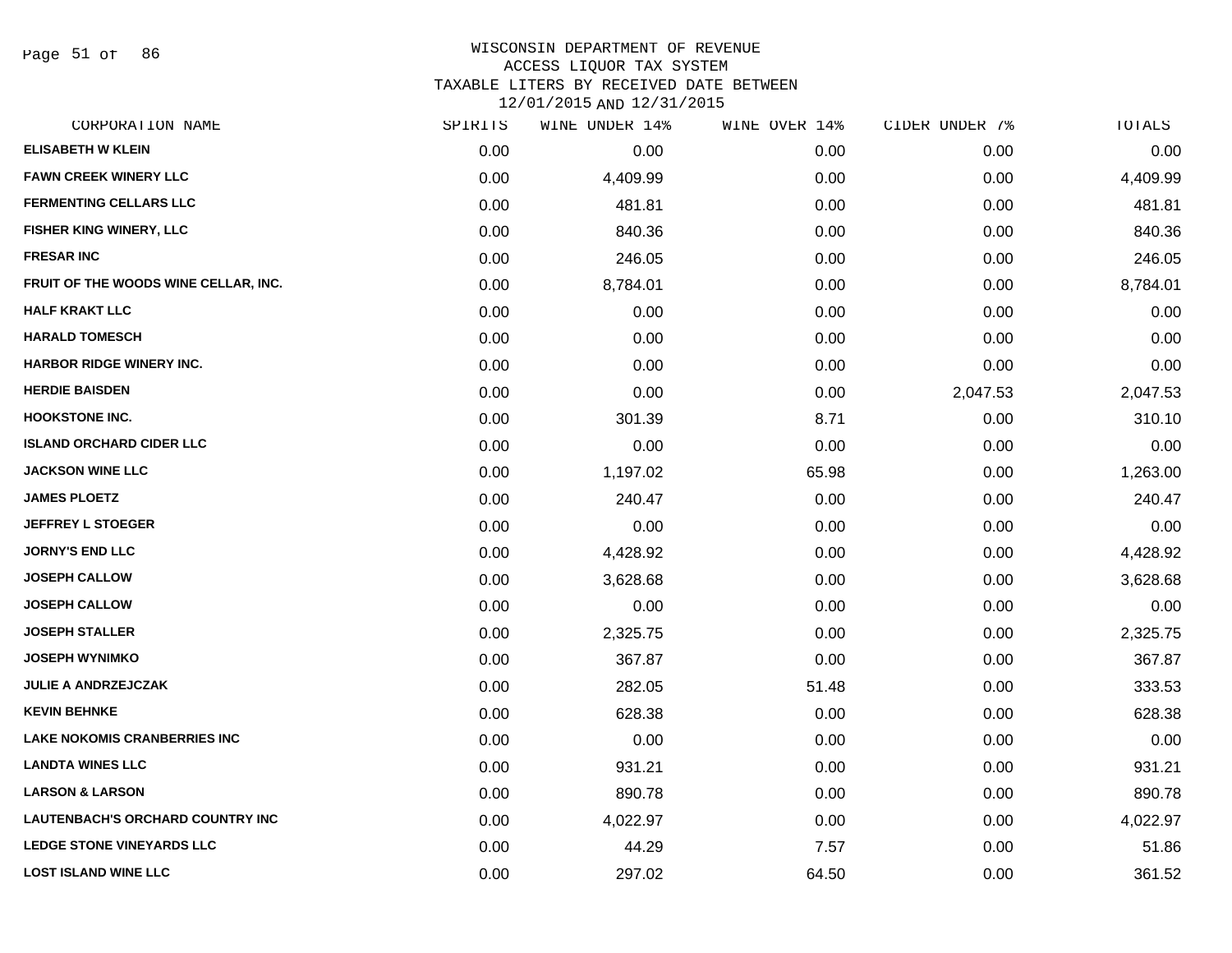Page 52 of 86

## WISCONSIN DEPARTMENT OF REVENUE ACCESS LIQUOR TAX SYSTEM TAXABLE LITERS BY RECEIVED DATE BETWEEN

| CORPORATION NAME                                 | SPIRITS | WINE UNDER 14% | WINE OVER 14% | CIDER UNDER 7% | TOTALS    |
|--------------------------------------------------|---------|----------------|---------------|----------------|-----------|
| <b>LUNCH CREEK VINEYARDS LLC</b>                 | 0.00    | 0.00           | 0.00          | 0.00           | 0.00      |
| <b>MARTIN E SELL</b>                             | 0.00    | 74.95          | 0.00          | 0.00           | 74.95     |
| <b>MARY BELLAZZINI</b>                           | 0.00    | 0.00           | 0.00          | 0.00           | 0.00      |
| <b>MATENAER CORPORATION</b>                      | 0.00    | 0.00           | 0.00          | 0.00           | 0.00      |
| <b>MATTHEW RICK</b>                              | 0.00    | 0.00           | 0.00          | 0.00           | 0.00      |
| <b>MCILQUHAM LLC</b>                             | 0.00    | 9,089.99       | 0.00          | 0.00           | 9,089.99  |
| <b>MERSHONIAN CIDERY LLC</b>                     | 0.00    | 117.39         | 0.00          | 1,173.47       | 1,290.86  |
| <b>MUNSON BRIDGE WINERY INC</b>                  | 0.00    | 3,104.03       | 0.00          | 0.00           | 3,104.03  |
| <b>MUSETTA WINERY, LLC</b>                       | 0.00    | 2,760.76       | 0.00          | 0.00           | 2,760.76  |
| <b>NORTHLEAF WINERY, LLC</b>                     | 0.00    | 1,845.74       | 54.36         | 0.00           | 1,900.10  |
| PARALLEL 44 VINEYARD & WINERY, INC.              | 0.00    | 2,659.51       | 0.00          | 0.00           | 2,659.51  |
| PARALLEL 44 VINEYARD & WINERY, INC.              | 0.00    | 90.02          | 0.00          | 0.00           | 90.02     |
| <b>PATRICK ARNDT</b>                             | 0.00    | 113.56         | 0.00          | 0.00           | 113.56    |
| <b>PAUL D ASPER</b>                              | 0.00    | 0.00           | 0.00          | 0.00           | 0.00      |
| <b>PAUL G BLOMMEL</b>                            | 0.00    | 0.00           | 0.00          | 0.00           | 0.00      |
| <b>PAUL J FRANZEN</b>                            | 0.00    | 0.00           | 79.45         | 0.00           | 79.45     |
| <b>PIEPERTK LLC</b>                              | 0.00    | 953.47         | 19.87         | 0.00           | 973.34    |
| <b>RED OAK VINEYARD INC</b>                      | 0.00    | 0.00           | 0.00          | 0.00           | 0.00      |
| <b>RIVER BEND VINEYARD &amp; WINERY LLC</b>      | 0.00    | 13,538.87      | 0.00          | 0.00           | 13,538.87 |
| <b>ROBERT BORUCKI</b>                            | 0.00    | 0.00           | 0.00          | 0.00           | 0.00      |
| <b>ROBERT BORUCKI</b>                            | 0.00    | 1,757.26       | 0.00          | 0.00           | 1,757.26  |
| <b>ROCK N WOOL WINERY LLC</b>                    | 0.00    | 0.00           | 0.00          | 0.00           | 0.00      |
| <b>RUSH RIVER BREWING LLC</b>                    | 0.00    | 0.00           | 0.00          | 0.00           | 0.00      |
| <b>RUSHFORD MEADERY AND WINERY LLC</b>           | 0.00    | 0.00           | 0.00          | 0.00           | 0.00      |
| <b>RYAN PRELLWITZ</b>                            | 0.00    | 1,290.82       | 0.00          | 919.85         | 2,210.67  |
| S & J WINERY, LLC                                | 0.00    | 0.00           | 0.00          | 0.00           | 0.00      |
| <b>SANDSTONE RIDGE VINEYARD &amp; WINERY LLC</b> | 0.00    | 0.00           | 0.00          | 0.00           | 0.00      |
| <b>SANTA FE FUTURES, INC.</b>                    | 0.00    | 0.00           | 0.00          | 0.00           | 0.00      |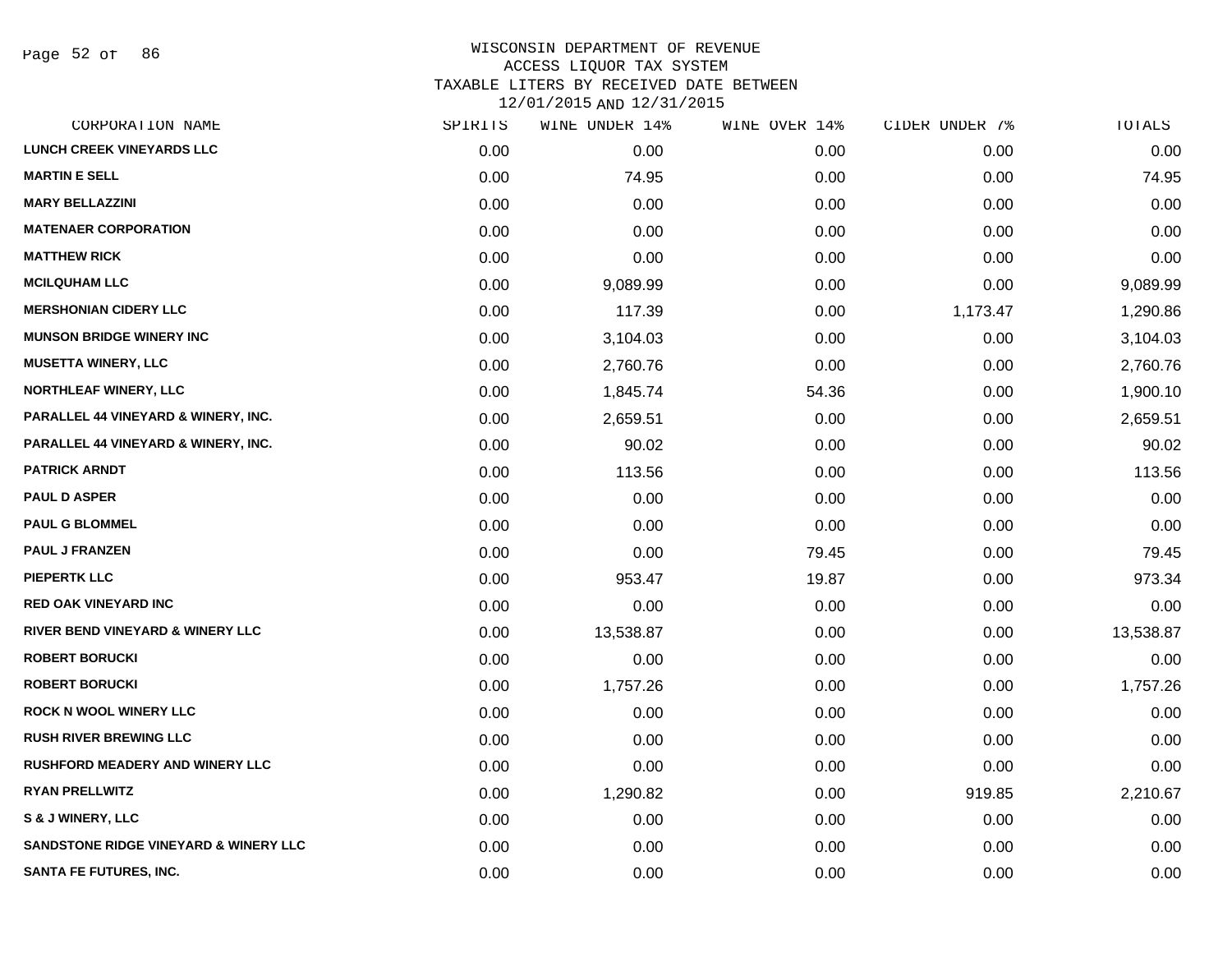# WISCONSIN DEPARTMENT OF REVENUE ACCESS LIQUOR TAX SYSTEM

TAXABLE LITERS BY RECEIVED DATE BETWEEN

| CORPORATION NAME                           | SPIRITS | WINE UNDER 14% | WINE OVER 14% | CIDER UNDER 7% | TOTALS    |
|--------------------------------------------|---------|----------------|---------------|----------------|-----------|
| <b>SEVEN HAWKS VINEYARDS LLC</b>           | 0.00    | 4,000.00       | 0.00          | 0.00           | 4,000.00  |
| <b>SEVEN HAWKS VINEYARDS LLC</b>           | 0.00    | 0.00           | 0.00          | 0.00           | 0.00      |
| <b>SHARON L PINGEL</b>                     | 0.00    | 0.00           | 0.00          | 0.00           | 0.00      |
| <b>SHERRY HARDIE</b>                       | 0.00    | 159.75         | 0.00          | 0.00           | 159.75    |
| <b>SIMON CREEK VINEYARD LLC</b>            | 0.00    | 1,846.90       | 173.45        | 0.00           | 2,020.35  |
| SINNIPEE VALLEY VINEYARD LLC               | 0.00    | 0.00           | 0.00          | 0.00           | 0.00      |
| <b>SPB LLC</b>                             | 0.00    | 0.00           | 0.00          | 38,453.14      | 38,453.14 |
| SPRECHER BREWING COMPANY, INC.             | 0.00    | 0.00           | 0.00          | 5,513.33       | 5,513.33  |
| <b>SPURGEON VINEYARDS &amp; WINERY LLC</b> | 0.00    | 4,266.13       | 62.84         | 0.00           | 4,328.97  |
| <b>STEPHEN M KENNEDY</b>                   | 0.00    | 879.73         | 0.00          | 0.00           | 879.73    |
| <b>STEVEN J DEBAKER</b>                    | 0.00    | 0.00           | 0.00          | 0.00           | 0.00      |
| STEVEN M & JUDITH A JACOBSON LLC           | 0.00    | 5,009.86       | 0.00          | 0.00           | 5,009.86  |
| <b>SUNSET POINT WINERY LLC</b>             | 0.00    | 741.18         | 49.97         | 0.00           | 791.15    |
| <b>TENBA RIDGE WINERY LLC</b>              | 0.00    | 0.00           | 0.00          | 0.00           | 0.00      |
| THE CHISELLED GRAPE WINERY LLC             | 0.00    | 0.00           | 0.00          | 0.00           | 0.00      |
| THE RUM TREE, INC.                         | 0.00    | 18.36          | 0.00          | 0.00           | 18.36     |
| THE WINE VINEYARD LLC                      | 0.00    | 368.96         | 0.00          | 0.00           | 368.96    |
| THE WOODLAND TRAIL BEVERAGE COMPANY, INC.  | 0.00    | 557.97         | 0.00          | 0.00           | 557.97    |
| <b>TROY LANDWEHR</b>                       | 0.00    | 981.00         | 81.75         | 0.00           | 1,062.75  |
| <b>TWO BROTHERS WINES LLC</b>              | 0.00    | 437.25         | 0.00          | 0.00           | 437.25    |
| VAN WYCHEN WINES INC.                      | 0.00    | 0.00           | 0.00          | 0.00           | 0.00      |
| <b>VERNON VINEYARDS LTD</b>                | 0.00    | 1,031.52       | 0.00          | 0.00           | 1,031.52  |
| <b>VETRO WINERY LLC</b>                    | 0.00    | 356.25         | 0.00          | 0.00           | 356.25    |
| <b>VINES TO CELLAR, INC.</b>               | 0.00    | 1,337.99       | 0.00          | 0.00           | 1,337.99  |
| <b>VON STIEHL WINERY LTD.</b>              | 0.00    | 0.00           | 0.00          | 0.00           | 0.00      |
| <b>VON STIEHL WINERY LTD.</b>              | 0.00    | 0.00           | 0.00          | 0.00           | 0.00      |
| VON STIEHL WINERY LTD.                     | 0.00    | 0.00           | 0.00          | 1,139.41       | 1,139.41  |
| <b>WEGLARZ &amp; BOCK</b>                  | 0.00    | 293.16         | 0.00          | 0.00           | 293.16    |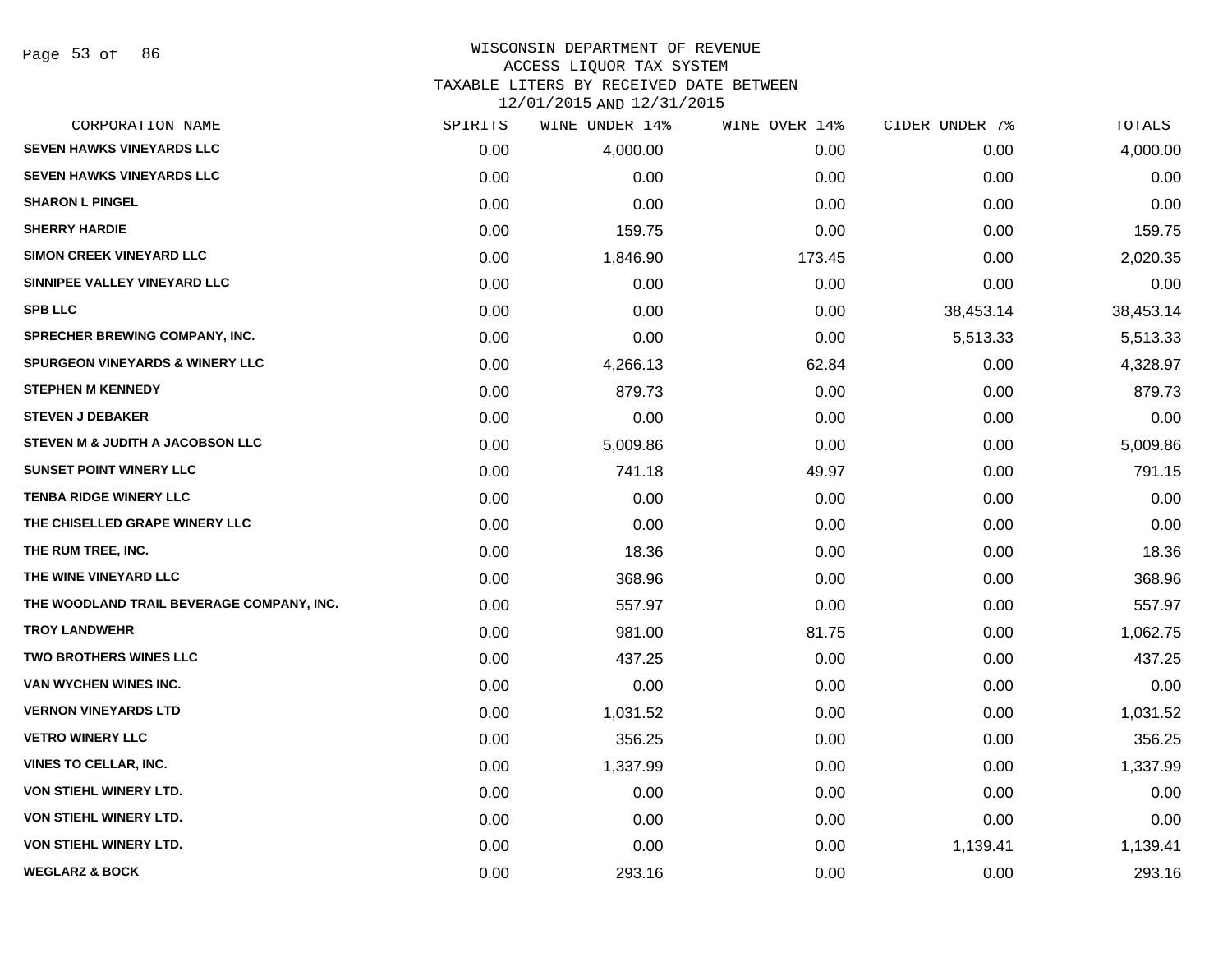Page 54 of 86

| CORPORATION NAME                                   | SPIRITS | WINE<br>UNDER 14% | WINE OVER 14% | CIDER UNDER 7% | TOTALS     |
|----------------------------------------------------|---------|-------------------|---------------|----------------|------------|
| <b>WEST PRAIRIE WINERY LLC</b>                     | 0.00    | 0.00              | 0.00          | 0.00           | 0.00       |
| <b>WHISPERING BLUFFS VINEYARD &amp; WINERY LTD</b> | 0.00    | 0.00              | 0.00          | 0.00           | 0.00       |
| <b>WHISPERING WINDS WINERY LLC</b>                 | 0.00    | 0.00              | 0.00          | 0.00           | 0.00       |
| <b>WHITE BEAR SPIRITS LLC</b>                      | 0.00    | 0.00              | 0.00          | 0.00           | 0.00       |
| WHITE WINTER WINERY INC                            | 0.00    | 7.57              | $-42.00$      | 429.64         | 395.21     |
| <b>WILLIAM F BLUHM</b>                             | 0.00    | 3,199.73          | 0.00          | 0.00           | 3,199.73   |
| <b>WINE STATION HUDSON LLC</b>                     | 0.00    | 0.00              | 0.00          | 0.00           | 0.00       |
| <b>WINEMAKER'S DAUGHTER LLC</b>                    | 0.00    | 0.00              | 0.00          | 0.00           | 0.00       |
| <b>WINESITTER BREWHOUSE LLC</b>                    | 0.00    | 0.00              | 0.00          | 0.00           | 0.00       |
| <b>WOLLERSHEIM WINERY, INC.</b>                    | 0.00    | 76,253.53         | 2,543.96      | 0.00           | 78,797.49  |
| <b>WOLLERSHEIM WINERY, INC.</b>                    | 0.00    | 9,477.65          | 118.55        | 0.00           | 9,596.20   |
| TOTAL LITERS FOR 12/31/2015                        | 0.00    | 234,364.05        | 7,486.43      | 49,762.68      | 291,613.16 |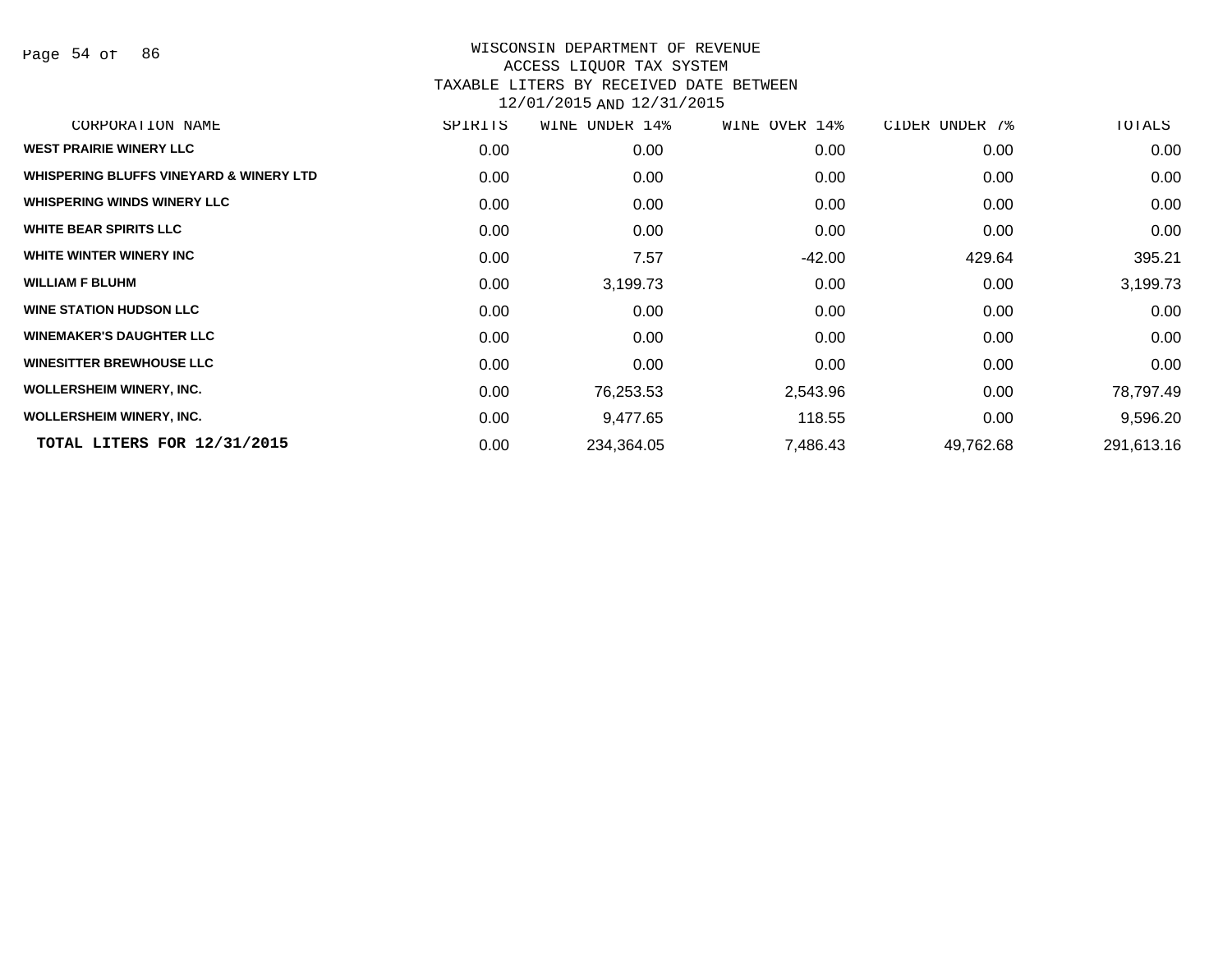Page 55 of 86

# WISCONSIN DEPARTMENT OF REVENUE ACCESS LIQUOR TAX SYSTEM TAXABLE LITERS BY RECEIVED DATE BETWEEN 12/01/2015 AND 12/31/2015

| CORPORATION NAME                          | SPIRITS | WINE UNDER 14%      | WINE OVER 14% | CIDER UNDER 7% | TOTALS |
|-------------------------------------------|---------|---------------------|---------------|----------------|--------|
|                                           |         | WINE DIRECT SHIPPER | (WDS)         |                |        |
| <b>1-800 WINESHOP.COM INC</b>             | 0.00    | 0.00                | 0.00          | 0.00           | 0.00   |
| 7 & 8 LLC                                 | 0.00    | 0.00                | 0.00          | 0.00           | 0.00   |
| <b>A TO Z WINEWORKS LLC</b>               | 0.00    | 0.00                | 0.00          | 0.00           | 0.00   |
| AARON POTT AND CLAIRE POTT                | 0.00    | 0.00                | 0.00          | 0.00           | 0.00   |
| <b>ABACELA VINEYARDS &amp; WINERY INC</b> | 0.00    | 0.00                | 0.00          | 0.00           | 0.00   |
| <b>ABEJA LLC</b>                          | 0.00    | 0.00                | 0.00          | 0.00           | 0.00   |
| ABERNATHY HOFFMAN, LLC                    | 0.00    | 0.00                | 0.00          | 0.00           | 0.00   |
| <b>ABREU VINEYARDS INC</b>                | 0.00    | 0.00                | 0.00          | 0.00           | 0.00   |
| <b>AC VIN CO LLC</b>                      | 0.00    | 0.00                | 0.00          | 0.00           | 0.00   |
| ACCOLADE WINES NORTH AMERICA INC          | 0.00    | 0.00                | 0.00          | 0.00           | 0.00   |
| <b>ADAMS WINERY LLC</b>                   | 0.00    | 0.00                | 0.00          | 0.00           | 0.00   |
| <b>ADELAIDA CELLARS INC</b>               | 0.00    | 0.00                | 0.00          | 0.00           | 0.00   |
| <b>ADELSHEIM VINEYARD LLC</b>             | 0.00    | 0.00                | 0.00          | 0.00           | 0.00   |
| <b>AGATE RIDGE VINEYARD LLC</b>           | 0.00    | 0.00                | 0.00          | 0.00           | 0.00   |
| ALEXANDER P OXMAN                         | 0.00    | 0.00                | 0.00          | 0.00           | 0.00   |
| <b>ALEXANDRIA NICOLE CELLARS LLC</b>      | 0.00    | 0.00                | 0.00          | 0.00           | 0.00   |
| <b>ALL SISTERS WINERY INC</b>             | 0.00    | 0.00                | 0.00          | 0.00           | 0.00   |
| ALPHA & OMEGA WINERY LLC                  | 0.00    | 0.00                | 0.00          | 0.00           | 0.00   |
| ALTAMURA WINERY INC                       | 0.00    | 0.00                | 0.00          | 0.00           | 0.00   |
| <b>ALVAREZ VINEYARDS LLC</b>              | 0.00    | 0.00                | 0.00          | 0.00           | 0.00   |
| AMAPOLA CREEK VINEYARDS & WINERY          | 0.00    | 0.00                | 0.00          | 0.00           | 0.00   |
| AMAVI CELLARS LLC                         | 0.00    | 0.00                | 0.00          | 0.00           | 0.00   |
| <b>AMPELOS CELLARS INC</b>                | 0.00    | 0.00                | 0.00          | 0.00           | 0.00   |
| <b>AMUSE BOUCHE LLC</b>                   | 0.00    | 0.00                | 0.00          | 0.00           | 0.00   |
| <b>ANCIENT PEAK INC</b>                   | 0.00    | 0.00                | 0.00          | 0.00           | 0.00   |

**ANDERSONS CONN VALLEY WINERY INC** 0.00 0.00 0.00 0.00 0.00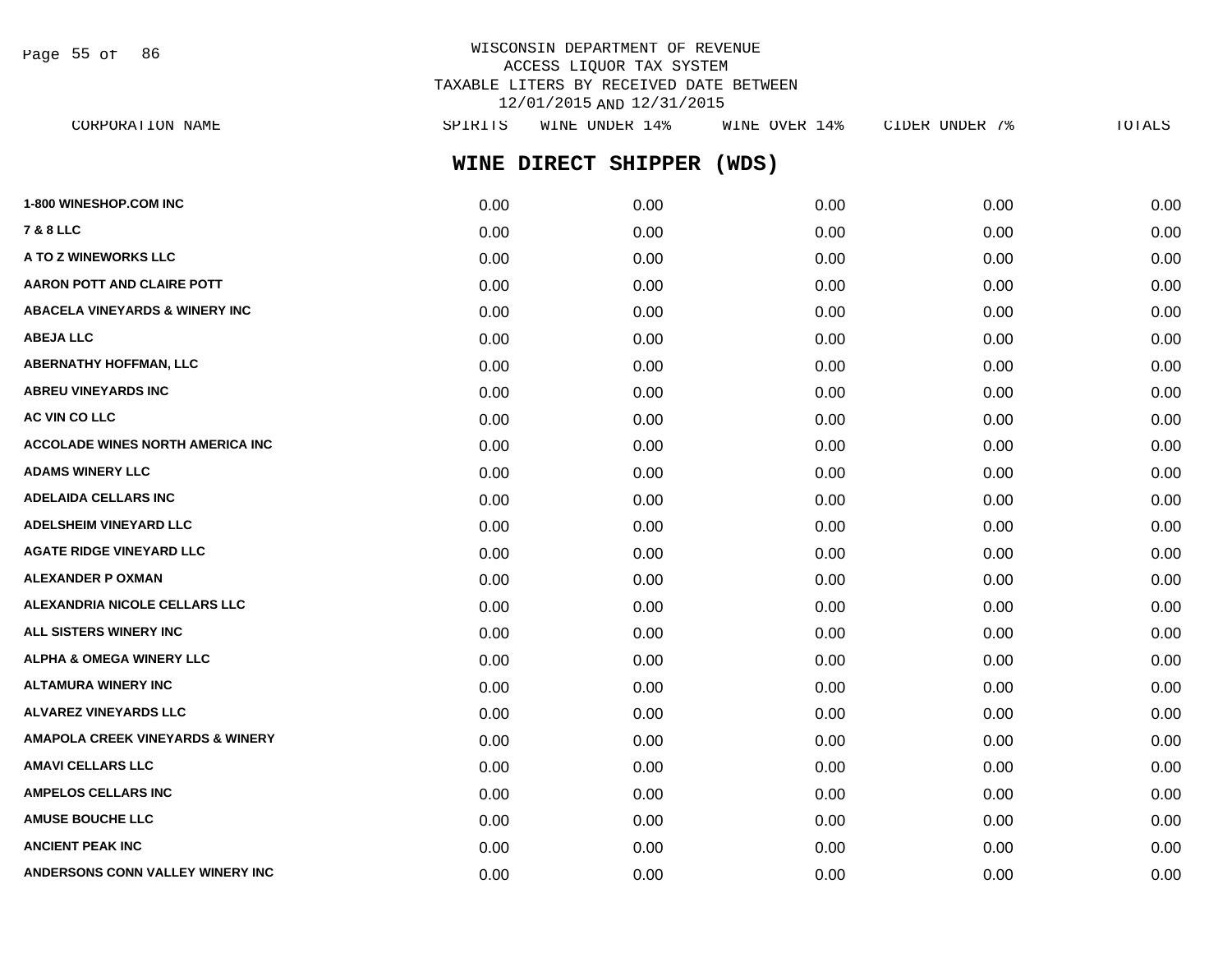Page 56 of 86

| CORPORATION NAME                       | SPIRITS | WINE UNDER 14% | WINE OVER 14% | CIDER UNDER 7% | TOTALS |
|----------------------------------------|---------|----------------|---------------|----------------|--------|
| <b>ANIMO LP</b>                        | 0.00    | 0.00           | 0.00          | 0.00           | 0.00   |
| <b>ANOMALY VINEYARDS LLC</b>           | 0.00    | 0.00           | 0.00          | 0.00           | 0.00   |
| <b>ANTHILL FARMS LLC</b>               | 0.00    | 0.00           | 0.00          | 0.00           | 0.00   |
| <b>ANTHONY M TRUCHARD</b>              | 0.00    | 0.00           | 0.00          | 0.00           | 0.00   |
| <b>AQUA PUMPKIN INC</b>                | 0.00    | 0.00           | 0.00          | 0.00           | 0.00   |
| <b>ARCHANGEL INVESTMENTS LLC</b>       | 0.00    | 0.00           | 0.00          | 0.00           | 0.00   |
| <b>ARETE WINES LLC</b>                 | 0.00    | 0.00           | 0.00          | 0.00           | 0.00   |
| <b>ARIETTA INC</b>                     | 0.00    | 0.00           | 0.00          | 0.00           | 0.00   |
| <b>ARISTA WINES LLC</b>                | 0.00    | 0.00           | 0.00          | 0.00           | 0.00   |
| ARIZONA STRONGHOLD VINEYARDS LLC       | 0.00    | 0.00           | 0.00          | 0.00           | 0.00   |
| <b>ARKENSTONE VINEYARDS LLC</b>        | 0.00    | 0.00           | 0.00          | 0.00           | 0.00   |
| <b>ARMIDA WINERY INC</b>               | 0.00    | 0.00           | 0.00          | 0.00           | 0.00   |
| <b>ARMSTRONG FAMILY WINERY LLC</b>     | 0.00    | 0.00           | 0.00          | 0.00           | 0.00   |
| <b>ARMSTRONG VINEYARDS INC</b>         | 0.00    | 0.00           | 0.00          | 0.00           | 0.00   |
| <b>ARRINGTON VINEYARDS LLC</b>         | 0.00    | 0.00           | 0.00          | 0.00           | 0.00   |
| <b>ARTISTE MANAGEMENT CO LLC</b>       | 0.00    | 0.00           | 0.00          | 0.00           | 0.00   |
| <b>AU BON CLIMAT LLC</b>               | 0.00    | 0.00           | 0.00          | 0.00           | 0.00   |
| <b>AUBERT WINEGROWING INC</b>          | 0.00    | 0.00           | 0.00          | 0.00           | 0.00   |
| <b>AUGUST BRIGGS JR INC</b>            | 0.00    | 0.00           | 0.00          | 0.00           | 0.00   |
| <b>AVV WINERY CO LLC</b>               | 0.00    | 0.00           | 0.00          | 0.00           | 0.00   |
| AW DIRECT INC                          | 0.00    | 0.00           | 0.00          | 0.00           | 0.00   |
| <b>B R COHN WINERY INC</b>             | 0.00    | 0.00           | 0.00          | 0.00           | 0.00   |
| <b>BALTIMORE BEND VINEYARD LLC</b>     | 0.00    | 0.00           | 0.00          | 0.00           | 0.00   |
| <b>BANSHEE WINES LLC</b>               | 0.00    | 0.00           | 0.00          | 0.00           | 0.00   |
| <b>BARABOO BLUFF WINERY, LLC</b>       | 0.00    | 0.00           | 0.00          | 0.00           | 0.00   |
| <b>BARGETTOS SANTA CRUZ WINERY INC</b> | 0.00    | 0.00           | 0.00          | 0.00           | 0.00   |
| <b>BARNARD GRIFFIN INC</b>             | 0.00    | 0.00           | 0.00          | 0.00           | 0.00   |
| <b>BARNETT VINEYARDS LP</b>            | 0.00    | 0.00           | 0.00          | 0.00           | 0.00   |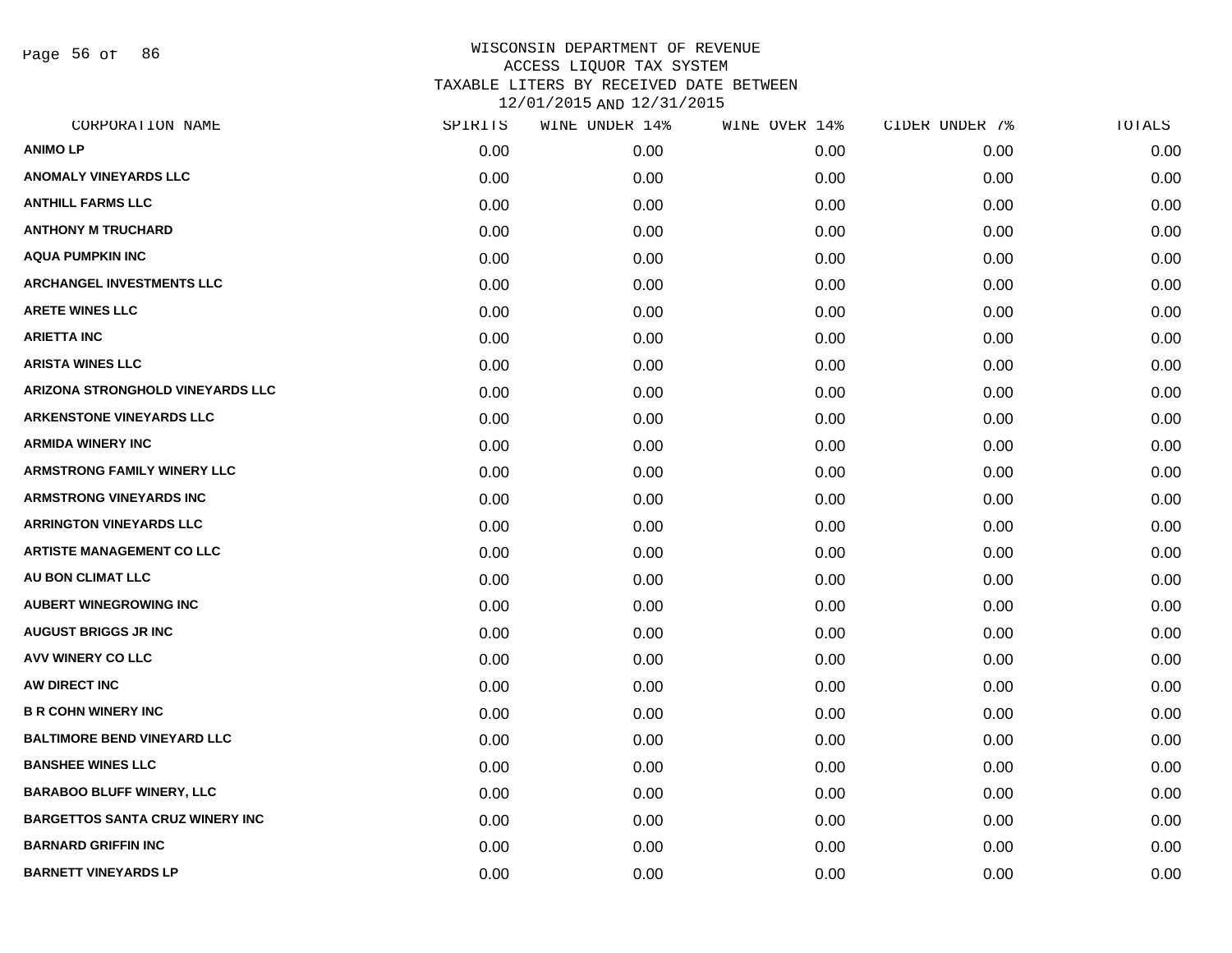Page 57 of 86

| CORPORATION NAME                       | SPIRITS | WINE UNDER 14% | WINE OVER 14% | CIDER UNDER 7% | TOTALS |
|----------------------------------------|---------|----------------|---------------|----------------|--------|
| <b>BAUER-KEARNS WINERY LLC</b>         | 0.00    | 0.00           | 0.00          | 0.00           | 0.00   |
| <b>BAW INC</b>                         | 0.00    | 0.00           | 0.00          | 0.00           | 0.00   |
| <b>BAYFIELD WINERY, LTD.</b>           | 0.00    | 0.00           | 0.00          | 0.00           | 0.00   |
| <b>BEHRENS AND DRINKWARD</b>           | 0.00    | 0.00           | 0.00          | 0.00           | 0.00   |
| <b>BEL VINO LLC</b>                    | 0.00    | 0.00           | 0.00          | 0.00           | 0.00   |
| <b>BELLEVINEZ LLC</b>                  | 0.00    | 0.00           | 0.00          | 0.00           | 0.00   |
| <b>BENESSERE VINEYARDS LTD</b>         | 0.00    | 0.00           | 0.00          | 0.00           | 0.00   |
| <b>BENNETT LANE WINERY LLC</b>         | 0.00    | 0.00           | 0.00          | 0.00           | 0.00   |
| <b>BENOVIA WINERY LLC</b>              | 0.00    | 0.00           | 0.00          | 0.00           | 0.00   |
| <b>BENT CREEK WINERY LLC</b>           | 0.00    | 0.00           | 0.00          | 0.00           | 0.00   |
| <b>BENTON-LANE LLC</b>                 | 0.00    | 0.00           | 0.00          | 0.00           | 0.00   |
| <b>BENZIGER FAMILY WINERY LLC</b>      | 0.00    | 0.00           | 0.00          | 0.00           | 0.00   |
| <b>BERGSTROM WINES LLC</b>             | 0.00    | 0.00           | 0.00          | 0.00           | 0.00   |
| <b>BERNARDUS LLC</b>                   | 0.00    | 0.00           | 0.00          | 0.00           | 0.00   |
| BETHEL HEIGHTS VINEYARD INC            | 0.00    | 0.00           | 0.00          | 0.00           | 0.00   |
| BETTER BRANDS INTERNATIONAL            | 0.00    | 0.00           | 0.00          | 0.00           | 0.00   |
| <b>BETZ CELLARS LLC</b>                | 0.00    | 0.00           | 0.00          | 0.00           | 0.00   |
| <b>BIG BASIN VINEYARDS LLC</b>         | 0.00    | 0.00           | 0.00          | 0.00           | 0.00   |
| <b>BILTMORE ESTATE WINE COMPANY</b>    | 0.00    | 0.00           | 0.00          | 0.00           | 0.00   |
| <b>BLACKBIRD VINEYARDS LLC</b>         | 0.00    | 0.00           | 0.00          | 0.00           | 0.00   |
| <b>BLACKBURN ENTERPRISES LLC</b>       | 0.00    | 0.00           | 0.00          | 0.00           | 0.00   |
| <b>BLANKIET ESTATE LLC</b>             | 0.00    | 0.00           | 0.00          | 0.00           | 0.00   |
| <b>BLIND HORSE WINERY LLC</b>          | 0.00    | 0.00           | 0.00          | 0.00           | 0.00   |
| <b>BLUE MOUNTAIN CIDER COMPANY LLC</b> | 0.00    | 0.00           | 0.00          | 0.00           | 0.00   |
| <b>BLUE SKY VINTNERS LLC</b>           | 0.00    | 0.00           | 0.00          | 0.00           | 0.00   |
| <b>BNA WINE GROUP LLC</b>              | 0.00    | 0.00           | 0.00          | 0.00           | 0.00   |
| <b>BOEGER WINERY INC</b>               | 0.00    | 0.00           | 0.00          | 0.00           | 0.00   |
| <b>BOGLE VINEYARDS INC</b>             | 0.00    | 0.00           | 0.00          | 0.00           | 0.00   |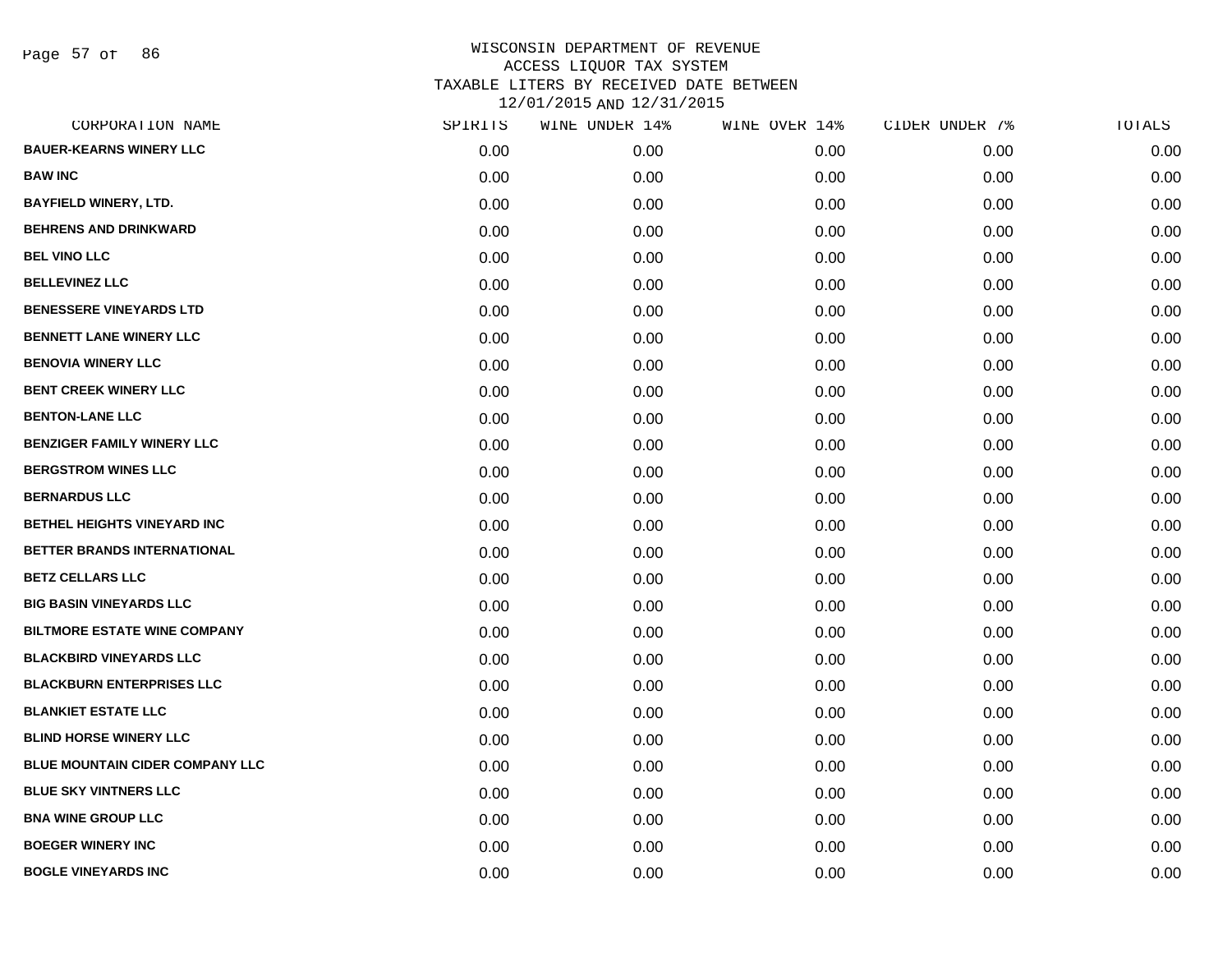Page 58 of 86

| CORPORATION NAME                             | SPIRITS | WINE UNDER 14% | WINE OVER 14% | CIDER UNDER 7% | TOTALS |
|----------------------------------------------|---------|----------------|---------------|----------------|--------|
| <b>BON AFFAIR INC</b>                        | 0.00    | 0.00           | 0.00          | 0.00           | 0.00   |
| <b>BONNY DOON WINERY INC</b>                 | 0.00    | 0.00           | 0.00          | 0.00           | 0.00   |
| <b>BOOKWALTER WINERY LLC</b>                 | 0.00    | 0.00           | 0.00          | 0.00           | 0.00   |
| <b>BOTHAM VINEYARDS, INC.</b>                | 0.00    | 0.00           | 0.00          | 0.00           | 0.00   |
| <b>BOUCHAINE VINEYARDS INC</b>               | 0.00    | 0.00           | 0.00          | 0.00           | 0.00   |
| <b>BRANCHES WINERY LLC</b>                   | 0.00    | 0.00           | 0.00          | 0.00           | 0.00   |
| <b>BRASSFIELD ESTATE WINERY LLC</b>          | 0.00    | 0.00           | 0.00          | 0.00           | 0.00   |
| <b>BRESSLER VINEYARDS LLC</b>                | 0.00    | 0.00           | 0.00          | 0.00           | 0.00   |
| <b>BRET LOPEZ</b>                            | 0.00    | 0.00           | 0.00          | 0.00           | 0.00   |
| <b>BREWER-CLIFTON LLC</b>                    | 0.00    | 0.00           | 0.00          | 0.00           | 0.00   |
| <b>BRIAN CARTER CELLARS LLC</b>              | 0.00    | 0.00           | 0.00          | 0.00           | 0.00   |
| <b>BRIGADOON FARM &amp; WINERY LLC</b>       | 0.00    | 0.00           | 0.00          | 0.00           | 0.00   |
| <b>BROWN ESTATE VINEYARDS LLC</b>            | 0.00    | 0.00           | 0.00          | 0.00           | 0.00   |
| <b>BRUTOCAO CELLARS LP</b>                   | 0.00    | 0.00           | 0.00          | 0.00           | 0.00   |
| <b>BRYANT VINEYARDS INC</b>                  | 0.00    | 0.00           | 0.00          | 0.00           | 0.00   |
| <b>BUCKLER FAMILY VINEYARDS LLC</b>          | 0.00    | 0.00           | 0.00          | 0.00           | 0.00   |
| <b>BULLY HILL VINEYARDS INC.</b>             | 0.00    | 0.00           | 0.00          | 0.00           | 0.00   |
| <b>BURGESS CELLARS INC</b>                   | 0.00    | 0.00           | 0.00          | 0.00           | 0.00   |
| <b>BURRELL SCHOOL VINEYARDS INC</b>          | 0.00    | 0.00           | 0.00          | 0.00           | 0.00   |
| <b>BUTTONWOOD FARM WINERY INC</b>            | 0.00    | 0.00           | 0.00          | 0.00           | 0.00   |
| <b>C &amp; C WINE SERVICES INC</b>           | 0.00    | 0.00           | 0.00          | 0.00           | 0.00   |
| <b>C &amp; N CORPORATION</b>                 | 0.00    | 0.00           | 0.00          | 0.00           | 0.00   |
| <b>C G DI ARIE VINEYARD &amp; WINERY LLC</b> | 0.00    | 0.00           | 0.00          | 0.00           | 0.00   |
| <b>C MONDAVI &amp; SONS</b>                  | 0.00    | 0.00           | 0.00          | 0.00           | 0.00   |
| <b>CAIN CELLARS INC</b>                      | 0.00    | 0.00           | 0.00          | 0.00           | 0.00   |
| <b>CAIRDEAN VINEYARDS LLC</b>                | 0.00    | 0.00           | 0.00          | 0.00           | 0.00   |
| <b>CAKEBREAD CELLARS</b>                     | 0.00    | 0.00           | 0.00          | 0.00           | 0.00   |
| <b>CALCAREOUS VINEYARD LLC</b>               | 0.00    | 0.00           | 0.00          | 0.00           | 0.00   |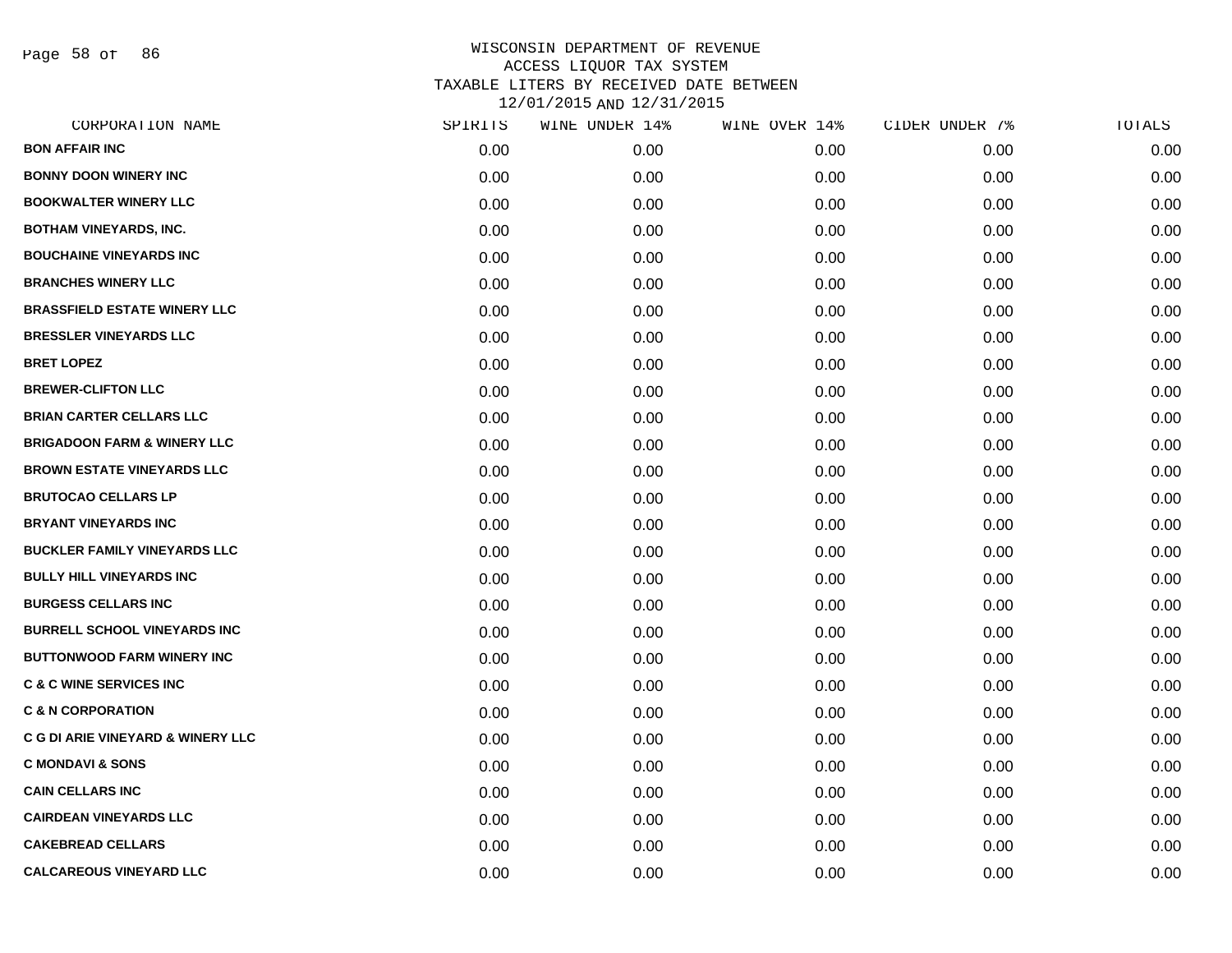Page 59 of 86

| CORPORATION NAME                                  | SPIRITS | WINE UNDER 14% | WINE OVER 14% | CIDER UNDER 7% | TOTALS |
|---------------------------------------------------|---------|----------------|---------------|----------------|--------|
| <b>CALDWELL WINERY LLC</b>                        | 0.00    | 0.00           | 0.00          | 0.00           | 0.00   |
| <b>CALERA WINE COMPANY LP</b>                     | 0.00    | 0.00           | 0.00          | 0.00           | 0.00   |
| <b>CARACCIOLI CELLARS INC</b>                     | 0.00    | 0.00           | 0.00          | 0.00           | 0.00   |
| <b>CARL THOMA</b>                                 | 0.00    | 0.00           | 0.00          | 0.00           | 0.00   |
| <b>CARLISLE WINERY &amp; VINEYARDS LLC</b>        | 0.00    | 0.00           | 0.00          | 0.00           | 0.00   |
| <b>CASTORO CELLARS</b>                            | 0.00    | 0.00           | 0.00          | 0.00           | 0.00   |
| <b>CAYMUS VINEYARDS INC</b>                       | 0.00    | 0.00           | 0.00          | 0.00           | 0.00   |
| <b>CECIL A ZERBA</b>                              | 0.00    | 0.00           | 0.00          | 0.00           | 0.00   |
| <b>CEDAR KNOLL VINEYARDS INC</b>                  | 0.00    | 0.00           | 0.00          | 0.00           | 0.00   |
| <b>CEJA VINEYARDS INC</b>                         | 0.00    | 0.00           | 0.00          | 0.00           | 0.00   |
| <b>CELLAR RAT CELLARS LLC</b>                     | 0.00    | 0.00           | 0.00          | 0.00           | 0.00   |
| <b>CHACEWATER LLC</b>                             | 0.00    | 0.00           | 0.00          | 0.00           | 0.00   |
| <b>CHAPPELLET WINERY INC</b>                      | 0.00    | 0.00           | 0.00          | 0.00           | 0.00   |
| <b>CHARLES &amp; MARTHA BARRA</b>                 | 0.00    | 0.00           | 0.00          | 0.00           | 0.00   |
| <b>CHARLES REININGER LLC</b>                      | 0.00    | 0.00           | 0.00          | 0.00           | 0.00   |
| <b>CHATEAU BIANCA INC</b>                         | 0.00    | 0.00           | 0.00          | 0.00           | 0.00   |
| <b>CHATEAU DIANA LLC</b>                          | 0.00    | 0.00           | 0.00          | 0.00           | 0.00   |
| <b>CHATEAU GRAND TRAVERSE LTD</b>                 | 0.00    | 0.00           | 0.00          | 0.00           | 0.00   |
| <b>CHATEAU MORRISETTE INC</b>                     | 0.00    | 0.00           | 0.00          | 0.00           | 0.00   |
| <b>CHATEAU OPERATIONS, LTD.</b>                   | 0.00    | 0.00           | 0.00          | 0.00           | 0.00   |
| <b>CHATEAU POTELLE HOLDINGS LLC</b>               | 0.00    | 0.00           | 0.00          | 0.00           | 0.00   |
| <b>CHATEAU ST CROIX WINERY &amp; VINEYARD LLC</b> | 0.00    | 0.00           | 0.00          | 0.00           | 0.00   |
| <b>CHATOM CELLARS INC</b>                         | 0.00    | 0.00           | 0.00          | 0.00           | 0.00   |
| <b>CHERRY HILL LLC</b>                            | 0.00    | 0.00           | 0.00          | 0.00           | 0.00   |
| <b>CHIARELLO FAMILY VINEYARDS LLC</b>             | 0.00    | 0.00           | 0.00          | 0.00           | 0.00   |
| <b>CHIMNEY ROCK WINERY LLC</b>                    | 0.00    | 0.00           | 0.00          | 0.00           | 0.00   |
| <b>CHRISTOPHE BARON</b>                           | 0.00    | 0.00           | 0.00          | 0.00           | 0.00   |
| <b>CHRISTOPHER FIGGINS</b>                        | 0.00    | 0.00           | 0.00          | 0.00           | 0.00   |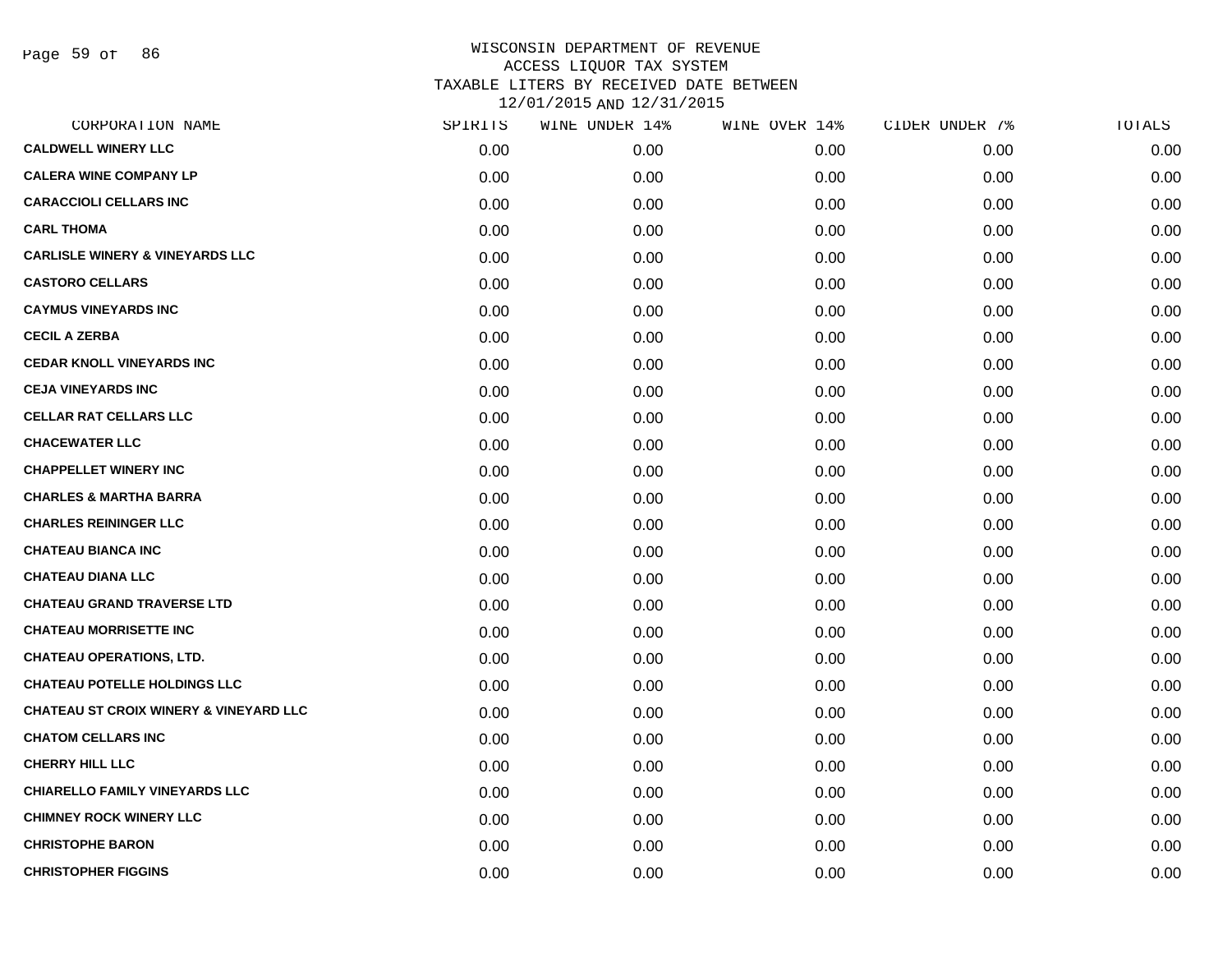| CORPORATION NAME                                | SPIRITS | WINE UNDER 14% | WINE OVER 14% | CIDER UNDER 7% | TOTALS |
|-------------------------------------------------|---------|----------------|---------------|----------------|--------|
| <b>CIDER HOUSE OF WISCONSIN LLC</b>             | 0.00    | 0.00           | 0.00          | 0.00           | 0.00   |
| <b>CINNABAR WINERY LLC</b>                      | 0.00    | 0.00           | 0.00          | 0.00           | 0.00   |
| CITY VINTNERS SAN FRANCISCO WINERY LLC          | 0.00    | 0.00           | 0.00          | 0.00           | 0.00   |
| <b>CLARA STREET COMPANY</b>                     | 0.00    | 0.00           | 0.00          | 0.00           | 0.00   |
| <b>CLAY JAR HOLDINGS LLC</b>                    | 0.00    | 0.00           | 0.00          | 0.00           | 0.00   |
| <b>CLIF BAR FAMILY WINERY &amp; FARM LLC</b>    | 0.00    | 0.00           | 0.00          | 0.00           | 0.00   |
| <b>CLINE CELLARS INC</b>                        | 0.00    | 0.00           | 0.00          | 0.00           | 0.00   |
| <b>CLOS DU VAL WINE CO LTD</b>                  | 0.00    | 0.00           | 0.00          | 0.00           | 0.00   |
| <b>CLOS LACHANCE WINES LLC</b>                  | 0.00    | 0.00           | 0.00          | 0.00           | 0.00   |
| <b>COCKERELL WINE CONSULTING LLC</b>            | 0.00    | 0.00           | 0.00          | 0.00           | 0.00   |
| <b>CODORNIU NAPA INC</b>                        | 0.00    | 0.00           | 0.00          | 0.00           | 0.00   |
| <b>COL SOLARE, LLP</b>                          | 0.00    | 0.00           | 0.00          | 0.00           | 0.00   |
| <b>COLGIN PARTNERS LLC</b>                      | 0.00    | 0.00           | 0.00          | 0.00           | 0.00   |
| <b>COLLEEN M BOS</b>                            | 0.00    | 0.00           | 0.00          | 0.00           | 0.00   |
| <b>COLUMBIA RIVER WINERY INC</b>                | 0.00    | 0.00           | 0.00          | 0.00           | 0.00   |
| <b>CONSTELLATION BRANDS U.S. OPERATIONS INC</b> | 0.00    | 0.00           | 0.00          | 0.00           | 0.00   |
| <b>CONUNDRUM WINERY LLC</b>                     | 0.00    | 0.00           | 0.00          | 0.00           | 0.00   |
| <b>CONWAY VINEYARDS INC</b>                     | 0.00    | 0.00           | 0.00          | 0.00           | 0.00   |
| <b>COOL HAND VINEYARDS LLC</b>                  | 0.00    | 0.00           | 0.00          | 0.00           | 0.00   |
| <b>COPAIN WINE CELLARS LLC</b>                  | 0.00    | 0.00           | 0.00          | 0.00           | 0.00   |
| <b>COPPER CANE LLC</b>                          | 0.00    | 0.00           | 0.00          | 0.00           | 0.00   |
| <b>CORNERSTONE CELLARS INC</b>                  | 0.00    | 0.00           | 0.00          | 0.00           | 0.00   |
| <b>COURAGEOUS INC</b>                           | 0.00    | 0.00           | 0.00          | 0.00           | 0.00   |
| <b>CRAIG FLETCHER</b>                           | 0.00    | 0.00           | 0.00          | 0.00           | 0.00   |
| <b>CREATIVE WINE CONCEPTS INC</b>               | 0.00    | 0.00           | 0.00          | 0.00           | 0.00   |
| <b>CREW WINE COMPANY LLC</b>                    | 0.00    | 0.00           | 0.00          | 0.00           | 0.00   |
| <b>CRIMSON WINE GROUP LTD</b>                   | 0.00    | 0.00           | 0.00          | 0.00           | 0.00   |
| <b>CRISTOM VINEYARDS INC</b>                    | 0.00    | 0.00           | 0.00          | 0.00           | 0.00   |
|                                                 |         |                |               |                |        |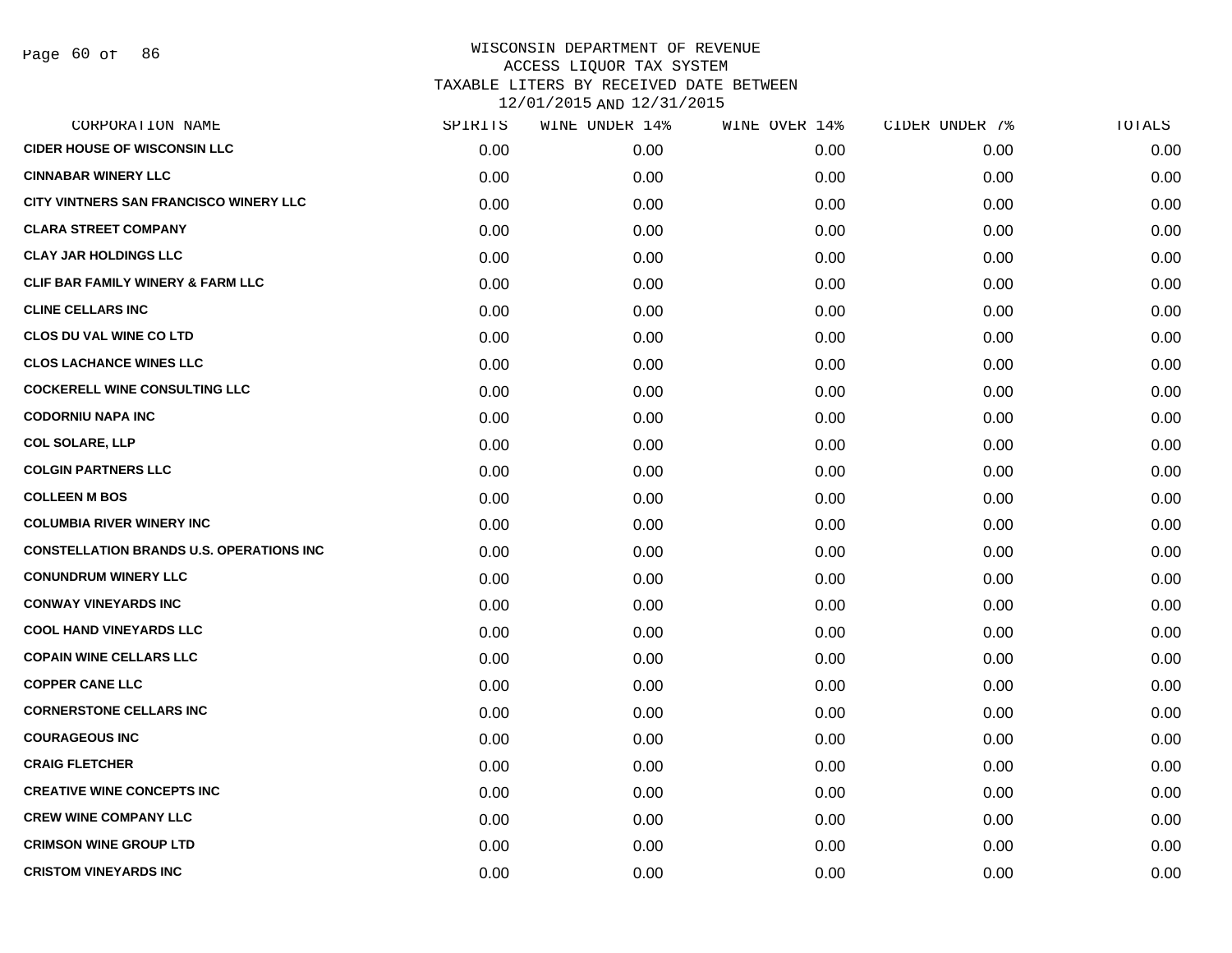Page 61 of 86

| CORPORATION NAME                                 | SPIRITS | WINE UNDER 14% | WINE OVER 14% | CIDER UNDER 7% | TOTALS |
|--------------------------------------------------|---------|----------------|---------------|----------------|--------|
| <b>CULTIVATE WINES LLC</b>                       | 0.00    | 0.00           | 0.00          | 0.00           | 0.00   |
| <b>CUNAT PREMIUM VINEYARDS LLC</b>               | 0.00    | 0.00           | 0.00          | 0.00           | 0.00   |
| <b>CUSHMAN WINERY CORPORATION</b>                | 0.00    | 0.00           | 0.00          | 0.00           | 0.00   |
| <b>CUVAISON INC</b>                              | 0.00    | 0.00           | 0.00          | 0.00           | 0.00   |
| <b>D &amp; J F CELLARS INC</b>                   | 0.00    | 0.00           | 0.00          | 0.00           | 0.00   |
| <b>D MYERS LLC</b>                               | 0.00    | 0.00           | 0.00          | 0.00           | 0.00   |
| <b>DANA ESTATES INC</b>                          | 0.00    | 0.00           | 0.00          | 0.00           | 0.00   |
| <b>DANCING HARES VINEYARD LLC</b>                | 0.00    | 0.00           | 0.00          | 0.00           | 0.00   |
| DANZA DEL SOL WINERY INC                         | 0.00    | 0.00           | 0.00          | 0.00           | 0.00   |
| <b>DANZINGER VINEYARDS LLC</b>                   | 0.00    | 0.00           | 0.00          | 0.00           | 0.00   |
| <b>DAOU VINEYARDS LLC</b>                        | 0.00    | 0.00           | 0.00          | 0.00           | 0.00   |
| <b>DARIOUSH KHALEDI WINERY LLC</b>               | 0.00    | 0.00           | 0.00          | 0.00           | 0.00   |
| <b>DAVID BRUCE WINERY INC</b>                    | 0.00    | 0.00           | 0.00          | 0.00           | 0.00   |
| <b>DAVID COFFARO</b>                             | 0.00    | 0.00           | 0.00          | 0.00           | 0.00   |
| <b>DAVID J MATTHEWS</b>                          | 0.00    | 0.00           | 0.00          | 0.00           | 0.00   |
| <b>DAVID JAMES LLC</b>                           | 0.00    | 0.00           | 0.00          | 0.00           | 0.00   |
| <b>DAVIDS PINOT VINEYARDS INC</b>                | 0.00    | 0.00           | 0.00          | 0.00           | 0.00   |
| DE LA MONTANYA WINERY INC                        | 0.00    | 0.00           | 0.00          | 0.00           | 0.00   |
| DEERFIELD RANCH WINERY LLC                       | 0.00    | 0.00           | 0.00          | 0.00           | 0.00   |
| DEL DOTTO VINEYARDS INC                          | 0.00    | 0.00           | 0.00          | 0.00           | 0.00   |
| <b>DELICATO VINEYARDS INC</b>                    | 0.00    | 0.00           | 0.00          | 0.00           | 0.00   |
| <b>DELILLE CELLARS LLC</b>                       | 0.00    | 0.00           | 0.00          | 0.00           | 0.00   |
| <b>DENNER WINERY INC</b>                         | 0.00    | 0.00           | 0.00          | 0.00           | 0.00   |
| <b>DENNIS R ONEIL</b>                            | 0.00    | 0.00           | 0.00          | 0.00           | 0.00   |
| <b>DEREK ROHLFFS</b>                             | 0.00    | 0.00           | 0.00          | 0.00           | 0.00   |
| DH GUSTAFSON FAMILY VINEYARDS LLC                | 0.00    | 0.00           | 0.00          | 0.00           | 0.00   |
| <b>DIAGEO CHATEAU &amp; ESTATE WINES COMPANY</b> | 0.00    | 0.00           | 0.00          | 0.00           | 0.00   |
| <b>DIAMOND MOUNTAIN VINEYARD</b>                 | 0.00    | 0.00           | 0.00          | 0.00           | 0.00   |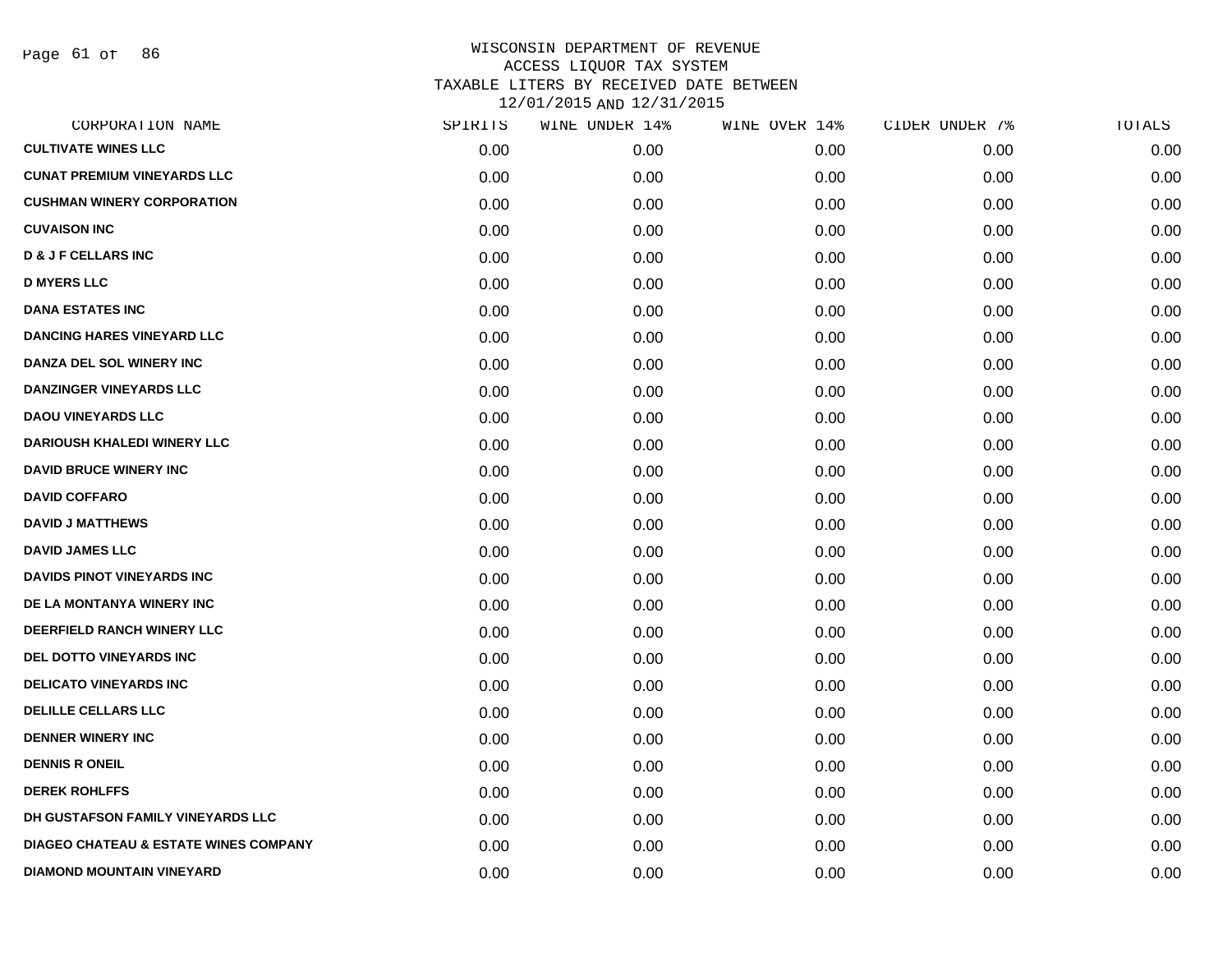Page 62 of 86

| CORPORATION NAME                                                         | SPIRITS | WINE UNDER 14% | WINE OVER 14% | CIDER UNDER 7% | TOTALS |
|--------------------------------------------------------------------------|---------|----------------|---------------|----------------|--------|
| <b>DIANA HOBSON</b>                                                      | 0.00    | 0.00           | 0.00          | 0.00           | 0.00   |
| <b>DOMAINE CARNEROS LTD</b>                                              | 0.00    | 0.00           | 0.00          | 0.00           | 0.00   |
| <b>DOMAINE CHANDON INC</b>                                               | 0.00    | 0.00           | 0.00          | 0.00           | 0.00   |
| <b>DOMAINE DE MARIA SOTER LLC</b>                                        | 0.00    | 0.00           | 0.00          | 0.00           | 0.00   |
| <b>DOMAINE DROUHIN OREGON LLC</b>                                        | 0.00    | 0.00           | 0.00          | 0.00           | 0.00   |
| <b>DOMAINE MB LLC</b>                                                    | 0.00    | 0.00           | 0.00          | 0.00           | 0.00   |
| <b>DOMAINE SERENE VINEYARDS &amp; WINERY INC</b>                         | 0.00    | 0.00           | 0.00          | 0.00           | 0.00   |
| <b>DOMINICK CHIRICHILLO</b>                                              | 0.00    | 0.00           | 0.00          | 0.00           | 0.00   |
| <b>DON SEBASTIANI &amp; SONS INTERNATIONAL WINE</b><br><b>NEGOCIANTS</b> | 0.00    | 0.00           | 0.00          | 0.00           | 0.00   |
| DONATI FAMILY VINEYARD INC                                               | 0.00    | 0.00           | 0.00          | 0.00           | 0.00   |
| DONELAN FAMILY WINE CELLARS LLC                                          | 0.00    | 0.00           | 0.00          | 0.00           | 0.00   |
| <b>DOUBLE CANYON VINEYARDS LLC</b>                                       | 0.00    | 0.00           | 0.00          | 0.00           | 0.00   |
| <b>DRINKS LICENSING LLC</b>                                              | 0.00    | 0.00           | 0.00          | 0.00           | 0.00   |
| DRY CREEK VINEYARD INC                                                   | 0.00    | 0.00           | 0.00          | 0.00           | 0.00   |
| <b>DSC INVESTORS INC</b>                                                 | 0.00    | 0.00           | 0.00          | 0.00           | 0.00   |
| <b>DUCKHORN WINE COMPANY</b>                                             | 0.00    | 0.00           | 0.00          | 0.00           | 0.00   |
| <b>DUNHAM CELLARS LLC</b>                                                | 0.00    | 0.00           | 0.00          | 0.00           | 0.00   |
| <b>DUNN VINEYARDS LLC</b>                                                | 0.00    | 0.00           | 0.00          | 0.00           | 0.00   |
| <b>DUPLIN WINE CELLARS INC</b>                                           | 0.00    | 0.00           | 0.00          | 0.00           | 0.00   |
| DUTTON GOLDFIELD WINERY LLC                                              | 0.00    | 0.00           | 0.00          | 0.00           | 0.00   |
| <b>E &amp; J GALLO WINERY</b>                                            | 0.00    | 0.00           | 0.00          | 0.00           | 0.00   |
| <b>EAGLES LANDING WINERY LLC</b>                                         | 0.00    | 0.00           | 0.00          | 0.00           | 0.00   |
| <b>EARL E BROWN &amp; SONS INC</b>                                       | 0.00    | 0.00           | 0.00          | 0.00           | 0.00   |
| <b>EBERLE WINERY LP</b>                                                  | 0.00    | 0.00           | 0.00          | 0.00           | 0.00   |
| <b>EDWARD J RINK</b>                                                     | 0.00    | 0.00           | 0.00          | 0.00           | 0.00   |
| <b>EHREN JORDAN WINE CELLARS LLC</b>                                     | 0.00    | 0.00           | 0.00          | 0.00           | 0.00   |
| <b>ELISABETH W KLEIN</b>                                                 | 0.00    | 0.00           | 0.00          | 0.00           | 0.00   |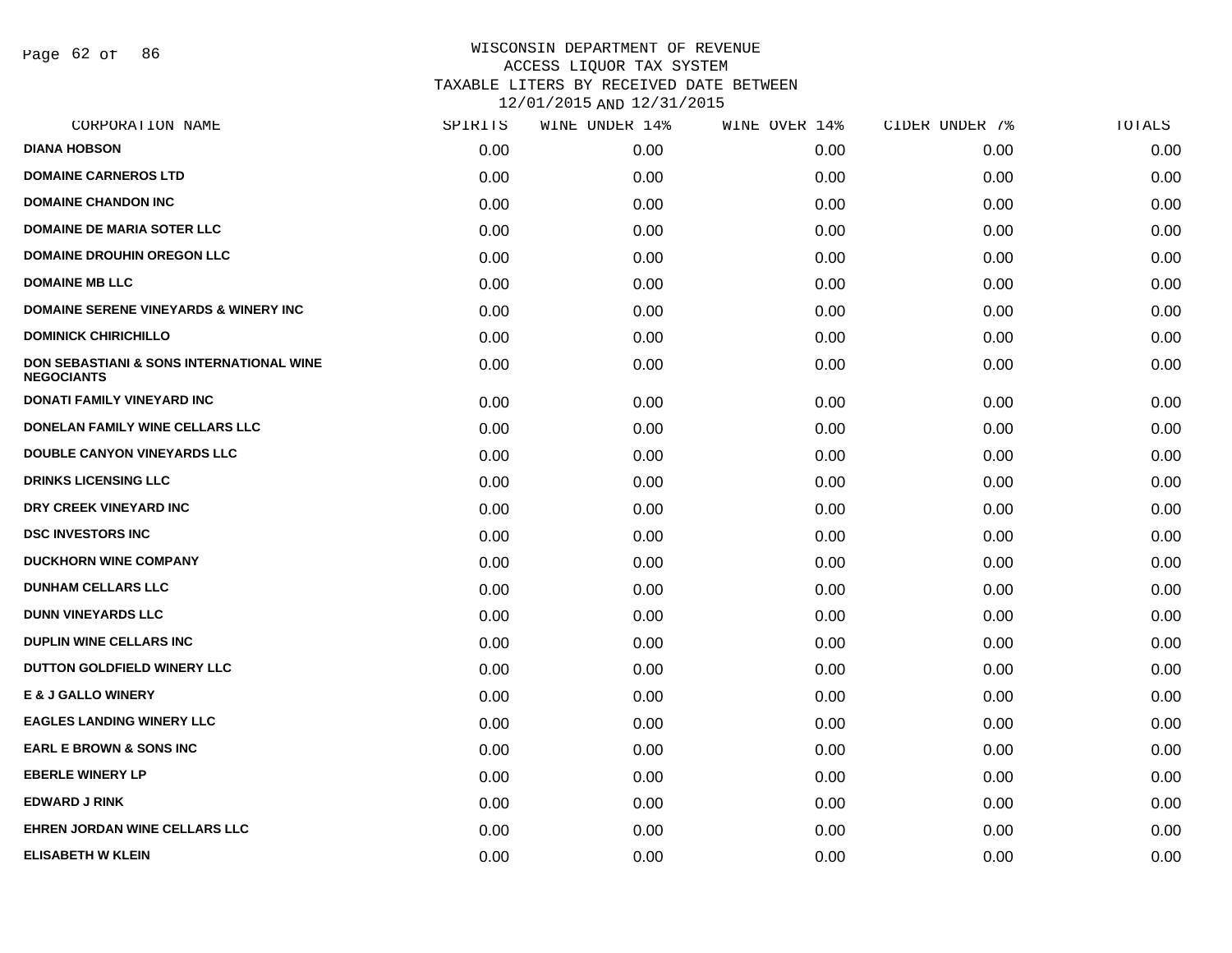Page 63 of 86

| CORPORATION NAME                                 | SPIRITS | WINE UNDER 14% | WINE OVER 14% | CIDER UNDER 7% | TOTALS |
|--------------------------------------------------|---------|----------------|---------------|----------------|--------|
| ELK COVE VINEYARDS INC                           | 0.00    | 0.00           | 0.00          | 0.00           | 0.00   |
| <b>ELV HOLDINGS INC</b>                          | 0.00    | 0.00           | 0.00          | 0.00           | 0.00   |
| <b>ELV-OREGON LLC</b>                            | 0.00    | 0.00           | 0.00          | 0.00           | 0.00   |
| <b>ELYSE WINERY LLC</b>                          | 0.00    | 0.00           | 0.00          | 0.00           | 0.00   |
| <b>EMILIO GUGLIELMO WINERY INC</b>               | 0.00    | 0.00           | 0.00          | 0.00           | 0.00   |
| <b>ENTOURAGE WINE GROUP INC</b>                  | 0.00    | 0.00           | 0.00          | 0.00           | 0.00   |
| <b>ERIC J KEATING</b>                            | 0.00    | 0.00           | 0.00          | 0.00           | 0.00   |
| <b>ERNEST VINEYARDS LLC</b>                      | 0.00    | 0.00           | 0.00          | 0.00           | 0.00   |
| <b>ESCALERA-BOULET LLC</b>                       | 0.00    | 0.00           | 0.00          | 0.00           | 0.00   |
| <b>ESTERLINA VINEYARDS &amp; WINERY LLC</b>      | 0.00    | 0.00           | 0.00          | 0.00           | 0.00   |
| <b>F KORBEL &amp; BROS INC</b>                   | 0.00    | 0.00           | 0.00          | 0.00           | 0.00   |
| <b>FANTESCA LLC</b>                              | 0.00    | 0.00           | 0.00          | 0.00           | 0.00   |
| <b>FAT BOYS INC</b>                              | 0.00    | 0.00           | 0.00          | 0.00           | 0.00   |
| <b>FAWN CREEK WINERY LLC</b>                     | 0.00    | 0.00           | 0.00          | 0.00           | 0.00   |
| <b>FENESTRA WINERY INC</b>                       | 0.00    | 0.00           | 0.00          | 0.00           | 0.00   |
| <b>FERMENTING CELLARS LLC</b>                    | 0.00    | 0.00           | 0.00          | 0.00           | 0.00   |
| <b>FERRARI CARANO VINEYARDS &amp; WINERY LLC</b> | 0.00    | 0.00           | 0.00          | 0.00           | 0.00   |
| <b>FETZER VINEYARDS</b>                          | 0.00    | 0.00           | 0.00          | 0.00           | 0.00   |
| <b>FIDDLEHEAD CELLARS LP</b>                     | 0.00    | 0.00           | 0.00          | 0.00           | 0.00   |
| <b>FIDELITAS WINES LLC</b>                       | 0.00    | 0.00           | 0.00          | 0.00           | 0.00   |
| FIELD STONE WINERY & VINEYARD INC                | 0.00    | 0.00           | 0.00          | 0.00           | 0.00   |
| <b>FIESTA VINEYARD &amp; WINERY LLC</b>          | 0.00    | 0.00           | 0.00          | 0.00           | 0.00   |
| FIJI WATER COMPANY HOLDINGS LLC                  | 0.00    | 0.00           | 0.00          | 0.00           | 0.00   |
| <b>FINKELSTEIN VINEYARDS INC</b>                 | 0.00    | 0.00           | 0.00          | 0.00           | 0.00   |
| <b>FIRESTEED CORPORATION</b>                     | 0.00    | 0.00           | 0.00          | 0.00           | 0.00   |
| <b>FISHER KING WINERY, LLC</b>                   | 0.00    | 0.00           | 0.00          | 0.00           | 0.00   |
| <b>FISHER VINEYARDS</b>                          | 0.00    | 0.00           | 0.00          | 0.00           | 0.00   |
| <b>FIVE VINES LLC</b>                            | 0.00    | 0.00           | 0.00          | 0.00           | 0.00   |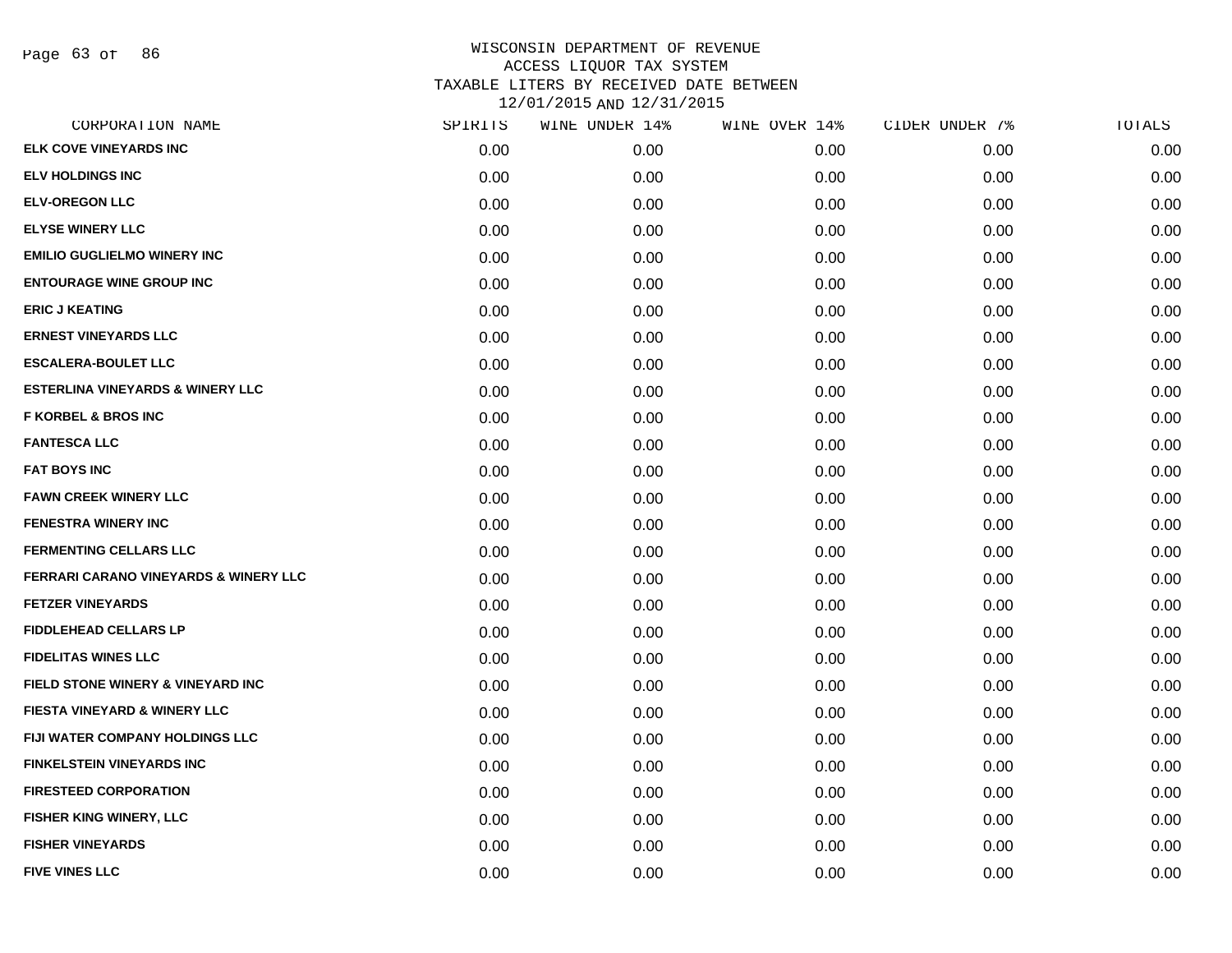| SPIRITS | WINE UNDER 14% | WINE OVER 14% | CIDER UNDER 7% | TOTALS |
|---------|----------------|---------------|----------------|--------|
| 0.00    | 0.00           | 0.00          | 0.00           | 0.00   |
| 0.00    | 0.00           | 0.00          | 0.00           | 0.00   |
| 0.00    | 0.00           | 0.00          | 0.00           | 0.00   |
| 0.00    | 0.00           | 0.00          | 0.00           | 0.00   |
| 0.00    | 0.00           | 0.00          | 0.00           | 0.00   |
| 0.00    | 0.00           | 0.00          | 0.00           | 0.00   |
| 0.00    | 0.00           | 0.00          | 0.00           | 0.00   |
| 0.00    | 0.00           | 0.00          | 0.00           | 0.00   |
| 0.00    | 0.00           | 0.00          | 0.00           | 0.00   |
| 0.00    | 0.00           | 0.00          | 0.00           | 0.00   |
| 0.00    | 0.00           | 0.00          | 0.00           | 0.00   |
| 0.00    | 0.00           | 0.00          | 0.00           | 0.00   |
| 0.00    | 0.00           | 0.00          | 0.00           | 0.00   |
| 0.00    | 0.00           | 0.00          | 0.00           | 0.00   |
| 0.00    | 0.00           | 0.00          | 0.00           | 0.00   |
| 0.00    | 0.00           | 0.00          | 0.00           | 0.00   |
| 0.00    | 0.00           | 0.00          | 0.00           | 0.00   |
| 0.00    | 2.25           | 0.00          | 0.00           | 2.25   |
| 0.00    | 0.00           | 0.00          | 0.00           | 0.00   |
| 0.00    | 0.00           | 0.00          | 0.00           | 0.00   |
| 0.00    | 0.00           | 0.00          | 0.00           | 0.00   |
| 0.00    | 0.00           | 0.00          | 0.00           | 0.00   |
| 0.00    | 0.00           | 0.00          | 0.00           | 0.00   |
| 0.00    | 0.00           | 0.00          | 0.00           | 0.00   |
| 0.00    | 0.00           | 0.00          | 0.00           | 0.00   |
| 0.00    | 0.00           | 0.00          | 0.00           | 0.00   |
| 0.00    | 0.00           | 0.00          | 0.00           | 0.00   |
| 0.00    | 0.00           | 0.00          | 0.00           | 0.00   |
|         |                |               |                |        |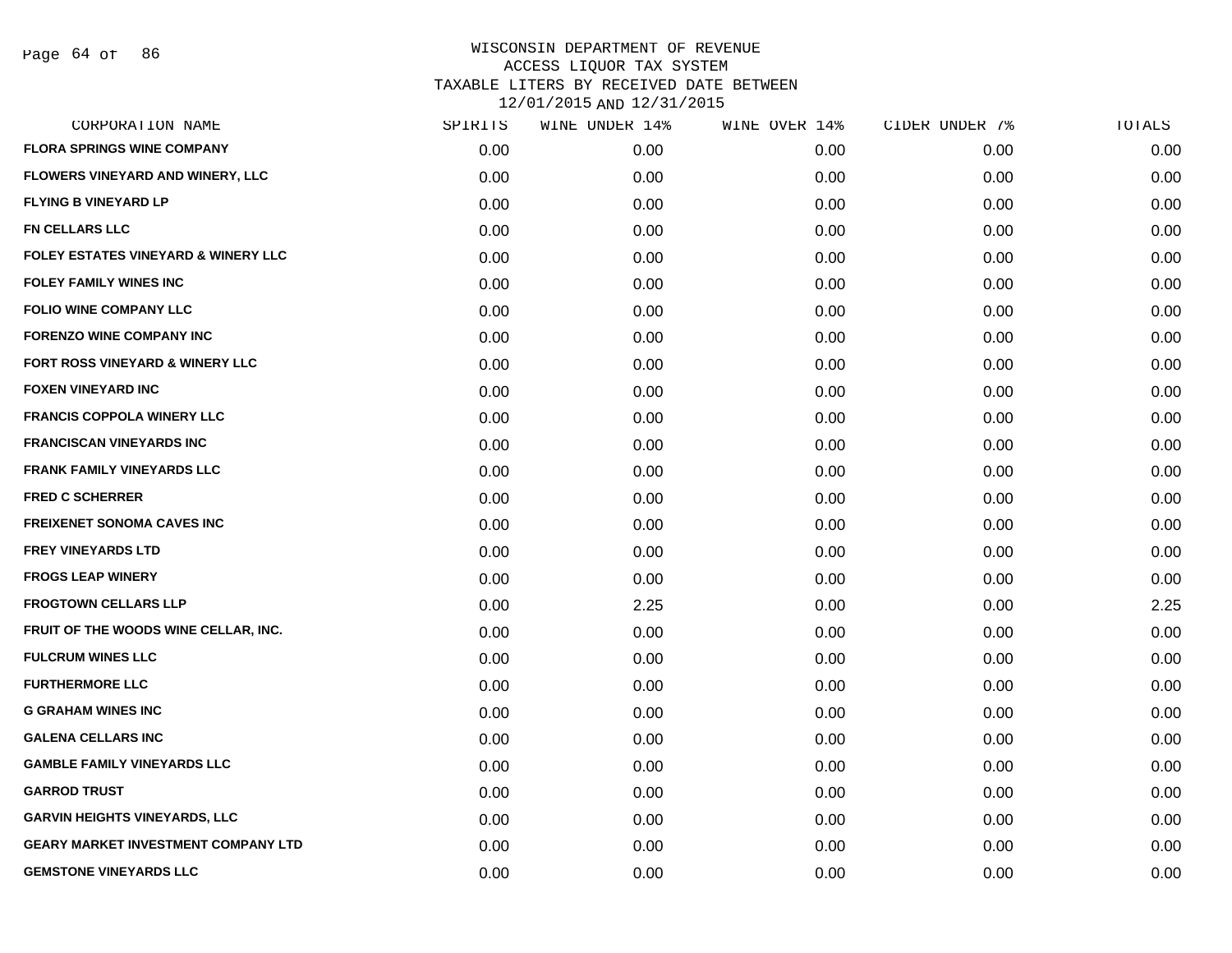| CORPORATION NAME                                    | SPIRITS | WINE UNDER 14% | WINE OVER 14% | CIDER UNDER 7% | <b>TOTALS</b> |
|-----------------------------------------------------|---------|----------------|---------------|----------------|---------------|
| <b>GENERATIONS OF SONOMA LLC</b>                    | 0.00    | 1.50           | 1.50          | 0.00           | 3.00          |
| <b>GENESEO PARTNERS LP</b>                          | 0.00    | 0.00           | 0.00          | 0.00           | 0.00          |
| <b>GEORGE O HENDRY</b>                              | 0.00    | 0.00           | 0.00          | 0.00           | 0.00          |
| <b>GERBER, GERBER &amp; GERBER DISCLAIMER TRUST</b> | 0.00    | 0.00           | 0.00          | 0.00           | 0.00          |
| <b>GF WINES LLC</b>                                 | 0.00    | 0.00           | 0.00          | 0.00           | 0.00          |
| <b>GIFT SERVICES INC</b>                            | 0.00    | 0.00           | 0.00          | 0.00           | 0.00          |
| <b>GOLDIN INVESTMENT II INC</b>                     | 0.00    | 0.00           | 0.00          | 0.00           | 0.00          |
| <b>GOLDRIDGEPINOT.COM LLC</b>                       | 0.00    | 0.00           | 0.00          | 0.00           | 0.00          |
| <b>GOOD FOUNDATIONS INC</b>                         | 0.00    | 0.00           | 0.00          | 0.00           | 0.00          |
| <b>GOOSE RIDGE LLC</b>                              | 0.00    | 0.00           | 0.00          | 0.00           | 0.00          |
| <b>GRAPE VISIONS LLC</b>                            | 0.00    | 0.00           | 0.00          | 0.00           | 0.00          |
| <b>GRAPESEED WINE FUND LLC</b>                      | 0.00    | 0.00           | 0.00          | 0.00           | 0.00          |
| <b>GRASSINI FAMILY VINEYARDS LLC</b>                | 0.00    | 0.00           | 0.00          | 0.00           | 0.00          |
| <b>GREEN FAMILY WINERY LLC</b>                      | 0.00    | 0.00           | 0.00          | 0.00           | 0.00          |
| <b>GRGICH HILLS CELLAR</b>                          | 0.00    | 0.00           | 0.00          | 0.00           | 0.00          |
| <b>GRIEB OPTIMAL WINECRAFTING LLC</b>               | 0.00    | 0.00           | 0.00          | 0.00           | 0.00          |
| <b>GROTH VINEYARDS &amp; WINERY LLC</b>             | 0.00    | 0.00           | 0.00          | 0.00           | 0.00          |
| <b>GULLETT &amp; GULLETT</b>                        | 0.00    | 0.00           | 0.00          | 0.00           | 0.00          |
| H DE V LLC                                          | 0.00    | 0.00           | 0.00          | 0.00           | 0.00          |
| <b>HAFNER VINEYARD LLC</b>                          | 0.00    | 0.00           | 0.00          | 0.00           | 0.00          |
| <b>HAGAFEN CELLARS INC</b>                          | 0.00    | 0.00           | 0.00          | 0.00           | 0.00          |
| <b>HALF KRAKT LLC</b>                               | 0.00    | 0.00           | 0.00          | 0.00           | 0.00          |
| <b>HALL WINES LLC</b>                               | 0.00    | 0.00           | 0.00          | 0.00           | 0.00          |
| <b>HALTER WINERY LLC</b>                            | 0.00    | 0.00           | 0.00          | 0.00           | 0.00          |
| <b>HAMEL FAMILY WINES LLC</b>                       | 0.00    | 108.84         | 177.75        | 0.00           | 286.59        |
| <b>HANNA WINERY INC</b>                             | 0.00    | 0.00           | 0.00          | 0.00           | 0.00          |
| <b>HARALD TOMESCH</b>                               | 0.00    | 0.00           | 0.00          | 0.00           | 0.00          |
| <b>HARBOR HILL FRUIT FARMS INC</b>                  | 0.00    | 63.00          | 0.00          | 0.00           | 63.00         |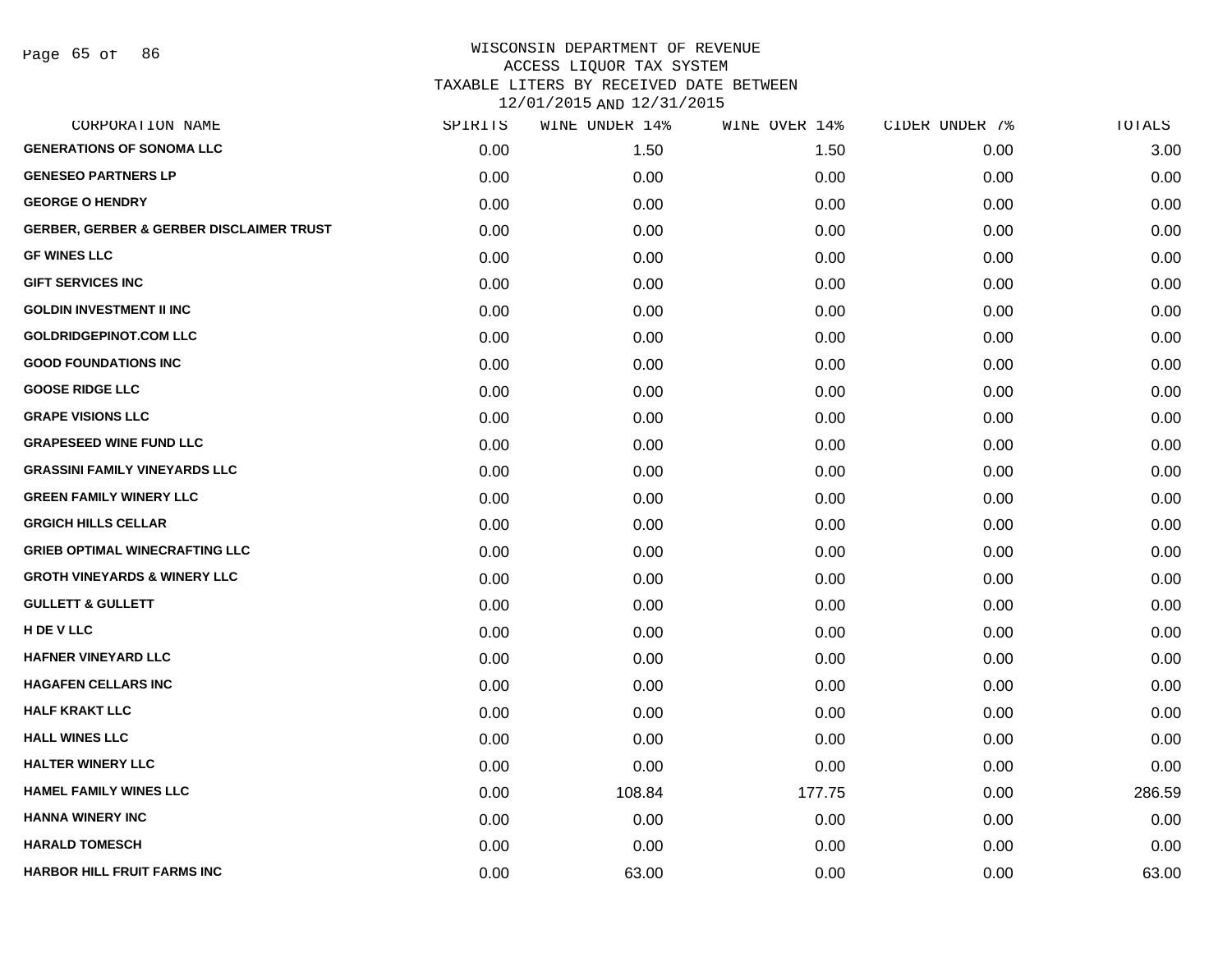Page 66 of 86

| CORPORATION NAME                      | SPIRITS | WINE UNDER 14% | WINE OVER 14% | CIDER UNDER 7% | TOTALS |
|---------------------------------------|---------|----------------|---------------|----------------|--------|
| <b>HARBOR RIDGE WINERY INC.</b>       | 0.00    | 0.00           | 0.00          | 0.00           | 0.00   |
| <b>HARLAN ESTATE WINERY INC</b>       | 0.00    | 0.00           | 0.00          | 0.00           | 0.00   |
| <b>HARRIS &amp; HARRIS</b>            | 0.00    | 0.00           | 0.00          | 0.00           | 0.00   |
| <b>HARRY &amp; DAVID HOLDINGS INC</b> | 0.00    | 0.00           | 0.00          | 0.00           | 0.00   |
| <b>HARTWELL VINEYARDS LLC</b>         | 0.00    | 0.00           | 0.00          | 0.00           | 0.00   |
| <b>HAWKES LLC</b>                     | 0.00    | 0.00           | 0.00          | 0.00           | 0.00   |
| <b>HAYWOOD WINE COMPANY</b>           | 0.00    | 0.00           | 0.00          | 0.00           | 0.00   |
| <b>HDD LLC</b>                        | 0.00    | 0.00           | 0.00          | 0.00           | 0.00   |
| <b>HEITZ WINE CELLARS</b>             | 0.00    | 0.00           | 0.00          | 0.00           | 0.00   |
| <b>HEMISPHERE WINE COMPANY INC</b>    | 0.00    | 0.00           | 0.00          | 0.00           | 0.00   |
| <b>HERB LAMB VINEYARDS, LLC</b>       | 0.00    | 0.00           | 0.00          | 0.00           | 0.00   |
| <b>HERDIE BAISDEN</b>                 | 0.00    | 0.00           | 0.00          | 0.00           | 0.00   |
| <b>HERRERA &amp; HERRERA</b>          | 0.00    | 0.00           | 0.00          | 0.00           | 0.00   |
| <b>HESTAN VINEYARDS LLC</b>           | 0.00    | 0.00           | 0.00          | 0.00           | 0.00   |
| <b>HILL ESTATES INC</b>               | 0.00    | 0.00           | 0.00          | 0.00           | 0.00   |
| <b>HIRSCH WINERY LLC</b>              | 0.00    | 0.00           | 0.00          | 0.00           | 0.00   |
| <b>HOFFMAN AND HOFFMAN</b>            | 0.00    | 0.00           | 0.00          | 0.00           | 0.00   |
| <b>HOLLYS HILL VINEYARDS LLC</b>      | 0.00    | 0.00           | 0.00          | 0.00           | 0.00   |
| HONIG VINEYARD AND WINERY LLC         | 0.00    | 0.00           | 0.00          | 0.00           | 0.00   |
| <b>HOOKSTONE INC.</b>                 | 0.00    | 0.00           | 0.00          | 0.00           | 0.00   |
| <b>HOPE WINE LLC</b>                  | 0.00    | 0.00           | 0.00          | 0.00           | 0.00   |
| <b>HOUDINI INC</b>                    | 0.00    | 0.00           | 0.00          | 0.00           | 0.00   |
| HOURGLASS WINE COMPANY INC            | 0.00    | 0.00           | 0.00          | 0.00           | 0.00   |
| <b>HUNEEUS VINTNERS LLC</b>           | 0.00    | 0.00           | 0.00          | 0.00           | 0.00   |
| HUNT COUNTRY VINEYARDS LLC            | 0.00    | 0.00           | 0.00          | 0.00           | 0.00   |
| <b>HUSCH VINEYARDS INC</b>            | 0.00    | 0.00           | 0.00          | 0.00           | 0.00   |
| <b>INCEPTION WINES LLC</b>            | 0.00    | 0.00           | 0.00          | 0.00           | 0.00   |
| <b>INMAN FAMILY WINES LLC</b>         | 0.00    | 0.00           | 0.00          | 0.00           | 0.00   |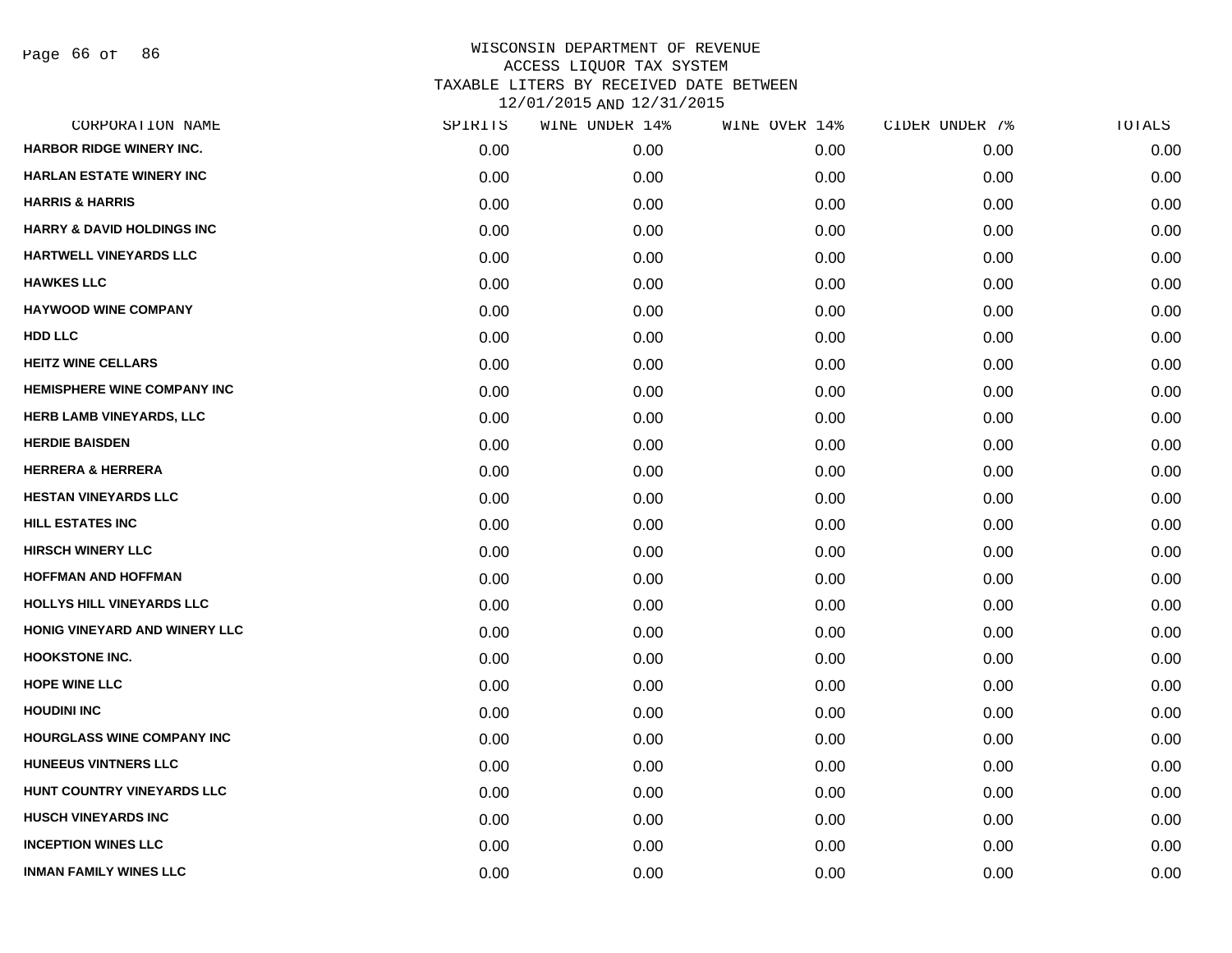Page 67 of 86

| CORPORATION NAME                      | SPIRITS | WINE UNDER 14% | WINE OVER 14% | CIDER UNDER 7% | TOTALS |
|---------------------------------------|---------|----------------|---------------|----------------|--------|
| <b>INVESTOR'S OF AMERICA LP</b>       | 0.00    | 0.00           | 0.00          | 0.00           | 0.00   |
| <b>IRON HORSE VINEYARDS LP</b>        | 0.00    | 0.00           | 0.00          | 0.00           | 0.00   |
| <b>ISENHOWER CELLARS LLC</b>          | 0.00    | 0.00           | 0.00          | 0.00           | 0.00   |
| <b>ISLAND ORCHARD CIDER LLC</b>       | 0.00    | 0.00           | 0.00          | 0.00           | 0.00   |
| <b>ISR VINEYARDS ASSOCIATION</b>      | 0.00    | 0.00           | 0.00          | 0.00           | 0.00   |
| <b>J LOHR WINERY CORP</b>             | 0.00    | 0.00           | 0.00          | 0.00           | 0.00   |
| <b>J PEDRONCELLI WINERY</b>           | 0.00    | 0.00           | 0.00          | 0.00           | 0.00   |
| <b>J RICKARDS WINERY LLC</b>          | 0.00    | 0.00           | 0.00          | 0.00           | 0.00   |
| <b>J-NH WINE GROUP LLC</b>            | 0.00    | 0.00           | 0.00          | 0.00           | 0.00   |
| <b>J3 WINE PARTNERS LLC</b>           | 0.00    | 0.00           | 0.00          | 0.00           | 0.00   |
| JACK JOHN INVESTMENTS INC             | 0.00    | 0.00           | 0.00          | 0.00           | 0.00   |
| <b>JACKSON FAMILY WINES INC</b>       | 0.00    | 0.00           | 0.00          | 0.00           | 0.00   |
| <b>JACKSON WINE LLC</b>               | 0.00    | 0.00           | 0.00          | 0.00           | 0.00   |
| <b>JACKSON WINERY &amp; VINEYARDS</b> | 0.00    | 0.00           | 0.00          | 0.00           | 0.00   |
| <b>JACUZZI FAMILY VINEYARDS LLC</b>   | 0.00    | 0.00           | 0.00          | 0.00           | 0.00   |
| <b>JAM CELLARS INC</b>                | 0.00    | 0.00           | 0.00          | 0.00           | 0.00   |
| <b>JAMES L LAMBERT</b>                | 0.00    | 0.00           | 0.00          | 0.00           | 0.00   |
| <b>JAMES P PROSSER</b>                | 0.00    | 0.00           | 0.00          | 0.00           | 0.00   |
| <b>JAZMIN ENTERPRISES</b>             | 0.00    | 0.00           | 0.00          | 0.00           | 0.00   |
| <b>JB GEORGE LLC</b>                  | 0.00    | 0.00           | 6.75          | 0.00           | 6.75   |
| <b>JC CELLARS INC</b>                 | 0.00    | 0.00           | 0.00          | 0.00           | 0.00   |
| <b>JEFFERY M GORDON</b>               | 0.00    | 0.00           | 0.00          | 0.00           | 0.00   |
| <b>JEFFREY L STOEGER</b>              | 0.00    | 0.00           | 0.00          | 0.00           | 0.00   |
| <b>JENNIFER L JACKSON-HARTFORD</b>    | 0.00    | 0.00           | 0.00          | 0.00           | 0.00   |
| <b>JESSIES GROVE WINERY INC</b>       | 0.00    | 0.00           | 0.00          | 0.00           | 0.00   |
| <b>JESSUP CELLARS HOLDING CO LLC</b>  | 0.00    | 0.00           | 0.00          | 0.00           | 0.00   |
| <b>JM CELLARS COMPANY</b>             | 0.00    | 0.00           | 0.00          | 0.00           | 0.00   |
| JOHN ANTHONY VINEYARDS LLC            | 0.00    | 0.00           | 0.00          | 0.00           | 0.00   |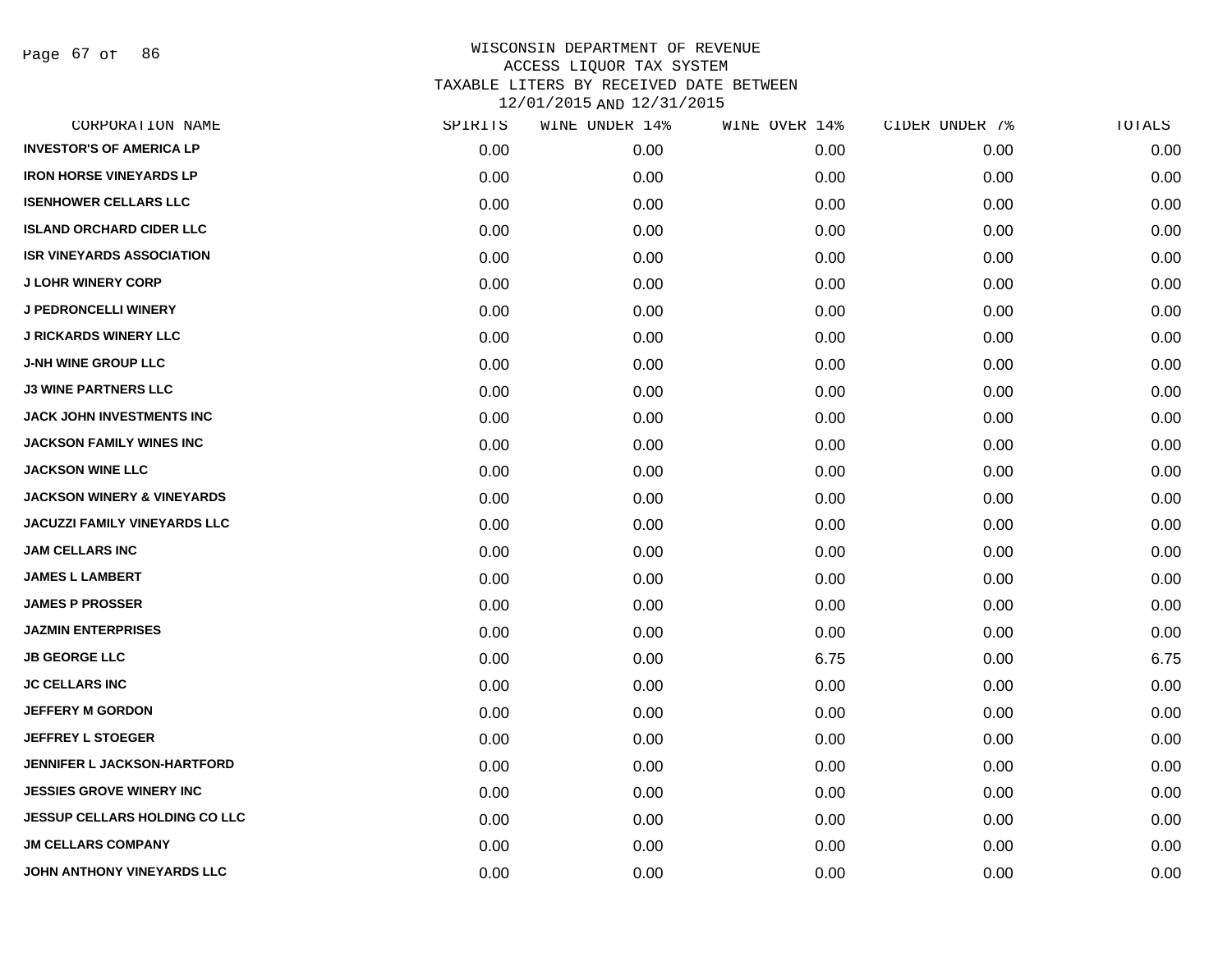Page 68 of 86

| CORPORATION NAME                         | SPIRITS | WINE UNDER 14% | WINE OVER 14% | CIDER UNDER 7% | TOTALS |
|------------------------------------------|---------|----------------|---------------|----------------|--------|
| <b>JOHN E NICOLOZAKES</b>                | 0.00    | 0.00           | 0.00          | 0.00           | 0.00   |
| <b>JONES FAMILY WINERY LLC</b>           | 0.00    | 0.00           | 0.00          | 0.00           | 0.00   |
| <b>JORNY'S END LLC</b>                   | 0.00    | 0.00           | 0.00          | 0.00           | 0.00   |
| <b>JOSEPH CALLOW</b>                     | 0.00    | 0.00           | 0.00          | 0.00           | 0.00   |
| <b>JOSEPH CALLOW</b>                     | 0.00    | 0.00           | 0.00          | 0.00           | 0.00   |
| <b>JOSEPH PHELPS VINEYARDS LLC</b>       | 0.00    | 0.00           | 0.00          | 0.00           | 0.00   |
| <b>JOSEPH STALLER</b>                    | 0.00    | 0.00           | 0.00          | 0.00           | 0.00   |
| <b>JOSEPH WYNIMKO</b>                    | 0.00    | 0.00           | 0.00          | 0.00           | 0.00   |
| <b>JOULLIAN VINEYARDS LTD</b>            | 0.00    | 0.00           | 0.00          | 0.00           | 0.00   |
| JUDD FAMILY VINEYARDS LP                 | 0.00    | 0.00           | 0.00          | 0.00           | 0.00   |
| <b>JULIE A ANDRZEJCZAK</b>               | 0.00    | 0.00           | 0.00          | 0.00           | 0.00   |
| <b>JUSTIN VINEYARDS &amp; WINERY LLC</b> | 0.00    | 0.00           | 0.00          | 0.00           | 0.00   |
| <b>JVW CORPORATION</b>                   | 0.00    | 0.00           | 0.00          | 0.00           | 0.00   |
| <b>K VINTNERS LLC</b>                    | 0.00    | 0.00           | 0.00          | 0.00           | 0.00   |
| <b>KACHINA CELLARS LLC</b>               | 0.00    | 0.00           | 0.00          | 0.00           | 0.00   |
| <b>KAMEN WINES LLC</b>                   | 0.00    | 0.00           | 0.00          | 0.00           | 0.00   |
| <b>KANGARU ENTERPRISES LLC</b>           | 0.00    | 0.00           | 0.00          | 0.00           | 0.00   |
| <b>KB WINES LLC</b>                      | 0.00    | 0.00           | 0.00          | 0.00           | 0.00   |
| <b>KEEVER VINEYARDS LLC</b>              | 0.00    | 0.00           | 0.00          | 0.00           | 0.00   |
| <b>KEN BROWN WINES LLC</b>               | 0.00    | 0.00           | 0.00          | 0.00           | 0.00   |
| <b>KENEFICK RANCHES WINERY LLC</b>       | 0.00    | 0.00           | 0.00          | 0.00           | 0.00   |
| <b>KENT HUMPHREY</b>                     | 0.00    | 0.00           | 0.00          | 0.00           | 0.00   |
| KENWARD FAMILY VINEYARDS, LLC            | 0.00    | 0.00           | 0.00          | 0.00           | 0.00   |
| <b>KERWIN ESTATE LLC</b>                 | 0.00    | 0.00           | 0.00          | 0.00           | 0.00   |
| <b>KESTREL PROPERTIES LLC</b>            | 0.00    | 0.00           | 0.00          | 0.00           | 0.00   |
| <b>KING ESTATE WINERY LP</b>             | 0.00    | 0.00           | 0.00          | 0.00           | 0.00   |
| <b>KISTLER VINEYARDS, LLC</b>            | 0.00    | 0.00           | 0.00          | 0.00           | 0.00   |
| <b>KLEIN FOODS INC</b>                   | 0.00    | 0.00           | 0.00          | 0.00           | 0.00   |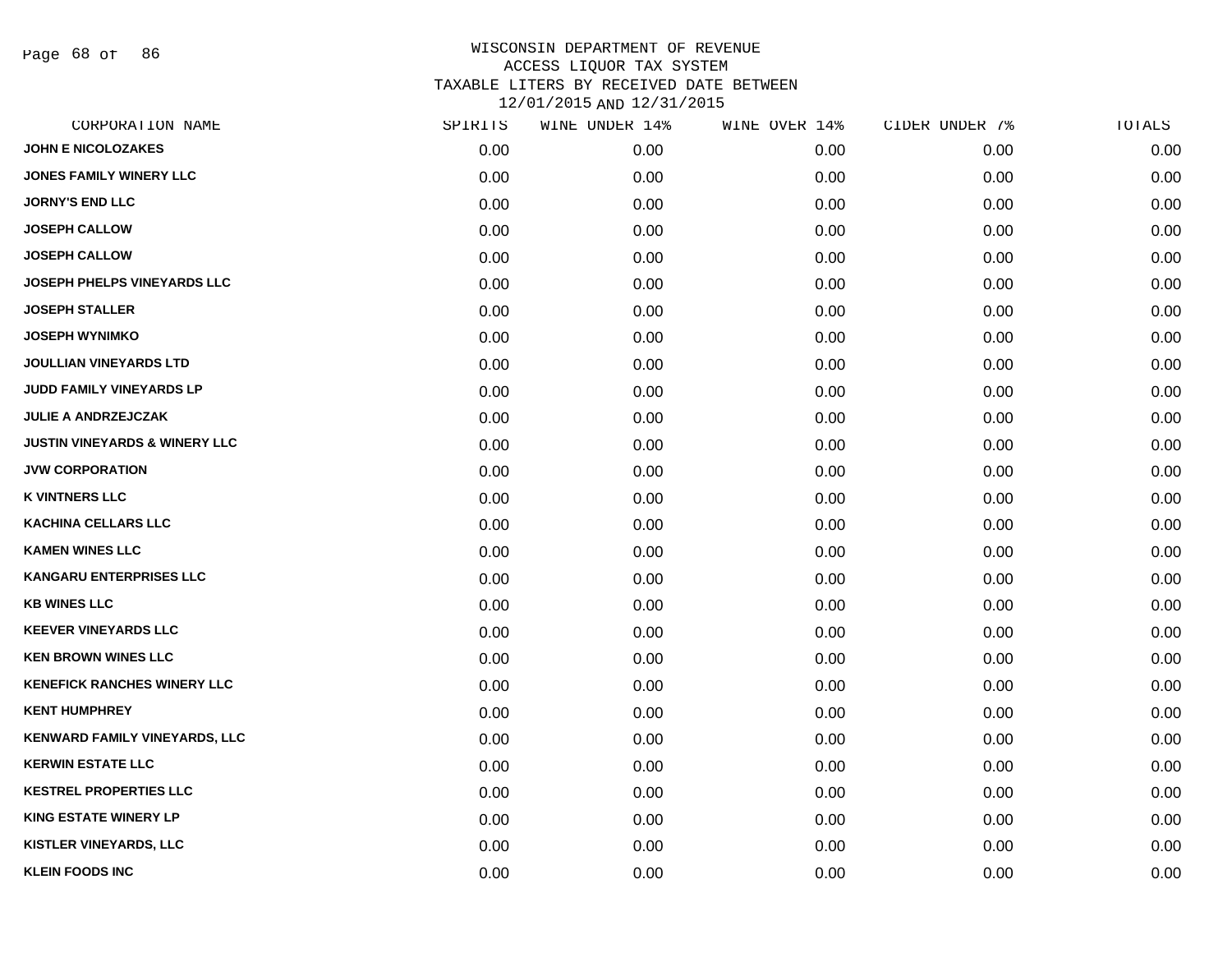| CORPORATION NAME                                  | SPIRITS | WINE UNDER 14% | WINE OVER 14% | CIDER UNDER 7% | TOTALS |
|---------------------------------------------------|---------|----------------|---------------|----------------|--------|
| <b>KNIGHTS BRIDGE WINERY LLC</b>                  | 0.00    | 0.00           | 0.00          | 0.00           | 0.00   |
| <b>KOEHLER WINERY LLC</b>                         | 0.00    | 0.00           | 0.00          | 0.00           | 0.00   |
| <b>KONSTANTIN D FRANK &amp; SONS</b>              | 0.00    | 0.00           | 0.00          | 0.00           | 0.00   |
| <b>KOPRI INC</b>                                  | 0.00    | 0.00           | 0.00          | 0.00           | 0.00   |
| <b>KRUPP BROTHERS LLC</b>                         | 0.00    | 0.00           | 0.00          | 0.00           | 0.00   |
| <b>KSSM LLC</b>                                   | 0.00    | 0.00           | 0.00          | 0.00           | 0.00   |
| <b>KT WINECO LLC</b>                              | 0.00    | 0.00           | 0.00          | 0.00           | 0.00   |
| <b>KULETO VILLA LLC</b>                           | 0.00    | 0.00           | 0.00          | 0.00           | 0.00   |
| <b>KUNDE ENTERPRISES INC</b>                      | 0.00    | 0.00           | 0.00          | 0.00           | 0.00   |
| <b>L C WINE</b>                                   | 0.00    | 0.00           | 0.00          | 0.00           | 0.00   |
| L FOPPIANO WINE CO INC                            | 0.00    | 0.00           | 0.00          | 0.00           | 0.00   |
| <b>LADERA WINERY LLC</b>                          | 0.00    | 0.00           | 0.00          | 0.00           | 0.00   |
| <b>LAETITIA VINEYARD &amp; WINERY INC</b>         | 0.00    | 0.00           | 0.00          | 0.00           | 0.00   |
| <b>LAGUNA OAKS VINEYARD &amp; WINERY INC</b>      | 0.00    | 0.00           | 0.00          | 0.00           | 0.00   |
| <b>LAIL VINEYARDS LLC</b>                         | 0.00    | 0.00           | 0.00          | 0.00           | 0.00   |
| <b>LAIRD FAMILY ESTATE LLC</b>                    | 0.00    | 0.00           | 0.00          | 0.00           | 0.00   |
| <b>LAKE NOKOMIS CRANBERRIES INC</b>               | 0.00    | 0.00           | 0.00          | 0.00           | 0.00   |
| <b>LAMBERT BRIDGE WINERY INC</b>                  | 0.00    | 0.00           | 0.00          | 0.00           | 0.00   |
| <b>LANCASTER ESTATE VINEYARD &amp; WINERY LLC</b> | 0.00    | 0.00           | 0.00          | 0.00           | 0.00   |
| <b>LANCASTER VINEYARDS INC</b>                    | 0.00    | 0.00           | 0.00          | 0.00           | 0.00   |
| <b>LANGE WINERY LLC</b>                           | 0.00    | 0.00           | 0.00          | 0.00           | 0.00   |
| <b>LANGETWINS WINE CO INC</b>                     | 0.00    | 0.00           | 0.00          | 0.00           | 0.00   |
| <b>LARKMEAD VINEYARDS INC</b>                     | 0.00    | 0.00           | 0.00          | 0.00           | 0.00   |
| <b>LARSON &amp; LARSON</b>                        | 0.00    | 0.00           | 0.00          | 0.00           | 0.00   |
| <b>LARSON FAMILY WINERY INC</b>                   | 0.00    | 0.00           | 0.00          | 0.00           | 0.00   |
| <b>LATITUDE BEVERAGE COMPANY</b>                  | 0.00    | 0.00           | 0.00          | 0.00           | 0.00   |
| LAUTENBACH'S ORCHARD COUNTRY INC                  | 0.00    | 0.00           | 0.00          | 0.00           | 0.00   |
| <b>LAVA SPRINGS INC</b>                           | 0.00    | 0.00           | 36.00         | 0.00           | 36.00  |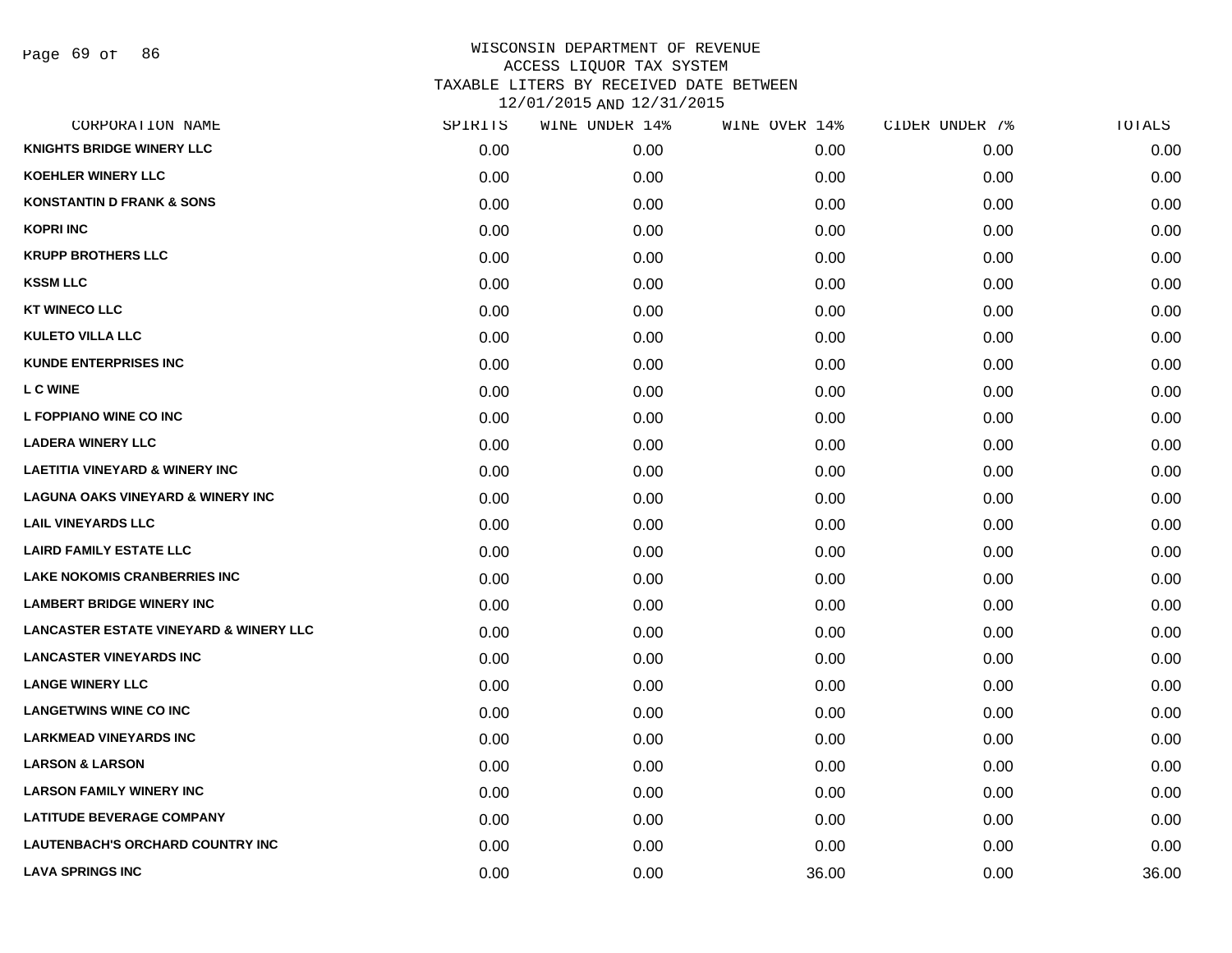Page 70 of 86

| CORPORATION NAME                          | SPIRITS | WINE UNDER 14% | WINE OVER 14% | CIDER UNDER 7% | TOTALS |
|-------------------------------------------|---------|----------------|---------------|----------------|--------|
| <b>LAWER FAMILY WINERY INC</b>            | 0.00    | 0.00           | 0.00          | 0.00           | 0.00   |
| LE CEP II INC                             | 0.00    | 0.00           | 0.00          | 0.00           | 0.00   |
| <b>LEDGE STONE VINEYARDS LLC</b>          | 0.00    | 0.00           | 0.00          | 0.00           | 0.00   |
| LEFT COAST CELLARS LLC                    | 0.00    | 0.00           | 0.00          | 0.00           | 0.00   |
| <b>LEMELSON WINERY LLC</b>                | 0.00    | 0.00           | 0.00          | 0.00           | 0.00   |
| <b>LEONARDINI FAMILY WINERY LLC</b>       | 0.00    | 0.00           | 0.00          | 0.00           | 0.00   |
| <b>LEONESSE CELLARS LLC</b>               | 0.00    | 0.00           | 0.00          | 0.00           | 0.00   |
| <b>LEVIATHAN WINE COMPANY LLC</b>         | 0.00    | 0.00           | 0.00          | 0.00           | 0.00   |
| LIFE IS SHORT! LLC                        | 0.00    | 0.00           | 0.00          | 0.00           | 0.00   |
| <b>LION NATHAN USA INC</b>                | 0.00    | 0.00           | 0.00          | 0.00           | 0.00   |
| <b>LIONS PEAK</b>                         | 0.00    | 0.00           | 0.00          | 0.00           | 0.00   |
| <b>LOBO WINES LLC</b>                     | 0.00    | 0.00           | 0.00          | 0.00           | 0.00   |
| <b>LONG MEADOW RANCH WINERY INC</b>       | 0.00    | 0.00           | 0.00          | 0.00           | 0.00   |
| <b>LONG SHADOWS VINTNERS LLC</b>          | 0.00    | 0.00           | 0.00          | 0.00           | 0.00   |
| <b>LONGBOARD VINEYARDS LLC</b>            | 0.00    | 0.00           | 0.00          | 0.00           | 0.00   |
| <b>LONGORIA &amp; LONGORIA</b>            | 0.00    | 0.00           | 0.00          | 0.00           | 0.00   |
| <b>LORIMAR WINERY INC</b>                 | 0.00    | 0.00           | 0.00          | 0.00           | 0.00   |
| <b>LOST ISLAND WINE LLC</b>               | 0.00    | 0.00           | 0.00          | 0.00           | 0.00   |
| <b>LOUIDAR LLC</b>                        | 0.00    | 0.00           | 0.00          | 0.00           | 0.00   |
| <b>LOWDEN SCHOOLHOUSE CORPORATION</b>     | 0.00    | 0.00           | 0.00          | 0.00           | 0.00   |
| <b>LUCAS &amp; LEWELLEN VINEYARDS INC</b> | 0.00    | 0.00           | 0.00          | 0.00           | 0.00   |
| <b>LUNA VINEYARDS INC</b>                 | 0.00    | 0.00           | 0.00          | 0.00           | 0.00   |
| <b>LYNFRED WINERY INC</b>                 | 0.00    | 0.00           | 0.00          | 0.00           | 0.00   |
| <b>LYNMAR WINERY LLC</b>                  | 0.00    | 0.00           | 0.00          | 0.00           | 0.00   |
| M.A.C. WINES, LLC                         | 0.00    | 0.00           | 0.00          | 0.00           | 0.00   |
| <b>MADISON VINEYARD HOLDINGS LLC</b>      | 0.00    | 0.00           | 0.00          | 0.00           | 0.00   |
| <b>MADRIGAL FAMILY WINERY LLC</b>         | 0.00    | 0.00           | 0.00          | 0.00           | 0.00   |
| <b>MADRONA VINEYARDS LP</b>               | 0.00    | 0.00           | 0.00          | 0.00           | 0.00   |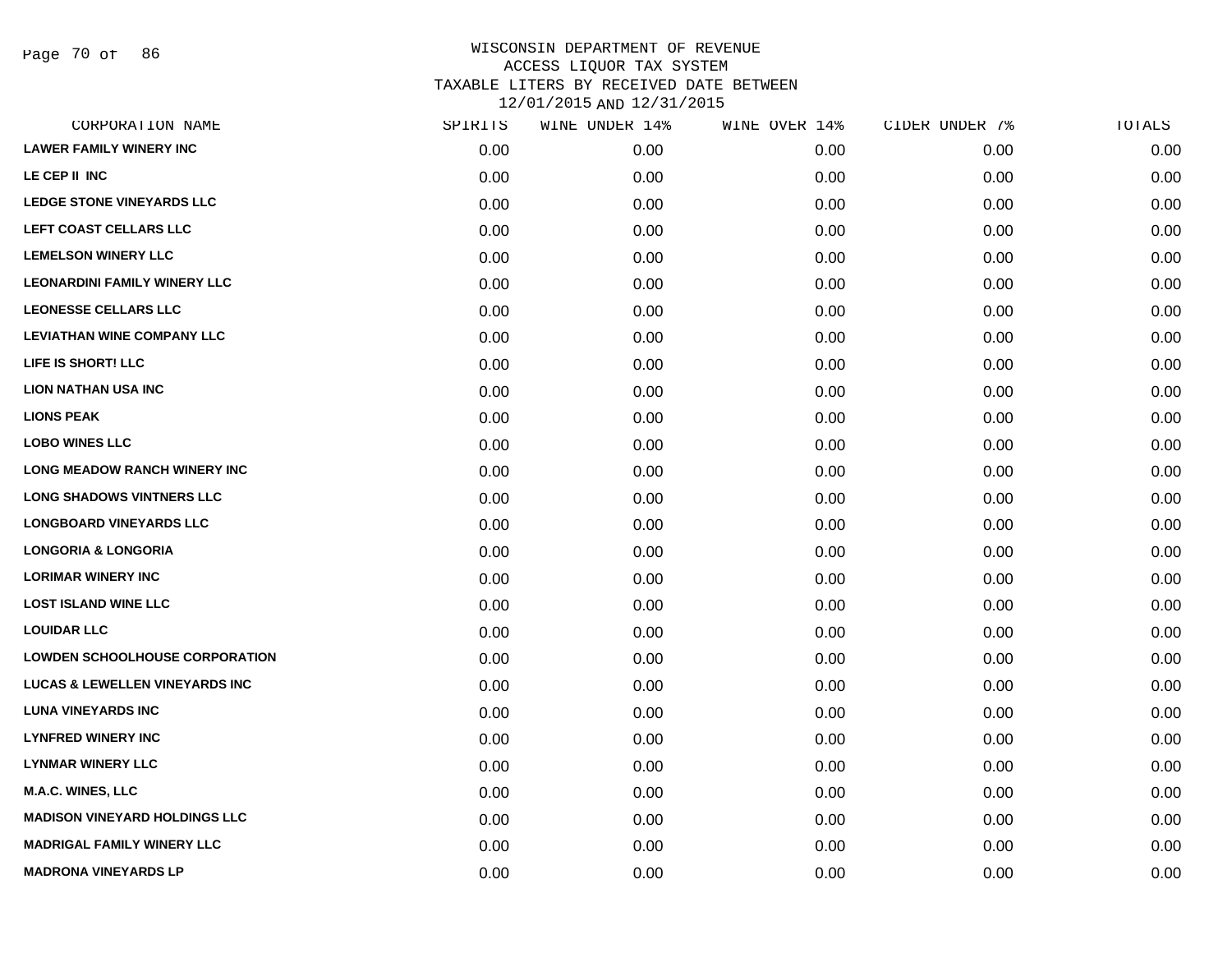Page 71 of 86

| CORPORATION NAME                              | SPIRITS | WINE UNDER 14% | WINE OVER 14% | CIDER UNDER 7% | TOTALS |
|-----------------------------------------------|---------|----------------|---------------|----------------|--------|
| <b>MAKK WINE LLC</b>                          | 0.00    | 0.00           | 0.00          | 0.00           | 0.00   |
| <b>MANO'S INC</b>                             | 0.00    | 0.00           | 0.00          | 0.00           | 0.00   |
| <b>MARGERUM WINE COMPANY INC</b>              | 0.00    | 0.00           | 0.00          | 0.00           | 0.00   |
| <b>MARIA A KLEIN</b>                          | 0.00    | 0.00           | 0.00          | 0.00           | 0.00   |
| <b>MARIETTA CELLARS INC</b>                   | 0.00    | 0.00           | 0.00          | 0.00           | 0.00   |
| <b>MARKHAM VINEYARDS</b>                      | 0.00    | 0.00           | 0.00          | 0.00           | 0.00   |
| <b>MARTIN E SELL</b>                          | 0.00    | 0.00           | 0.00          | 0.00           | 0.00   |
| <b>MARTIN RAY WINERY INC</b>                  | 0.00    | 0.00           | 0.00          | 0.00           | 0.00   |
| <b>MARTINELLI WINERY INC</b>                  | 0.00    | 0.00           | 0.00          | 0.00           | 0.00   |
| <b>MATHY WINERY LLC</b>                       | 0.00    | 0.00           | 0.00          | 0.00           | 0.00   |
| <b>MATTHEW RICK</b>                           | 0.00    | 0.00           | 0.00          | 0.00           | 0.00   |
| <b>MATTHIAS A PIPPIG &amp; JAMIE M KINSER</b> | 0.00    | 0.00           | 0.00          | 0.00           | 0.00   |
| <b>MAUI WINE LTD</b>                          | 0.00    | 0.00           | 0.00          | 0.00           | 0.00   |
| <b>MAURITSON FAMILY WINERY</b>                | 0.00    | 0.00           | 0.00          | 0.00           | 0.00   |
| <b>MAYACAMAS VINEYARDS</b>                    | 0.00    | 0.00           | 0.00          | 0.00           | 0.00   |
| <b>MAYNARD J KEENAN</b>                       | 0.00    | 0.00           | 0.00          | 0.00           | 0.00   |
| <b>MCILQUHAM LLC</b>                          | 0.00    | 0.00           | 0.00          | 0.00           | 0.00   |
| <b>MCNAB RIDGE WINERY LLC</b>                 | 0.00    | 0.00           | 0.00          | 0.00           | 0.00   |
| <b>MELROSE CELLARS LLC</b>                    | 0.00    | 0.00           | 0.00          | 0.00           | 0.00   |
| <b>MELVILLE VINEYARDS SOUTH LLC</b>           | 0.00    | 0.00           | 0.00          | 0.00           | 0.00   |
| <b>MENDOCINO WINE GROUP LLC</b>               | 0.00    | 0.00           | 0.00          | 0.00           | 0.00   |
| <b>MER ET SOLEIL LLC</b>                      | 0.00    | 0.00           | 0.00          | 0.00           | 0.00   |
| <b>MERCER WINE ESTATES LLC</b>                | 0.00    | 0.00           | 0.00          | 0.00           | 0.00   |
| <b>MEREDITH VINEYARD ESTATE INC</b>           | 0.00    | 0.00           | 0.00          | 0.00           | 0.00   |
| <b>MERRYVALE VINEYARDS LLC</b>                | 0.00    | 0.00           | 0.00          | 0.00           | 0.00   |
| <b>MERSHONIAN CIDERY LLC</b>                  | 0.00    | 0.00           | 0.00          | 0.00           | 0.00   |
| <b>METROPOLITAN WINES LLC</b>                 | 0.00    | 0.00           | 0.00          | 0.00           | 0.00   |
| <b>MEV CORPORATION</b>                        | 0.00    | 0.00           | 0.00          | 0.00           | 0.00   |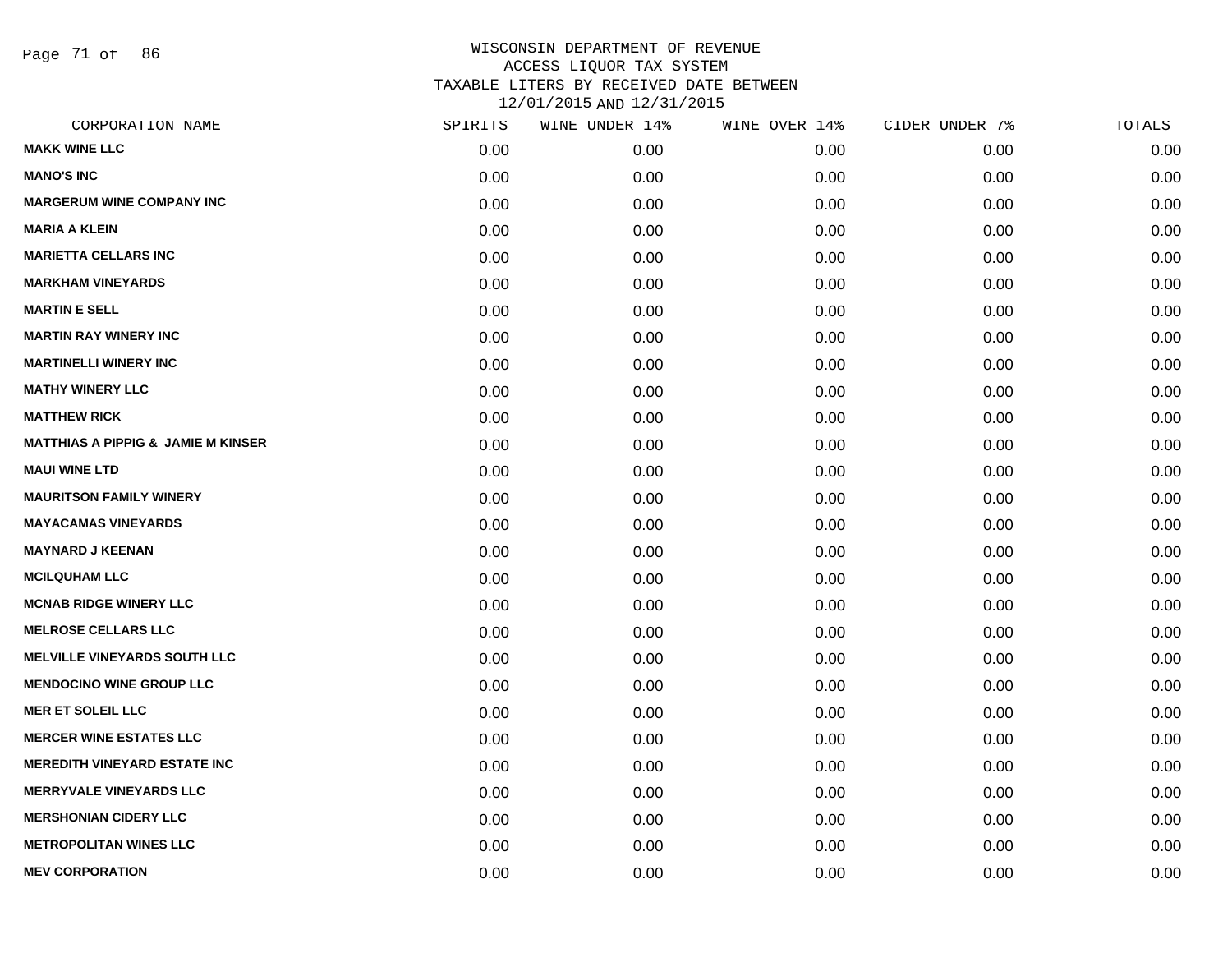Page 72 of 86

| CORPORATION NAME                            | SPIRITS | WINE UNDER 14% | WINE OVER 14% | CIDER UNDER 7% | TOTALS |
|---------------------------------------------|---------|----------------|---------------|----------------|--------|
| <b>MEYER CELLARS LLC</b>                    | 0.00    | 0.00           | 0.00          | 0.00           | 0.00   |
| <b>MICHEAL DASHE</b>                        | 0.00    | 0.00           | 0.00          | 0.00           | 0.00   |
| <b>MIDDLETON FAMILY WINES LLC</b>           | 0.00    | 0.00           | 0.00          | 0.00           | 0.00   |
| <b>MIDNIGHT CELLARS INC</b>                 | 0.00    | 0.00           | 0.00          | 0.00           | 0.00   |
| <b>MILDARA BLASS INC</b>                    | 0.00    | 0.00           | 0.00          | 0.00           | 0.00   |
| <b>MILLBROOK WINERY INC</b>                 | 0.00    | 0.00           | 0.00          | 0.00           | 0.00   |
| <b>MINER FAMILY WINERY LLC</b>              | 0.00    | 0.00           | 0.00          | 0.00           | 0.00   |
| <b>MINNESOTAS FINEST FERMENTED PRODUCTS</b> | 0.00    | 0.00           | 0.00          | 0.00           | 0.00   |
| <b>MIRA WINERY LLC</b>                      | 0.00    | 0.00           | 0.00          | 0.00           | 0.00   |
| <b>MIRASOL WINE LLC</b>                     | 0.00    | 0.00           | 0.00          | 0.00           | 0.00   |
| <b>MIXOLOSEUM LLC</b>                       | 0.00    | 0.00           | 0.00          | 0.00           | 0.00   |
| <b>MODERN DEVELOPMENT COMPANY</b>           | 0.00    | 0.00           | 0.00          | 0.00           | 0.00   |
| <b>MOLLYDOOKER INTERNATIONAL LLC</b>        | 0.00    | 0.00           | 0.00          | 0.00           | 0.00   |
| <b>MONTICELLO CELLARS INC</b>               | 0.00    | 0.00           | 0.00          | 0.00           | 0.00   |
| <b>MONTINORE VINEYARDS LIMITED</b>          | 0.00    | 0.00           | 0.00          | 0.00           | 0.00   |
| <b>MORCHELLA WINE CELLARS LLC</b>           | 0.00    | 0.00           | 0.00          | 0.00           | 0.00   |
| <b>MOSHIN VINEYARDS INC</b>                 | 0.00    | 0.00           | 0.00          | 0.00           | 0.00   |
| <b>MULLIGAN &amp; MULLIGAN</b>              | 0.00    | 0.00           | 0.00          | 0.00           | 0.00   |
| <b>MUNCH &amp; FOX</b>                      | 0.00    | 0.00           | 0.00          | 0.00           | 0.00   |
| <b>MUNSON BRIDGE WINERY INC</b>             | 0.00    | 0.00           | 0.00          | 0.00           | 0.00   |
| <b>MUSETTA WINERY, LLC</b>                  | 0.00    | 0.00           | 0.00          | 0.00           | 0.00   |
| <b>NCWGINC</b>                              | 0.00    | 0.00           | 0.00          | 0.00           | 0.00   |
| <b>NAKED WINES LLC</b>                      | 0.00    | 0.00           | 0.00          | 0.00           | 0.00   |
| <b>NAKEDWINES.COM INC</b>                   | 0.00    | 0.00           | 0.00          | 0.00           | 0.00   |
| <b>NAVARRE CELLARS LTD</b>                  | 0.00    | 0.00           | 0.00          | 0.00           | 0.00   |
| <b>NAVARRO VINEYARDS, LLC</b>               | 0.00    | 0.00           | 0.00          | 0.00           | 0.00   |
| <b>NEVADA WINE CELLARS INC</b>              | 0.00    | 0.00           | 0.00          | 0.00           | 0.00   |
| <b>NEW VAVIN INC</b>                        | 0.00    | 0.00           | 0.00          | 0.00           | 0.00   |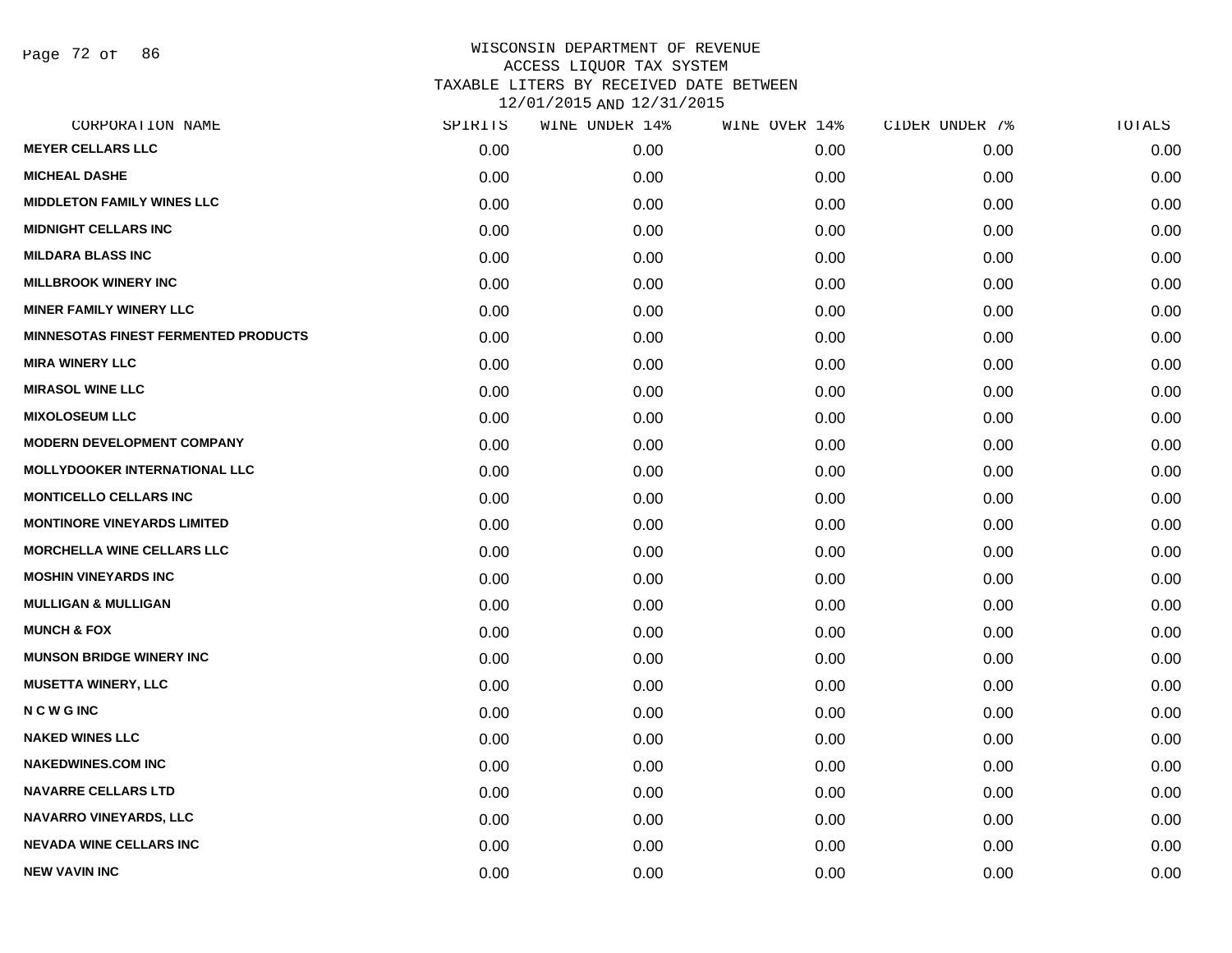Page 73 of 86

| CORPORATION NAME                     | SPIRITS | WINE UNDER 14% | WINE OVER 14% | CIDER UNDER 7% | TOTALS |
|--------------------------------------|---------|----------------|---------------|----------------|--------|
| <b>NEWTON VINEYARD LLC</b>           | 0.00    | 0.00           | 0.00          | 0.00           | 0.00   |
| <b>NICALI, LLC</b>                   | 0.00    | 0.00           | 0.00          | 0.00           | 0.00   |
| <b>NICHOLSON RANCH LLC</b>           | 0.00    | 0.00           | 0.00          | 0.00           | 0.00   |
| NIEBAUM-COPPOLA ESTATE WINERY LP     | 0.00    | 0.00           | 0.00          | 0.00           | 0.00   |
| <b>NORTH WINERY LLC</b>              | 0.00    | 0.00           | 0.00          | 0.00           | 0.00   |
| NORTHLEAF WINERY, LLC                | 0.00    | 0.00           | 0.00          | 0.00           | 0.00   |
| <b>NOVA WINES, INC.</b>              | 0.00    | 0.00           | 0.00          | 0.00           | 0.00   |
| <b>NUAGE LLC</b>                     | 0.00    | 0.00           | 0.00          | 0.00           | 0.00   |
| <b>NV AWG LTD</b>                    | 0.00    | 0.00           | 0.00          | 0.00           | 0.00   |
| <b>NW WINE COMPANY LLC</b>           | 0.00    | 0.00           | 0.00          | 0.00           | 0.00   |
| O'SHAUGHNESSY DEL OSO LLC            | 0.00    | 0.00           | 0.00          | 0.00           | 0.00   |
| OAK RIDGE WINERY LLC                 | 0.00    | 0.00           | 0.00          | 0.00           | 0.00   |
| OAKVILLE HILLS CELLARS INC           | 0.00    | 0.00           | 0.00          | 0.00           | 0.00   |
| <b>OAT HILL CORPORATION</b>          | 0.00    | 0.00           | 0.00          | 0.00           | 0.00   |
| <b>OBRIEN FAMILY VINEYARD LLC</b>    | 0.00    | 0.00           | 0.00          | 0.00           | 0.00   |
| <b>OGB PARTNERS LLC</b>              | 0.00    | 0.00           | 0.00          | 0.00           | 0.00   |
| OLD VINE WINE PARTNERS LLC           | 0.00    | 0.00           | 0.00          | 0.00           | 0.00   |
| <b>OLIVER WINE COMPANY INC</b>       | 0.00    | 0.00           | 0.00          | 0.00           | 0.00   |
| <b>OPOLO WINES LP</b>                | 0.00    | 0.00           | 0.00          | 0.00           | 0.00   |
| OPUS ONE WINERY LLC                  | 0.00    | 0.00           | 0.00          | 0.00           | 0.00   |
| ORCA PROPERTIES LLC                  | 0.00    | 0.00           | 0.00          | 0.00           | 0.00   |
| OREGON WINE SERVICES AND STORAGE LLC | 0.00    | 0.00           | 0.00          | 0.00           | 0.00   |
| <b>ORFILA VINEYARDS INC</b>          | 0.00    | 0.00           | 0.00          | 0.00           | 0.00   |
| ORIN SWIFT CELLARS LLC               | 0.00    | 0.00           | 0.00          | 0.00           | 0.00   |
| <b>OWEN ROE LLC</b>                  | 0.00    | 0.00           | 0.00          | 0.00           | 0.00   |
| <b>PAHLMEYER LLC</b>                 | 0.00    | 0.00           | 0.00          | 0.00           | 0.00   |
| <b>PALI WINE COMPANY LP</b>          | 0.00    | 0.00           | 0.00          | 0.00           | 0.00   |
| PALOMA VINEYARD LLC                  | 0.00    | 0.00           | 0.00          | 0.00           | 0.00   |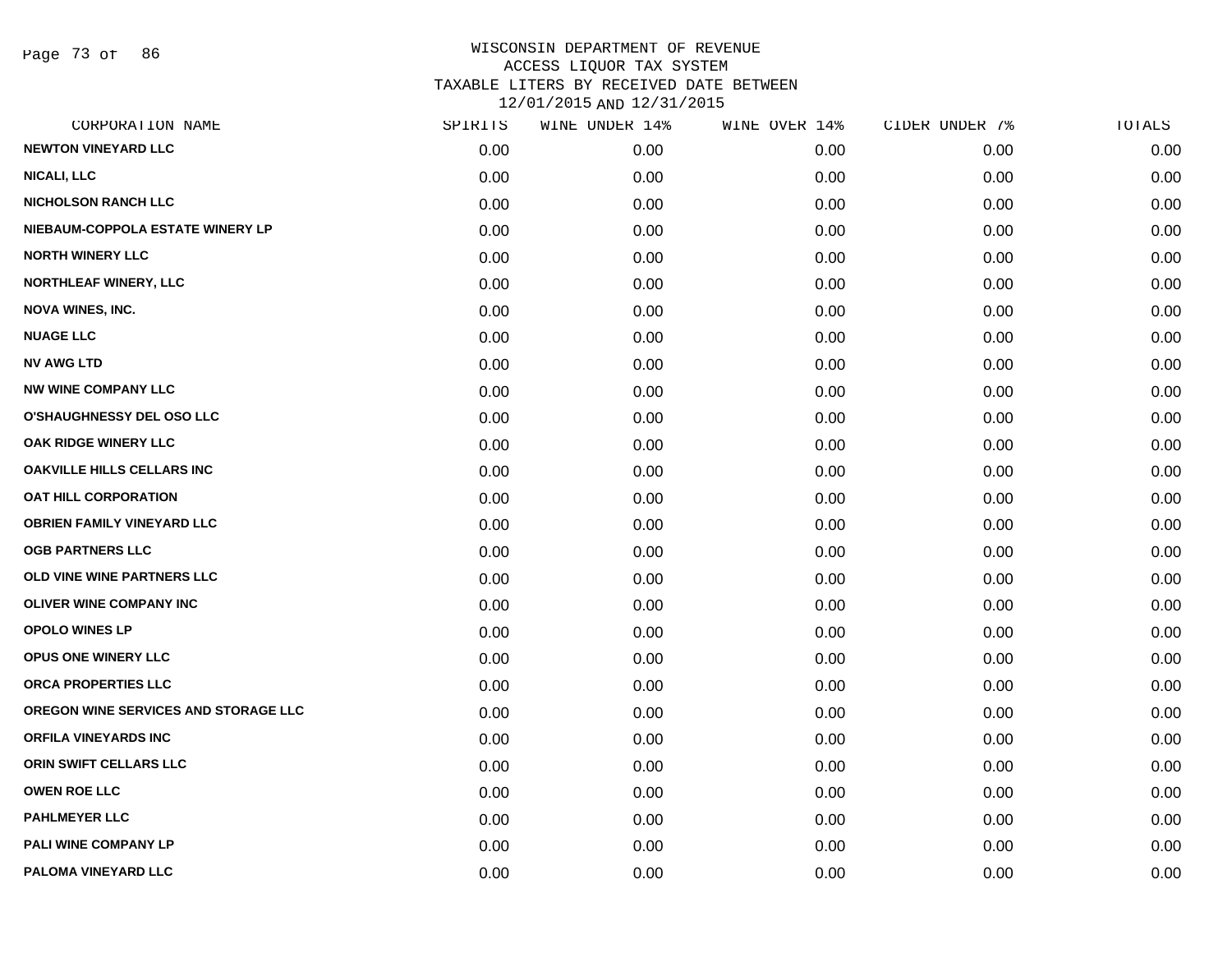Page 74 of 86

| CORPORATION NAME                     | SPIRITS | WINE UNDER 14% | WINE OVER 14% | CIDER UNDER 7% | TOTALS |
|--------------------------------------|---------|----------------|---------------|----------------|--------|
| PARAGON VINEYARD CO INC              | 0.00    | 0.00           | 0.00          | 0.00           | 0.00   |
| PARALLEL 44 VINEYARD & WINERY, INC.  | 0.00    | 0.00           | 0.00          | 0.00           | 0.00   |
| <b>PARKER STATION INC</b>            | 0.00    | 0.00           | 0.00          | 0.00           | 0.00   |
| PATEL WINERY LLC                     | 0.00    | 0.00           | 0.00          | 0.00           | 0.00   |
| <b>PATRICIA A HOOVER</b>             | 0.00    | 0.00           | 0.00          | 0.00           | 0.00   |
| <b>PATRICK A RONEY</b>               | 0.00    | 0.00           | 0.00          | 0.00           | 0.00   |
| <b>PATRICK ARNDT</b>                 | 0.00    | 0.00           | 0.00          | 0.00           | 0.00   |
| PATZ & HALL WINE COMPANY INC         | 0.00    | 0.00           | 0.00          | 0.00           | 0.00   |
| <b>PAUL D ASPER</b>                  | 0.00    | 0.00           | 0.00          | 0.00           | 0.00   |
| <b>PAUL G BLOMMEL</b>                | 0.00    | 0.00           | 0.00          | 0.00           | 0.00   |
| <b>PAUL HOBBS WINERY LP</b>          | 0.00    | 0.00           | 0.00          | 0.00           | 0.00   |
| <b>PAUL J FRANZEN</b>                | 0.00    | 0.00           | 0.00          | 0.00           | 0.00   |
| <b>PAVI WINES LLC</b>                | 0.00    | 0.00           | 0.00          | 0.00           | 0.00   |
| PCJ, INC.                            | 0.00    | 0.00           | 0.00          | 0.00           | 0.00   |
| PEACHY CANYON WINERY                 | 0.00    | 0.00           | 0.00          | 0.00           | 0.00   |
| PEAR VALLEY VINEYARD, INC.           | 0.00    | 0.00           | 0.00          | 0.00           | 0.00   |
| PEAY VINEYARDS LLC                   | 0.00    | 0.00           | 0.00          | 0.00           | 0.00   |
| PEJU FAMILY OPERATING PARTNERSHIP LP | 0.00    | 0.00           | 0.00          | 0.00           | 0.00   |
| PENROSE LANE LIMITED                 | 0.00    | 0.00           | 0.00          | 0.00           | 0.00   |
| PEPPER BRIDGE WINERY LLC             | 0.00    | 0.00           | 0.00          | 0.00           | 0.00   |
| PERNOD RICARD KENWOOD HOLDING LLC    | 0.00    | 0.00           | 0.00          | 0.00           | 0.00   |
| PERNOD RICARD USA LLC                | 0.00    | 0.00           | 0.00          | 0.00           | 0.00   |
| PETER FRANUS WINE COMPANY INC        | 0.00    | 0.00           | 0.00          | 0.00           | 0.00   |
| <b>PETER HOEHN</b>                   | 0.00    | 0.00           | 0.00          | 0.00           | 0.00   |
| PETER MICHAEL WINERY                 | 0.00    | 0.00           | 0.00          | 0.00           | 0.00   |
| PETRONI VINEYARDS LLC                | 0.00    | 0.00           | 0.00          | 0.00           | 0.00   |
| PHILIP TOGNI VINEYARD LP             | 0.00    | 0.00           | 0.00          | 0.00           | 0.00   |
| PHILLIPS FARMS LLC                   | 0.00    | 0.00           | 0.00          | 0.00           | 0.00   |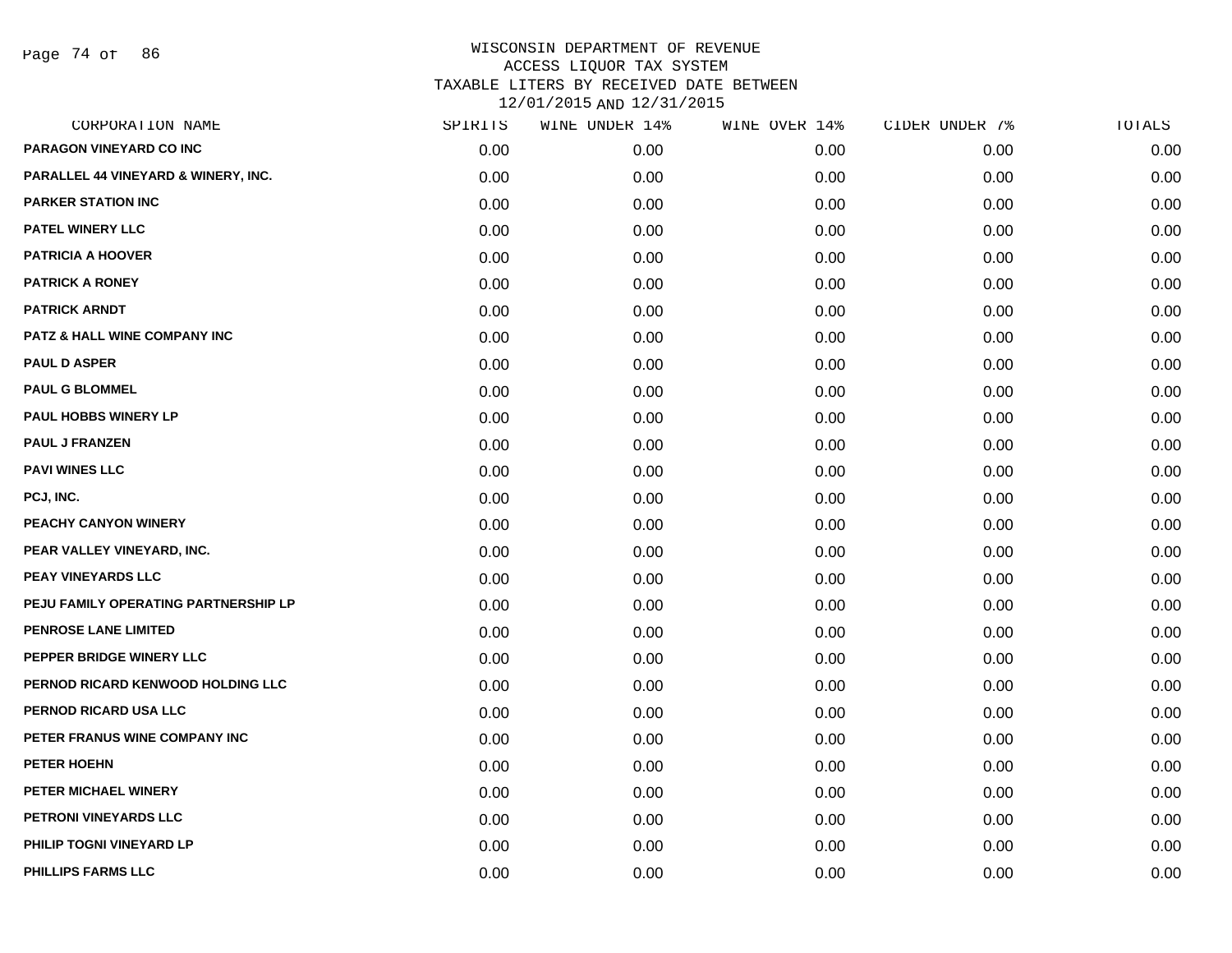Page 75 of 86

| CORPORATION NAME                         | SPIRITS | WINE UNDER 14% | WINE OVER 14% | CIDER UNDER 7% | TOTALS |
|------------------------------------------|---------|----------------|---------------|----------------|--------|
| <b>PINA CELLARS LP</b>                   | 0.00    | 0.00           | 0.00          | 0.00           | 0.00   |
| PINE RIDGE WINERY LLC                    | 0.00    | 0.00           | 0.00          | 0.00           | 0.00   |
| <b>PJK WINERY LLC</b>                    | 0.00    | 0.00           | 0.00          | 0.00           | 0.00   |
| POPE VALLEY WINERY LLC                   | 0.00    | 0.00           | 0.00          | 0.00           | 0.00   |
| PRAGER WINERY & PORT WORKS, INC.         | 0.00    | 0.00           | 0.00          | 0.00           | 0.00   |
| <b>PRAIRIE BERRY LLC</b>                 | 0.00    | 0.00           | 0.00          | 0.00           | 0.00   |
| PRECEPT BRANDS LLC                       | 0.00    | 0.00           | 0.00          | 0.00           | 0.00   |
| <b>PREMIUM VINTNERS LLC</b>              | 0.00    | 0.00           | 0.00          | 0.00           | 0.00   |
| PRIDE MOUNTAIN VINEYARDS LLC             | 0.00    | 0.00           | 0.00          | 0.00           | 0.00   |
| <b>PRINCE MICHEL LLC</b>                 | 0.00    | 0.00           | 0.00          | 0.00           | 0.00   |
| <b>PROMONTORY LLC</b>                    | 0.00    | 0.00           | 0.00          | 0.00           | 0.00   |
| <b>PWG LLC</b>                           | 0.00    | 0.00           | 0.00          | 0.00           | 0.00   |
| <b>QUADY SOUTH WINERY LLC</b>            | 0.00    | 0.00           | 0.00          | 0.00           | 0.00   |
| QUILCEDA CREEK VINTNERS INC              | 0.00    | 0.00           | 0.00          | 0.00           | 0.00   |
| <b>QUPE WINE CELLARS LLC</b>             | 0.00    | 0.00           | 0.00          | 0.00           | 0.00   |
| <b>R LAWSON ENTERPRISES LLC</b>          | 0.00    | 0.00           | 0.00          | 0.00           | 0.00   |
| <b>RADIO-COTEAU WINE CELLARS LLC</b>     | 0.00    | 0.00           | 0.00          | 0.00           | 0.00   |
| <b>RAINIER WINE LLC</b>                  | 0.00    | 0.00           | 0.00          | 0.00           | 0.00   |
| <b>RAMAZZOTTI WINES LLC</b>              | 0.00    | 0.00           | 0.00          | 0.00           | 0.00   |
| <b>RAMEY WINE CELLARS INC</b>            | 0.00    | 0.00           | 0.00          | 0.00           | 0.00   |
| <b>RAPTOR RIDGE WINERY LLC</b>           | 0.00    | 0.00           | 0.00          | 0.00           | 0.00   |
| RASA VINEYARDS, LLC                      | 0.00    | 0.00           | 0.00          | 0.00           | 0.00   |
| <b>RAYMOND SIGNORELLO</b>                | 0.00    | 0.00           | 0.00          | 0.00           | 0.00   |
| <b>RAYMOND VINEYARD &amp; CELLAR INC</b> | 0.00    | 0.00           | 0.00          | 0.00           | 0.00   |
| <b>RB WINE ASSOCIATES LLC</b>            | 0.00    | 0.00           | 0.00          | 0.00           | 0.00   |
| <b>RBZ VINEYARDS LLC</b>                 | 0.00    | 0.00           | 0.00          | 0.00           | 0.00   |
| <b>RED CAR WINE COMPANY LLC</b>          | 0.00    | 0.00           | 0.00          | 0.00           | 0.00   |
| <b>RED MARE WINES LLC</b>                | 0.00    | 0.00           | 0.00          | 0.00           | 0.00   |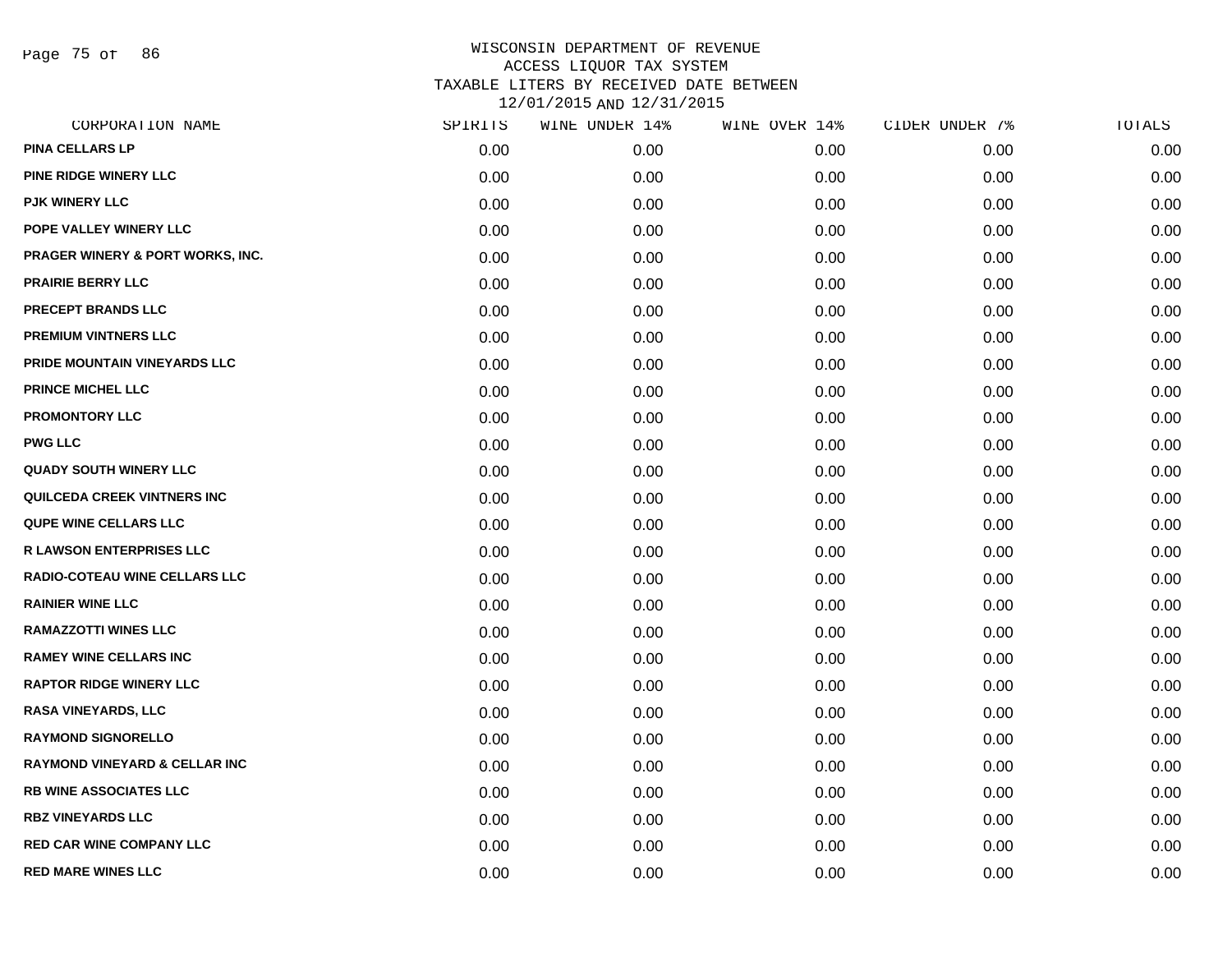Page 76 of 86

| CORPORATION NAME                      | SPIRITS | WINE UNDER 14% | WINE OVER 14% | CIDER UNDER 7% | TOTALS |
|---------------------------------------|---------|----------------|---------------|----------------|--------|
| <b>RED OAK VINEYARD INC</b>           | 0.00    | 0.00           | 0.00          | 0.00           | 0.00   |
| <b>REGUSCI WINERY INC</b>             | 0.00    | 0.00           | 0.00          | 0.00           | 0.00   |
| <b>REN ACQUISITION INC</b>            | 0.00    | 0.00           | 0.00          | 0.00           | 0.00   |
| <b>REVANA FAMILY PARTNERS</b>         | 0.00    | 0.00           | 0.00          | 0.00           | 0.00   |
| <b>RHYS VINEYARDS LLC</b>             | 0.00    | 0.00           | 0.00          | 0.00           | 0.00   |
| <b>RICHARD E LIBBY</b>                | 0.00    | 0.00           | 0.00          | 0.00           | 0.00   |
| <b>RICHARD FORTUNE</b>                | 0.00    | 0.00           | 0.00          | 0.00           | 0.00   |
| <b>RIDGE VINEYARDS INC</b>            | 0.00    | 0.00           | 0.00          | 0.00           | 0.00   |
| <b>RIGHT SIDE LLC</b>                 | 0.00    | 0.00           | 0.00          | 0.00           | 0.00   |
| RIVER BEND VINEYARD & WINERY LLC      | 0.00    | 0.00           | 0.00          | 0.00           | 0.00   |
| <b>RIVER VALLEY VINEYARD INC</b>      | 0.00    | 0.00           | 0.00          | 0.00           | 0.00   |
| <b>RIVERBENCH LLC</b>                 | 0.00    | 0.00           | 0.00          | 0.00           | 0.00   |
| <b>ROBERT BORUCKI</b>                 | 0.00    | 0.00           | 0.00          | 0.00           | 0.00   |
| <b>ROBERT CRAIG WINERY LP</b>         | 0.00    | 0.00           | 0.00          | 0.00           | 0.00   |
| <b>ROBERT F NADEAU</b>                | 0.00    | 0.00           | 0.00          | 0.00           | 0.00   |
| <b>ROBERT FOLEY LLC</b>               | 0.00    | 0.00           | 0.00          | 0.00           | 0.00   |
| <b>ROBERT HALL WINERY LLC</b>         | 0.00    | 0.00           | 0.00          | 0.00           | 0.00   |
| <b>ROBERT MUELLER CELLARS</b>         | 0.00    | 0.00           | 0.00          | 0.00           | 0.00   |
| <b>ROBERT YOUNG ESTATE WINERY LLC</b> | 0.00    | 0.00           | 0.00          | 0.00           | 0.00   |
| <b>ROCCA FAMILY VINEYARDS INC</b>     | 0.00    | 0.00           | 0.00          | 0.00           | 0.00   |
| <b>ROCK N WOOL WINERY LLC</b>         | 0.00    | 0.00           | 0.00          | 0.00           | 0.00   |
| <b>ROCK WALL WINE COMPANY INC</b>     | 0.00    | 0.00           | 0.00          | 0.00           | 0.00   |
| <b>ROEDERER ESTATE INC</b>            | 0.00    | 0.00           | 0.00          | 0.00           | 0.00   |
| <b>ROMBAUER VINEYARDS INC</b>         | 0.00    | 0.00           | 0.00          | 0.00           | 0.00   |
| <b>RONALD L FENOLIO</b>               | 0.00    | 0.00           | 0.00          | 0.00           | 0.00   |
| <b>RONALD T RUBIN</b>                 | 0.00    | 0.00           | 0.00          | 0.00           | 0.00   |
| <b>ROUND POND ESTATE LLC</b>          | 0.00    | 0.00           | 0.00          | 0.00           | 0.00   |
| <b>ROWLEY ESTATES LLC</b>             | 0.00    | 0.00           | 0.00          | 0.00           | 0.00   |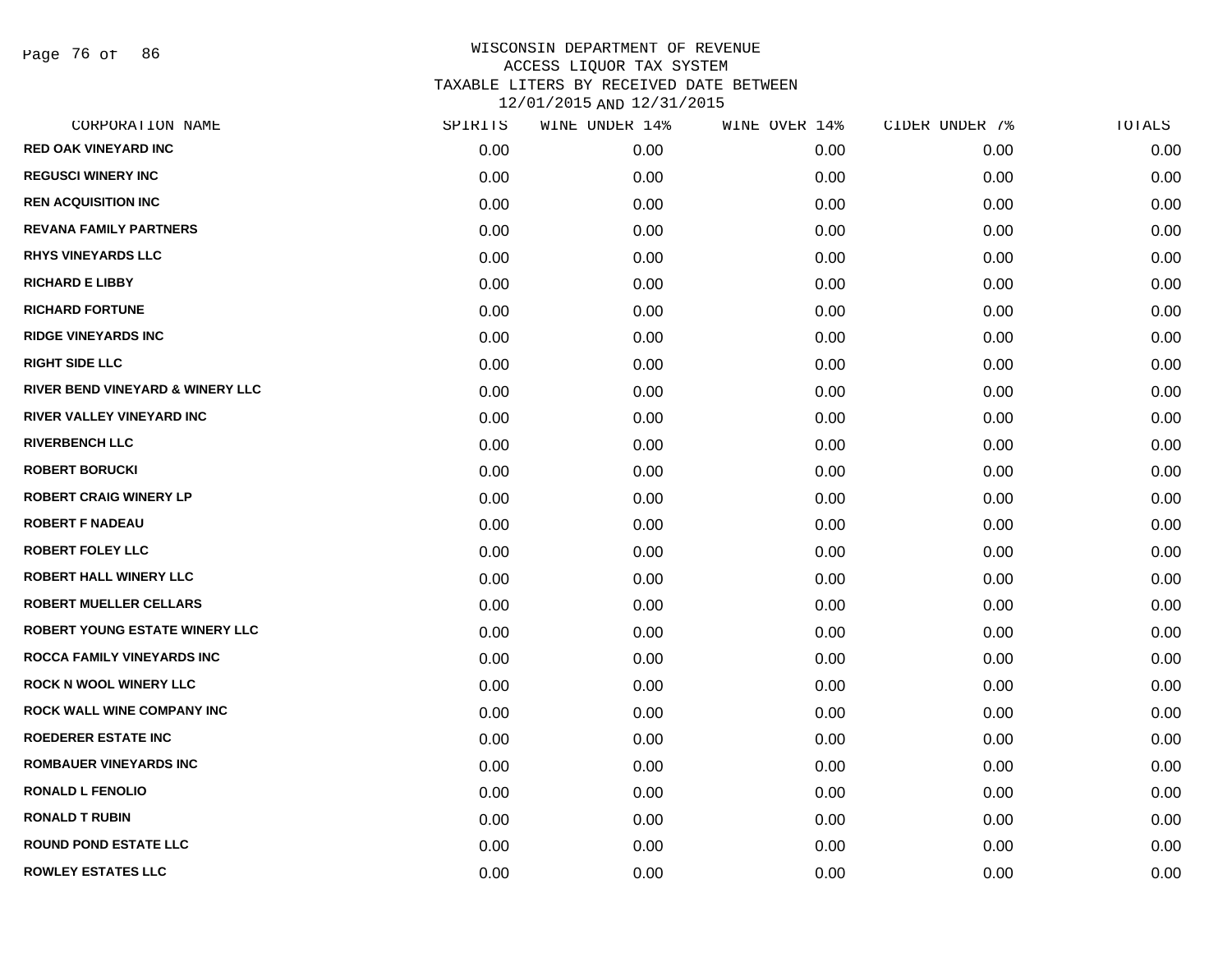| CORPORATION NAME                                 | SPIRITS | WINE UNDER 14% | WINE OVER 14% | CIDER UNDER 7% | TOTALS |
|--------------------------------------------------|---------|----------------|---------------|----------------|--------|
| <b>RRJ REAL PROPERTIES LLC</b>                   | 0.00    | 0.00           | 0.00          | 0.00           | 0.00   |
| <b>RSB VINEYARDS LLC</b>                         | 0.00    | 0.00           | 0.00          | 0.00           | 0.00   |
| <b>RUDD WINES INC</b>                            | 0.00    | 0.00           | 0.00          | 0.00           | 0.00   |
| <b>RUDIUS WINES, LLC</b>                         | 0.00    | 0.00           | 0.00          | 0.00           | 0.00   |
| <b>RUED WINERY INC</b>                           | 0.00    | 0.00           | 0.00          | 0.00           | 0.00   |
| <b>RUSHFORD MEADERY AND WINERY LLC</b>           | 0.00    | 0.00           | 0.00          | 0.00           | 0.00   |
| RUTHERFORD HILL WINERY LLC                       | 0.00    | 0.00           | 0.00          | 0.00           | 0.00   |
| <b>RYAN PRELLWITZ</b>                            | 0.00    | 0.00           | 0.00          | 0.00           | 0.00   |
| <b>SAINTSBURY LLC</b>                            | 0.00    | 0.00           | 0.00          | 0.00           | 0.00   |
| <b>SANDHI WINES LLC</b>                          | 0.00    | 0.00           | 0.00          | 0.00           | 0.00   |
| <b>SANDSTONE RIDGE VINEYARD &amp; WINERY LLC</b> | 0.00    | 0.00           | 0.00          | 0.00           | 0.00   |
| <b>SANFORD WINERY COMPANY LP</b>                 | 0.00    | 0.00           | 0.00          | 0.00           | 0.00   |
| <b>SARACINA VINEYARDS LLC</b>                    | 0.00    | 0.00           | 0.00          | 0.00           | 0.00   |
| <b>SAVANNAH CHANELLE VINEYARDS INC</b>           | 0.00    | 0.00           | 0.00          | 0.00           | 0.00   |
| <b>SAVIAH ROSE WINERY LLC</b>                    | 0.00    | 0.00           | 0.00          | 0.00           | 0.00   |
| <b>SAXUM VINEYARDS INC</b>                       | 0.00    | 0.00           | 0.00          | 0.00           | 0.00   |
| <b>SBRAGIA FAMILY VINEYARDS LLC</b>              | 0.00    | 0.00           | 0.00          | 0.00           | 0.00   |
| <b>SCHEID VINEYARDS CALIFORNIA INC</b>           | 0.00    | 0.00           | 0.00          | 0.00           | 0.00   |
| <b>SCHRADER CELLARS LLC</b>                      | 0.00    | 0.00           | 0.00          | 0.00           | 0.00   |
| <b>SCHRAMSBERG VINEYARDS CO INC</b>              | 0.00    | 0.00           | 0.00          | 0.00           | 0.00   |
| <b>SCHUG WINERY LLC</b>                          | 0.00    | 0.00           | 0.00          | 0.00           | 0.00   |
| <b>SCREAMING EAGLE LLC</b>                       | 0.00    | 0.00           | 0.00          | 0.00           | 0.00   |
| <b>SEAVER VINEYARDS LLC</b>                      | 0.00    | 0.00           | 0.00          | 0.00           | 0.00   |
| <b>SEAVEY VINEYARD LP</b>                        | 0.00    | 0.00           | 0.00          | 0.00           | 0.00   |
| <b>SEBASTOPOL VINEYARDS &amp; WINERY CORP</b>    | 0.00    | 0.00           | 0.00          | 0.00           | 0.00   |
| <b>SEQUOIA GROVE VINEYARDS LP</b>                | 0.00    | 0.00           | 0.00          | 0.00           | 0.00   |
| <b>SEVEN HILLS WINERY LLC</b>                    | 0.00    | 0.00           | 0.00          | 0.00           | 0.00   |
| <b>SEVEN STONES WINERY LLC</b>                   | 0.00    | 0.00           | 0.00          | 0.00           | 0.00   |
|                                                  |         |                |               |                |        |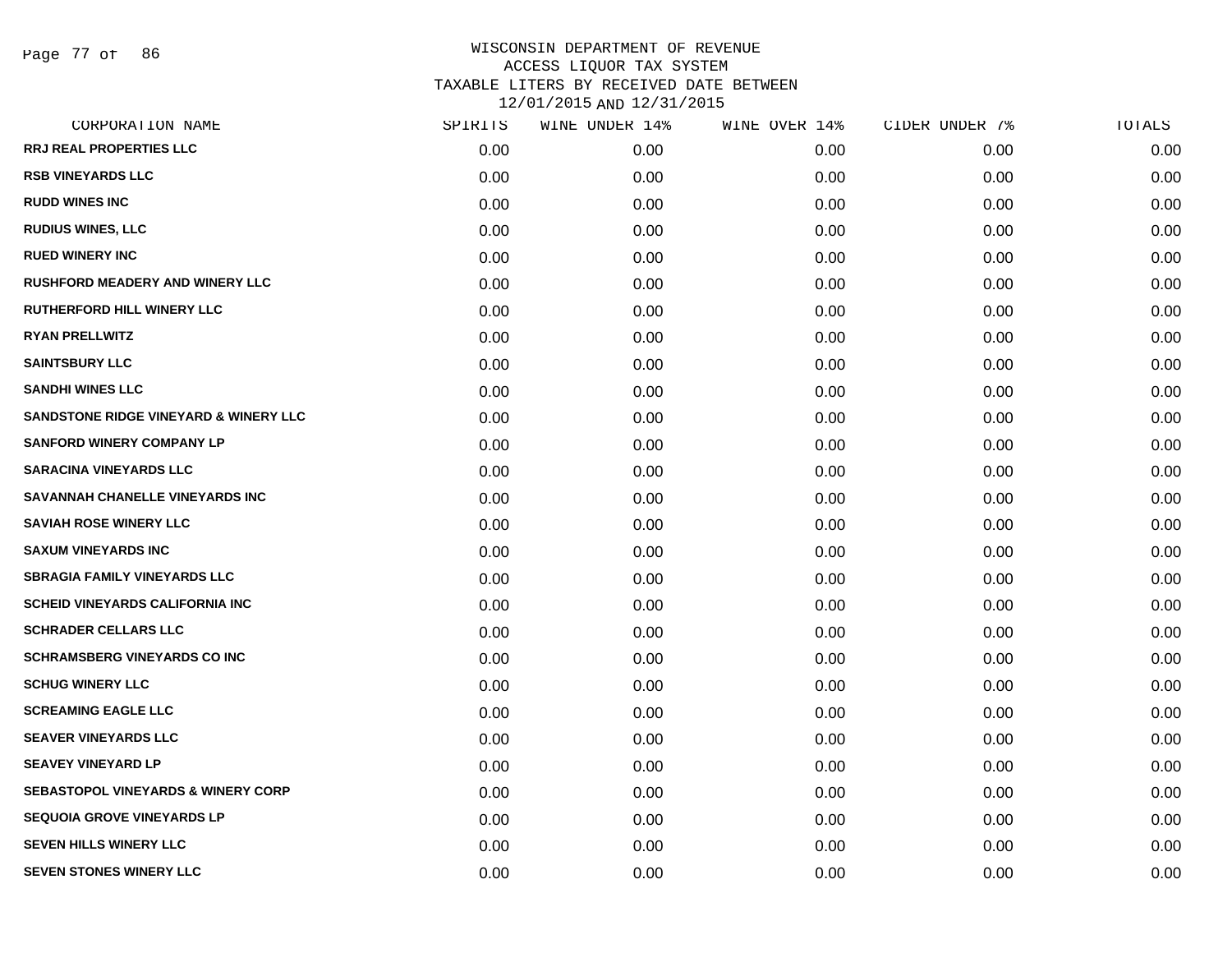Page 78 of 86

| CORPORATION NAME                      | SPIRITS | WINE UNDER 14% | WINE OVER 14% | CIDER UNDER 7% | TOTALS |
|---------------------------------------|---------|----------------|---------------|----------------|--------|
| <b>SHADY LADIES LLC</b>               | 0.00    | 0.00           | 0.00          | 0.00           | 0.00   |
| <b>SHAFER VINEYARDS INC</b>           | 0.00    | 0.00           | 0.00          | 0.00           | 0.00   |
| <b>SHANNON RIDGE INC</b>              | 0.00    | 0.00           | 0.00          | 0.00           | 0.00   |
| <b>SHARON L PINGEL</b>                | 0.00    | 0.00           | 0.00          | 0.00           | 0.00   |
| SHELTON-MACKENZIE WINE COMPANY        | 0.00    | 0.00           | 0.00          | 0.00           | 0.00   |
| <b>SIERRA SUNRISE VINEYARDS</b>       | 0.00    | 0.00           | 0.00          | 0.00           | 0.00   |
| SILVER OAK WINE CELLARS LP            | 0.00    | 0.00           | 0.00          | 0.00           | 0.00   |
| SILVER TRIDENT WINERY LLC             | 0.00    | 0.00           | 0.00          | 0.00           | 0.00   |
| <b>SINE QUA NON INC</b>               | 0.00    | 0.00           | 0.00          | 0.00           | 0.00   |
| SINNIPEE VALLEY VINEYARD LLC          | 0.00    | 0.00           | 0.00          | 0.00           | 0.00   |
| <b>SINSKEY VINEYARDS INC</b>          | 0.00    | 0.00           | 0.00          | 0.00           | 0.00   |
| <b>SISYPHUS LLC</b>                   | 0.00    | 0.00           | 0.00          | 0.00           | 0.00   |
| <b>SIX SIGMA WINERY LLC</b>           | 0.00    | 0.00           | 0.00          | 0.00           | 0.00   |
| <b>SMALL VINES WINES INC</b>          | 0.00    | 0.00           | 0.00          | 0.00           | 0.00   |
| <b>SMITH &amp; HOOK WINERY</b>        | 0.00    | 0.00           | 0.00          | 0.00           | 0.00   |
| <b>SMITH &amp; SMITH</b>              | 0.00    | 0.00           | 0.00          | 0.00           | 0.00   |
| SMITH ANDERSON ENTERPRISES INC        | 0.00    | 0.00           | 0.00          | 0.00           | 0.00   |
| <b>SODA CANYON LLC</b>                | 0.00    | 0.00           | 0.00          | 0.00           | 0.00   |
| <b>SOKOL BLOSSER LTD</b>              | 0.00    | 0.00           | 0.00          | 0.00           | 0.00   |
| <b>SOMERSTON WINE COMPANY, LLC</b>    | 0.00    | 0.00           | 0.00          | 0.00           | 0.00   |
| SONOMA-CUTRER VINEYARDS INC           | 0.00    | 0.00           | 0.00          | 0.00           | 0.00   |
| SOUTH COAST WINERY INC                | 0.00    | 0.00           | 0.00          | 0.00           | 0.00   |
| <b>SP GROSSNICKLE LLC</b>             | 0.00    | 0.00           | 0.00          | 0.00           | 0.00   |
| <b>SPANOS BERBERIAN WINERY LLC</b>    | 0.00    | 0.00           | 0.00          | 0.00           | 0.00   |
| <b>SPARKLING OREGON LLC</b>           | 0.00    | 0.00           | 0.00          | 0.00           | 0.00   |
| SPOTTSWOODE WINERY INC                | 0.00    | 0.00           | 0.00          | 0.00           | 0.00   |
| <b>SPRECHER BREWING COMPANY, INC.</b> | 0.00    | 0.00           | 0.00          | 0.00           | 0.00   |
| <b>SPRING MOUNTAIN VINEYARD INC</b>   | 0.00    | 0.00           | 0.00          | 0.00           | 0.00   |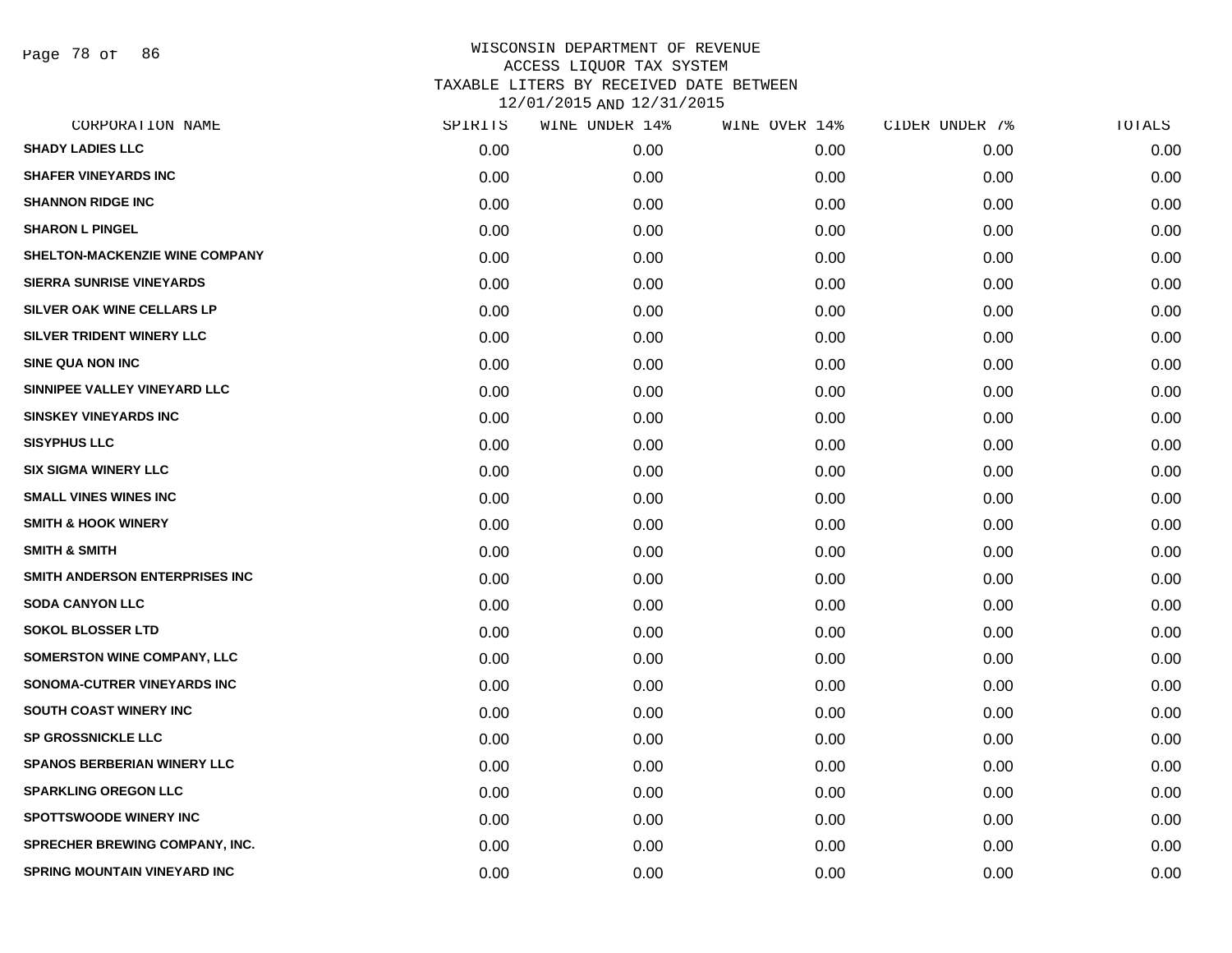Page 79 of 86

| CORPORATION NAME                            | SPIRITS | WINE UNDER 14% | WINE OVER 14% | CIDER UNDER 7% | TOTALS |
|---------------------------------------------|---------|----------------|---------------|----------------|--------|
| <b>SPURGEON VINEYARDS &amp; WINERY LLC</b>  | 0.00    | 0.00           | 0.00          | 0.00           | 0.00   |
| <b>ST HELENA ESTATE LLC</b>                 | 0.00    | 0.00           | 0.00          | 0.00           | 0.00   |
| <b>ST JAMES WINERY INC</b>                  | 0.00    | 0.00           | 0.00          | 0.00           | 0.00   |
| <b>ST JULIAN WINE COMPANY INC</b>           | 0.00    | 0.00           | 0.00          | 0.00           | 0.00   |
| <b>ST SUPERY INC</b>                        | 0.00    | 0.00           | 0.00          | 0.00           | 0.00   |
| ST. FRANCIS WINERY & VINEYARD L.P.          | 0.00    | 0.00           | 0.00          | 0.00           | 0.00   |
| <b>STAG'S LEAP WINE CELLARS LLC</b>         | 0.00    | 0.00           | 0.00          | 0.00           | 0.00   |
| <b>STAGLIN FAMILY VINEYARD LLC</b>          | 0.00    | 0.00           | 0.00          | 0.00           | 0.00   |
| <b>STANDING JOURNEY LLC</b>                 | 0.00    | 0.00           | 0.00          | 0.00           | 0.00   |
| STE MICHELLE WINE ESTATES LTD               | 0.00    | 0.00           | 0.00          | 0.00           | 0.00   |
| <b>STEPHAN VINEYARD INC</b>                 | 0.00    | 0.00           | 0.00          | 0.00           | 0.00   |
| <b>STEPHEN M KENNEDY</b>                    | 0.00    | 0.00           | 0.00          | 0.00           | 0.00   |
| <b>STEPHEN M REUSTLE</b>                    | 0.00    | 0.00           | 0.00          | 0.00           | 0.00   |
| STEPHEN W. PARRY AND SUSAN F. PARRY         | 0.00    | 0.00           | 0.00          | 0.00           | 0.00   |
| <b>STEVEN J DEBAKER</b>                     | 0.00    | 0.00           | 0.00          | 0.00           | 0.00   |
| <b>STEVEN KENT LLC</b>                      | 0.00    | 0.00           | 0.00          | 0.00           | 0.00   |
| <b>STEVEN M &amp; JUDITH A JACOBSON LLC</b> | 0.00    | 0.00           | 0.00          | 0.00           | 0.00   |
| <b>STEVEN N LEDSON</b>                      | 0.00    | 0.00           | 0.00          | 0.00           | 0.00   |
| <b>STOLPMAN VINEYARDS LLC</b>               | 0.00    | 0.00           | 0.00          | 0.00           | 0.00   |
| <b>STONE EDGE WINERY LLC</b>                | 0.00    | 0.00           | 0.00          | 0.00           | 0.00   |
| <b>STONE HILL WINE CO INC</b>               | 0.00    | 0.00           | 0.00          | 0.00           | 0.00   |
| <b>STONECUSHION INC</b>                     | 0.00    | 0.00           | 0.00          | 0.00           | 0.00   |
| STONEHAUS WINERY, INC.                      | 0.00    | 0.00           | 0.00          | 0.00           | 0.00   |
| <b>STONY HILL VINEYARD INC.</b>             | 0.00    | 0.00           | 0.00          | 0.00           | 0.00   |
| <b>STORYBOOK MOUNTAIN WINERY INC</b>        | 0.00    | 0.00           | 0.00          | 0.00           | 0.00   |
| <b>STRYKER SONOMA WINERY LLC</b>            | 0.00    | 0.00           | 0.00          | 0.00           | 0.00   |
| <b>SULLIVAN VINEYARDS CORPORATION</b>       | 0.00    | 0.00           | 0.00          | 0.00           | 0.00   |
| <b>SULPHUR SPRINGS WINERY LLC</b>           | 0.00    | 0.00           | 0.00          | 0.00           | 0.00   |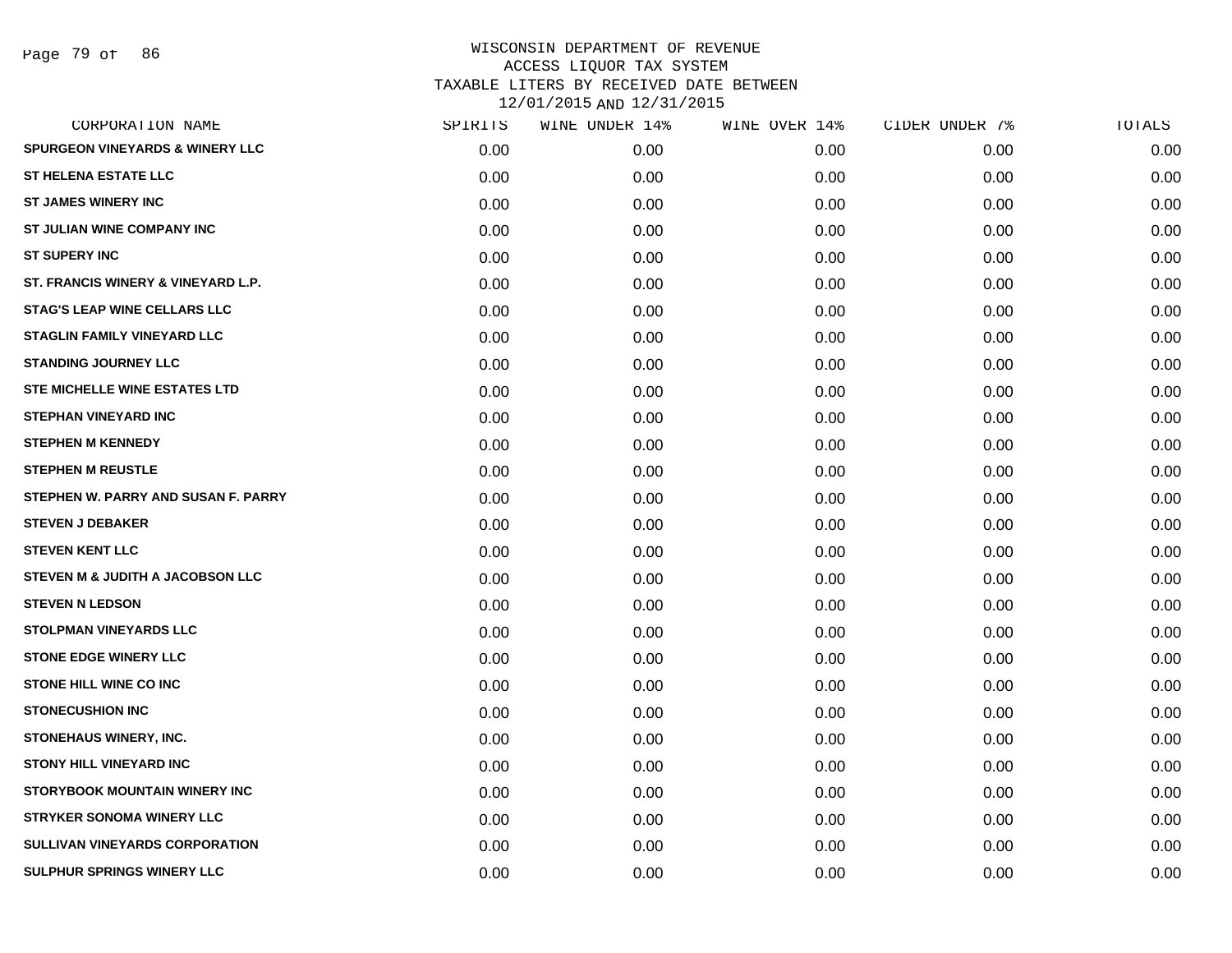Page 80 of 86

| CORPORATION NAME                           | SPIRITS | WINE UNDER 14% | WINE OVER 14% | CIDER UNDER 7% | TOTALS |
|--------------------------------------------|---------|----------------|---------------|----------------|--------|
| <b>SUMMERS WINERY LLC</b>                  | 0.00    | 0.00           | 0.00          | 0.00           | 0.00   |
| <b>SUMMERWOOD WINERY &amp; INN INC</b>     | 0.00    | 0.00           | 0.00          | 0.00           | 0.00   |
| <b>SUNSET POINT WINERY LLC</b>             | 0.00    | 0.00           | 0.00          | 0.00           | 0.00   |
| <b>SUNSTONE VINEYARDS &amp; WINERY INC</b> | 0.00    | 0.00           | 0.00          | 0.00           | 0.00   |
| <b>SUSAN M BOSWELL</b>                     | 0.00    | 0.00           | 0.00          | 0.00           | 0.00   |
| <b>SUTTER HOME WINERY INC</b>              | 0.00    | 0.00           | 0.00          | 0.00           | 0.00   |
| <b>SWANSON VINEYARDS &amp; WINERY</b>      | 0.00    | 0.00           | 0.00          | 0.00           | 0.00   |
| <b>SWEAZEY WINERY INVESTMENT LLC</b>       | 0.00    | 0.00           | 0.00          | 0.00           | 0.00   |
| <b>SWEET CHEEKS VINEYARDS INC</b>          | 0.00    | 0.00           | 0.00          | 0.00           | 0.00   |
| <b>TABLAS CREEK VINEYARD LP</b>            | 0.00    | 0.00           | 0.00          | 0.00           | 0.00   |
| <b>TAFT STREET INC</b>                     | 0.00    | 0.00           | 0.00          | 0.00           | 0.00   |
| TAKARA SAKE USA INC                        | 0.00    | 0.00           | 0.00          | 0.00           | 0.00   |
| <b>TALLEY VINEYARDS INC</b>                | 0.00    | 0.00           | 0.00          | 0.00           | 0.00   |
| <b>TAMBER BEY VINEYARDS LLC</b>            | 0.00    | 0.00           | 0.00          | 0.00           | 0.00   |
| <b>TANDEM WINES LLC</b>                    | 0.00    | 0.00           | 0.00          | 0.00           | 0.00   |
| <b>TARA BELLA WINERY LLC</b>               | 0.00    | 0.00           | 0.00          | 0.00           | 0.00   |
| TC VINEYARDS INC                           | 0.00    | 0.00           | 0.00          | 0.00           | 0.00   |
| <b>TEALE CREEK ASSOCIATES</b>              | 0.00    | 0.00           | 0.00          | 0.00           | 0.00   |
| <b>TENBA RIDGE WINERY LLC</b>              | 0.00    | 0.00           | 0.00          | 0.00           | 0.00   |
| <b>TERRA SPRINGS LLC</b>                   | 0.00    | 0.00           | 0.00          | 0.00           | 0.00   |
| <b>TERRA VINUM LLC</b>                     | 0.00    | 0.00           | 0.00          | 0.00           | 0.00   |
| <b>TERRAVANT WINE COMPANY LLC</b>          | 0.00    | 0.00           | 0.00          | 0.00           | 0.00   |
| <b>TESTAROSSA VINEYARDS LLC</b>            | 0.00    | 0.00           | 0.00          | 0.00           | 0.00   |
| THE BIALE ESTATE                           | 0.00    | 0.00           | 0.00          | 0.00           | 0.00   |
| THE BRANDER VINEYARD                       | 0.00    | 0.00           | 0.00          | 0.00           | 0.00   |
| THE CHISELLED GRAPE WINERY LLC             | 0.00    | 0.00           | 0.00          | 0.00           | 0.00   |
| THE HESS COLLECTION WINERY                 | 0.00    | 0.00           | 0.00          | 0.00           | 0.00   |
| THE HOGUE CELLARS LTD                      | 0.00    | 0.00           | 0.00          | 0.00           | 0.00   |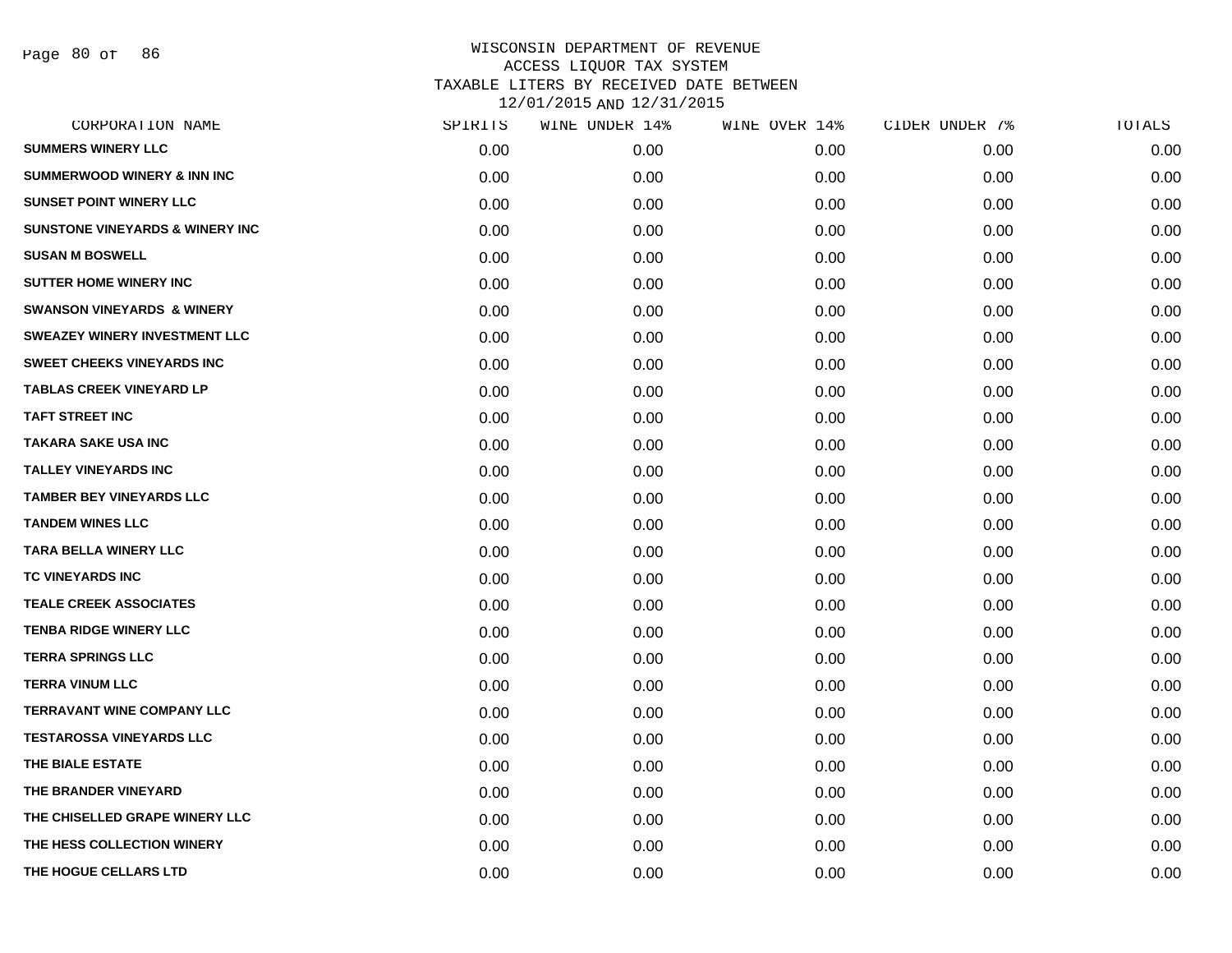Page 81 of 86

| CORPORATION NAME                              | SPIRITS | WINE UNDER 14% | WINE OVER 14% | CIDER UNDER 7% | TOTALS |
|-----------------------------------------------|---------|----------------|---------------|----------------|--------|
| THE INFINITE MONKEY THEOREM INC               | 0.00    | 0.00           | 0.00          | 0.00           | 0.00   |
| THE LITTORAI WINES                            | 0.00    | 0.00           | 0.00          | 0.00           | 0.00   |
| THE MEEKER VINEYARD                           | 0.00    | 0.00           | 0.00          | 0.00           | 0.00   |
| THE MORLET SELECTION INC                      | 0.00    | 0.00           | 0.00          | 0.00           | 0.00   |
| THE RUM TREE, INC.                            | 0.00    | 0.00           | 0.00          | 0.00           | 0.00   |
| THE SILVERADO VINEYARDS                       | 0.00    | 0.00           | 0.00          | 0.00           | 0.00   |
| THE WILLIAMSBURG WINERY LTD                   | 0.00    | 0.00           | 0.00          | 0.00           | 0.00   |
| THE WINE GROUP INC                            | 0.00    | 0.00           | 0.00          | 0.00           | 0.00   |
| THE WINE VINEYARD LLC                         | 0.00    | 0.00           | 0.00          | 0.00           | 0.00   |
| THE WOODLAND TRAIL BEVERAGE COMPANY, INC.     | 0.00    | 0.00           | 0.00          | 0.00           | 0.00   |
| THIS REALM LLC                                | 0.00    | 0.00           | 0.00          | 0.00           | 0.00   |
| <b>THOMAS C HOFFMAN</b>                       | 0.00    | 0.00           | 0.00          | 0.00           | 0.00   |
| THOMAS FOGARTY WINERY LLC                     | 0.00    | 0.00           | 0.00          | 0.00           | 0.00   |
| <b>THURMAN J RODGERS</b>                      | 0.00    | 0.00           | 0.00          | 0.00           | 0.00   |
| <b>TI BEVERAGE GROUP LTD</b>                  | 0.00    | 0.00           | 0.00          | 0.00           | 0.00   |
| TMR WINE COMPANY LLC                          | 0.00    | 0.00           | 0.00          | 0.00           | 0.00   |
| <b>TOAD HOLLOW VINEYARDS INC</b>              | 0.00    | 0.00           | 0.00          | 0.00           | 0.00   |
| <b>TOBIN JAMES CELLARS</b>                    | 0.00    | 0.00           | 0.00          | 0.00           | 0.00   |
| <b>TODD ANDERSON</b>                          | 0.00    | 0.00           | 0.00          | 0.00           | 0.00   |
| <b>TOLLIVER RANCH BRANDS LLC</b>              | 0.00    | 0.00           | 0.00          | 0.00           | 0.00   |
| <b>TOM MEADOWCROFT</b>                        | 0.00    | 0.00           | 0.00          | 0.00           | 0.00   |
| <b>TORII MOR WINERY LLC</b>                   | 0.00    | 0.00           | 0.00          | 0.00           | 0.00   |
| <b>TREANA WINERY LLC</b>                      | 0.00    | 0.00           | 0.00          | 0.00           | 0.00   |
| TREASURY WINE ESTATES AMERICAS COMPANY        | 0.00    | 0.00           | 0.00          | 0.00           | 0.00   |
| <b>TREASURY WINE ESTATES AMERICAS COMPANY</b> | 0.00    | 0.00           | 0.00          | 0.00           | 0.00   |
| TREFETHEN VINEYARDS WINERY INC                | 0.00    | 0.00           | 0.00          | 0.00           | 0.00   |
| <b>TRENTADUE WINERY LLC</b>                   | 0.00    | 0.00           | 0.00          | 0.00           | 0.00   |
| TRINITAS CELLARS LLC                          | 0.00    | 0.00           | 0.00          | 0.00           | 0.00   |
|                                               |         |                |               |                |        |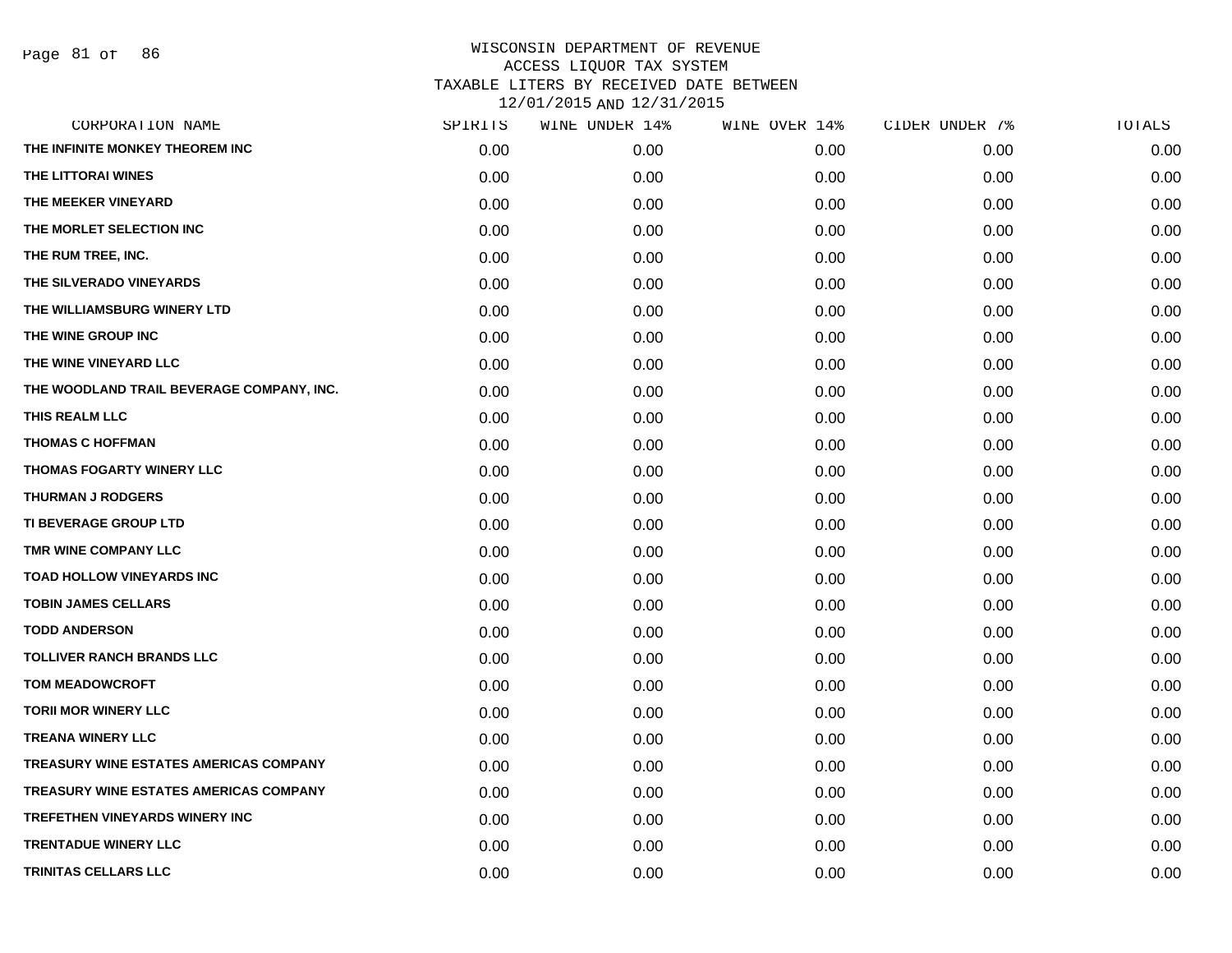Page 82 of 86

| CORPORATION NAME                                     | SPIRITS | WINE UNDER 14% | WINE OVER 14% | CIDER UNDER 7% | TOTALS |
|------------------------------------------------------|---------|----------------|---------------|----------------|--------|
| <b>TRIONE VINEYARDS LLC</b>                          | 0.00    | 0.00           | 0.00          | 0.00           | 0.00   |
| <b>TROY LANDWEHR</b>                                 | 0.00    | 0.00           | 0.00          | 0.00           | 0.00   |
| <b>TSG LLC</b>                                       | 0.00    | 0.00           | 0.00          | 0.00           | 0.00   |
| <b>TURLEY WINE CELLARS INC</b>                       | 0.00    | 0.00           | 0.00          | 0.00           | 0.00   |
| <b>TURNBULL WINE CELLARS</b>                         | 0.00    | 0.00           | 0.00          | 0.00           | 0.00   |
| <b>TWIN PEAKS WINERY INC</b>                         | 0.00    | 0.00           | 0.00          | 0.00           | 0.00   |
| <b>TWIN RIDGE ESTATES LLC</b>                        | 0.00    | 0.00           | 0.00          | 0.00           | 0.00   |
| <b>TWISTED OAK WINERY LLC</b>                        | 0.00    | 0.00           | 0.00          | 0.00           | 0.00   |
| <b>TWO LADS LLC</b>                                  | 0.00    | 0.00           | 0.00          | 0.00           | 0.00   |
| <b>TWOMEY CELLARS LLC</b>                            | 0.00    | 0.00           | 0.00          | 0.00           | 0.00   |
| UNTI WINE CO LLC                                     | 0.00    | 0.00           | 0.00          | 0.00           | 0.00   |
| V & C LLC                                            | 0.00    | 0.00           | 0.00          | 0.00           | 0.00   |
| <b>V SATTUI WINERY INC</b>                           | 0.00    | 0.00           | 0.00          | 0.00           | 0.00   |
| VAN RUITEN FAMILY WINERY LLC                         | 0.00    | 0.00           | 0.00          | 0.00           | 0.00   |
| VAN WYCHEN WINES INC.                                | 0.00    | 0.00           | 0.00          | 0.00           | 0.00   |
| <b>VENTANA VINTNERS LLC</b>                          | 0.00    | 0.00           | 0.00          | 0.00           | 0.00   |
| <b>VERMEIL WINE GROUP LLC</b>                        | 0.00    | 0.00           | 0.00          | 0.00           | 0.00   |
| <b>VERMONT HARD CIDER COMPANY LLC</b>                | 0.00    | 0.00           | 0.00          | 0.00           | 0.00   |
| <b>VERNON VINEYARDS LTD</b>                          | 0.00    | 0.00           | 0.00          | 0.00           | 0.00   |
| <b>VERO WINE GROUP LLC &amp; WESTSIDE GRAPES LLC</b> | 0.00    | 0.00           | 0.00          | 0.00           | 0.00   |
| <b>VETRO WINERY LLC</b>                              | 0.00    | 0.00           | 0.00          | 0.00           | 0.00   |
| <b>VICINI ENTERPRISES LLC</b>                        | 0.00    | 0.00           | 0.00          | 0.00           | 0.00   |
| <b>VIGNETTE WINERY LLC</b>                           | 0.00    | 0.00           | 0.00          | 0.00           | 0.00   |
| <b>VILLA AMOROSA INC</b>                             | 0.00    | 0.00           | 0.00          | 0.00           | 0.00   |
| <b>VILLA ENCINAL PARTNERS LP</b>                     | 0.00    | 0.00           | 0.00          | 0.00           | 0.00   |
| <b>VILLA SAN JULIETTE INC</b>                        | 0.00    | 0.00           | 0.00          | 0.00           | 0.00   |
| <b>VILLA TOSCANO INC</b>                             | 0.00    | 0.00           | 0.00          | 0.00           | 0.00   |
| <b>VIN DE ZO LLC</b>                                 | 0.00    | 0.00           | 0.00          | 0.00           | 0.00   |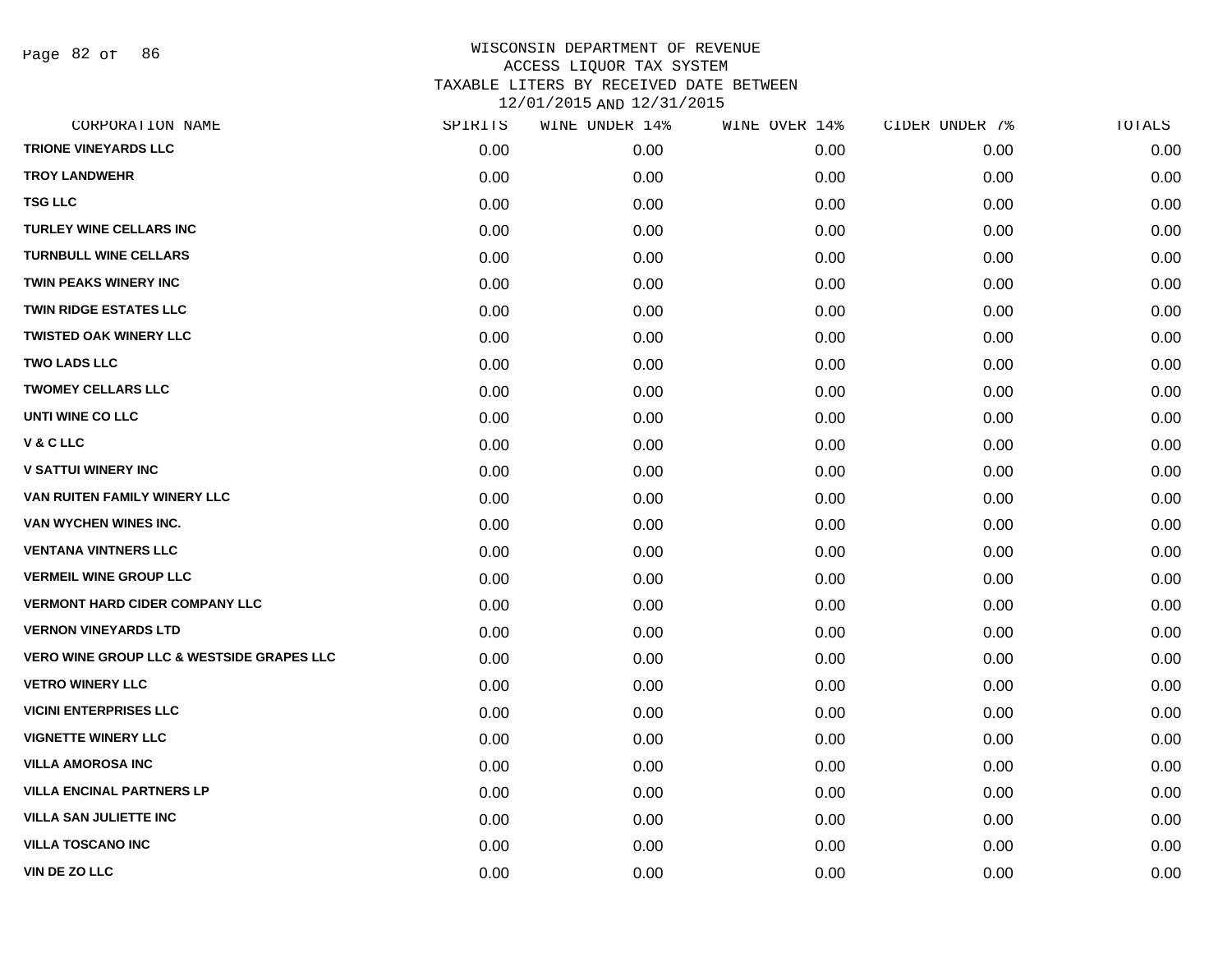Page 83 of 86

| CORPORATION NAME                     | SPIRITS | WINE UNDER 14% | WINE OVER 14% | CIDER UNDER 7% | TOTALS |
|--------------------------------------|---------|----------------|---------------|----------------|--------|
| <b>VINA ROBLES INC</b>               | 0.00    | 0.00           | 0.00          | 0.00           | 0.00   |
| <b>VINCENT ARROYO WINERY INC</b>     | 0.00    | 0.00           | 0.00          | 0.00           | 0.00   |
| <b>VINE &amp; SUN LLC</b>            | 0.00    | 0.00           | 0.00          | 0.00           | 0.00   |
| <b>VINE CLIFF WINERY INC</b>         | 0.00    | 0.00           | 0.00          | 0.00           | 0.00   |
| <b>VINEBURG LLC</b>                  | 0.00    | 0.00           | 0.00          | 0.00           | 0.00   |
| <b>VINEOAKS LLC</b>                  | 0.00    | 16.50          | 21.75         | 0.00           | 38.25  |
| <b>VINES TO CELLAR, INC.</b>         | 0.00    | 0.00           | 0.00          | 0.00           | 0.00   |
| <b>VINEYARD 29 LLC</b>               | 0.00    | 0.00           | 0.00          | 0.00           | 0.00   |
| <b>VINTAGE WINE ESTATES, INC.</b>    | 0.00    | 0.00           | 0.00          | 0.00           | 0.00   |
| <b>VINTAGE WINE ESTATES, INC.</b>    | 0.00    | 0.00           | 0.00          | 0.00           | 0.00   |
| <b>VINTAGE WINE ESTATES, INC.</b>    | 0.00    | 0.00           | 0.00          | 0.00           | 0.00   |
| <b>VINTAGE WINE ESTATES, INC.</b>    | 0.00    | 0.00           | 0.00          | 0.00           | 0.00   |
| <b>VINTAGE WINE ESTATES, INC.</b>    | 0.00    | 0.00           | 0.00          | 0.00           | 0.00   |
| <b>VINUM CELLARS INC</b>             | 0.00    | 0.00           | 0.00          | 0.00           | 0.00   |
| VON STIEHL WINERY LTD.               | 0.00    | 0.00           | 0.00          | 0.00           | 0.00   |
| W G BEST WEINKELLEREI INC            | 0.00    | 0.00           | 0.00          | 0.00           | 0.00   |
| <b>W J DEUTSCH &amp; SONS LTD</b>    | 0.00    | 0.00           | 0.00          | 0.00           | 0.00   |
| <b>WAITS-MAST FAMILY CELLARS LLC</b> | 0.00    | 0.00           | 0.00          | 0.00           | 0.00   |
| <b>WASHINGTON VINTNERS LLC</b>       | 0.00    | 0.00           | 0.00          | 0.00           | 0.00   |
| <b>WATTLE CREEK WINERY</b>           | 0.00    | 0.00           | 0.00          | 0.00           | 0.00   |
| <b>WEGLARZ &amp; BOCK</b>            | 0.00    | 0.00           | 0.00          | 0.00           | 0.00   |
| <b>WEIBEL INCORPORATED</b>           | 0.00    | 0.00           | 0.00          | 0.00           | 0.00   |
| <b>WELLINGTON VINEYARDS, INC.</b>    | 0.00    | 0.00           | 0.00          | 0.00           | 0.00   |
| <b>WENTE BROS</b>                    | 0.00    | 0.00           | 0.00          | 0.00           | 0.00   |
| <b>WEST COAST WINE PARTNERS LLC</b>  | 0.00    | 0.00           | 0.00          | 0.00           | 0.00   |
| <b>WEST PRAIRIE WINERY LLC</b>       | 0.00    | 0.00           | 0.00          | 0.00           | 0.00   |
| <b>WESTFALL WINERY LLC</b>           | 0.00    | 0.00           | 0.00          | 0.00           | 0.00   |
| <b>WESTON WINERIES LLC</b>           | 0.00    | 0.00           | 0.00          | 0.00           | 0.00   |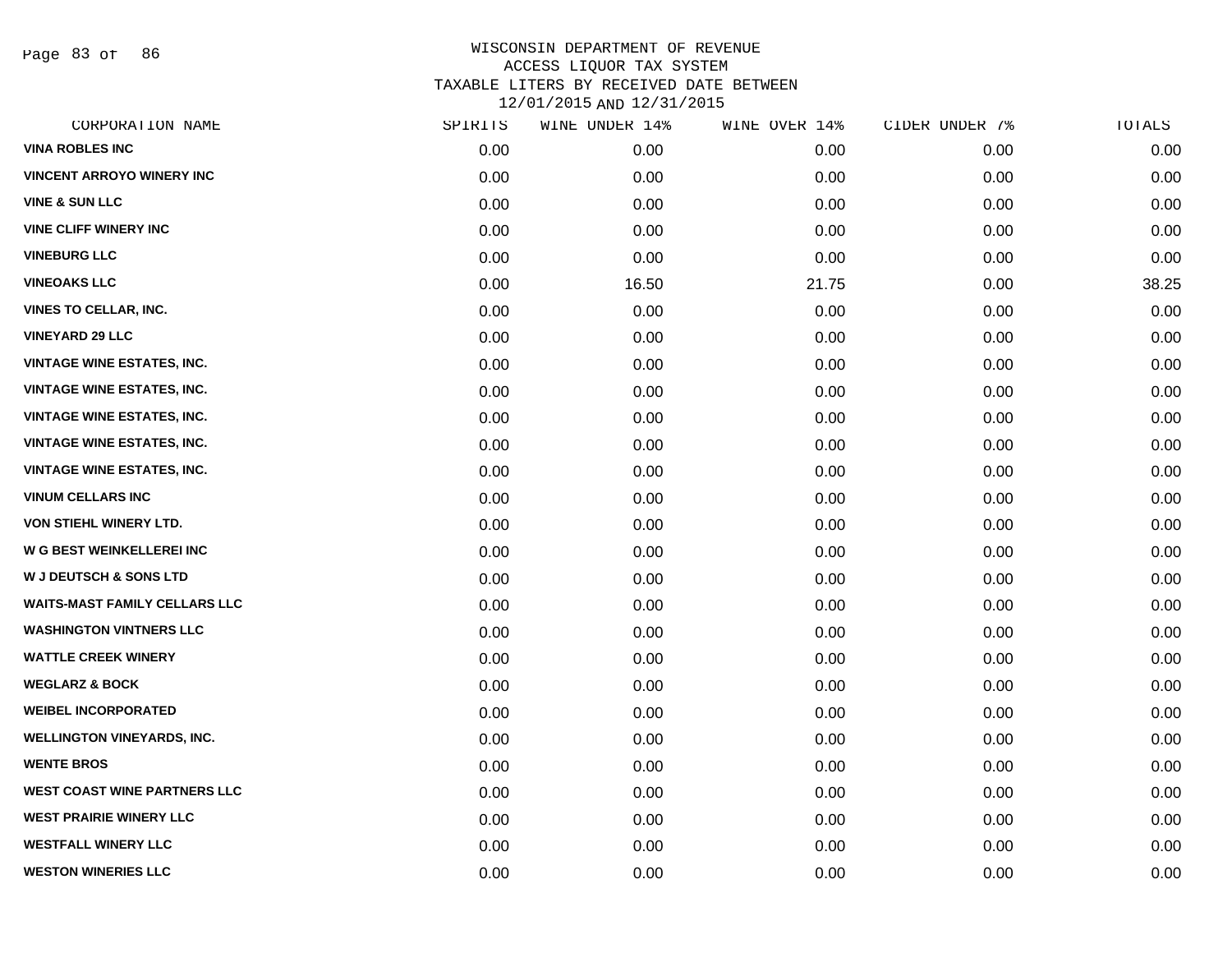| CORPORATION NAME                                   | SPIRITS | WINE UNDER 14% | WINE OVER 14% | CIDER UNDER 7% | TOTALS |
|----------------------------------------------------|---------|----------------|---------------|----------------|--------|
| <b>WESTPORT WINERY LLC</b>                         | 0.00    | 0.00           | 0.00          | 0.00           | 0.00   |
| <b>WHEELER WINERY INC</b>                          | 0.00    | 0.00           | 0.00          | 0.00           | 0.00   |
| <b>WHETSTONE WINE CELLARS LLC</b>                  | 0.00    | 0.00           | 0.00          | 0.00           | 0.00   |
| <b>WHISPERING BLUFFS VINEYARD &amp; WINERY LTD</b> | 0.00    | 0.00           | 0.00          | 0.00           | 0.00   |
| <b>WHISPERING WINDS WINERY LLC</b>                 | 0.00    | 0.00           | 0.00          | 0.00           | 0.00   |
| <b>WHITE OAK VINEYARDS &amp; WINERY LLC</b>        | 0.00    | 0.00           | 0.00          | 0.00           | 0.00   |
| WHITE WINTER WINERY INC                            | 0.00    | 0.00           | 0.00          | 0.00           | 0.00   |
| <b>WIENS CELLARS LLC</b>                           | 0.00    | 0.00           | 0.00          | 0.00           | 0.00   |
| <b>WILD MOUNTAIN WINERY INC</b>                    | 0.00    | 0.00           | 0.00          | 0.00           | 0.00   |
| <b>WILDEROTTER WINERY LLC</b>                      | 0.00    | 0.00           | 0.00          | 0.00           | 0.00   |
| <b>WILLAKENZIE ESTATE INC</b>                      | 0.00    | 0.00           | 0.00          | 0.00           | 0.00   |
| <b>WILLAMETTE VALLEY VINEYARDS INC</b>             | 0.00    | 0.00           | 0.00          | 0.00           | 0.00   |
| <b>WILLIAM F BLUHM</b>                             | 0.00    | 0.00           | 0.00          | 0.00           | 0.00   |
| <b>WILLIAM K PARSONS &amp; MARY ELLEN PARSONS</b>  | 0.00    | 0.00           | 0.00          | 0.00           | 0.00   |
| <b>WILLIAM MOSBY</b>                               | 0.00    | 0.00           | 0.00          | 0.00           | 0.00   |
| <b>WILLIAMS &amp; SELYEM LLC</b>                   | 0.00    | 0.00           | 0.00          | 0.00           | 0.00   |
| <b>WILRONA LLC</b>                                 | 0.00    | 0.00           | 0.00          | 0.00           | 0.00   |
| <b>WILSON CREEK WINERY &amp; VINEYARDS INC</b>     | 0.00    | 0.00           | 0.00          | 0.00           | 0.00   |
| <b>WIND GAP WINES LLC</b>                          | 0.00    | 0.00           | 0.00          | 0.00           | 0.00   |
| <b>WINDERLEA WINE COMPANY LLC</b>                  | 0.00    | 0.00           | 0.00          | 0.00           | 0.00   |
| <b>WINDWARD VINEYARD LLC</b>                       | 0.00    | 0.00           | 0.00          | 0.00           | 0.00   |
| <b>WINE BY JOE LLC</b>                             | 0.00    | 0.00           | 0.00          | 0.00           | 0.00   |
| WINE OF THE MONTH CLUB, INC.                       | 0.00    | 0.00           | 0.00          | 0.00           | 0.00   |
| <b>WINE ROAD VINTNERS LLC</b>                      | 0.00    | 0.00           | 0.00          | 0.00           | 0.00   |
| <b>WINEGREETING.COM INC</b>                        | 0.00    | 0.00           | 0.00          | 0.00           | 0.00   |
| <b>WINERY AT BLACK STAR FARMS LLC</b>              | 0.00    | 0.00           | 0.00          | 0.00           | 0.00   |
| <b>WINERY EXCHANGE, INC.</b>                       | 0.00    | 0.00           | 0.00          | 0.00           | 0.00   |
| <b>WINERY FULFILLMENT SERVICES LLC</b>             | 0.00    | 0.00           | 0.00          | 0.00           | 0.00   |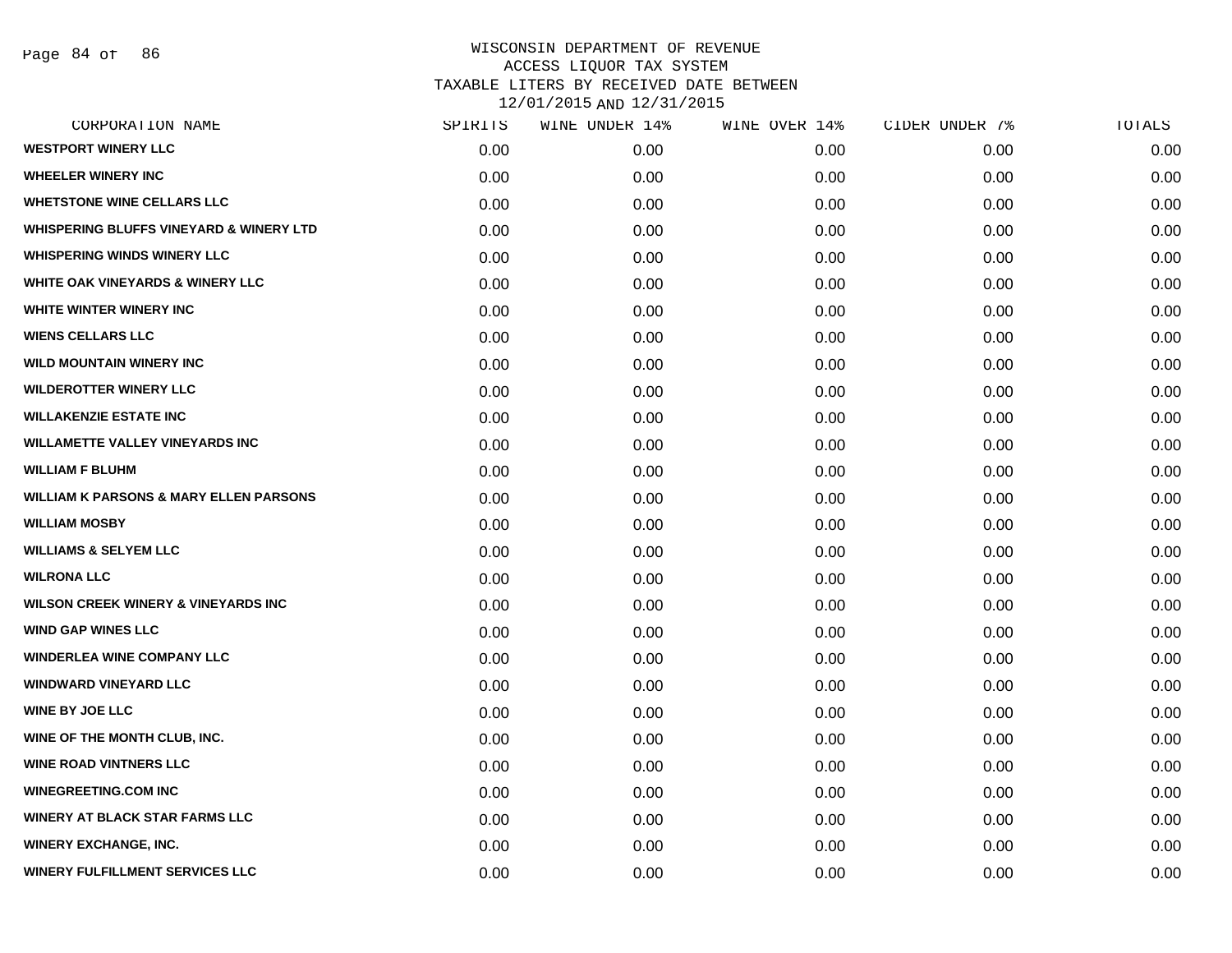Page 85 of 86

| CORPORATION NAME                       | SPIRITS | WINE<br>UNDER 14% | WINE OVER 14% | CIDER UNDER 7% | TOTALS |
|----------------------------------------|---------|-------------------|---------------|----------------|--------|
| <b>WINESITTER BREWHOUSE LLC</b>        | 0.00    | 0.00              | 0.00          | 0.00           | 0.00   |
| <b>WINNESHIEK WILDBERRY WINERY LLC</b> | 0.00    | 0.00              | 0.00          | 0.00           | 0.00   |
| <b>WINSIDE USA INC</b>                 | 0.00    | 0.00              | 0.00          | 0.00           | 0.00   |
| <b>WOLFF VINEYARD LLC</b>              | 0.00    | 0.00              | 0.00          | 0.00           | 0.00   |
| <b>WOLLERSHEIM WINERY, INC.</b>        | 0.00    | 0.00              | 0.00          | 0.00           | 0.00   |
| <b>WOLLERSHEIM WINERY, INC.</b>        | 0.00    | 0.00              | 0.00          | 0.00           | 0.00   |
| <b>WOODWARD CANYON WINERY INC.</b>     | 0.00    | 0.00              | 0.00          | 0.00           | 0.00   |
| <b>WRH PARTNERS LLC</b>                | 0.00    | 0.00              | 0.00          | 0.00           | 0.00   |
| YORKVILLE CELLARS INC                  | 0.00    | 0.00              | 0.00          | 0.00           | 0.00   |
| <b>ZD WINES LLC</b>                    | 0.00    | 0.00              | 0.00          | 0.00           | 0.00   |
| <b>ZERO LINK MARKETS INC</b>           | 0.00    | 0.00              | 0.00          | 0.00           | 0.00   |
| TOTAL LITERS FOR 12/31/2015            | 0.00    | 192.09            | 243.75        | 0.00           | 435.84 |